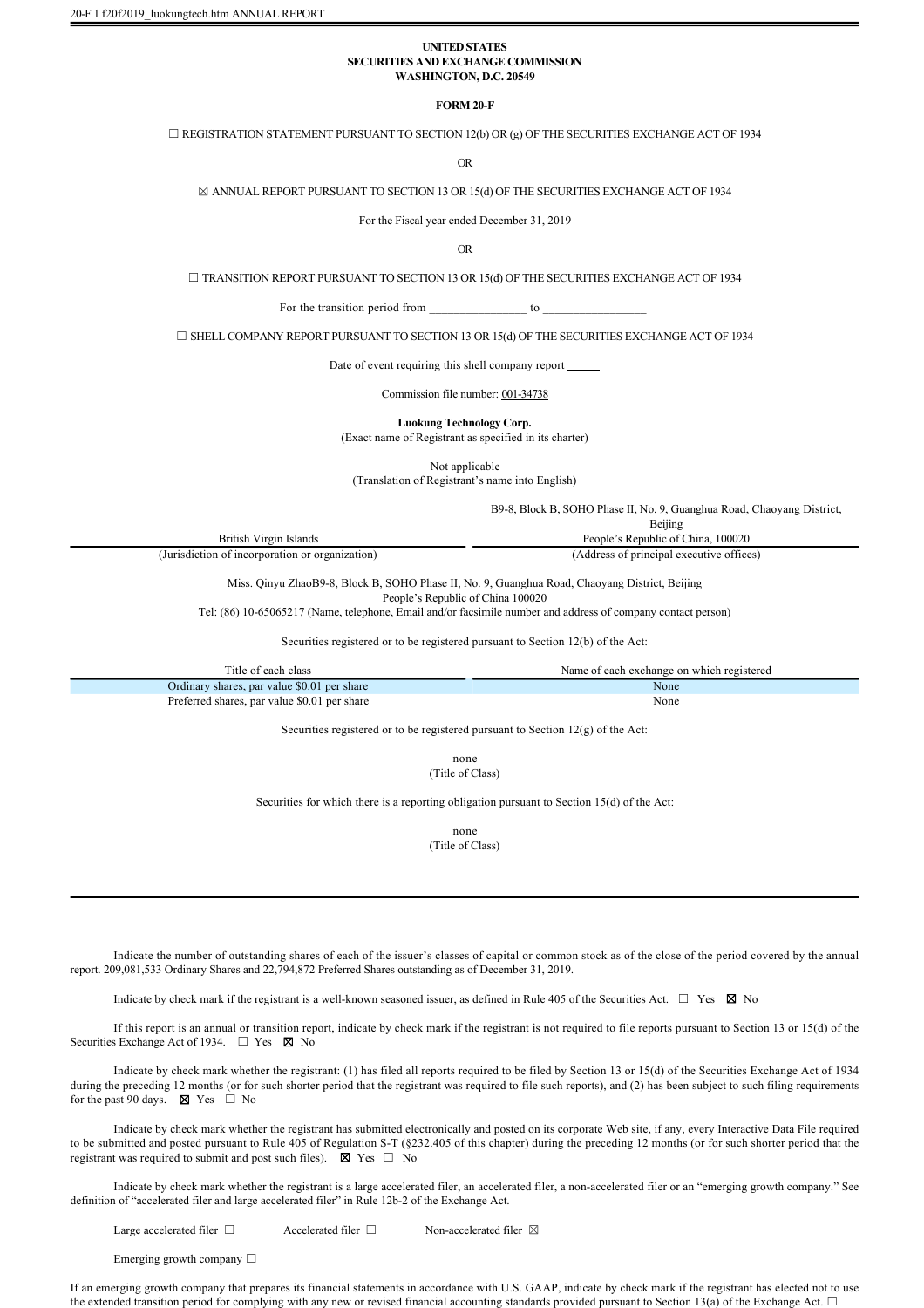Indicate by check mark which basis of accounting the registrant has used to prepare the financial statements included in this filing.

U.S. GAAP  $\boxtimes$  International Financial Reporting Standards as issued by the International Accounting Standards Board  $\Box$ 

the extended transition period final accounting with any new or revised pursuant to Section 13(a) of the Exchange Act.  $\blacksquare$ 

Other  $\Box$ 

If "Other" has been checked in response to the previous question, indicate by check mark which financial statement item the registrant has elected to follow. Item  $17 \Box$  Item  $18 \Box$ 

If this is an annual report, indicate by check mark whether the registrant is a shell company (as defined in Rule 12b-2 of the Exchange Act).  $\Box$  Yes  $\boxtimes$  No

*In this annual report:* 

Part I

- *References to the "Company", "we", "our" and "us" are to Luokung Technology Corp. and its consolidated subsidiaries, subsidiaries controlled by contract and variable interest entities, except as the context otherwise requires;*
- *References to an "ADS" are to an American Depositary Share, each of which represented one of our Ordinary Shares with a par value of \$.01 per share;*
- *References to a particular "fiscal" year, such as "fiscal 2019", are to our fiscal year ended on December 31, of that year.*

#### **Note Regarding Reliance on SEC Order**

On April 29, 2020, the Company filed a Current Report on Form 6K (the "Form 6K) to indicate its intention to rely on the order issued by the United States Securities and Exchange Commission (the "SEC") on March 25, 2020 (the "SEC Order") to delay the filing of its Annual Report on Form 20-F because the Company's operations and business were experiencing disruption due to the unprecedented conditions surrounding the COVID19 pandemic. Consistent with the Company's statements in the Form 6-K, the Company was unable to file its Annual Report on Form 20-F on or before April 30, 2020 because the Company followed the recommendations of local health authorities to minimize exposure risk for its employees, including the temporary closures of our offices, and having many employees work remotely. There was a country wide lockdown in China from January 23, 2020 to April 8, 2020. As a result of the above-mentioned factors, the Company's books and records were not easily accessible, resulting in delay in preparation, compilation and completion of our annual financial statements for the 2019 fiscal year. On June 15, 2020, the Company filed a "Notification of Late Filing" on Form 12b-25 pursuant to Rule 12b-25 of the Exchange Act to further delay the filing of the Company's Annual Report on Form 20-F for the year ended December 31, 2019.

### **Special Note Regarding Forward-looking Statements**

This annual report contains forward-looking statements that involve risks and uncertainties. These statements involve known and unknown risks, uncertainties and other factors that may cause our actual results, performance or achievements to be materially different from those expressed or implied by the forward-looking statements. These statements are made under the "safe harbor" provisions of the U.S. Private Securities Litigations Reform Act of 1995.

You can identify these forward-looking statements by words or phrases such as "may," "will," "expect," "anticipate," "aim," "estimate," "intend," "plan," "believe," "likely to" or other similar expressions. We have based these forward-looking statements largely on our current expectations and projections about future events and financial trends that we believe may affect our financial condition, results of operations, business strategy and financial needs. These forward-looking statements include, but are not limited to, statements about:

- our future business development, results of operations and financial condition;
- expected changes in our net revenues and certain cost or expense items;
- our ability to attract and retain customers; and
- trends and competition in the spatial-temporal big-data processing and interactive location-based services market.

You should read this annual report and the documents that we refer to in this annual report and have filed as exhibits to this annual report completely and with the understanding that our actual future results may be materially different from what we expect. Other sections of this annual report discuss factors which could adversely impact our business and financial performance. Moreover, we operate in an evolving environment. New risk factors emerge from time to time and it is not possible for our management to predict all risk factors, nor can we assess the impact of all factors on our business or the extent to which any factor, or combination of factors, may cause actual results to differ materially from those contained in any forward-looking statements. We qualify all of our forward-looking statements by these cautionary statements.

You should not rely upon forward-looking statements as predictions of future events. The forward-looking statements made in this annual report relate only to events or information as of the date on which the statements are made in this annual report. Except as required by law, we undertake no obligation to update or revise publicly any forward-looking statements, whether as a result of new information, future events or otherwise, after the date on which the statements are made or to reflect the occurrence of unanticipated events.

# **TABLE OF CONTENTS**

| <u>rait i</u> |                                                              |    |
|---------------|--------------------------------------------------------------|----|
| Item 1.       | <b>Identity of Directors, Senior Management and Advisers</b> |    |
| Item 2.       | <b>Offer Statistics and Expected Timetable</b>               |    |
| Item 3.       | <b>Key Information</b>                                       |    |
|               | A. Selected Financial Data                                   |    |
|               | <b>B.</b> Capitalization and Indebtedness                    |    |
|               | C. Reasons for the Offer and Use of Proceeds                 |    |
|               | D. Risk Factors                                              |    |
| Item 4.       | Information on the Company                                   | 19 |
|               | A. History and Development of the Company                    | 19 |
|               | <b>B.</b> Business Overview                                  | 20 |
|               | C. Organizational Structure                                  | 33 |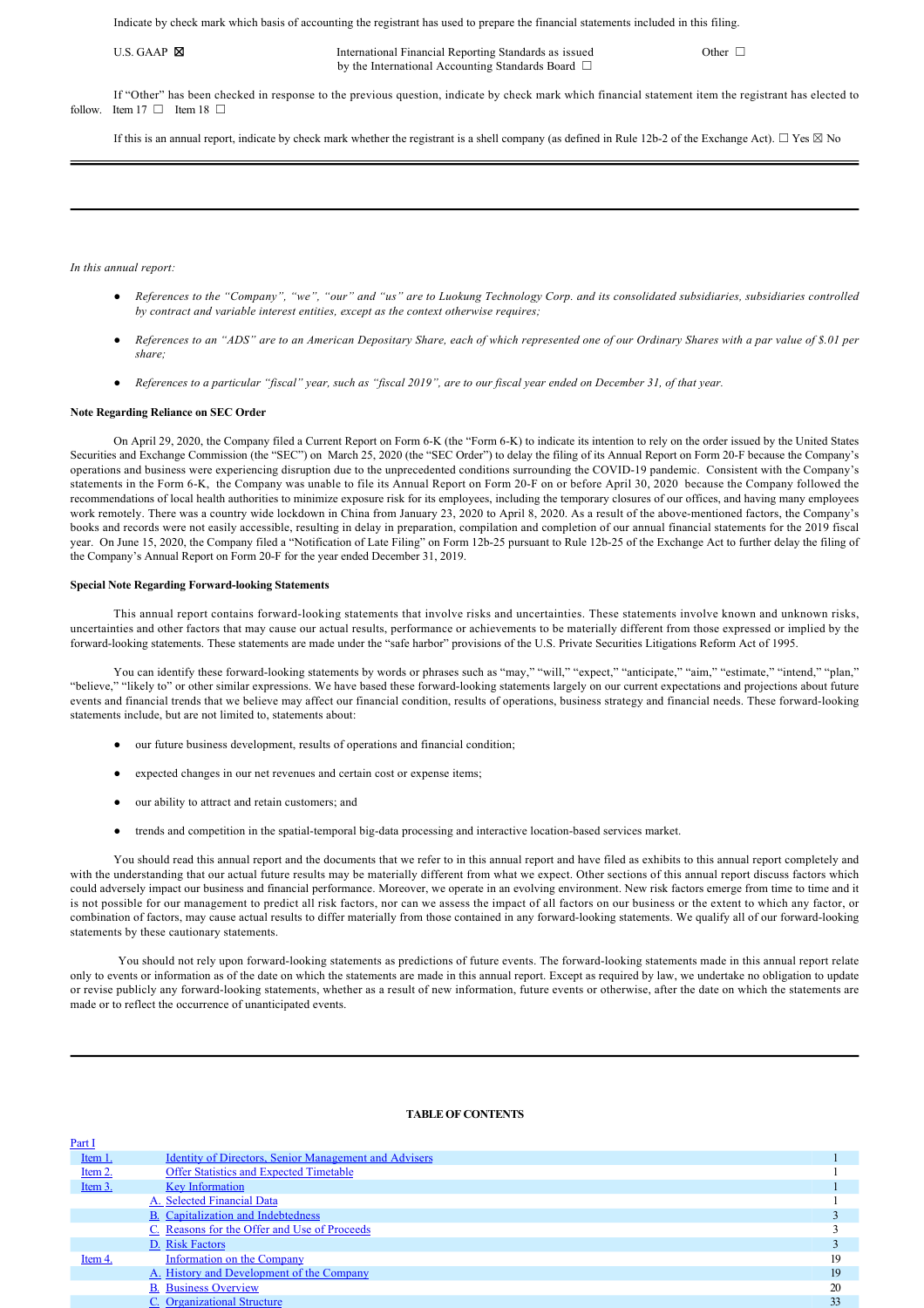|             | D. Property, Plants and Equipment                          | 35       |
|-------------|------------------------------------------------------------|----------|
| Item 4A.    | <b>Unresolved Staff Comments</b>                           | 35       |
| Item 5.     | <b>Operating and Financial Review and Prospects</b>        | 35       |
|             | A. Operating Results                                       | 35       |
|             | <b>B.</b> Liquidity and Capital Resources                  | 50       |
|             | C. Research and Development, Patents and Licenses, etc.    | 52       |
|             | D. Trend Information                                       | 52       |
|             | E. Off-balance Sheet Arrangements                          | 52       |
|             | <b>F.</b> Tabular Disclosure of Contractual Obligations    | 53       |
| Item 6.     | Directors, Senior Management and Employees                 | 54       |
|             | A. Directors and Senior Management                         | 54       |
|             | B. Compensation                                            | 56       |
|             | C. Board Practices                                         | 58       |
|             | D. Employees                                               | 61       |
|             | E. Share Ownership                                         | 61       |
| Item 7.     | Major Shareholders and Related Party Transactions          | 62       |
|             | A. Major Shareholders                                      | 62       |
|             | <b>B.</b> Related Party Transactions                       | 63       |
|             | C. Interests of Experts and Counsel                        | 63       |
| Item 8.     | <b>Financial Information</b>                               | 63       |
|             | A. Consolidated Statements and Other Financial Information | 63       |
|             | <b>B.</b> Significant Changes                              | 64       |
| Item 9.     | The Offer and Listing                                      | 64       |
|             | A. Offer and Listing Details                               | 64       |
|             | <b>B.</b> Plan of Distribution                             | 65       |
|             | C. Markets                                                 | 65       |
|             | D. Selling shareholders                                    | 66       |
|             | E. Dilution                                                | 66       |
|             | E. Expenses of the issue                                   | 66       |
| Item $10$ . | <b>Additional Information</b>                              | 66       |
|             | A. Share Capital                                           | 66       |
|             | B. Memorandum and Articles of Association                  | 66<br>71 |
|             | C. Material Contracts<br>D. Exchange Controls              | 72       |
|             | E. Taxation                                                | 78       |
|             | F. Dividends and Paying Agents                             | 84       |
|             | <b>G.</b> Statement by Experts                             | 84       |
|             | H. Documents on Display                                    | 84       |
|             | I. Subsidiary Information                                  | 84       |
| Item 11.    | Quantitative and Qualitative Disclosures about Market Risk | 85       |
| Item 12.    | Description of Securities Other than Equity Securities     | 86       |
|             | A. Debt Securities                                         | 86       |
|             | <b>B.</b> Warrants and Rights                              | 86       |
|             | C. Other Securities                                        | 86       |
|             | D. American Depositary Shares                              | 86       |
|             |                                                            |          |

| Part II      |                                                                              |       |
|--------------|------------------------------------------------------------------------------|-------|
| Item 13.     | Defaults, Dividend Arrearages and Delinquencies                              | 87    |
| Item 14.     | Material Modifications to the Rights of Security Holders and Use of Proceeds | 87    |
| Item 15.     | <b>Controls and Procedures</b>                                               | 87    |
| Item $16$ .  | [Reserved.]                                                                  | 88    |
| Item 16A.    | <b>Audit Committee Financial Expert</b>                                      | 88    |
| Item 16B.    | Code of Ethics                                                               | 89    |
| Item 16C.    | <b>Principal Accountant Fees and Services</b>                                | 89    |
| Item 16D.    | Exemptions from the Listing Standards for Audit Committees                   | 89    |
| Item 16E.    | Purchases of Equity Securities by the Issuer and Affiliated Purchasers       | 89    |
| Item 16F.    | Change in Registrant's Certifying Accountant                                 | 89    |
| Item $16G$ . | <b>Corporate Governance</b>                                                  | 89    |
| Item 16H.    | <b>Mine Safety Disclosure</b>                                                | 89    |
|              |                                                                              |       |
| Part III     |                                                                              |       |
| Item $17.$   | <b>Financial Statements</b>                                                  | 90    |
| Item 18.     | <b>Financial Statements</b>                                                  | 90    |
| Item 19.     | <b>Exhibits</b>                                                              | 90    |
|              |                                                                              |       |
|              | <b>Index to Consolidated Financial Statements</b>                            | $F-1$ |

i

ii

**PART I**

# **ITEM 1. IDENTITY OF DIRECTORS, SENIOR MANAGEMENT AND ADVISERS.**

Not applicable.

# **ITEM 2. OFFER STATISTICS AND EXPECTED TIMETABLE.**

Not applicable.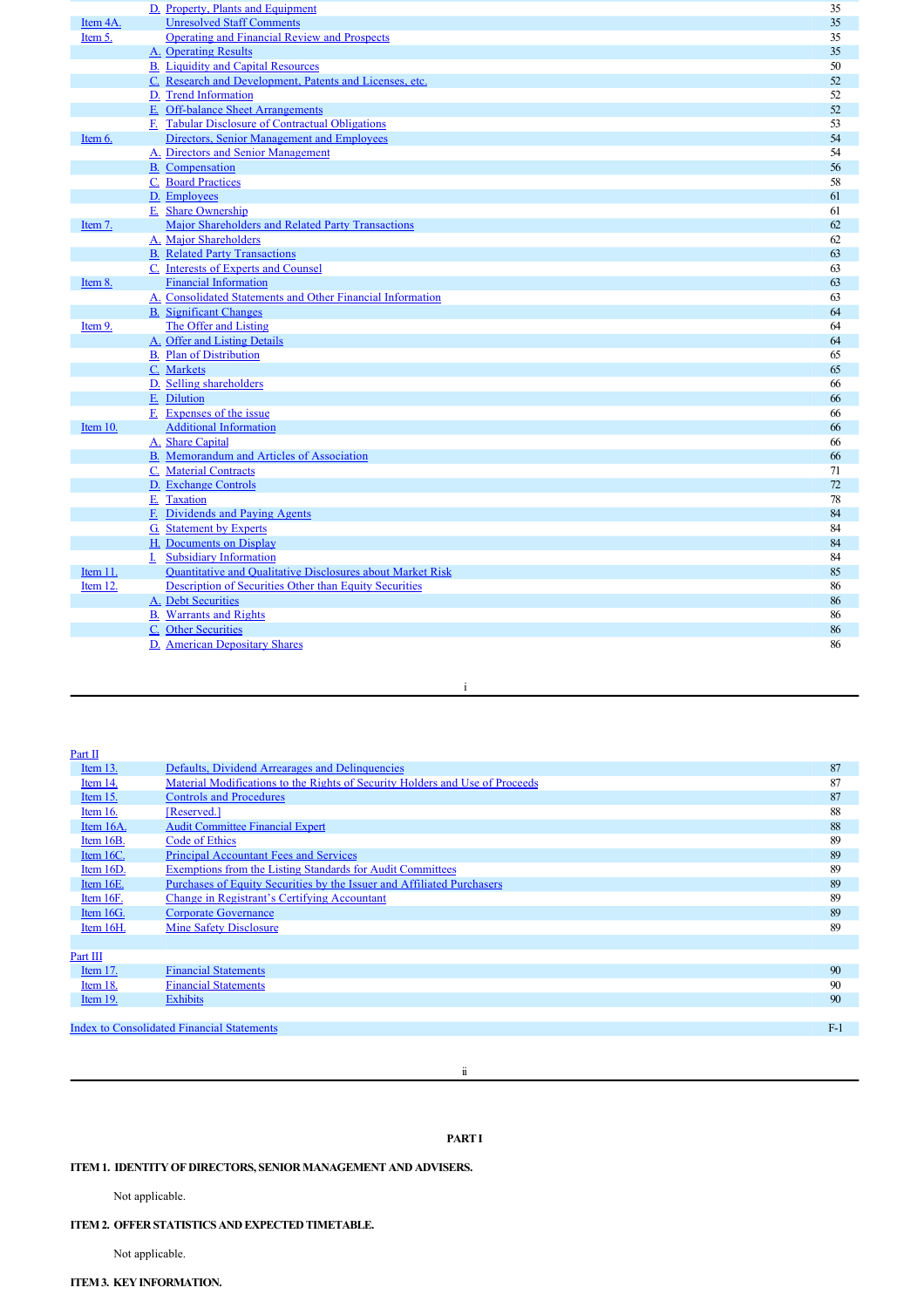### **A. SELECTED FINANCIAL DATA.**

Luokung Technology Corp. and its consolidated subsidiaries ("Luokung Technology", "we", "us", or "the Company") consummated an asset exchange agreement pursuant to which we exchanged our existing assets with those of C Media Limited (the "Asset Exchange") on August 17, 2018, and we changed our name from Kingtone Wirelessinfo Solution Holding Ltd. to our current name on August 20, 2018.

On October 4, 2018, in connection with the consummation of the Asset Exchange, we changed our fiscal year end from September 30 to December 31.

1

The selected financial data for the fiscal years ended December 31, 2019, 2018 and 2017 have been derived from our audited consolidated financial statements. The selected consolidated financial data should be read in conjunction with our audited financial statements and the accompanying notes and "Item 5 – Operating and Financial Review and Prospects." Our consolidated financial statements are prepared and presented in accordance with United States generally accepted accounting principles, or U.S. GAAP. Our historical results do not necessarily indicate our results expected for any future periods. You should not view our historical results as an indicator of our future performance.

# **SELECTED CONSOLIDATED STATEMENTS OF OPERATIONS AND COMPREHENSIVE LOSS DATA (IN U.S. DOLLARS)**

|                                                                           | For the years ended December 31, |                |    |                |              |             |  |
|---------------------------------------------------------------------------|----------------------------------|----------------|----|----------------|--------------|-------------|--|
|                                                                           |                                  | 2019           |    | 2018           |              | 2017        |  |
|                                                                           |                                  |                |    |                |              |             |  |
| Revenues                                                                  | \$                               | 18,779,172     | S. | 21,042,363     | S.           | 26,082,417  |  |
| Less: Cost of revenues                                                    |                                  | 14,976,016     |    | 6,938,063      |              | 5,547,779   |  |
| Less: Operating expenses:                                                 |                                  |                |    |                |              |             |  |
| Selling and marketing                                                     |                                  | 3,764,792      |    | 14,695,165     |              | 23,908,733  |  |
| General and administrative                                                |                                  | 22,844,383     |    | 6,750,417      |              | 2,451,249   |  |
| Research and development                                                  |                                  | 8,710,746      |    | 3,478,570      |              | 1,046,198   |  |
| Total operating expenses                                                  |                                  | 35,319,921     |    | 24,924,152     |              | 27,406,180  |  |
| Loss from operations                                                      |                                  | (31,516,765)   |    | (10,819,852)   |              | (6,871,542) |  |
| Total other income (expense), net                                         |                                  | (505, 438)     |    | (1,033,675)    |              | 61,088      |  |
| Loss before income taxes                                                  |                                  | (32,022,203)   |    | (11,853,527)   |              | (6,810,454) |  |
| Income tax benefit (expense)                                              |                                  | 70.992         |    | (74,009)       |              |             |  |
| Net loss                                                                  | \$                               | (31,951,211)   | S  | (11, 927, 536) | -S           | (6,810,454) |  |
| Less: Net loss attributable to non-controlling interest                   |                                  | 438,033        |    |                |              |             |  |
| Other comprehensive income:                                               |                                  |                |    |                |              |             |  |
| Foreign currency translation adjustment                                   |                                  | 541,489        |    | 447,246        |              | 90,671      |  |
| Total comprehensive loss                                                  | \$                               | (31, 409, 722) | S  | (11,480,290)   | <b>S</b>     | (6,719,783) |  |
| Net loss per ordinary share, basic and diluted                            | \$                               | (0.16)         | S  | (0.16)         | <sup>S</sup> | (6,810,454) |  |
| Weighted average number of ordinary shares outstanding, basic and diluted |                                  | 201,005,995    |    | 72,919,624     |              |             |  |

 $\mathcal{L}$ 

# **SELECTED CONSOLIDATED BALANCE SHEETS DATA (IN U.S. DOLLARS)**

|                                                             |             | As of December 31. |  |
|-------------------------------------------------------------|-------------|--------------------|--|
|                                                             | 2019        | 2018               |  |
| Cash                                                        | 3,695,687   | 1,192,218          |  |
| Accounts receivable, net of allowance for doubtful accounts | 10,004,951  | 22,661,594         |  |
| Amounts due from related parties                            | 200,682     | 4,935,698          |  |
| Property and equipment, net                                 | 588,881     | 898,007            |  |
| Other receivables, net                                      | 27,071,241  | 2,749,000          |  |
| Intangible assets                                           | 47,299,120  | 52,763,998         |  |
| Other receivables (non-current)                             | 16,636,403  | 150,286            |  |
| Goodwill                                                    | 11,728,600  | 11,728,600         |  |
| <b>TOTAL ASSETS</b>                                         | 117,896,169 | 97,079,401         |  |
| Accounts payable                                            | 4,314,162   | 758,386            |  |
| Accrued liabilities and other payables                      | 23,697,143  | 28,239,477         |  |
| Accrued liabilities and other payables (non-current)        | 32,938,926  | 244,755            |  |
| <b>Total liabilities</b>                                    | 63,923,166  | 33,978,642         |  |
| Total Shareholders' Equity                                  | 54,406,158  | 63,100,759         |  |

# **B. CAPITALIZATION AND INDEBTEDNESS.**

Not applicable.

# **C. REASONS FOR THE OFFER AND USE OF PROCEEDS.**

Not applicable.

### **D. RISK FACTORS.**

An investment in our ordinary shares involves a high degree of risk. You should carefully consider the risks and uncertainties described below together with all other information contained in this annual report, including the matters discussed under "Special Note Regarding ForwardLooking Statements," before you decide to invest in our ordinary shares. You should pay particular attention to the fact that we are a holding company with substantial operations in China and are subject to legal and regulatory environments that in many respects differ from those of the United States. If any of the following risks, or any other risks and uncertainties that are not presently foreseeable to us, actually occur, our business, financial condition, results of operations, liquidity and our future growth prospects would be materially and adversely affected. You should also consider all other information contained in this annual report before deciding to invest in our ordinary shares.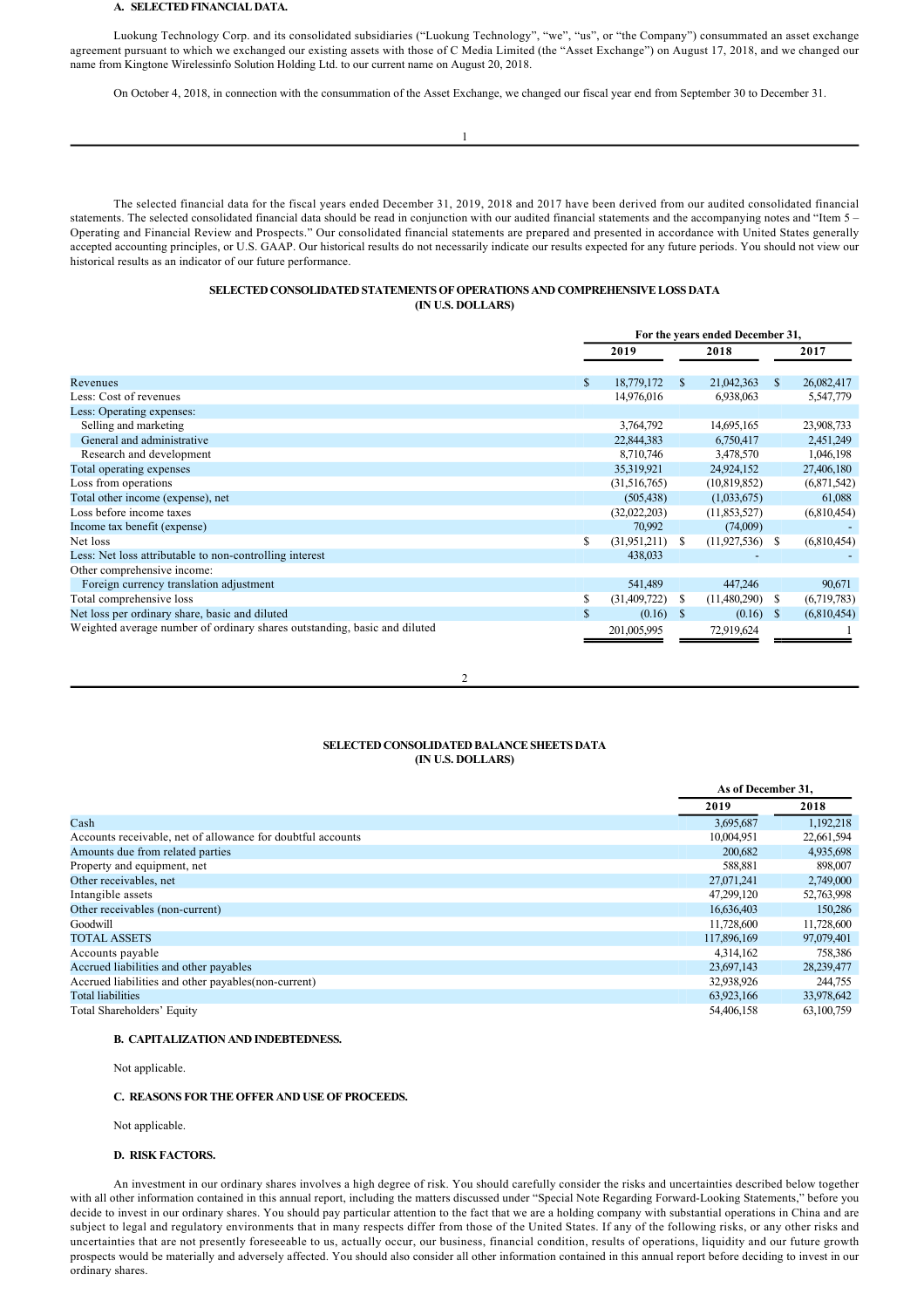# *Our business activities for fiscal 2020 are expected to be adversely affected by the COVID19 pandemic.*

In December 2019, a novel strain of coronavirus causing respiratory illness, or COVID-19, has surfaced in Wuhan, China, spreading at a fast rate in January and February of 2020, and confirmed cases were also reported in other parts of the world. In reaction to this outbreak, an increasing number of countries imposed travel suspensions to and from China following the World Health Organization's "public health emergency of international concern" (PHEIC) announcement on January 30, 2020. Since this outbreak, domestic business activities in China have been disrupted by a series of emergency quarantine measures taken by the government.

Emergency quarantine measures and travel restrictions caused business disruptions in many sectors across China, which seriously slowed down our business operation for the first quarter of 2020. Our sales have been and will continue to be adversely affected as a result of these measures. The Company rolled out active precautionary measures and has gradually resumed work since early March to reduce the impact on the Company's production and operation.

The extent to which COVID-19 negatively impacts our business is highly uncertain and cannot be accurately predicted. We believe that the coronavirus outbreak and the measures taken to control it may have a significant negative impact on economic activities in China. Our revenues are generated in China. The magnitude of this negative effect on the continuity of our business operation in China remains uncertain. These uncertainties impede our ability to conduct our daily operations and could materially and adversely affect our business, financial condition and results of operations. We expect our full year 2020 results of operations to be adversely affected.

## *We may undertake acquisitions, investments, joint ventures or other strategic alliances, which could have a material adverse effect on our ability to manage our business. In addition, such undertakings may not be successful.*

Our strategy includes plans to grow both organically and through acquisitions, participation in joint ventures or other strategic alliances. Joint ventures and strategic alliances may expose us to new operational, regulatory and market risks, as well as risks associated with additional capital requirements. We may not be able, however, to identify suitable future acquisition candidates or alliance partners. Even if we identify suitable candidates or partners, we may be unable to complete an acquisition or alliance on terms commercially acceptable to us. If we fail to identify appropriate candidates or partners, or complete desired acquisitions, we may not be able to implement our strategies effectively or efficiently.

In addition, our ability to successfully integrate acquired companies and their operations may be adversely affected by several factors. These factors include:

- 1. diversion of management's attention;
- 2. difficulties in retaining customers of the acquired companies;
- 3. difficulties in retaining personnel of the acquired companies;
- 4. entry into unfamiliar markets;
- 5. unanticipated problems or legal liabilities; and
- 6. tax and accounting issues.

If we fail to integrate acquired companies efficiently, our earnings, revenue growth and business could be negatively affected.

# *Due to intense competition for highlyskilled personnel, we may fail to attract and retain enough sufficiently trained employees to support our operations; our ability to bid for and obtain new projects may be negatively affected and our revenues could decline as a result.*

The IT industry relies on skilled employees, and our success depends to a significant extent on our ability to attract, hire, train and retain qualified employees. There is significant competition in China for professionals with the skills necessary to develop the products and perform the services we offer to our customers. Increased competition for these professionals, in the mobile application design area or otherwise, could have an adverse effect on us if we experience significant increase in the attrition rate among employees with specialized skills, which could decrease our operating efficiency and productivity and could lead to a decline in demand for our services.

In addition, our ability to serve existing customers and business partners and obtain new business will depend, in large part, on our ability to attract, train and retain skilled personnel that enable us to keep pace with growing demands for spatial-temporal big-data processing and interactive location-based services, evolving industry standards and changing customer preferences. Our failure to attract, train and retain personnel with the qualifications necessary to fulfill the needs of our existing and future customers or to assimilate new employees successfully could have a material adverse effect on our business, financial condition and results of operations. Our failure to retain our key personnel on business development or find suitable replacements of the key personnel upon their departure may lead to shrinking new implementation projects, which could materially adversely affect our business.

# *Our business depends substantially on the continuing efforts of our senior executives and other key personnel, and our business may be severely disrupted if we lose their services.*

Our future success heavily depends upon the continued services of our senior executives and other key employees, particularly since we recently appointed a new Chairman. We are reliant on the services of Mr. Xuesong Song, our Chairman, Chief Executive Officer and member of our board of directors. If one or more of our senior executives or key employees is unable or unwilling to continue in his or her present position, we may not be able to replace such employee easily, or at all, we may incur additional expenses to recruit, train and retain replacement personnel, our business may be severely disrupted, and our financial condition and results of operations may be materially adversely affected.

### *Our business could suffer if our executives and directors compete against us and our noncompetition agreements with them cannot be enforced.*

If any of our senior executives or key employees joins a competitor or forms a competing company, we may lose customers, knowhow and key professionals and staff members to them. Also, if any of our business development managers who keep a close relationship with our customers and business partners joins a competitor or forms a competing company, we may lose customers, and our revenues may be materially adversely affected. Most of our executives have entered, or will soon enter, into employment agreements with us that contain or will contain non-competition provisions. However, if any dispute arises between our executive officers and us, such non-competition provisions may not be enforceable, especially in China, where all of these executive officers and key employees reside, in light of the uncertainties with China's legal system. See "Risk Factors — Risks Related to Doing Business in China — Uncertainties with respect to the PRC legal system could adversely affect us."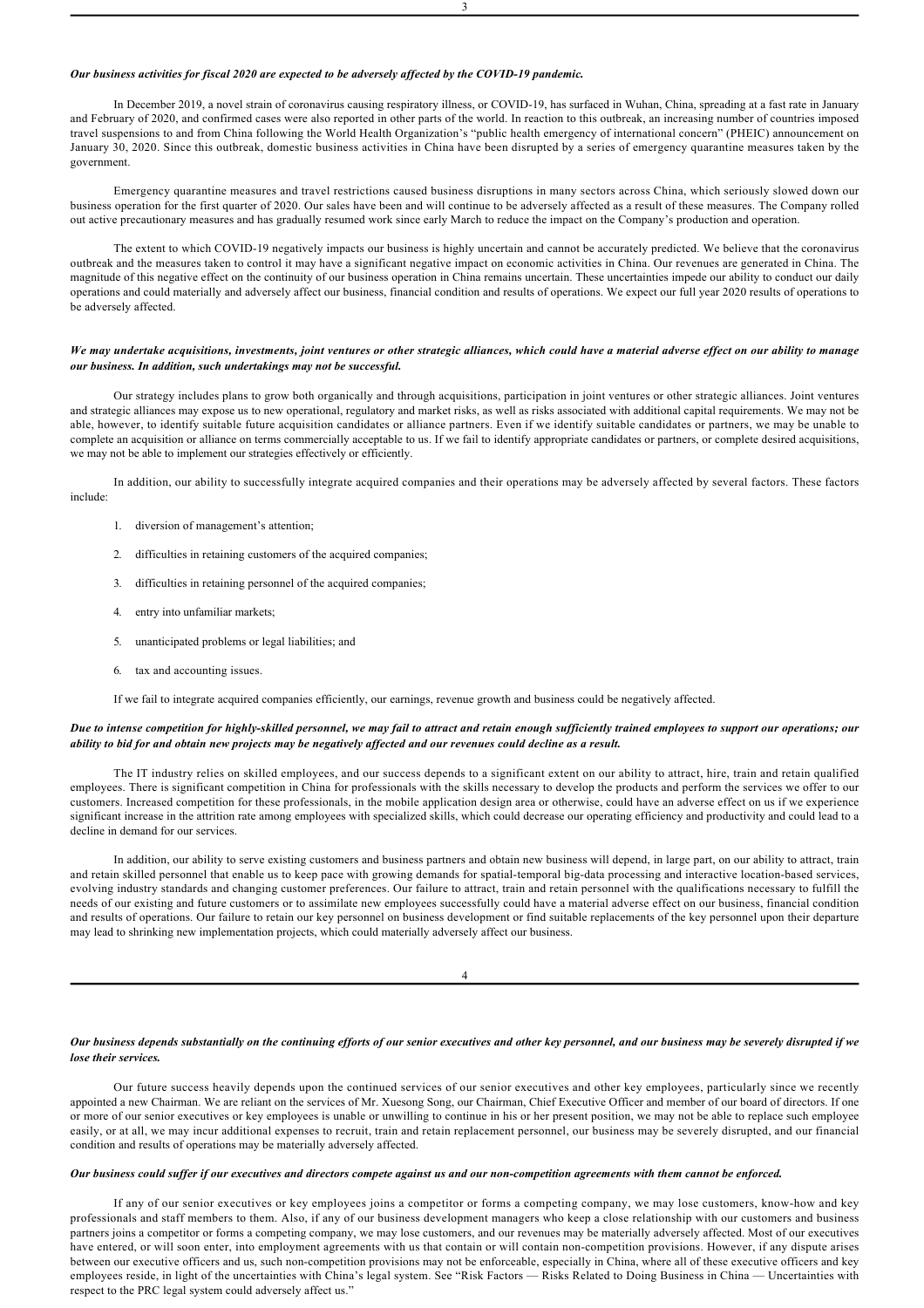#### *Our computer networks may be vulnerable to security risks that could disrupt our services and adversely affect our results of operations.*

Our computer networks may be vulnerable to unauthorized access, computer hackers, computer viruses and other security problems caused by unauthorized access to, or improper use of, systems by third parties or employees. A hacker who circumvents security measures could misappropriate proprietary information or cause interruptions or malfunctions in operations. Computer attacks or disruptions may jeopardize the security of information stored in and transmitted through computer systems and mobile devices of our customers. Actual or perceived concerns that our systems may be vulnerable to such attacks or disruptions may deter customers from using our services. As a result, we may be required to expend significant resources to protect against the threat of these security breaches or to alleviate problems caused by these breaches, which could adversely affect our results of operations.

# *If we do not continually enhance our solutions and service offerings, we may have difficulty in retaining existing customers and attracting new customers.*

We believe that our future success will depend, to a significant extent, upon our ability to enhance our existing technologies, applications and platform, and to introduce new features to meet the preferences and requirements of our customers in a rapidly developing and evolving market. Unexpected technical, operational, distribution or other problems could delay or prevent the introduction of one or more of these products or services, or any products or services that we may plan to introduce in the future. Our present or future products may not satisfy the evolving preferences and tastes of our customers, and these solutions and services may not achieve anticipated market acceptance or generate incremental revenue. If we are unable to anticipate or respond adequately to the need for service or product enhancements due to resource, technological or other constraints, our business, financial condition and results of operations could be materially and adversely affected.

5

# *If we are unable to develop competitive new products and service offerings our future results of operations could be adversely affected.*

Our future revenue stream depends to a large degree on our ability to utilize our technology in a way that will allow us to offer new types of products in relation to maps and geospatial data processing, mobile applications and services to a broader customer base. We will be required to make investments in research and development in order to continually develop new products, software applications and related service offerings, enhance our existing products, platform, mobile applications and related service offerings and achieve market acceptance of our mobile applications and service offerings. We may incur problems in the future in innovating and introducing new products, mobile applications and service offerings. Our developmentstage products, mobile applications may not be successfully completed or, if developed, may not achieve significant customer acceptance. If we are unable to successfully define, develop and introduce competitive new mobile applications, and enhance existing mobile applications, our future results of operations would be adversely affected. The timely availability of new applications and their acceptance by customers are important to our future success. A delay in the development of new applications could have a significant impact on its results of operations.

# *Changes in technology could adversely affect our business by increasing our costs, reducing our profit margins and causing a decline in our competitiveness.*

China's spatial-temporal big-data processing and interactive location-based services industry, in which we operate, is characterized by rapidly changing technology, evolving industry standards, frequent introductions of new services and solutions and enhancements as well as changing customer demands. New solutions and new technologies often render existing solutions and services obsolete, excessively costly or otherwise unmarketable. As a result, our success depends on our ability to adapt to the latest technological progress, such as the 5G standard and technologies, and to develop or acquire and integrate new technologies into our products, mobile applications and related services. Advances in technology also require us to commit substantial resources to developing or acquiring and then deploying new technologies for use in our operations. We must continuously train personnel in new technologies and in how to integrate existing systems with these new technologies. We may not be able to adapt quickly to new technologies or commit sufficient resources to compete successfully against existing or new competitors in bringing to market solutions and services that incorporate these new technologies. We may incur problems in the future in innovating and introducing new mobile applications and service offerings. Our development of new mobile applications and platform enhancements may not be successfully completed or, if developed, may not achieve significant customer acceptance. If we fail to adapt to changes in technologies and compete successfully against established or new competitors, our business, financial condition and results of operations could be adversely affected.

# *Problems with the quality or performance of our software or other systems may cause delays in the introduction of new solutions or result in the loss of customers and revenues, which could have a material and adverse effect on our business, financial condition and results of operations.*

Our products are complex and may contain defects, errors or bugs when first introduced to the market or to a particular customer, or as new versions are released. Because we cannot test for all possible scenarios, our systems may contain errors that are not discovered until after they have been installed or implemented, and we may not be able to timely correct these problems. These defects, errors or bugs could interrupt or delay the completion of projects or sales to our customers. In addition, our reputation may be damaged and we may fail to acquire new projects from existing customers or new customers. Errors may occur when we provide systems integration and maintenance services. Even in cases where we have agreements with our customers that contain provisions designed to limit our exposure to potential claims and liabilities arising from customer problems, these provisions may not effectively protect us against such claims in all cases and in all jurisdictions. In addition, as a result of business and other considerations, we may undertake to compensate our customers for damages arising from the use of our solutions, even if our liability is limited by these provisions. Moreover, claims and liabilities arising from customer problems could also result in adverse publicity and materially and adversely affect our business, results of operations and financial condition. We currently do not carry any product or service liability insurance and any imposition of liability on us may materially and adversely affect our business and increase our costs, resulting in reduced revenues and profitability.

# *Our products may contain undetected software defects, which could negatively affect our revenues.*

Our software products are complex and may contain undetected defects. Although we test our products, it is possible that errors may be found or occur in our new or existing products after we have delivered those products to the customers. Defects, whether actual or perceived, could result in adverse publicity, loss of revenues, product returns, a delay in market acceptance of our products, loss of competitive position or claims against us by customers. Any such problems could be costly to remedy and could cause interruptions, delays, or cessation of our product sales, which could cause us to lose existing or prospective customers and could negatively affect our results of operations.

*We may be subject to infringement, misappropriation and indemnity claims in the future, which may cause us to incur significant expenses, pay substantial damages and be prevented from providing our services or technologies.*

Our success depends, in part, on our ability to carry out our business without infringing the intellectual property rights of third parties. Patent and copyright law covering software-related technologies is evolving rapidly and is subject to a great deal of uncertainty. Our self-developed or licensed technologies, processes or methods may be covered by third-party patents or copyrights, either now existing or to be issued in the future. Any potential litigation may cause us to incur significant expenses. Third-party claims, if successfully asserted against us may cause us to pay substantial damages, seek licenses from third parties, pay ongoing royalties, redesign our services or technologies, or prevent us from providing services or technologies subject to these claims. Even if we were to prevail, any litigation would likely be costly and timeconsuming and divert the attention of our management and key personnel from our business operations.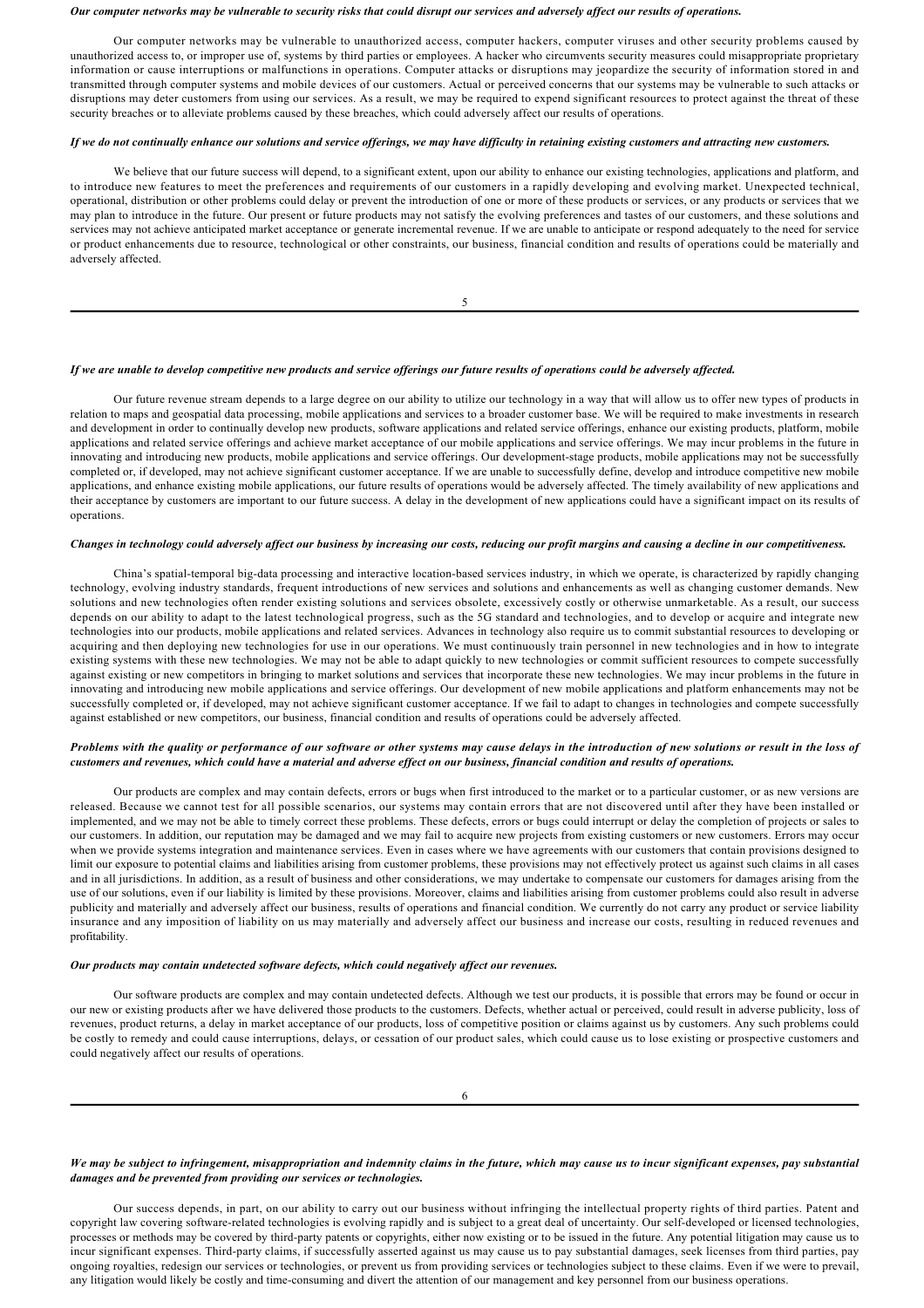### *Our failure to protect our intellectual property rights may undermine our competitive position, and subject us to costly litigation to protect our intellectual property rights.*

Any misappropriation of our technology or the development of competitive technology could seriously harm our business. We regard a substantial portion of our hardware and software systems as proprietary and rely on statutory copyright, trademark, patent, trade secret laws, customer license agreements, employee and third-party non-disclosure agreements and other methods to protect our proprietary rights. Nevertheless, these resources afford only limited protection and the actions we take to protect our intellectual property rights may not be adequate. In particular, third parties may infringe or misappropriate our proprietary technologies or other intellectual property rights, which could have a material adverse effect on our business, financial condition and results of operations. In addition, intellectual property rights and confidentiality protection in China may not be as effective as in the United States, and policing unauthorized use of proprietary technology can be difficult and expensive. Further, litigation may be necessary to enforce our intellectual property rights, protect our trade secrets or determine the validity and scope of the proprietary rights of others. The outcome of any such litigation may not be in our favor. Any such litigation may be costly and may divert management attention, as well as our other resources, away from our business. An adverse determination in any such litigation will impair our intellectual property rights and may harm our business, prospects and reputation. In addition, we have no insurance coverage against litigation costs and would have to bear all litigation costs in excess of the amount recoverable from other parties. The occurrence of any of the foregoing could have a material adverse effect on our business, financial condition and results of operations.

## Our solutions incorporate a portion of, and work in conjunction with, third-party hardware and software solutions. If these third-party hardware or software *solutions are not available to us at reasonable costs, or at all, our results of operations could be adversely impacted.*

Although our hardware and software systems and mobile applications primarily rely on our own core technologies, some elements of our systems incorporate a small portion of third-party hardware and software solutions. If any third party were to discontinue making their intellectual property available to us or our customers on a timely basis, or increase materially the cost of their licensing such intellectual property, or if our systems or applications failed to properly function or interoperate with replacement intellectual property, we may need to incur costs in finding replacement third-party solutions and/or redesigning our systems or applications to replace or function with or on replacement third-party proprietary technology. Replacement technology may not be available on terms acceptable to us or at all, and we may be unable to develop alternative solutions or redesign our systems or applications on a timely basis or at a reasonable cost. If any of these were to occur, our results of operations could be adversely impacted.

7

# *Our ability to sell our products is highly dependent on the quality of our service and support offerings, and our failure to offer high quality service could have a material adverse effect on our ability to market and sell our products.*

Our customers depend upon our customer service and support staff to resolve issues relating to our products. High-quality support services are critical for the successful marketing and sale of our products. If we fail to provide high-quality support on an ongoing basis, our customers may react negatively and we may be materially and adversely affected in our ability to sell additional products to these customers. This could also damage our reputation and prospects with potential customers. Our failure to maintain high-quality support services could have a material and adverse effect on our business, results of operations and financial condition.

# *Weaknesses in our internal controls over financial reporting or disclosure controls and procedures may have a material adverse effect on our business, the price of our ordinary shares, operating results and financial condition.*

We are required to establish and maintain appropriate internal controls over financial reporting and disclosure controls and procedures. Pursuant to Section 404 of the Sarbanes-Oxley Act of 2002 and the related rules adopted by the Securities and Exchange Commission, every public company is required to include a management report on its internal controls over financial reporting in its annual report, which contains management's assessment of the effectiveness of the company's internal controls over financial reporting. This requirement first applied to our annual report on Form 20-F for the fiscal year ended on September 30, 2011. In connection with our assessments of our disclosure controls and procedures and internal controls over financial reporting, management concluded that as of December 31, 2019, our disclosure controls and procedures and our internal controls over financial reporting were not effective due to lack of U.S. generally accepted accounting principles ("U.S. GAAP") expertise in our current accounting team. Please refer to the discussion under Item 15, "Controls and Procedures" for further discussion of our material weakness as of December 31, 2019. Should we be unable to remediate the material weakness promptly and effectively, such weakness could harm our operating results, result in a material misstatement of our financial statements, cause us to fail to meet our financial reporting obligations or prevent us from providing reliable and accurate financial reports or avoiding or detecting fraud. This, in turn, could result in a loss of investor confidence in the accuracy and completeness of our financial reports, which could have an adverse effect on the trading price of our ordinary shares. Any litigation or other proceeding or adverse publicity relating to the material weaknesses could have a material adverse effect on our business and operating results.

# *We have very limited insurance coverage which could expose us to significant costs and business disruption.*

We do not maintain any insurance coverage for our leased properties. Should any natural catastrophes such as earthquakes, floods, typhoons or any acts of terrorism occur in Beijing, China, where our head office is located and most of our employees are based, or elsewhere in China, we might suffer not only significant property damages, but also loss of revenues due to interruptions in our business operations, which could have a material adverse effect on our business, operating results or financial condition.

The insurance industry in China is still at an early stage of development. Insurance companies in China offer limited business insurance products, and do not, to our knowledge, offer business liability insurance. As a result, we do not have any business liability insurance coverage for our operations. Moreover, while business disruption insurance is available, we have determined that the risks of disruption and cost of the insurance are such that we do not require it at this time. Any business disruption, litigation or natural disaster might result in substantial costs and diversion of resources, particularly if it affects our technology platforms which we depend on for delivery of our software and services, and could have a material adverse effect on our financial condition and results of operations.

# *We may be liable to our customers for damages caused by unauthorized disclosure of sensitive and confidential information, whether through our employees or otherwise.*

We are typically required to manage, utilize and store sensitive or confidential customer data in connection with the products and services we provide. Under the terms of our customer contracts, we are required to keep such information strictly confidential. We seek to implement specific measures to protect sensitive and confidential customer data. We require our employees to enter into non-disclosure agreements to limit such employees' access to, and distribution of, our customers' sensitive and confidential information and our own trade secrets. We can give no assurance that the steps taken by us in this regard will be adequate to protect our customers' confidential information. If our customers' proprietary rights are misappropriated by our employees, in violation of any applicable confidentiality agreements or otherwise, our customers may consider us liable for that act and seek damages and compensation from us. However, we currently do not have any insurance coverage for mismanagement or misappropriation of such information by our employees. Any litigation with respect to unauthorized disclosure of sensitive and confidential information might result in substantial costs and diversion of resources and management attention.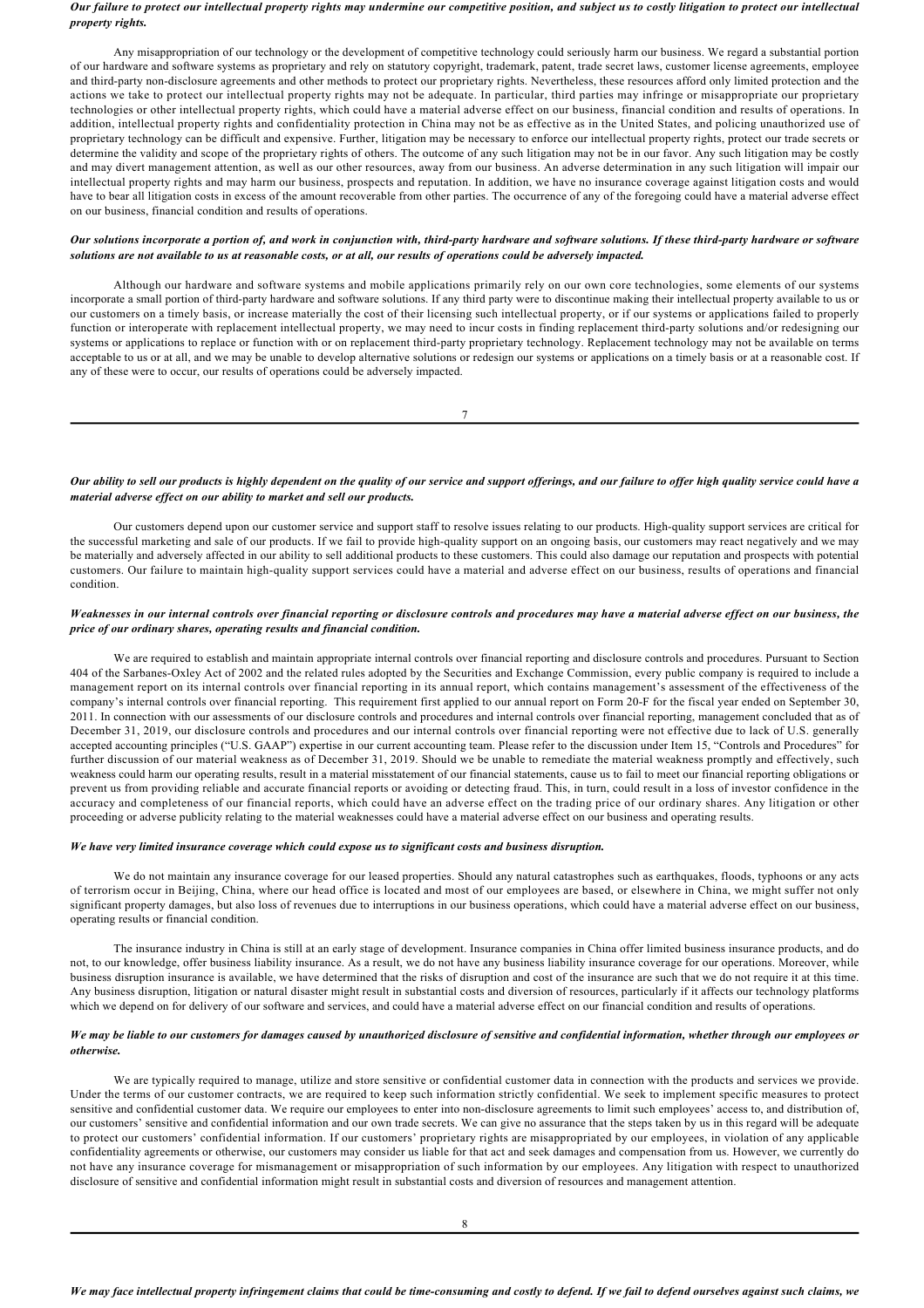### *may lose significant intellectual property rights and may be unable to continue providing our existing products and services.*

It is critical that we use and develop our technology and products without infringing upon the intellectual property rights of third parties, including patents, copyrights, trade secrets and trademarks. Intellectual property litigation is expensive and time-consuming and could divert management's attention from our business. A successful infringement claim against us, whether with or without merit, could, among others things, require us to pay substantial damages, develop non-infringing technology, or re-brand our name or enter into royalty or license agreements that may not be available on acceptable terms, if at all, and cease making, licensing or using products that have infringed a third party's intellectual property rights. Protracted litigation could also result in existing or potential customers deferring or limiting their purchase or use of our products until resolution of such litigation, or could require us to indemnify our customers against infringement claims in certain instances. Also, we may be unaware of intellectual property registrations or applications relating to our services that may give rise to potential infringement claims against us. Parties making infringement claims may be able to obtain an injunction to prevent us from delivering our services or using technology containing the allegedly infringing intellectual property. Any intellectual property litigation could have a material adverse effect on our business, results of operations or financial condition.

On February 15, 2019, Beijing iQIYI Technology Co., Ltd. filed lawsuits with Beijing Internet Court alleging Shenzhen Jiu Zhou Shi Dai Digital and Technology Limited and Beijing Zhong Chuan Shi Xun Technology Limited are in infringement of exclusive rights to communication through information network of certain works, performances, audio and video products and claiming the economic loss amounts to approximately \$562,000 (RMB 3,920,000).

On December 14, 2019, Beijing Internet Court arranged a trial; Beijing iQIYI and the Company are negotiating a potential settlement while expecting a verdict from the court. According to legal counsel, it is probable that the settlement will amount to approximately \$93,000 (RMB650,000).

# *Seasonality and fluctuations in our customers' spending cycles and other factors can cause our revenues and operating results to vary significantly from quarter to quarter and from year to year.*

Our revenues and operating results will vary from quarter to quarter and from year to year due to a number of factors, many of which are outside of our control. Our new lines of business acquired upon the consummation of the asset exchange transaction discussed below see higher customer use and activity during the Chinese New Year holiday than other times during the year, which lead to higher revenue during this period as more customers would like to place more advertising. Historically, the products of our subsidiary Superengine Graphics Software Technology Development (Suzhou) Co., Ltd ("Superengine") have a pattern of decreased sales in the first fiscal quarter as a result of industry buying patterns. Due to these and other factors, our operating results may fluctuate from quarter to quarter and from year to year. These fluctuations are likely to continue in the future, and operating results for any period may not be indicative of our future performance in any future period.

# *Our corporate actions are substantially controlled by Mr. Xuesong Song, our Chairman and Chief Executive Officer, who can cause us to take actions in ways you may not agree with.*

Mr. Xuesong Song, our Chairman and Chief Executive Officer, beneficially owns 18.25% of our outstanding ordinary shares and 1,000,000 preferred shares, and each preferred share has the right to 399 votes at a meeting of the shareholders of the Company. As a result, Mr. Song has approximately 71.89% of the voting rights of the shareholders of the Company. Mr. Song can exert control and substantial influence over matters such as electing directors, amending our constitutional documents, and approving acquisitions, mergers or other business combination transactions. This concentration of ownership and voting power may also discourage, delay or prevent a change in control of our company, which could deprive our shareholders of an opportunity to receive a premium for their shares as part of a sale of our company and might reduce the price of our shares. Alternatively, our controlling shareholders may cause a merger, consolidation or change of control transaction even if it is opposed by our other shareholders, including those who purchase shares in this offering

9

# *We depend on a small number of customers to derive a significant portion of our revenues. If we were to continue being dependent upon a few customers, such dependency could negatively impact our business, operating results and financial condition.*

We derived a material portion of our revenues from a small number of customers. In the years ended December 31, 2019, 2018 and 2017, our five largest customers accounted for 69.3%, 94.4% and 99.8% of our total sales, respectively. As our customer base may change from yeartoyear, during such years that the customer base is highly concentrated, the fluctuation of our sales to any of such major customers could have a material adverse effect on our business, operating results and financial condition. Moreover, our high customer base concentration may also adversely affect our ability to negotiate contract prices with these customers, which may in turn materially and adversely affect our results of operations.

# *Our historical outstanding accounts receivable have been relatively high. Inability to collect our accounts receivable on a timely basis, if at all, could materially and adversely affect our financial condition, liquidity and results of operations.*

Historically, our outstanding accounts receivable have been relatively high. As of December 31, 2019, 2018 and 2017, our outstanding accounts receivable before impairment were \$23.8 million \$25.0 million and \$10.4 million, respectively. Although we conduct credit evaluations of our customers, we generally do not require collateral or other security from our customers. In addition, we have had a relatively high customer concentration. The largest outstanding accounts receivable balance accounted for 31.8%, 24.4% and 48.5% of our total accounts receivable balance as of December 31, 2019, 2018 and 2017, respectively. As a result, an extended delay or default in payment relating to a significant account would likely have a material and adverse effect on the aging schedule and turnover days of our accounts receivable. Our inability to collect our accounts receivable on a timely basis, if at all, could materially and adversely affect our financial condition, liquidity and results of operations.

# **Risks Related to Doing Business in China**

# *Adverse changes in political and economic policies of the PRC government could have a material adverse effect on the overall economic growth of China, which could reduce the demand for our services and materially and adversely affect our competitive position.*

Substantially all of our business operations are conducted in China. Accordingly, our business, results of operations, financial condition and prospects are subject to a significant degree to economic, political and legal developments in China. Although the Chinese economy is no longer a planned economy, the PRC government continues to exercise significant control over China's economic growth through direct allocation of resources, monetary and tax policies, and a host of other government policies such as those that encourage or restrict investment in certain industries by foreign investors, control the exchange between RMB and foreign currencies, and regulate the growth of the general or specific market. These government involvements have been instrumental in China's significant growth in the past 30 years. The reorganization of the telecommunications industry encouraged by the PRC government has directly affected our industry and our growth prospect.

Growth of China's economy has been uneven, both geographically and among various sectors of the economy, and the growth of the Chinese economy has slowed down in recent years. Some of the government measures may benefit the overall Chinese economy, but may have a negative effect on us. For example, our financial condition and results of operations may be adversely affected by government control over capital investments or changes in tax regulations. Any stimulus measures designed to boost the Chinese economy may contribute to higher inflation, which could adversely affect our results of operations and financial condition. For example, certain operating costs and expenses, such as employee compensation and office operating expenses, may increase as a result of higher inflation.

*Our business benefits from certain government tax incentives. Expiration, reduction or discontinuation of, or changes to, these incentives will increase our tax burden and reduce our net income.*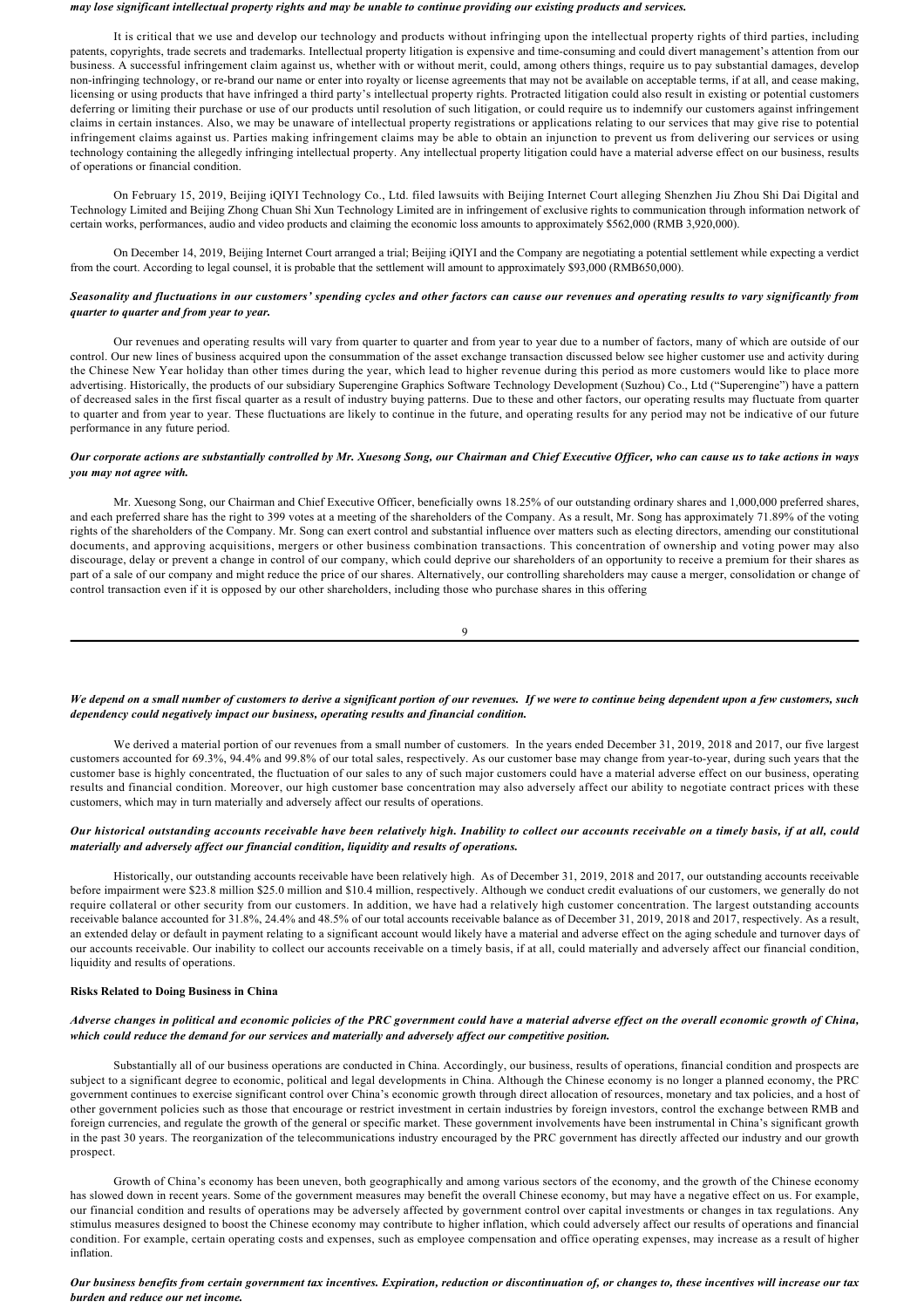Under the PRC Enterprise Income Tax Law passed in 2007 and the implementing rules, both of which became effective on January 1, 2008, or the New EIT Law, a unified enterprise income tax rate of 25% and unified tax deduction standard is applied equally to both domestic-invested enterprises and foreign-invested enterprises, or FIEs. Enterprises established prior to March 16, 2007 eligible for preferential tax treatment in accordance with the then tax laws and administrative regulations shall gradually become subject to the New EIT Law rate over a fiveyear transition period starting from the date of effectiveness of the New EIT Law. However, certain qualifying high-technology enterprises may still benefit from a preferential tax rate of 15% if they own their core intellectual properties and they are enterprises in certain State-supported high-tech industries to be later specified by the government. As a result, if our PRC subsidiaries qualify as "high-technology enterprises," they will continue to benefit from the preferential tax rate of 15%, subject to transitional rules implemented from January 1, 2008. Our subsidiaries, Beijing Zhong Chuan Shi Xun Technology Limited and Superengine Graphics Software Technology Development (Suzhou) Co., Ltd, are qualified as a "hightechnology enterprise" until the end of the November 2021 and October 2021, respectively, and therefore they have benefited from the preferential tax rate of 15%, subject to transitional rules implemented on January 1, 2008. Although we intend to apply for a renewal of this qualification, if Beijing Zhong Chuan Shi Xun and Suzhou Superengine cease to qualify as a "high-technology enterprise", or the tax authorities change their position on our preferential tax treatments in the future, our future tax liabilities may materially increase, which could materially and adversely affect our financial condition and results of operations.

# *If we were deemed a "resident enterprise" by PRC tax authorities, we could be subject to tax on our global income at the rate of 25% under the New EIT Law* and our non-PRC shareholders could be subject to certain PRC taxes.

Under the New EIT Law and the implementing rules, both of which became effective January 1, 2008, an enterprise established outside of the PRC with "de facto management bodies" within the PRC may be considered a PRC "resident enterprise" and will be subject to the enterprise income tax at the rate of 25% on its global income as well as PRC enterprise income tax reporting obligations. The implementing rules of the New EIT Law define "de facto management" as "substantial and overall management and control over the production and operations, personnel, accounting, and properties" of the enterprise. However, as of the date of this annual report, no final interpretations on the implementation of the "resident enterprise" designation are available. Moreover, any such designation, when made by PRC tax authorities, will be determined based on the facts and circumstances of individual cases. Therefore, if we were to be considered a "resident enterprise" by the PRC tax authorities, our global income would be taxable under the New EIT Law at the rate of 25% and, to the extent we were to generate a substantial amount of income outside of PRC in the future, we would be subject to additional taxes. In addition, the dividends we pay to our non-PRC enterprise shareholders and gains derived by such shareholders from the transfer of our shares may also be subject to PRC withholding tax at the rate up to 10%, if such income were regarded as China-sourced income.

### *Our holding company structure may limit the payment of dividends.*

We have no direct business operations, other than our ownership of our subsidiaries. While we have no current intention of paying dividends, should we decide in the future to do so, as a holding company, our ability to pay dividends and meet other obligations depends upon the receipt of dividends or other payments from our operating subsidiaries and other holdings and investments. Current PRC regulations permit our PRC subsidiaries to pay dividends to us only out of their accumulated profits, if any, determined in accordance with Chinese accounting standards and regulations. In addition, each of our subsidiaries in China is required to set aside at least 10% of its after-tax profits each year, if any, to fund a statutory reserve until such reserve reaches 50% of its registered capital. These reserves are not distributable as cash dividends. Furthermore, if our subsidiaries in China incur debt on their own behalf in the future, the instruments governing the debt may restrict their ability to pay dividends or make other payments to us. As a result, there may be limitations on the ability of our PRC subsidiaries to pay dividends or make other investments or acquisitions that could be beneficial to our business or otherwise fund and conduct our business.

In addition, under the New EIT Law and the implementing rules that became effective on January 1, 2008, dividends generated from the business of our PRC subsidiaries after January 1, 2008 and payable to us may be subject to a withholding tax rate of 10% if the PRC tax authorities subsequently determine that we are a nonresident enterprise, unless there is a tax treaty with China that provides for a different withholding arrangement.

# *Uncertainties with respect to the PRC legal system could adversely affect us.*

We conduct all of our business through our subsidiaries in China. Our operations in China are governed by PRC laws and regulations. Our PRC subsidiaries are generally subject to laws and regulations applicable to foreign investments in China and, in particular, laws and regulations applicable to wholly foreign-owned enterprises. The PRC legal system is based on statutes. Prior court decisions may be cited for reference but have limited precedential value.

11

Since 1979, PRC legislation and regulations have significantly enhanced the protections afforded to various forms of foreign investments in China. However, China has not developed a fully integrated legal system and recently enacted laws and regulations may not sufficiently cover all aspects of economic activities in China. In particular, because these laws and regulations are relatively new, and because of the limited volume of published decisions and their nonbinding nature, the interpretation and enforcement of these laws and regulations involve uncertainties. In addition, the PRC legal system is based in part on government policies and internal rules (some of which are not published on a timely basis or at all) that may have a retroactive effect. As a result, we may not be aware of our violation of these policies and rules until some time after the violation. In addition, any litigation in China may be protracted and result in substantial costs and diversion of resources and management attention.

# *Governmental control of currency conversion may affect the value of your investment.*

The PRC government imposes controls on the convertibility of the RMB into foreign currencies and, in certain cases, the remittance of currency out of China. We receive substantially all of our revenues in RMB. Under our current corporate structure, our income is primarily derived from dividend payments from our PRC subsidiaries. Shortages in the availability of foreign currency may restrict the ability of our PRC subsidiaries to remit sufficient foreign currency to pay dividends or other payments to us, or otherwise satisfy their foreign currency denominated obligations. Under existing PRC foreign exchange regulations, payments of current account items, including profit distributions, interest payments and expenditures from traderelated transactions, can be made in foreign currencies without prior approval from SAFE by complying with certain procedural requirements. However, approval from appropriate government authorities is required where RMB is to be converted into foreign currency and remitted out of China to pay capital expenses such as the repayment of loans denominated in foreign currencies. The PRC government may also at its discretion restrict access in the future to foreign currencies for current account transactions. If the foreign exchange control system prevents us from obtaining sufficient foreign currency to satisfy our currency demands, we may not be able to pay dividends in foreign currencies to our shareholders.

The value of the RMB against the U.S. dollar and other currencies may fluctuate and is affected by, among other things, changes in political and economic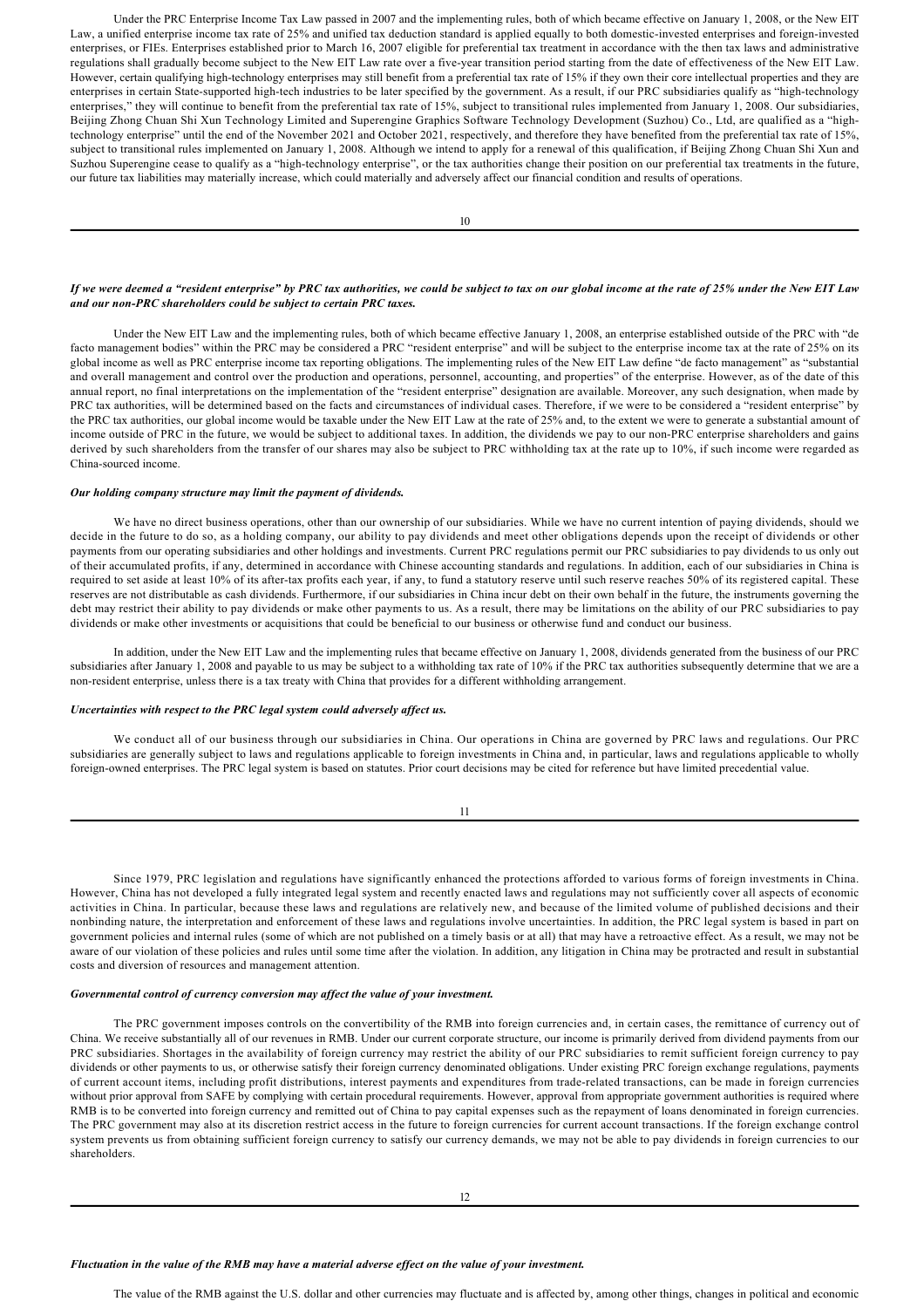conditions. On July 21, 2005, the PRC government changed its decadeold policy of pegging the value of the RMB to the U.S. dollar. Under the new policy, the RMB is permitted to fluctuate within a narrow and managed band against a basket of certain foreign currencies. This change in policy has resulted in an approximate 26.8% appreciation of the RMB against the U.S. dollar between July 21, 2005 and September 30, 2015. Provisions on Administration of Foreign Exchange, as amended in August 2008, further changed China's exchange regime to a managed floating exchange rate regime based on market supply and demand. Since reaching a high against the U.S. dollar in July 2008, however, the RMB has traded within a narrow band against the U.S. dollar, remaining within 1% of its July 2008 high but never exceeding it. As a consequence, the RMB has fluctuated sharply since July 2008 against other freelytraded currencies, in tandem with the U.S. dollar. In August 2015, the PRC Government devalued its currency by approximately 3%, representing the largest yuan depreciation for 20 years. Concerns remain that China's slowing economy, and in particular its exports, will need a stimulus that can only come from further cuts in the exchange rate.

It is difficult to predict how long the current situation may continue and when and how it may change again as the People's Bank of China may regularly intervene in the foreign exchange market to achieve economic policy goals. Substantially all of our revenues and costs are denominated in the RMB, and a significant portion of our financial assets are also denominated in RMB. We principally rely on dividends and other distributions paid to us by our subsidiaries in China. Any significant revaluation of the RMB may materially and adversely affect our cash flows, revenues, earnings and financial position, and the value of, and any dividends payable on, our ADSs or ordinary shares in U.S. dollars. Any fluctuations of the exchange rate between the RMB and the U.S. dollar could also result in foreign currency translation losses for financial reporting purposes.

### *PRC laws and regulations governing our businesses. If we are found to be in violation of such PRC laws and regulations, we could be subject to sanctions. In addition, changes in such PRC laws and regulations may materially and adversely affect our business.*

There are substantial uncertainties regarding the interpretation and application of PRC laws and regulations, including, but not limited to, the laws and regulations governing our business. These laws and regulations are relatively new and may be subject to change, and their official interpretation and enforcement may involve substantial uncertainty. The effectiveness of newly enacted laws, regulations or amendments may be delayed, resulting in detrimental reliance by foreign investors. New laws and regulations that affect existing and proposed future businesses may also be applied retroactively.

The PRC government has broad discretion in dealing with violations of laws and regulations, including levying fines, revoking business and other licenses and requiring actions necessary for compliance. In particular, licenses and permits issued or granted to us by relevant governmental bodies may be revoked at a later time by higher regulatory bodies. We cannot predict the effect of the interpretation of existing or new PRC laws or regulations on our businesses. We cannot assure you that our current ownership and operating structure would not be found in violation of any current or future PRC laws or regulations. As a result, we may be subject to sanctions, including fines, and could be required to restructure our operations or cease to provide certain services. In addition, any litigation in China may be protracted and result in substantial costs and diversion of resources and management attention. Any of these or similar actions could significantly disrupt our business operations or restrict us from conducting a substantial portion of our business operations, which could materially and adversely affect our business, financial condition and results of operations.

On February 15, 2019, Beijing iQIYI Technology Co., Ltd. filed lawsuits with Beijing Internet Court alleging Shenzhen Jiu Zhou Shi Dai Digital and Technology Limited and Beijing Zhong Chuan Shi Xun Technology Limited are in infringement of exclusive rights to communication through information network of certain works, performances, audio and video products and claiming the economic loss amounts to approximately \$562,000 (RMB 3,920,000).

On December 14, 2019, Beijing Internet Court arranged a trial; Beijing iQIYI and the Company are negotiating a potential settlement while expecting a verdict from the court. According to legal counsel, it is probable that the settlement will amount to approximately \$93,000 (RMB650,000).

13

# *If we were required to obtain the prior approval of the China Securities Regulatory Commission, or CSRC, of the listing and trading of our ordinary shares on the NASDAQ Capital Market, we may face regulatory actions or other sanctions from the CSRC or other PRC regulatory agencies.*

On August 8, 2006, six PRC regulatory agencies, including the Ministry of Commerce, the State Assets Supervision and Administration Commission, the State Administration for Taxation, the State Administration for Industry and Commerce, the CSRC and the SAFE, jointly issued the Regulations on Mergers and Acquisitions of Domestic Enterprises by Foreign Investors, which became effective on September 8, 2006 (the "New M&A Rules"). This regulation, among other things, includes provisions that purport to require that an offshore special purpose vehicle formed for the purposes of overseas listing of equity interests in PRC companies and controlled directly or indirectly by PRC companies or individuals obtain the approval of the CSRC prior to the listing and trading of such special purpose vehicle's securities on an overseas stock exchange. On September 21, 2006, the CSRC published on its official website procedures regarding its approval of overseas listings by special purpose vehicles. The CSRC approval procedures require the filing of a number of documents with the CSRC and it would take several months to complete the approval process, if practicable at all. The application of this new PRC regulation remains unclear with no consensus currently existing among leading PRC law firms regarding the scope of the applicability of the CSRC approval requirement.

Prior to our May 2010 initial public offering, our PRC counsel has advised us that, based on its understanding of the current PRC laws and regulations as well as the procedures announced on September 21, 2006: (i) Softech was directly incorporated by Topsky as a foreign investment enterprise under PRC law; therefore, there was no acquisition of the equity of a "PRC domestic company" as defined under the New M&A Rules; and (ii) the contractual arrangements between Kingtone Information and Softech were not clearly defined and considered as the transaction which shall be applied to the New M&A Rules. Therefore, we did not seek prior CSRC approval for our initial public offering.

However, if the CSRC required that we obtain its approval prior to the completion of our initial public offering and the listing of our ordinary shares on the NASDAQ Capital Market, we may face regulatory actions or other sanctions from the CSRC or other PRC regulatory agencies. These regulatory agencies may impose fines and penalties on our operations in the PRC, limit our operating privileges in the PRC, delay or restrict the repatriation of the proceeds from our initial public offering into the PRC, or take other actions that could have a material adverse effect on our business, financial condition, results of operations, reputation and prospects, as well as the trading price of our shares.

Also, if the CSRC requires that we obtain its approval, we may be unable to obtain a waiver of the CSRC approval requirements if and when procedures are established to obtain such a waiver. Any uncertainties and/or negative publicity regarding this CSRC approval requirement could have a material adverse effect on the trading price of our shares.

# *PRC regulations relating to the establishment of offshore special purpose companies by PRC residents may subject our PRC resident shareholders to penalties and limit our ability to inject capital into our PRC subsidiaries, limit our PRC subsidiaries' ability to distribute profits to us, or otherwise adversely affect us.*

On October 21, 2005, the SAFE issued the Notice on Issues Relating to the Administration of Foreign Exchange in Fundraising and Reverse Investment Activities of Domestic Residents Conducted via Offshore Special Purpose Companies, or Notice 75, which became effective as of November 1, 2005. According to Notice 75, prior registration with the local SAFE branch is required for PRC residents to establish or to control an offshore company for the purposes of financing such offshore company with assets or equity interests in an onshore enterprise located in the PRC, or an offshore special purpose company. An amendment to registration or filing with the local SAFE branch by such PRC resident is also required for the injection of equity interests or assets of an onshore enterprise in the offshore special purpose company or overseas funds raised by such offshore company, or any other material change involving a change in the capital of the offshore special purpose company. Moreover, Notice 75 applies retroactively. As a result, PRC residents who have established or acquired control of offshore special purpose companies that have made onshore investments in the PRC in the past are required to have completed the relevant registration procedures with the local SAFE branch by March 31, 2006. To further clarify the implementation of Notice 75, the SAFE issued Circular 106 on May 29, 2007. Under Circular 106, PRC subsidiaries of an offshore special purpose company are required to coordinate and supervise the filing of SAFE registrations by the offshore holding company's shareholders or beneficial owners who are PRC residents in a timely manner.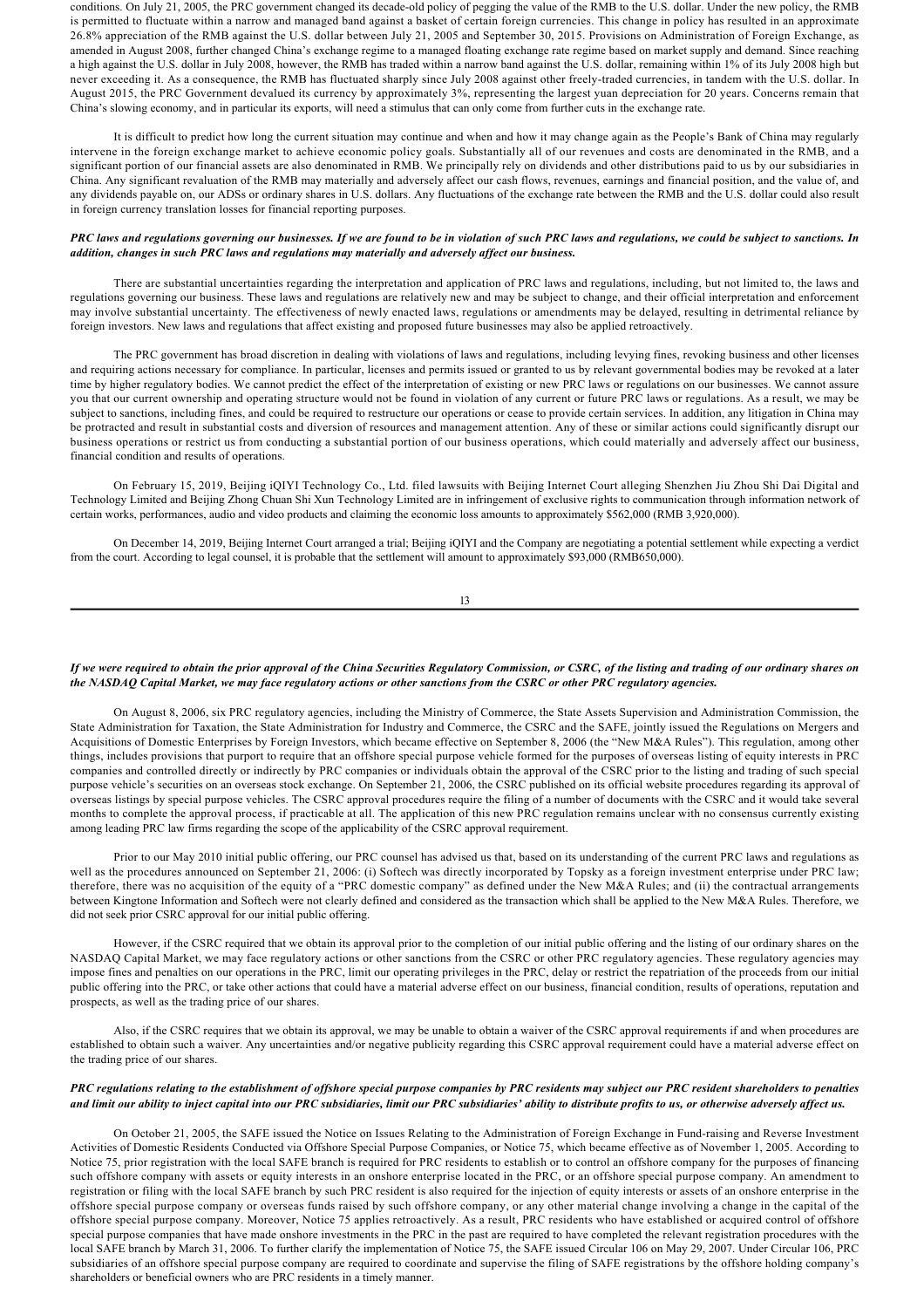Some of our current shareholders and/or beneficial owners may fall within the ambit of the SAFE notice and be required to register with the local SAFE branch as required under the SAFE notice. If so required, and if such shareholders and/or beneficial owners fail to timely register their SAFE registrations pursuant to the SAFE notice, or if future shareholders and/or beneficial owners of our company who are PRC residents fail to comply with the registration procedures set forth in the SAFE notice, this may subject such shareholders, beneficial owners and/or our PRC subsidiaries to fines and legal sanctions and may also limit our ability to contribute additional capital into our PRC subsidiaries, limit our PRC subsidiaries' ability to distribute dividends to our company, or otherwise adversely affect our business.

#### **Risks Associated with our Ordinary Shares**

# *The market price of our Ordinary Shares has historically been highly volatile, and you may not be able to resell our ordinary shares at or above your initial purchase price.*

There is a limited public market for our ordinary shares. We cannot assure you that there will be an active trading market for our ordinary shares. You may not be able to sell your ordinary shares quickly or at the market price if trading in our ordinary shares is not active.

The trading price of our ordinary shares may be volatile. The price of our ordinary shares could be subject to wide fluctuations in response to a variety of factors, including the following:

- 1. Introduction of new products, services or technologies offered by us or our competitors;
- 2. Failure to meet or exceed revenue and financial projections we provide to the public;
- 3. Actual or anticipated variations in quarterly operating results;
- 4. Failure to meet or exceed the estimates and projections of the investment community;
- 5. General market conditions and overall fluctuations in United States equity markets;
- 6. Announcements of significant acquisitions, strategic partnerships, joint ventures or capital commitments by us or our competitors;
- 7. Disputes or other developments relating to proprietary rights, including patents, litigation matters and our ability to obtain patent protection for our technologies;
- 8. Additions or departures of key management personnel;
- 9. Issuances of debt or equity securities;
- 10. Significant lawsuits, including patent or shareholder litigation;
- 11. Changes in the market valuations of similar companies;
- 12. Sales of additional ordinary shares or other securities by us or our shareholders in the future;
- 13. Trading volume of our ordinary shares;
- 14. Fluctuations in the exchange rate between the U.S. dollar and Renminbi;
- 15. Negative market perception and media coverage of our company or other companies in the same or similar industry with us; and
- 16. Other events or factors, many of which are beyond our control.
- 15

In addition, the stock market in general, and the NASDAQ Capital Market and software products and services companies in particular, have experienced extreme price and volume fluctuations that have often been unrelated or disproportionate to the operating performance of these companies. Broad market and industry factors may negatively affect the market price of our ordinary shares, regardless of our actual operating performance.

### *Our ordinary shares may be subject to the SEC's penny stock rules which may make it difficult for brokerdealers to complete customer transactions and trading activity in our securities.*

Our ordinary shares may be deemed to be "penny stock" as that term is defined under the Securities Exchange Act of 1934, as amended. Penny stocks generally are equity securities with a price of less than \$5.00 (other than securities registered on certain national securities exchanges or quoted on the NASDAQ system, provided that current price and volume information with respect to transactions in such securities is provided by the exchange or system). Penny stock rules impose additional sales practice requirements on broker-dealers who sell to persons other than established customers and "accredited investors." The term "accredited investor" refers generally to institutions with assets in excess of \$5,000,000 or individuals with a net worth in excess of \$1,000,000 or annual income exceeding \$200,000 or \$300,000 jointly with their spouse in each of the prior two years.

The penny stock rules require a broker-dealer, prior to a transaction in a penny stock not otherwise exempt from the rules, to deliver a standardized risk disclosure document in a form prepared by the SEC, which provides information about penny stocks and the nature and level of risks in the penny stock market. Moreover, broker-dealers are required to determine whether an investment in a penny stock is a suitable investment for a prospective investor. A brokerdealer must receive a written agreement to the transaction from the investor setting forth the identity and quantity of the penny stock to be purchased. These requirements may make it more difficult for broker-dealers to effectuate customer transactions and trading activity in our securities. As a result, the market price of our ordinary shares may be depressed, and you may find it more difficult to sell our ordinary shares.

### *Sales of a substantial number of ordinary shares in the public market by our existing shareholders could cause the price of our ordinary shares to fall.*

Sales of a substantial number of our ordinary shares in the public market or the perception that these sales might occur, could depress the market price of our ordinary shares and could impair our ability to raise capital through the sale of additional equity securities. We are unable to predict the effect that sales may have on the prevailing market price of our ordinary shares.

Subject to certain limitations all of our total outstanding shares are now eligible for sale. Sales of ordinary shares by these shareholders could have a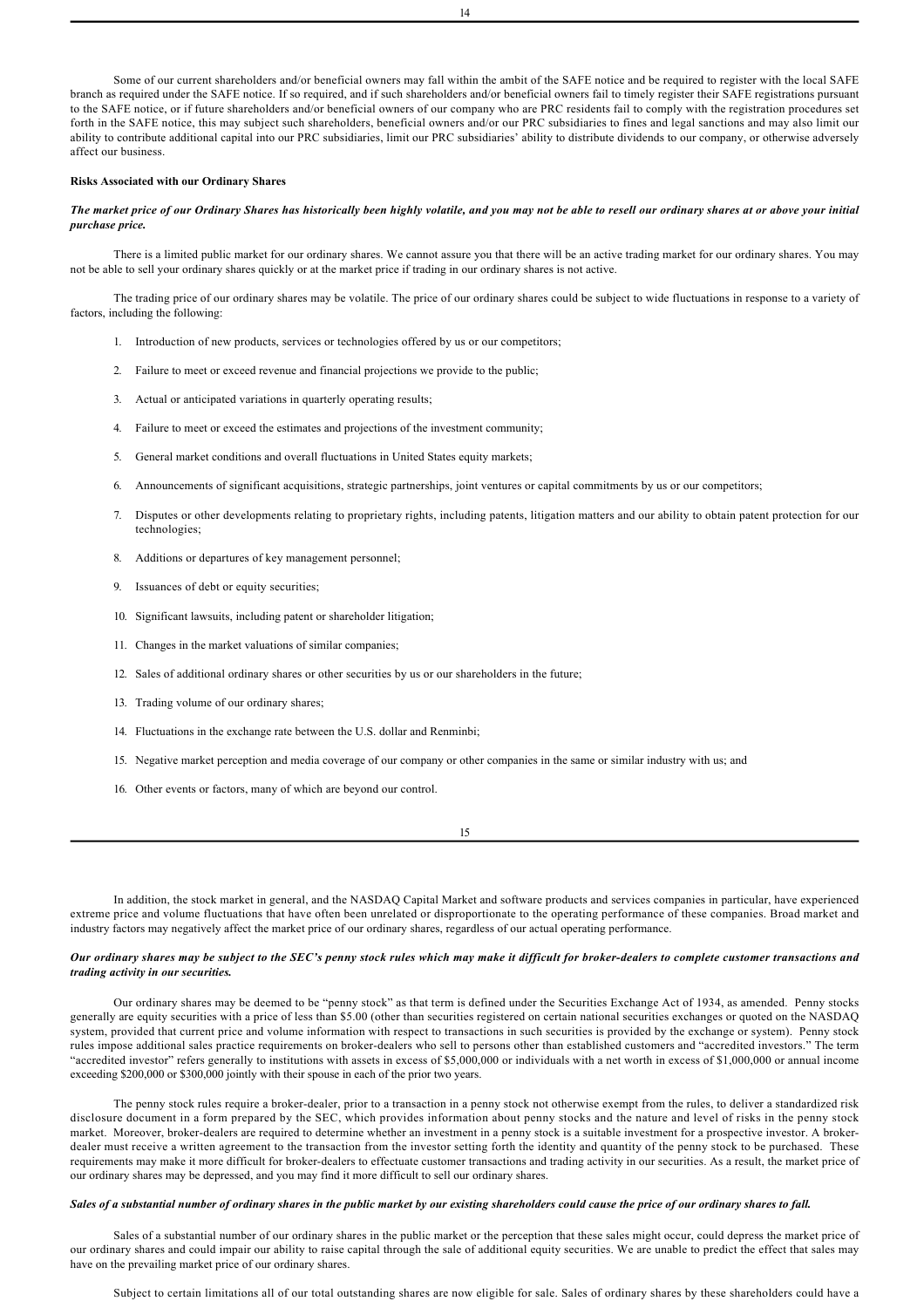material adverse effect on the trading price of our ordinary shares.

# *Future sales and issuances of our ordinary shares, or rights to purchase our ordinary shares, including pursuant to our 2010 Omnibus Incentive Plan, could result in additional dilution of the percentage ownership of our shareholders and could cause the price of our ordinary shares to fall.*

We expect that significant additional capital will be needed in the future to continue our planned operations. To the extent we raise additional capital by issuing equity securities, our shareholders may experience substantial dilution. We may sell ordinary shares, convertible securities or other equity securities in one or more transactions at prices and in a manner we determine from time to time. If we sell ordinary shares, convertible securities or other equity securities in more than one transaction, investors may be materially diluted by subsequent sales. Such sales may also result in material dilution to our existing shareholders, and new investors could gain rights superior to our existing shareholders.

|  | ٧<br>I<br>۰, |  |
|--|--------------|--|
|  |              |  |

#### *We do not intend to pay dividends on our ordinary shares, so any returns will be limited to the value of our ordinary shares.*

We have never declared or paid any cash dividend on our ordinary shares. We currently anticipate that we will retain future earnings for the development, operation and expansion of our business and do not anticipate declaring or paying any cash dividends for the foreseeable future. Any return shareholders will therefore be limited to the value of their ordinary shares.

# *As the rights of shareholders under British Virgin Islands law differ from those under U.S. law, you may have fewer protections as a shareholder.*

Our corporate affairs will be governed by our memorandum of association and articles of association, the BVI Business Companies Act, 2004, or the BVI Act, of the British Virgin Islands and the common law of the British Virgin Islands. The rights of shareholders to take legal action against our directors, actions by minority shareholders and the fiduciary responsibilities of our directors under British Virgin Islands law are to a large extent governed by the BVI Act and the common law of the British Virgin Islands. The common law of the British Virgin Islands is derived in part from comparatively limited judicial precedent in the British Virgin Islands as well as from English common law, which has persuasive, but not binding, authority on a court in the British Virgin Islands. The rights of our shareholders and the fiduciary responsibilities of our directors under British Virgin Islands law are not as clearly established as they would be under statutes or judicial precedents in some jurisdictions in the United States. In particular, the British Virgin Islands has a less developed body of securities laws as compared to the United States, and some states (such as Delaware) have more fully developed and judicially interpreted bodies of corporate law.

As a result of all of the above, holders of our ordinary shares may have more difficulty in protecting their interests through actions against our management, directors or major shareholders than they would as shareholders of a U.S. company.

# *British Virgin Islands companies may not be able to initiate shareholder derivative actions, thereby depriving shareholders of the ability to protect their interests.*

British Virgin Islands companies may not have standing to initiate a shareholder derivative action in a federal court of the United States. The circumstances in which any such action may be brought, and the procedures and defenses that may be available in respect to any such action, may result in the rights of shareholders of a British Virgin Islands company being more limited than those of shareholders of a company organized in the United States. Accordingly, shareholders may have fewer alternatives available to them if they believe that corporate wrongdoing has occurred. The British Virgin Islands courts are also unlikely to recognize or enforce against us judgments of courts in the United States based on certain liability provisions of U.S. securities law; and to impose liabilities against us, in original actions brought in the British Virgin Islands, based on certain liability provisions of U.S. securities laws that are penal in nature. There is no statutory recognition in the British Virgin Islands of judgments obtained in the United States, although the courts of the British Virgin Islands will generally recognize and enforce the non-penal judgment of a foreign court of competent jurisdiction without retrial on the merits.

# *The laws of the British Virgin Islands provide little protection for minority shareholders, so minority shareholders will have little or no recourse if the shareholders are dissatisfied with the conduct of our affairs.*

Under the law of the British Virgin Islands, there is little statutory law for the protection of minority shareholders other than the provisions of the BVI Act dealing with shareholder remedies. The principal protection under statutory law is that shareholders may bring an action to enforce the constituent documents of the Company, our memorandum of association and articles of association. Shareholders are entitled to have the affairs of the Company conducted in accordance with the general law and the memorandum of association and articles of association.

There are common law rights for the protection of shareholders that may be invoked, largely dependent on English company law, since the common law of the British Virgin Islands is limited. Under the general rule pursuant to English company law known as the rule in Foss v. Harbottle, a court will generally refuse to interfere with the management of a company at the insistence of a minority of its shareholders who express dissatisfaction with the conduct of the company's affairs by the majority or the board of directors. However, every shareholder is entitled to have the affairs of the company conducted properly according to law and the company's constituent documents. As such, if those who control the company have persistently disregarded the requirements of company law or the provisions of the company's memorandum of association and articles of association, then the courts will grant relief. Generally, the areas in which the courts will intervene are the following: (1) an act complained of which is outside the scope of the authorized business or is illegal or not capable of ratification by the majority; (2) acts that constitute fraud on the minority where the wrongdoers control the company; (3) acts that infringe on the personal rights of the shareholders, such as the right to vote; and (4) where the company has not complied with provisions requiring approval of a majority of shareholders, which are more limited than the rights afforded minority shareholders under the laws of many states in the United States.

# *Antitakeover provisions in our memorandum of association and articles of association and our right to issue preference shares could make a thirdparty acquisition of us difficult.*

Some provisions of our memorandum of association and articles of association may discourage, delay or prevent a change in control of our company or management that shareholders may consider favorable, including provisions that authorize our board of directors to issue preference shares in one or more series and to designate the price, rights, preferences, privileges and restrictions of such preference shares.

# *You may not be able to participate in rights offerings and may experience dilution of your holdings as a result.*

We may from time to time distribute rights to our shareholders, including rights to acquire our securities. However, we may not offer those rights to ordinary shareholders unless both the rights and the underlying securities to be distributed to ordinary shareholders are registered under the Securities Act, or the distribution of them to ordinary shareholders is exempted from registration under the Securities Act with respect to all ordinary shareholders. We are under no obligation to file a registration statement with respect to any such rights or underlying securities or to endeavor to cause such a registration statement to be declared effective. In addition, we may not be able to rely on an exemption from registration under the Securities Act to distribute such rights and securities. Accordingly, our ordinary shareholders may be unable to participate in our rights offerings and may experience dilution in their holdings as a result.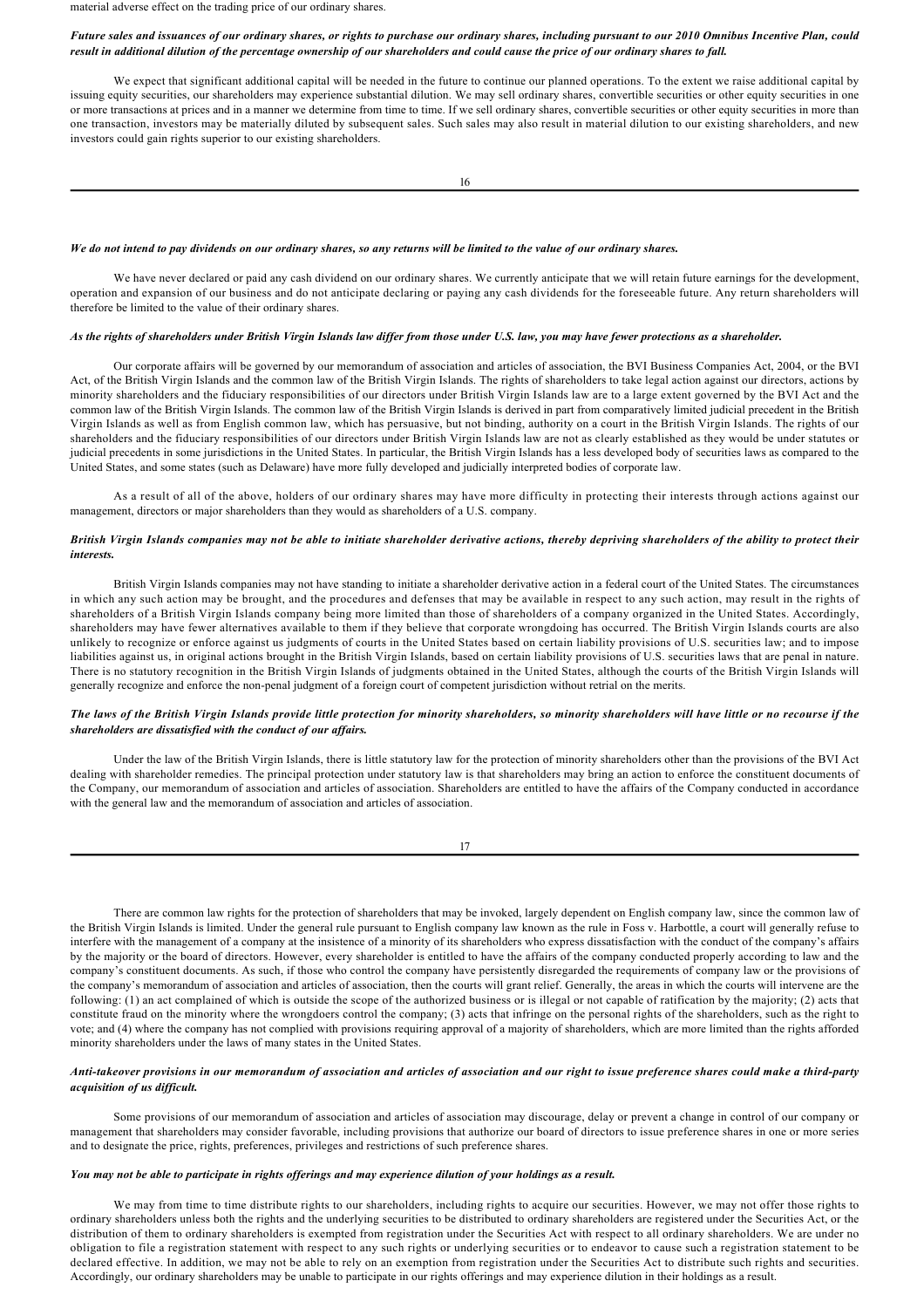### *We may be a passive foreign investment company, or PFIC, which could lead to additional taxes for U.S. holders of our ordinary shares.*

We do not expect to be, for U.S. federal income tax purposes, a passive foreign investment company, or a PFIC, which is a foreign company for which, in any given taxable year, either at least 75% of its gross income is passive income, or investment income in general, or at least 50% of its assets produce or are held to produce passive income, for the current taxable year, and we expect to operate in such a manner so as not to become a PFIC for any future taxable year. However, because the determination of PFIC status for any taxable year cannot be made until after the close of such year and requires extensive factual investigation, including ascertaining the fair market value of our assets on a quarterly basis and determining whether each item of gross income that we earn is passive income, we cannot assure you that we will not become a PFIC for the current taxable year or any future taxable year. If we are or become a PFIC, a U.S. holder's ordinary shares could be subject to additional U.S. federal income taxes on gain recognized with respect to the ordinary shares and on certain distributions, plus an interest charge on certain taxes treated as having been deferred under the PFIC rules. Noncorporate U.S. holders will not be eligible for reduced rates of taxation on any dividends received from us if we are a PFIC in the taxable year in which such dividends are paid or in the preceding taxable year.

# *If the trading price of our ordinary shares fails to comply with the continued listing requirements of the NASDAQ Capital Market, we would face possible delisting, which would result in a limited public market for our ordinary shares and make obtaining future debt or equity financing more difficult for us.*

Companies listed on NASDAQ are subject to delisting for, among other things, failure to maintain a minimum closing bid price of \$1.00 per share for 30 consecutive business days. On April 13, 2020, we received a letter from NASDAQ indicating that for the last 30 consecutive business days, the closing bid price of our ordinary shares fell below the minimum \$1.00 per share requirement pursuant to NASDAQ Listing Rule 5550(a)(2) for continued listing on the NASDAQ Capital Market. Under Nasdaq Listing Rule 5810(c)(3)(A), the Company has been granted a 180 calendar day grace period, or until October 12, 2020, to regain compliance with the minimum bid price requirement. The continued listing standard will be met if the Company evidences a closing bid price of at least \$1.00 per share for a minimum of 10 consecutive business days during the 180 calendar day grace period. In order for Nasdaq to consider granting the Company additional time beyond October 12, 2020, the Company would be required, among other things, to meet the continued listing requirement for market value of publicly held shares as well as all other standards for initial listing on Nasdaq, with the exception of the minimum bid price requirement. In the event the Company does not regain compliance with the \$1.00 bid price requirement by October 12, 2020, eligibility for Nasdaq's consideration of a second 180 day grace period would be determined on the Company's compliance with the above referenced criteria on October 12, 2020. There can be no assurance that the Company will be able to regain compliance or that Nasdaq will grant the Company a further extension of time to regain compliance, if necessary. We cannot be sure that the price of our ordinary shares will comply with this requirement for continued listing on the NASDAQ Capital Market in the future. If we were not able to do so, our ordinary shares would be subject to delisting and would likely trade on the over-the-counter market. If our ordinary shares were to trade on the over-the-counter market, selling our ordinary shares could be more difficult because smaller quantities of shares would likely be bought and sold, transactions could be delayed, and security analysts' coverage of us may be reduced. In addition, broker-dealers have certain regulatory burdens imposed upon them, which may discourage broker-dealers from effecting transactions in our ordinary shares, further limiting the liquidity of our ordinary shares. As a result, the market price of our ordinary shares may be depressed, and you may find it more difficult to sell our ordinary shares. Such delisting from the NASDAQ Capital Market and continued or further declines in our share price could also greatly impair our ability to raise additional necessary capital through equity or debt financing.

# **ITEM 4. INFORMATION ON THE COMPANY.**

# **A***.* **HISTORY AND DEVELOPMENT OF THE COMPANY.**

#### **Overview**

We are a holding company and conduct our operations through our wholly-owned subsidiary named LK Technology Ltd., a British Virgin Islands limited liability company ("LK Technology"), and its wholly-owned subsidiaries, MMB Limited and its respective subsidiaries, which possess two core brands "Luokuang" and "SuperEngine". "Luokuang" is a mobile application to provide Business to Customer (B2C) location-based services and "SuperEngine" provides Business to Business (B2B) and Business to Government (B2G) services in connection with spatial-temporal big data processing. In May 2010, we consummated an initial public offering of our American Depository Shares, or ADSs, for gross proceeds of \$16 million, and our ADSs were listed on the NASDAQ Capital Market under the ticker symbol "KONE". On August 17, 2018, we completed the transactions contemplated by the Asset Exchange Agreement ("AEA") with C Media Limited ("C Media") entered into on January 25, 2018. On August 20, 2018, we changed our name to Luokung Technology Corp., our American Depository Shares ("ADSs") were voluntarily delisted from the NASDAQ Capital Market on September 19, 2018 and on January 3, 2019 our ordinary shares started trading on NASDAQ under the ticker symbol "LKCO".

On August 17, 2018, we consummated an asset exchange transaction, pursuant to which we exchanged all issued and outstanding capital stock in Topsky Info-Tech Holdings Pte Ltd., the parent of Softech, for the issued and outstanding capital stock of LK Technology (the "Asset Exchange"). In connection with the Asset Exchange, we changed our name on August 20, 2018, and on September 20, 2018, issued to the shareholders of C Media Limited, the former parent of LK Technology, (i) 185,412,599 of our ordinary shares, par value \$0.01 per share and (ii) 1,000,000 of our preferred shares. Upon the consummation of the Asset Exchange, we ceased our previous business operations and became a company focused on the provision of location-based service and mobile application products for long distance rail travelers in China.

On August 25, 2018, LK Technology entered into a Stock Purchase Agreement (the "Agreement") with the shareholders ("Shareholders") of Superengine Holding Limited, a limited liability company incorporated under the laws of the British Virgin Islands (the "Superengine"), pursuant to which LK Technology acquired all of the issued and outstanding shares of Superengine for an aggregate purchase price of US\$60 million (the "Purchase Price"), which was paid by the issuance of our Ordinary Shares in an amount equal to the quotient of (x) the Purchase Price divided by (y) the average of the closing prices of the Ordinary Shares on the NASDAQ Capital Market over the 12 months period preceding July 31, 2018. We are a party to the Agreement in connection with the issuance of the Ordinary Shares and certain other limited purposes.

On August 28, 2019, the Company entered into a Share Purchase Agreement, pursuant to which the Company will acquire 100% of the equity interests of Saleya from Saleya's shareholders for an aggregate purchase price of RMB 836 million (approximately equivalent to \$120 million), which includes approximately RMB 709 million (approximately equivalent to \$101 million) in cash and the remaining RMB 127 million (approximately equivalent to \$18 million) will be paid by issuance of the Company's common stock at the conversion rate of \$7 per share. In connection with its acquisition of Saleya, as of December 31, 2019 and on January 21, 2020, the Company made a partial cash payment of \$14,334,451 and \$18,539,343, respectively, and on February 5, 2020 it issued 2,708,498 common shares to certain shareholders of Saleya in accordance with Share Purchase Agreement. On February 24, 2020, the Company reached an agreement with two of the Saleya's shareholders to issue 1,500,310 of Series B preferred shares instead of a cash payment of \$6,182,000 (RMB43,128,000) as a change of consideration for the acquisition of Saleya,

On November 13, 2019, the Company entered into a Share Subscription Agreement with Geely Technology Group Co., Ltd. ("Geely Technology") to issue 21,794,872 series A preferred shares at a purchase price of \$1.95 per share for an aggregate purchase price of \$42,500,000. Per the terms of the agreement and in accordance with ASC Topic 480-10, the Company recognized \$32,910,257 as loan. The Company received \$21,743,857 as of December 31, 2019 and the remaining amount was received in January 2020. Geely Technology may request the repayment after November of 2020, under such circumstance, the Company shall pay it back in January of 2021.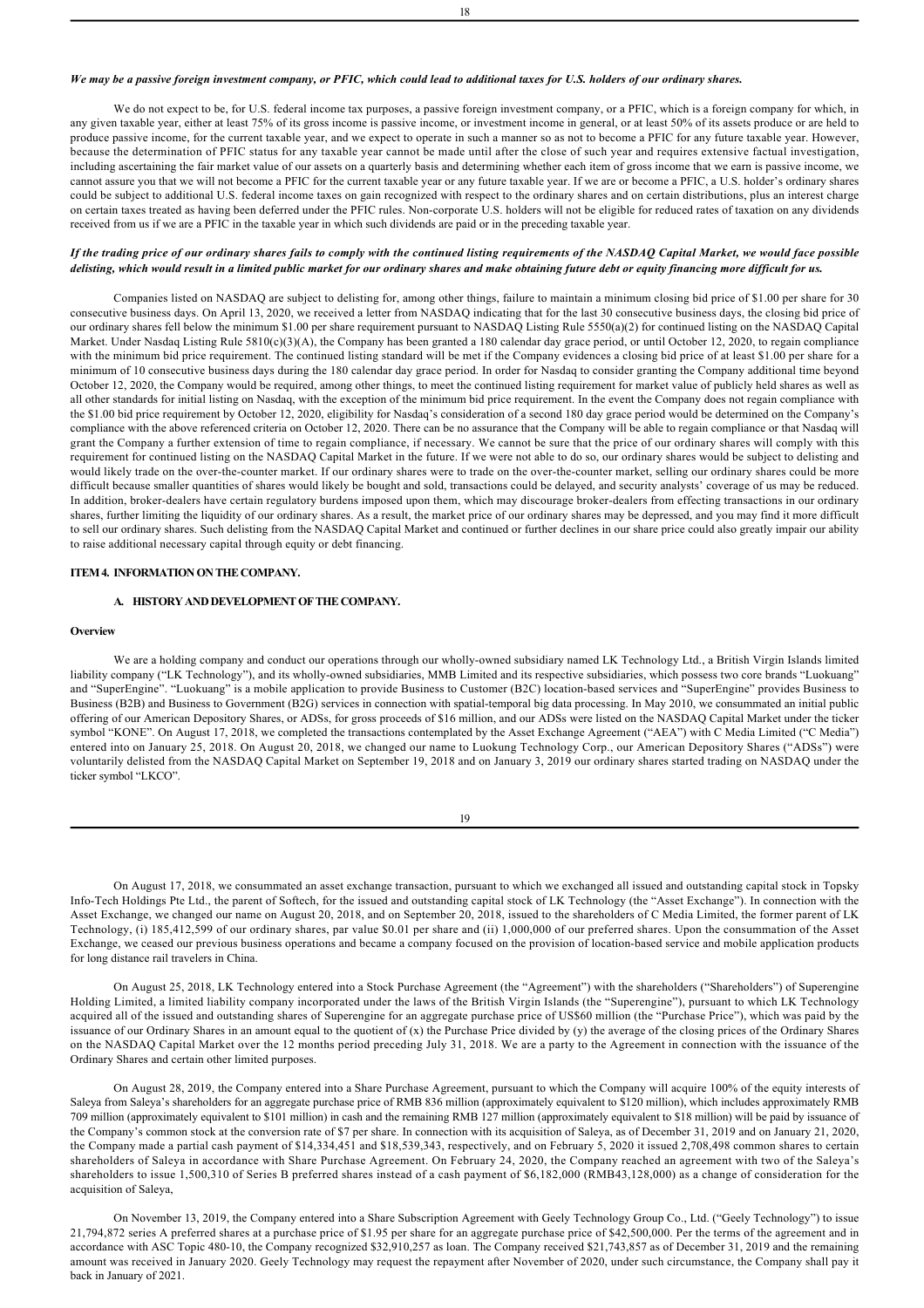On November 13, 2019, the Company entered into a Securities Purchase Agreement with Acuitas Capital, LLC. and a Warrant to purchase the Company's ordinary shares pursuant to which the Purchaser subscribed to purchase up to \$100,000,000 of units with up to a \$10,000,000 subscription at each closing, with each Unit consisting of one ordinary share and one warrant, where each whole warrant entitles the holder to purchase one ordinary share. The Securities Purchase Agreement contemplates periodic closings of \$10,000,000. The first closing has not yet occurred.

On June 17, 2020, the Company entered into preferred stock subscription agreement with Daci Haojin Foundation Limited to issue 15,000,000 preferred shares for \$45,000,000. Pursuant to the preferred stock subscription agreement the first closing will not occur until July 2020 and such closing will be for \$13,500,000. Subsequent closings will occur on August 31 and September 30, 2020 for \$13,500,000 and \$18,000,000, respectively.

#### **Corporate Information**

Our principal executive offices are located at B98, Block B, SOHO Phase II, No. 9, Guanghua Road, Chaoyang District, Beijing, People's Republic of China 100020. Our website is www.luokung.com. We routinely post important information on our website. The information contained on our website is not a part of this annual report.

Our agent for service of process in the United States is Worldwide Stock Transfer, LLC, the current transfer agent of the Company, with a mailing address of One University Plaza, Suite 505, Hackensack, New Jersey 07601.

# **B. BUSINESS OVERVIEW.**

We are a China-based provider of location-based services and mobile application products for long distance travelers in China. Our primary mobile application, the Luokuang platform, consists of the Luokuang mobile applications, a series of supporting software at the server end, and rail-Wi-Fi hardware and equipment on the trains that we serve. The Luokuang platform incorporates technologies covered by 22 patents and about 34 software copyrights, and serves as a content and service distribution platform that is tailored for particular travel stages featuring geographic location and social interactions. The content and services distributed by Luokuang contain information, entertainment, travel, e-commerce, online to offline ("O2O"), advertisement and other marketing features.

20

Luokuang mainly provides personalized and targeted services to long distance travelers in two locations: on the train and at the destination. Based on the travel environment, the core elements of our users' needs include staving off boredom on trains and discovering and exploring new locations upon arrival. The main services contain entertainment services (videos and audio, digital readings, games specific and tailored to the travel stage) and social services (satisfying the demand for value discovery of unfamiliar destinations through social interaction among strangers based on locations).

We use the most valuable Wi-Fi location—the train Wi-Fi setting—as the entrance of our Luokuang platform and mobile applications. Passengers typically ride trains for long-distance and inter-provincial travel purposes. The long periods of monotonous journeys and the cost concerns for roaming traffic fees enable the combination of entertainment content service needs and Wi-Fi access needs. Our rail-Wi-Fi becomes a valuable and sophisticated Wi-Fi service in this setting—not just Wi-Fi connection service, but a provider of sophisticated services through a Wi-Fi connection. We do not define ourselves as a train Wi-Fi communication service operator but as a long-distance travel mobile service and location-based service provider. The rail Wi-Fi is our access point to a significant pool of users and the entrance to acquiring additional users.

The recommended services focus on providing targeted push services to users while travelling in unfamiliar cities. Local information and guidance service are precisely pushed according to individual user's interest and taste, including restaurants, entertainment, living styles, local snacks, local products, scenic spots, cultural history and stories. The guidance service is User Generated Content which is shared and distributed by individual users including travelers, local residents and local businesses.

In June 2018, China Railway Gecent Technology Co., Ltd. (or "Gecent") (established jointly by China Railway Investment Co., Ltd., Geely Holding Group and Tencent Holdings Ltd.) obtained the exclusive right to build and operate on-train Wi-Fi for all the High-speed trains in China. It provides a full-travelling service including on-train Wi-Fi, entertainments, news, online meals order, online specialty retailer and connecting travel. As the pathfinder in on-train Wi-Fi market in China, we have accumulated great experiences and resources in construction and operation on train Wi-Fi on express trains in China, which enable us to cooperate with Gecent to provide location-based services through the provision of our map SDKs ("Software Development Kit") and APIs ("Application-programming Interface"), including services at train stations covering navigation and OTO services, and to provide movie content SDK, movie copyrights and operating services to the users of Gecent's mobile application. Through the cooperation with Gecent, we are able to expand our services to more valuable high-speed train passengers, while the high-speed train Wi-Fi in China will cover about 3 billion passenger trips till the year of 2020.

In the first half of 2019, we gradually terminated the Wi-Fi provision for express trains because the increase in numbers of High-speed trains led to the shrinkage of the passenger trips on express trains. At the beginning of 2019, we established a Luokung Location-based services Data Marketing Platform ("LLDMP"), Luokung Location-based services ("LBS") Data Marketing Platform, that combines our LBS strength with existing advertising tools. Our LBS capability including indoor floor maps, location information, and point of interest for more than twenty thousand commercial buildings covers high speed train stations, shopping malls, airports and so on.

Through the acquisition of Superengine, we obtained patented technologies in spatial-temporal big data indexing, storage, transmission and visualization that can support the full vector maps without tile, which can be effectively applied to high-definition (HD) maps, location-based services, smart cities, intelligent transportation systems, mapping and surveying, remote sensing and monitoring. We possess fifteen patents and nine patent application rights in U.S., Europe, Japan and China. We believe our graphics processing system is a thousand times more efficient than competing technologies in querying, retrieving, transmitting and rendering graphical information, and allowing Terabyte (TB) sized data to be released in seconds, which enable our customers to obtain real-time operational intelligence by harnessing the value of their database.

### Key Technologies

We believe our investments in our products and key technologies provide significant competitive differentiation and our technologies are disruptive innovations in computer graphics systems, spatial-temporal data analysis and processing. Our proprietary algorithms can eliminate certain time-consuming steps in data preprocessing, and maintain same level of high system performance with the amount of data increasing by orders of magnitude. It enables a new wave of technological upgrades in related industries to do more with less time and less power consumption.

#### *Spatial temporal indexing technology.*

This technology provides an effective indexing technique, covering both spatial dimension and temporal dimension. It separates the data and indexes, and solves the technological difficulties in spatial temporal big data processing, including storage, updating, management, indexing, reading, spatial relationship computation and analysis. This technology allows the users to efficiently and accurately obtain the data they need, and minimizes the transmission of unnecessary data, which achieves application efficiency not being affected even with explosive growth of data volume.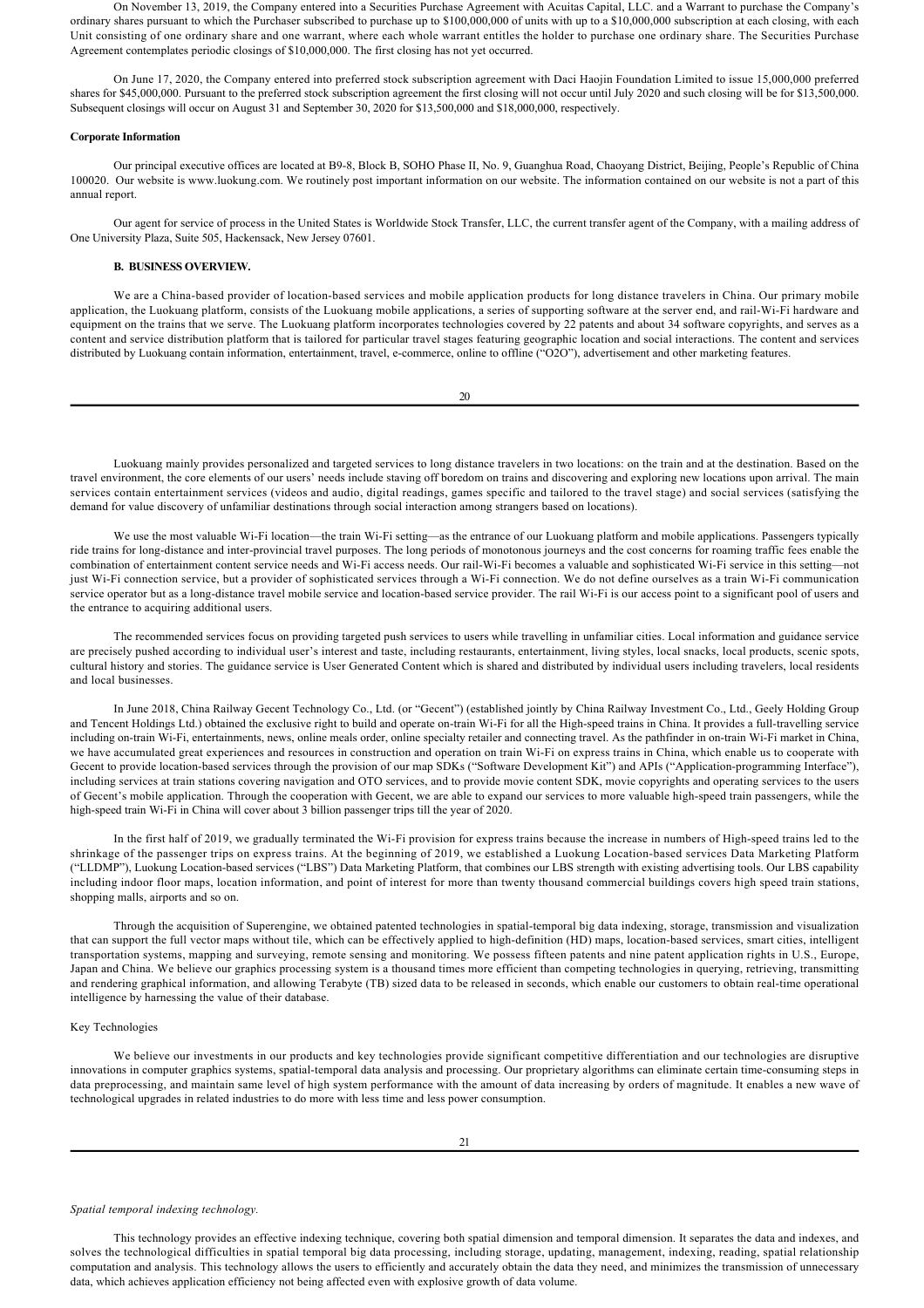#### *Adaptive reduction and compression technology*

This technology allows full vector spatial data to be processed directly through the adaptive reduction and compression to meet the requirements of transmission performance for internet application. Our competing technologies require preprocessing full vector data into tiles in a rasterized format or in a vector format.

- 1. Spatial relationship could still be strictly maintained and correctly displayed after the reduction and compression
- 2. The adaptive reduction and compression are lossless so that the display effect remains the same
- 3. The reduction and compression allow rapid display of map in any network speed, adaptive to the network speed with dynamic adjustment of the display effect.

### *Progressive transmission technology*

Progressive transmission technology is one of the key technologies to realize fast response in spatial data application. It supports lossless adaptive progressive transmission of spatial data, and the display and operation of map can be conducted with any network speed, for instance, by scaling, rotating, or translating. The display of map could be adjusted automatically in accordance with the network speed and users' operation.

Progressive transmission technology makes system response time independent from the growth of spatial data, and also solves the performance problem in dealing with spatial temporal big data. The data integrity between users' end and server is not compromised as the spatial relationship remains unchanged.

#### Full vector non-tiled technology

On the strength of our technologies, we support real-time release and real-time update of spatial vector data without the preprocessing step to rasterize the vector data, and we also support personalized display and analysis for the application of spatial data in realtime dynamic environment. Our indexing technology enables clients to establish a fast transmission channel between user and server, for both the large scope analysis and accurately pinning down details. Because the client can access the complete vector data, it solves the problem that only partial analysis could be performed on tiles. This will greatly expand the data computing capability of the client. In most scenarios, indexing can fulfill most of analysis requirements and application functions.

22

#### Our Services

*Luokuang mobile application*. We provide display-based online advertising services to customers by integrating text description, image and video, and displaying the advertisements in prominent positions on Luokuang Application.

*Luokung SDKs and APIs.* Our location based products, Luokung SDKs and APIs, provide spatial-temporal big data analysis and customized map to software and mobile application developers, and allow location-based contents and information to be integrated and presented on the map, which enables software and mobile application developers to create more diversified business models and service functions. Our proprietary full vector map presents refreshingly new and customizable location-based services to our business partners.

Spatial temporal indexing cloud. The spatial temporal indexing cloud service is a data-level virtualization technology we offer to our clients with high availability, extensibility and granular permission control. Our indexing cloud data centers offer highly integrated, dependable, efficient and secure services to meet the needs of varied spatial temporal requirements covering all types of clients, while shielding the details of data from disclosure to honor requested data protection.

*Information SuperEngine.* Our information SuperEngine includes the server engine and web graphics image engine. The server engine enables our clients to improve their ability and functions to store, manage and index the spatial temporal big data on the server side, and by establishing spatial temporal index on the server, our clients can rapidly and more efficiently obtain their requested data. Web graphics image engine, supports the rapid transmission of graphics image, and rapid display and edge computing ability for multi-terminal and cross-platform.

*Spatial temporal cloud platform.* Spatial temporal cloud platform supports deployment on public and private clouds to provide services for both industry users and public users. It provides comprehensive online cloud services including data storage, data resource and platform support, and it supports users to aggregate multi-source spatial data, map services, and Internet of things streaming data. By leveraging variety of industry templates, simple and easy-to-use tools for data editing, analysis and searching, users will be able to generate application systems for specific application scenarios. Various application operations can be performed through the mobile devices and Web browsers.

# $23$

### Our Strategy

We put more effort on continually improving the quality of our products and services, and the user's experience of our products, as we believe satisfied users and customers are more likely to recommend our products and services to others. Through these efforts and with the increased use of internet in China, we will build our brand with modest marketing expenditures. We have implemented a number of marketing initiatives to promote our brand awareness among potential users, customers. In addition to our brand positioning in the market, we have also initiated a series of marketing activities to promote our products and technologies among existing and potential users and customers.

We intend to invest heavily in product development to deliver additional features and performance enhancements, deployment models and solutions that can address new end markets. Our investments may involve hiring and associated development, acquisitions and licensing of third-party technology.

We will continue to increase investments in our sales and marketing organizations to expand our current customer base. Our investments will be spread across geographies, customer tiers and industries. We will continue to invest in and foster the growth of our channel relationships in China.

We will continue to drive customer satisfaction and renewals by offering community, standard, enterprise and global support to ensure our customers' success with our offerings.

We intend to continue our investments in SDKs and APIs that help software developers leverage our platform. Our SDKs enable developers to build solutions that deeply integrate the analytics functionality of our offerings across the enterprise. Through our investments in SDKs and APIs, we intend to promote and extend the capabilities of our offerings to customers who wish to build sophisticated applications and interfaces that leverage our software and services.

#### **Intellectual Property**

We have registered the following software copyrights, patents and trademarks for our business operations. We believe this intellectual property forms an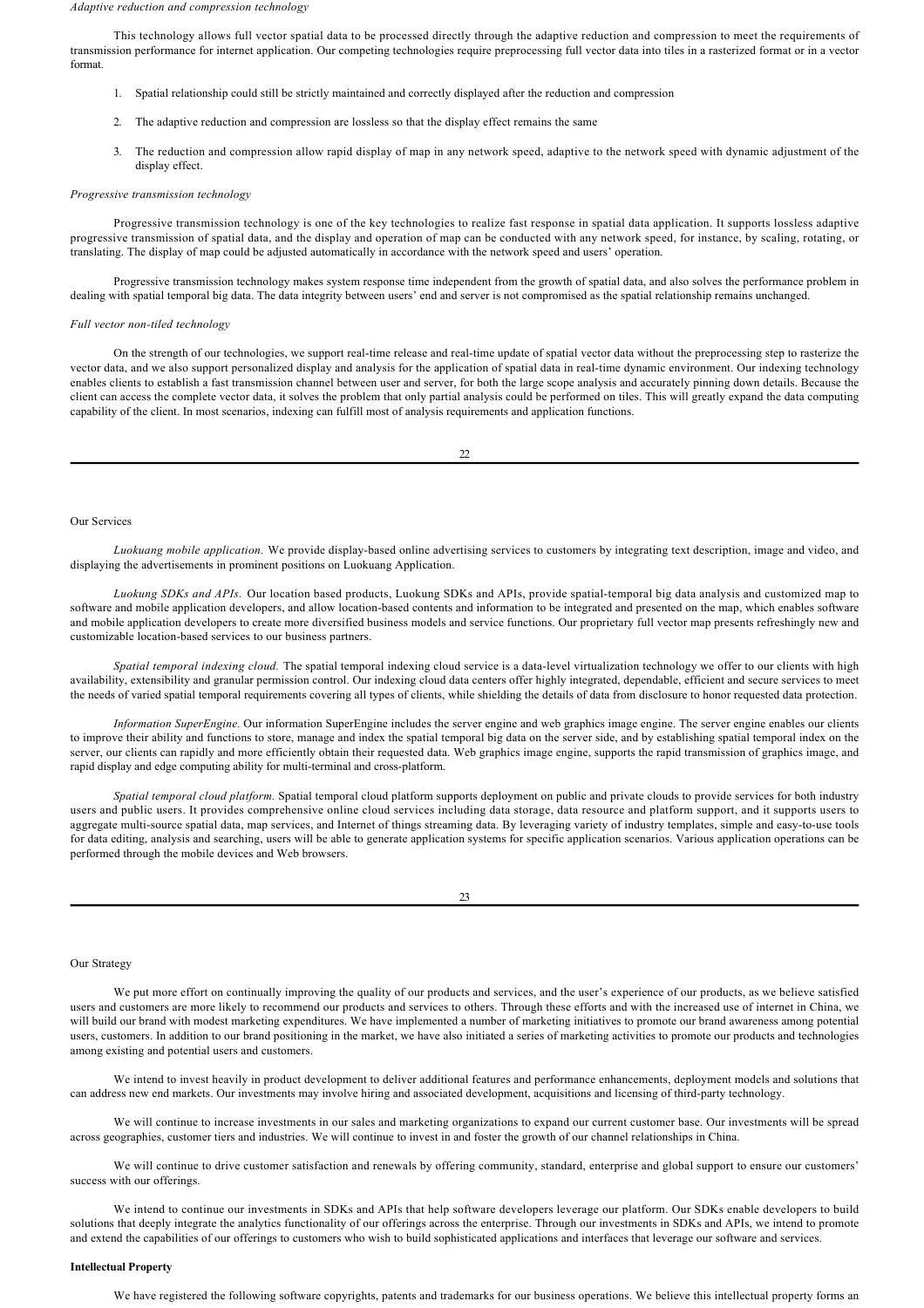# *Patents:*

We have been granted some inventions by the State Intellectual Property Office of PRC. We possess a complete set of technology system including network, client-end and service and operation platform. We have patent protections for Wi-Fi equipment on trains and for spatial-temporal big data processing technology. We have received the following patents:

|                |                                                                                     |             | Registration        |                         |
|----------------|-------------------------------------------------------------------------------------|-------------|---------------------|-------------------------|
| No.            | Name of patent                                                                      | <b>Type</b> | <b>Number</b>       | <b>Date of Issuance</b> |
| 1.             | Wireless communication multimedia chip business consumer information acquisition    | Invention   | ZL 2010 2 0528767.9 | Sep 21, 2011            |
|                | terminal device                                                                     |             |                     |                         |
| 2.             | A user behavior processing method and device for intelligent terminal               | Invention   | ZL 2013 1 0301728.3 | May 27, 2015            |
| 3.             | A global positioning system terminal device                                         | Invention   | ZL 2010 2 0253452.8 | Nov 7, 2011             |
| 4.             | A wireless multimedia server                                                        | Invention   | ZL 2013 2 0220183.9 | Nov 13, 2013            |
| 5 <sub>1</sub> | Ordering system of passengers on train                                              | Invention   | ZL 2015 2 0095381.6 | Aug 5, 2015             |
| 6.             | A wireless multimedia server                                                        | Invention   | ZL 2015 2 0201382.4 | Oct 28, 2015            |
| 7.             | An antenna structure                                                                | Invention   | ZL 2016 2 0424352.4 | Mar 1, 2017             |
| 8.             | Spatial data progressive transmission method and device                             | Invention   | 201010617383.9      | Jun 15, 2016            |
| 9.             | Methods and devices for conflict detection and avoidance of spatial entity element  | Invention   | 201010617385.8      | Mar 26, 2014            |
|                | labeling                                                                            |             |                     |                         |
| 10.            | Spatial data processing method and device                                           | Invention   | 201010617399.X      | Jun 26, 2013            |
| 11.            | Method and device of spatial data simplification                                    | Invention   | 201010617400.9      | Mar 13, 2013            |
| 12.            | Method and device for judging the occlusion type of space entity                    | Invention   | 201010617403.2      | Sep 25, 2013            |
| 13.            | A method and device for distributed mapping of 3d model data                        | Invention   | 201110274924.7      | Mar 26, 2014            |
| 14.            | Data simplification of 3d model, gradual transmission method and device             | Invention   | 201110275336.5      | Mar 25, 2015            |
| 15.            | Spatial data transmission method and device                                         | Invention   | 201110306393.5      | Dec 13, 2014            |
| 16.            | Methods and devices for spatial data processing, simplification and progressive     | Invention   | 201210104250.0      | Jun 10, 2015            |
|                | transmission                                                                        |             |                     |                         |
| 17.            | Spatial data progressive transmission method and device                             | Invention   | 201310367021.2      | Jun 23, 2017            |
| 18.            | Simplification method and device of spatial data                                    | Invention   | 201310367128.7      | Sep 22, 2017            |
| 19.            | The method and device to accelerate transmission and display of graphic data across | Invention   | 201210116149.7      | Aug 10, 2016            |
|                | platforms                                                                           |             |                     |                         |
| 20.            | Methods and devices related to spatial data compression, decompression and          | Invention   | 201310136682.4      | Nov 10, 2017            |
|                | progressive transmission                                                            |             |                     |                         |

We also have two patents outside of China.

|     |                                                                            | <b>National Registration</b> |               |                  |
|-----|----------------------------------------------------------------------------|------------------------------|---------------|------------------|
| No. | <b>Name of patent</b>                                                      | Countrv                      | <b>Number</b> | Date of Issuance |
|     | Spatial data processing method and device                                  | Japan                        | 2012-547439   | Jun 20, 2014     |
| ,.  | Methods and devices related to spatial data compression, decompression and | U.S.A                        | 14/394.610    | Sep 5, 2017      |
|     | progressive transmission                                                   |                              |               |                  |

# 25

# *Software Copyrights:*

We have received the following software copyrights from the National Copyright Administration ("NCA") of PRC:

| No.              | <b>Name of Copyright</b>                                                           | <b>Achievement approach</b>          | Registration<br>number | Registration<br>date | <b>Duration</b> |
|------------------|------------------------------------------------------------------------------------|--------------------------------------|------------------------|----------------------|-----------------|
| Ι.               | WAP PUSH Business operation platform                                               |                                      | 2007SRBJ1464           | Jul 23, 2007         | 50 years        |
|                  | system                                                                             | Independent research and development |                        |                      |                 |
| $\overline{2}$ . | TD-SCDMA Streaming media business<br>management platform software V1.0             | Independent research and development | 2009SRBJ0412           | Jan 22, 2009         | 50 years        |
| 3 <sub>1</sub>   | Content management platform system<br>software V1.0                                | Independent research and development | 2009SRBJ1374           | Apr 1, 2009          | 50 years        |
| 4.               | Mobile multimedia broadcast electronic<br>service guide system software V1.0       | Independent research and development | 2009SRBJ1365           | Apr 1, 2009          | 50 years        |
| 5 <sub>1</sub>   | Mobile video business operation platform<br>system V1.0                            | Independent research and development | 2007SRBJ1463           | Jul 23, 2007         | 50 years        |
| 6.               | Mobile multimedia broadcast emergency<br>broadcast platform software V1.0          | Independent research and development | 2010SRBJ0720           | Mar 5, 2010          | 50 years        |
| 7.               | Mobile multimedia broadcast audio rich media<br>interactive platform software V1.0 | Independent research and development | 2010SRBJ0719           | Mar 5, 2010          | 50 years        |
| 8.               | Printer typesetting and printing software V1.0                                     | Independent research and development | 2011SRBJ4190           | Sep 28, 2011         | 50 years        |
| 9.               | Electronic newspaper business support<br>platform software V1.0                    | Independent research and development | 2011SRBJ4186           | Sep 28, 2011         | 50 years        |
| 10.              | Public information business platform software<br>V1.0                              | Independent research and development | 2011SRBJ3810           | Sep 27, 2011         | 50 years        |
| 11.              | User interface scripting software V1.0                                             | Independent research and development | 2011SRBJ3809           | Sep 27, 2011         | 50 years        |
| 12.              | Integrated business management platform<br>software V1.0                           | Independent research and development | 2012SR003002           | Jan 16, 2012         | 50 years        |
| 13.              | Interactive business development platform<br>software                              | Independent research and development | 2011SRBJ4593           | Nov 29, 2011         | 50 years        |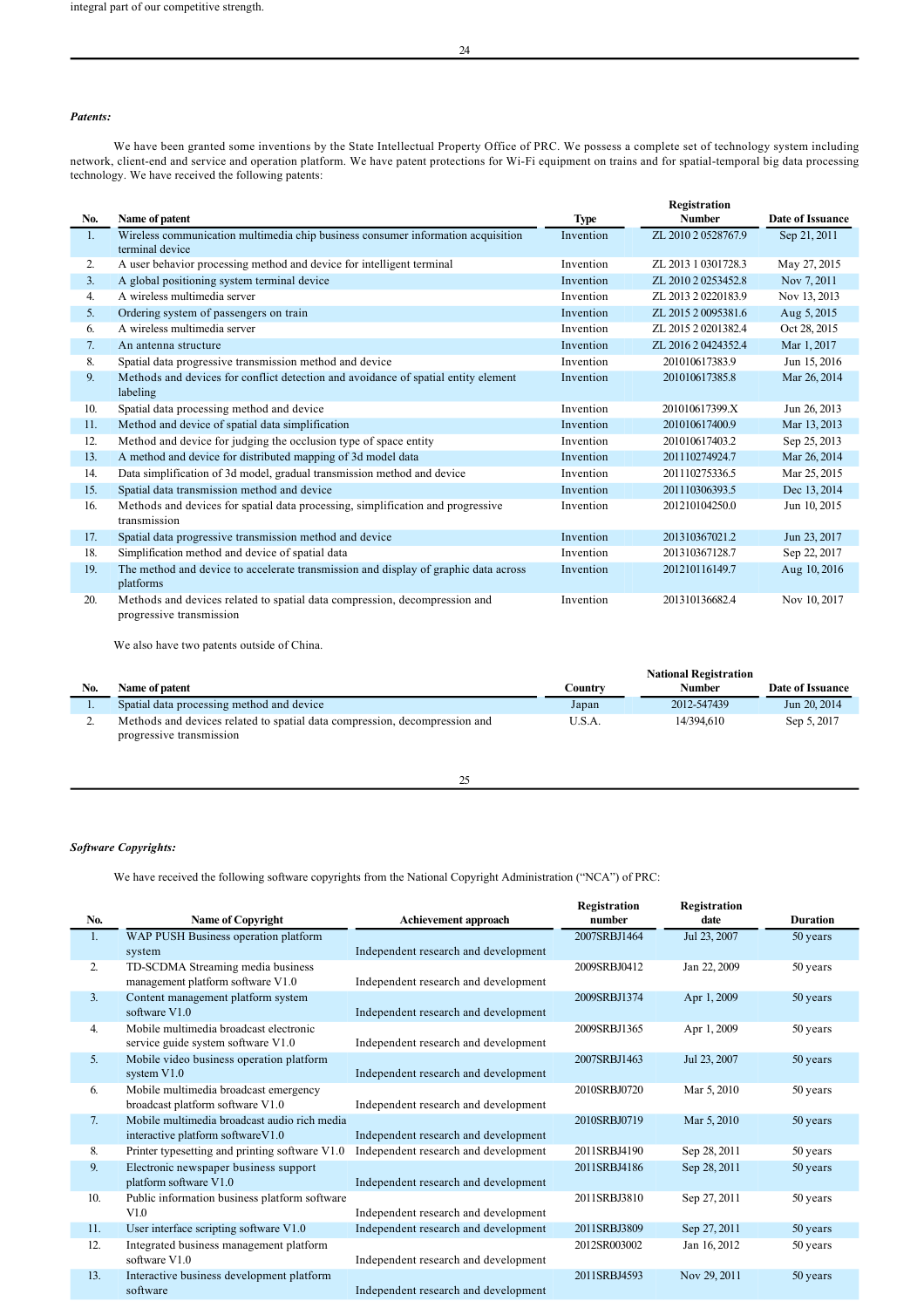| 14. | Instant messaging and messaging system           |                                      | 2014SR122231 | Aug 5, 2014  | 50 years |
|-----|--------------------------------------------------|--------------------------------------|--------------|--------------|----------|
|     | software                                         | Independent research and development |              |              |          |
| 15. | General statistical platform software for client |                                      | 2014SR216662 | Dec 30, 2014 | 50 years |
|     | products                                         | Independent research and development |              |              |          |
| 16. | CMMB Data broadcast management platform          |                                      | 2009SRBJ0391 | Jan 22, 2009 | 50 years |
|     | software                                         | Independent research and development |              |              |          |
| 17. | Integrated passenger train service system        | Independent research and development | 2012SR083665 | Sep 5, 2012  | 50 years |

| No. | <b>Name of Copyright</b>                                                                | Achievement approach                 | Registration<br>number | <b>Registration date</b> | <b>Duration</b> |
|-----|-----------------------------------------------------------------------------------------|--------------------------------------|------------------------|--------------------------|-----------------|
| 18. | JHBY Train inspection management system                                                 | Independent research and development | 2013SR015105           | Feb 21, 2013             | 50 years        |
| 19. | Integrated information engine platform<br>software V1.0                                 | Independent research and development | 2014SR040347           | Nov 30, 2001             | 50 years        |
| 20. | Super information engine development<br>platform software V5.0                          | Independent research and development | 2014SR036792           | Mar 5, 2003              | 50 years        |
| 21. | Core map super network information engine<br>platform software V1.0                     | Independent research and development | 2014SR036772           | Sep 15, 2007             | 50 years        |
| 22. | Integrated management of the grid gis<br>software V1.0                                  | Independent research and development | 2014SR036808           | Jun 20, 2008             | 50 years        |
| 23. | Core map rural power grid equipment GPS<br>patrol system software V1.0                  | Independent research and development | 2014SR036810           | Dec 10, 2008             | 50 years        |
| 24. | Diagram grid patrol PDA system software<br>V1.0                                         | Independent research and development | 2014SR036778           | Dec 12, 2008             | 50 years        |
| 25. | Core map geographic information engine<br>desktop platform software V1.0                | Independent research and development | 2014SR036614           | Jan 15, 2009             | 50 years        |
| 26. | Integrated management of the grid<br>geographic information Web system software<br>V1.0 | Independent research and development | 2014SR036799           | Mar 10, 2009             | 50 years        |
| 27. | Core map railway power supply equipment<br>GPS patrol system software V1.0              | Independent research and development | 2014SR036783           | Mar 25, 2010             | 50 years        |
| 28. | Core map network 3 d map server software<br>V1.0                                        | Independent research and development | 2014SR036788           | Feb 20, 2011             | 50 years        |
| 29. | Core map network 3d map client software V1.0                                            | Independent research and development | 2014SR036637           | Feb 22, 2011             | 50 years        |
| 30. | Core map 3d map network publishing platform<br>software V1.0                            | Independent research and development | 2014SR036633           | Mar 10, 2011             | 50 years        |
| 31. | Core map 3d map network release plug-in<br>system software V1.0                         | Independent research and development | 2014SR036622           | Mar 15, 2011             | 50 years        |
| 32. | Core map network 3d map smartphone<br>platform software V1.0                            | Independent research and development | 2014SR036638           | Apr 28, 2011             | 50 years        |
| 33. | Core map network GIS Shared mobile platform<br>software V1.0                            | Independent research and development | 2014SR036634           | Oct 31, 2011             | 50 years        |
| 34. | Core map network GIS sharing platform<br>software V1.0                                  | Independent research and development | 2014SR036639           | Dec 16, 2011             | 50 years        |

27

# *Trademarks:*

We have registered the following trademarks with the Trademark Office, State Administration for Industry and Commerce in the PRC:

| No.            | Trademark   | <b>Classification</b><br><b>Number</b> | <b>Valid Period</b>   | Registration<br><b>Number</b> |
|----------------|-------------|----------------------------------------|-----------------------|-------------------------------|
|                | Y-图形        | 38                                     | 2010.04.21-2020.04.20 | 6746069                       |
|                | Y-图形        | 41                                     | 2010.09.07-2020.09.06 | 6746067                       |
| 3              | YRADIO-文字   | 35                                     | 2010.07.21-2020.07.20 | 6733437                       |
| $\overline{4}$ | YRADIO-文字   | 38                                     | 2010.04.21.2020.04.20 | 6733438                       |
| 5              | YRADIO-文字   | 41                                     | 2010.09.07-2020.09.06 | 6733439                       |
| 6              | LookLook-图形 | 38                                     | 2009.04.07-2019.04.06 | 4666051                       |
|                | LookLook-图形 | 42                                     | 2008.12.21-2028.12.20 | 4666050                       |
| 8              | YTV-文字      | 35                                     | 2010.07.21-2020.07.20 | 6733579                       |
| 9              | YTV-文字      | 38                                     | 2010.05.28-2020.05.27 | 6733578                       |
| 10             | YTV-文字      | 41                                     | 2010.09.07-2020.09.06 | 6733581                       |
| 11             | YTV-文字      | 42                                     | 2010.09.07-2020.09.06 | 6733580                       |
| 12             | YOUTV-文字    | 35                                     | 2010.07.21-2020.07.20 | 6733440                       |
| 13             | YOUTV-文字    | 38                                     | 2010.05.28-2020.05.27 | 6733441                       |
| 14             | xfeng-文字    | 35                                     | 2012.03.28-2022.03.27 | 9229145                       |
|                |             |                                        |                       |                               |
|                |             |                                        |                       |                               |

|                |                    | <b>Tlassification</b> |                       | tegistration |
|----------------|--------------------|-----------------------|-----------------------|--------------|
| NO             | <b>rademark</b>    | Number                | Valid Period          | Number       |
| $\overline{1}$ | $x$ teng- $\nabla$ | $\sim$<br>20          | 2012.03.28-2022.03.27 | 9229160      |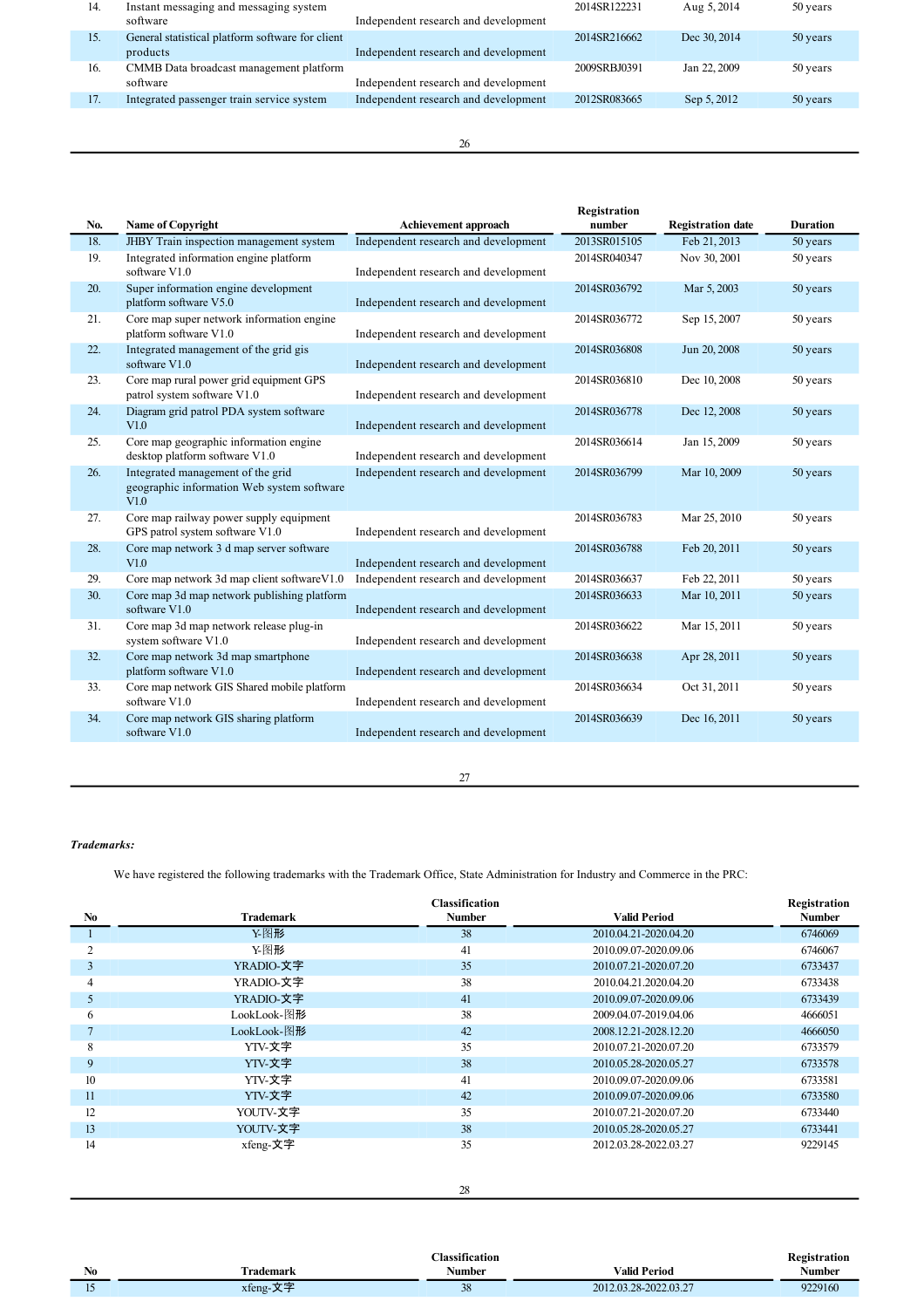| 16 | xfeng-文字       | 41 | 2012.03.28-2022.03.27 | 9229190  |
|----|----------------|----|-----------------------|----------|
| 17 | xfeng-文字       | 42 | 2012.03.28-2022.03.27 | 9229221  |
| 18 | 中传视讯-文字+图形     | 42 | 2008.12.21-2028.12.20 | 4666047  |
| 19 | 中传视讯-文字        | 42 | 2008.12.21-2028.12.20 | 4666048  |
| 20 | 中传视讯-文字        | 38 | 2008.12.21-2028.12.20 | 4666049  |
| 21 | 新蜂-文字          | 38 | 2011.08.21-2021.08.20 | 8538907  |
| 22 | 新蜂-文字          | 42 | 2012.01.28-2022.01.27 | 8539078  |
| 23 | 新蜂.潮-文字        | 38 | 2011.08.21-2021.08.20 | 8539104  |
| 24 | 新蜂.潮-文字        | 42 | 2012.01.28-2022.01.27 | 8539141  |
| 25 | 新影力            | 41 | 2014.08.28-2024.08.27 | 12288643 |
| 26 | 小人-图形          | 35 | 2014.08.28-2024.08.27 | 12287985 |
| 27 | 小人-图形          | 38 | 2014.08.28-2024.08.27 | 12288580 |
| 28 | 小人-图形          | 41 | 2014.08.28-2024.08.27 | 12288629 |
| 29 | 小人-图形          | 42 | 2014.08.28-2024.08.27 | 12288435 |
| 30 | 中传-文字          | 38 | 2014.08.28-2024.08.27 | 12288267 |
| 31 | 中传-图形          | 38 | 2014.08.28-2024.08.27 | 12288289 |
| 32 | 中童-文字          | 41 | 2014.08.07-2024.08.06 | 12214085 |
| 33 | 中童在线-文字        | 41 | 2014.08.07-2024.08.06 | 12214092 |
| 34 | 翠鸟-文字          | 38 | 2014.08.07-2014.08.06 | 12214058 |
| 35 | 翠鸟-文字          | 42 | 2014.08.07-2014.08.06 | 12214125 |
| 36 | 爱翠鸟-文字         | 38 | 2014.08.07-2024.08.06 | 12214066 |
| 37 | 爱翠鸟-文字         | 41 | 2014.08.07-2024.08.06 | 12214096 |
| 38 | 爱翠鸟-文字         | 42 | 2014.08.07-2024.08.06 | 12214126 |
| 39 | 翠鸟-图形          | 35 | 2014.08.07-2024.08.06 | 12214040 |
| 40 | 翠鸟-图形          | 38 | 2014.08.07-2024.08.06 | 12214074 |
| 41 | 翠鸟-图形          | 41 | 2014.08.07-2024.08.06 | 12214100 |
| 42 | 翠鸟-图形          | 42 | 2014.08.07-2024.08.06 | 12214131 |
| 43 | 信号小喇叭图形+CMEDIA | 41 | 2015.03.21-2025.03.20 | 12480439 |
| 44 | LookLook-图形    | 38 | 2015.11.14-2025.11.13 | 11533428 |
| 45 | LookLook-图形    | 42 | 2014.06.21-2024.06.20 | 11533720 |
| 46 | LookLook-文字    | 38 | 2014.07.14-2024.07.13 | 11534067 |
| 47 | LookLook-文字    | 42 | 2014.04.14-2024.04.13 | 11534227 |
| 48 | 箩筐-图形          | 41 | 2016.06.14-2026.06.13 | 16580228 |
| 49 | 箩筐-图形          | 42 | 2016.06.14-2026.06.13 | 16580227 |
| 50 | 箩筐-文字          | 42 | 2016.09.28-2026.09.27 | 16580249 |
| 51 | 箩筐-文字          | 41 | 2016.06.14-2026.06.13 | 16580250 |
| 52 | 箩筐-文字          | 35 | 2016.09.21-2026.09.20 | 16580252 |
| 53 | 箩筐-文字          | 9  | 2016.06.14-2026.06.13 | 16580253 |

|    |                    | Classification |                       | Registration  |
|----|--------------------|----------------|-----------------------|---------------|
| No | <b>Trademark</b>   | <b>Number</b>  | <b>Valid Period</b>   | <b>Number</b> |
| 54 | 箩筐-图形              | 38             | 2016.06.14-2026.06.13 | 16580229      |
| 55 | 箩筐-图形              | 35             | 2016.06.14-2026.06.13 | 16580230      |
| 56 | 箩筐-图形              | 9              | 2016.06.14-2026.06.13 | 16580231      |
| 57 | 微时光-文字             | 42             | 2016.09.28-2026.09.27 | 16580247      |
| 58 | 传游录屏-文字            | 9              | 2016.06.14-2026.06.13 | 16782144      |
| 59 | 传游录屏-文字            | 35             | 2016.06.14-2026.06.13 | 16782143      |
| 60 | 传游录屏-文字            | 38             | 2016.06.14-2026.06.13 | 16782142      |
| 61 | 传游录屏-文字            | 41             | 2016.06.14-2026.06.13 | 16782141      |
| 62 | 传游录屏-文字            | 42             | 2016.06.14-2026.06.13 | 16782140      |
| 63 | 录游器-文字             | 9              | 2016.06.14-2026.06.13 | 16782135      |
| 64 | 录游器-文字             | 35             | 2016.06.14-2026.06.13 | 16782136      |
| 65 | 录游器-文字             | 38             | 2016.06.14-2026.06.13 | 16782137      |
| 66 | 录游器-文字             | 41             | 2016.06.14-2026.06.13 | 16782138      |
| 67 | 录游器-文字             | 42             | 2016.06.14-2026.06.13 | 16782139      |
| 68 | 畅联TV-文字            | 41             | 2016.01.21-2026.01.20 | 15792467      |
| 69 | 畅联TV-文字            | 38             | 2016.01.21-2026.01.20 | 15792468      |
| 70 | SuperEngine        | 9              | 2016.01.21-2026.01.20 | 8125722       |
| 71 | SuperEngine        | 42             | 2016.01.21-2026.01.20 | 8125728       |
| 72 | 超擎                 | 9/42           | 2016.01.21-2026.01.20 | 16473205      |
| 73 | <b>SUPERENGINE</b> | 9/42           | 2016.01.21-2026.01.20 | 16473185      |
| 74 | WhooCine-文字        | 9              | 2019.09.14-2029.09.13 | 36049237      |
| 75 | WhooCine-文字        | 35             | 2019.09.07-2029.09.06 | 36071274      |
| 76 | WhooCine-文字        | 38             | 2019.09.14-2029.09.13 | 36059065      |
| 77 | WhooCine-文字        | 41             | 2019.09.14-2029.09.13 | 36046824      |
| 78 | WhooCine-文字        | 42             | 2019.09.07-2029.09.06 | 36059525      |
| 79 | 速映-文字              | 9              | 2019.09.14-2029.09.13 | 36070079      |
| 80 | 速映-文字              | 35             | 2019.09.14-2029.09.13 | 36064784      |
| 81 | 速映-文字              | 38             | 2019.09.14-2029.09.13 | 36062805      |
| 82 | 速映-文字              | 41             | 2019.09.14-2029.09.13 | 36054899      |
| 83 | 速映-文字              | 42             | 2019.09.14-2029.09.13 | 36047495      |

\* See below for an explanation of each classification number used in the table above.

Classification No. 9: data processing apparatus, couplers (data processing equipment), computer software (recorded), monitors (computer programs), smart cards (integrated circuit cards), electro-dynamic apparatus for the remote control of signals, alarms, and electric installations for the remote control of industrial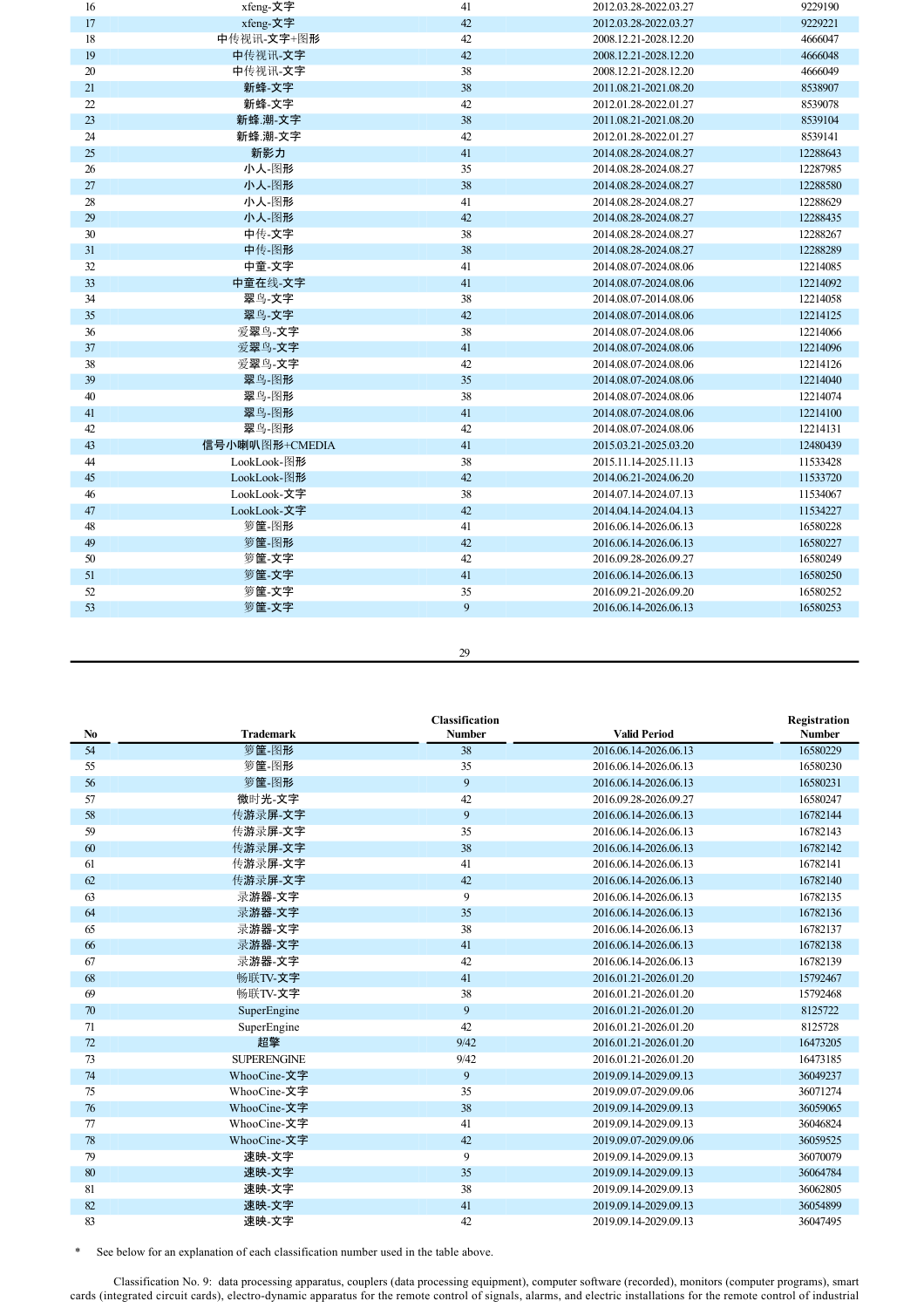Classification No. 38: include services that enable at least sensory communication between two people. Such services allow one person to talk to another, send messages from one person to another, and make verbal or visual contact between one person and the other. This classification especially includes the service for broadcasting radio or television programs, except for radio advertising services and telemarketing services.

Classification No. 41: instruction services, teaching, education information, tuition, arranging and conducting of colloquiums, publication of electronic books and journals on-line, amusements, and vocational guidance.

Classification No. 42: technical research, studies (technical project), computer software design, updating of computer software, recovery of computer data computer systems analysis, installation of computer software, computer anti-virus protection, and research and development for others.

31

### **Business Certificates and Qualifications**

We have obtained all necessary regulatory certifications to conduct our business in the PRC, including without limitation, the following: Software Enterprise Recognition Certificate, Computer Information System Integration Qualification Certificate, Construction Enterprise Qualification Certificate, and Security Technology & Protection Enterprise Certificate. We have also been properly certified as a hightech enterprise and have met the ISO 9001:2000 qualification management system.

# **Legal Proceedings**

Although we may, from time to time, be involved in litigation and claims arising out of our operations in the normal course of business, we do not believe that we are a party to any litigation that will have a material adverse impact on our financial condition or results of operations. To our knowledge, other than as described below there are no material legal proceedings threatened against us. From time to time, we may be subject to various claims and legal actions arising in the ordinary course of business. Following the consummation of the AEA, we became successor in interest to the legal proceedings described below.

# Lawsuit with Gansu Jinlun Culture Media Co., Ltd.

On August 22, 2014, Zhong Chuan Rui You and Gansu Jinlun Culture Media Co., Ltd. ("Gansu Jinlun") signed a "Lanzhou Railway Bureau Air-conditioned Train WiFi Network System Advertising Operation Rights Agreement" for advertising on 72 trains for \$1,467,880 (RMB9,604,633). Due to the dispute on the project implementation, Zhong Chuan Rui You did not pay the advertising fee. On August 23, 2017, Gansu Jinlun filed a lawsuit with Gansu Intermediate People's Court. On December 19, 2017, Gansu Intermediate People's Court issued a verdict, ruling that Zhong Chuan Rui You settle the overdue advertising fee. Zhong Chuan Rui You and Gansu Jinlun agreed on the settlement amount of approximately \$502,000 (RMB3,500,000).

### Lawsuit with Beijing iQIYI Technology Co., Ltd.

On February 15, 2019, Beijing iQIYI Technology Co., Ltd. filed lawsuits with Beijing Internet Court alleging Shenzhen Jiu Zhou Shi Dai Digital and Technology Limited and Beijing Zhong Chuan Shi Xun Technology Limited are in infringement of exclusive rights to communication through an information network of certain works, performances, audio and video products and claiming the economic loss amounts to approximately \$562,000 (RMB 3,920,000).

On December 14, 2019, Beijing Internet Court arranged a trial; Beijing iQIYI and the Company are negotiating a potential settlement while expecting a verdict from the court. According to legal counsel, it is probable that the settlement will amount to approximately \$93,000 (RMB650,000).

32

# **C. ORGANIZATIONAL STRUCTURE**

The following diagram illustrates our corporate structure and the place of formation and affiliation of each of our subsidiaries and affiliates as of December 31, 2019.

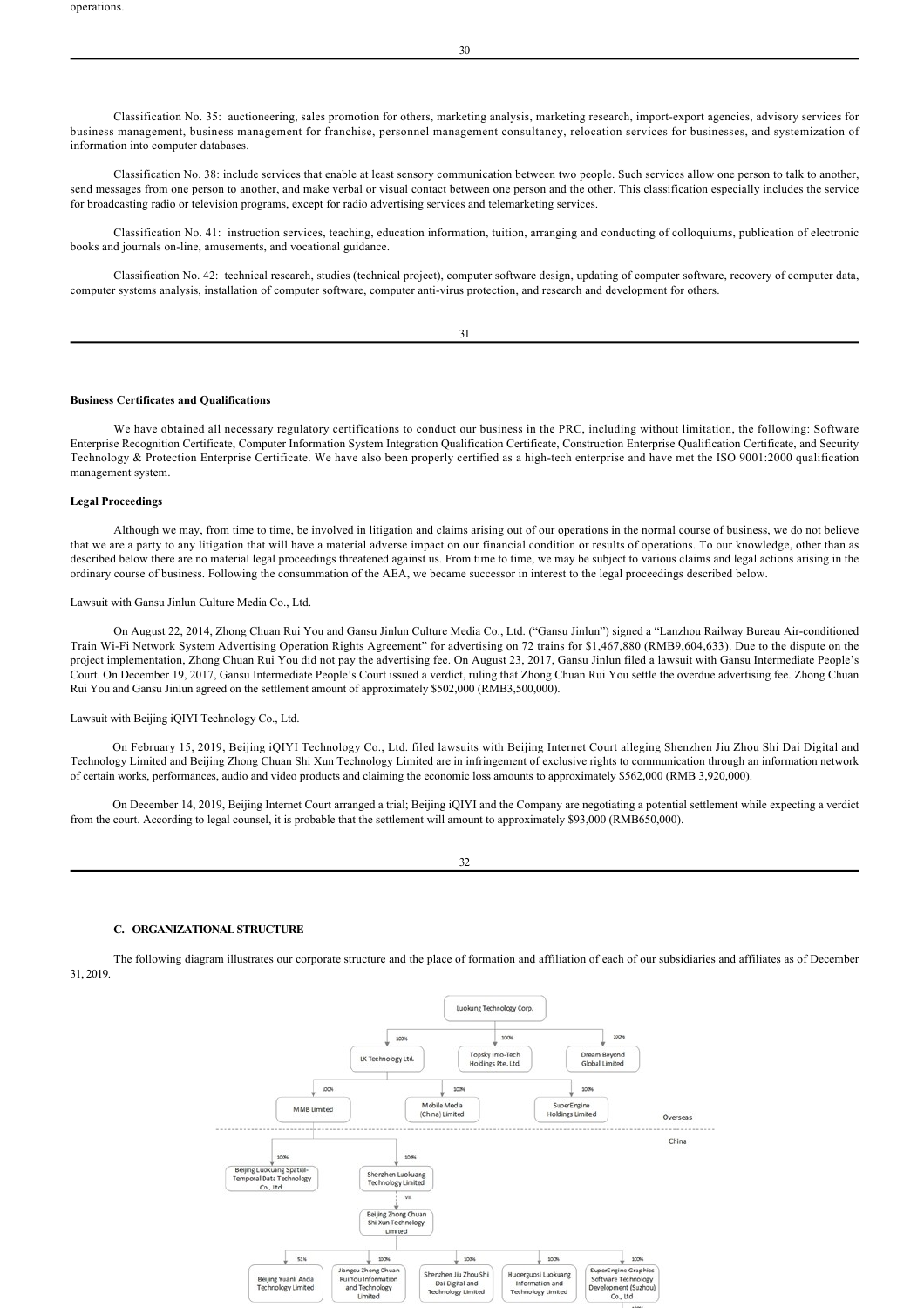

# **VIE Arrangements with Beijing Zhong Chuan Shi Xun Technology Limited's Subsidiaries and Their Respective Shareholders**

To comply with the PRC legal restrictions on foreign ownership of companies that operate mobile application services, our subsidiaries operate in such restricted service areas in the PRC through certain PRC domestic companies, whose equity interests are held by certain management members or founders of LK Technology Ltd. Part of the registered capital of these PRC domestic companies was funded by certain management members or founders of LK Technology Ltd. LK Technology Ltd., through its subsidiary Shenzhen Luokuang Technology Limited previously known as Zhong Chuan Tian Xia Information and Technology (Shenzhen) Limited (the "WFOE"), has entered into an exclusive business cooperation agreement with Beijing Zhong Chuan Shi Xun Technology Limited ("Zhong Chuan Shi Xun" or the "VIE") the PRC domestic company, which entitle the WFOE to receive a majority of the profit of Zhong Chuan Shi Xun. In addition, Shenzhen Luokuang Technology Limited has entered into certain agreements with those management members or founders, including an equity interest pledge agreement of the equity interests held by those management members or founders and an exclusive option agreement to acquire the equity interests in these companies when permitted by the PRC laws, rules and regulations. Details of the typical VIE structure of our significant consolidated VIEs, primarily domestic companies associated with the operations such as Zhong Chuan Shi Xun and its subsidiaries of Jiangsu Zhong Chuan Rui You Information and Technology Limited ("Zhong Chuan Rui You"), Huoerguosi Luokuang Information and Technology Limited ("Huoerguosi Luokuang") and Shenzhen Jiu Zhou Shi Dai Digital and Technology Limited ("Jiu Zhou Shi Dai"), are set forth below:

33

# *Exclusive Business Cooperation Agreement*

The VIE has entered into an exclusive business services agreement with the WFOE, pursuant to which the WFOE provides exclusive business services to the VIE. In exchange, the VIE pays a service fee to the WFOE which typically amounts to what would be substantially all of the VIE's pre-tax profit, resulting in a transfer of substantially all of the profits from the VIE to the WFOE.

#### *Exclusive Option Agreement*

The VIE equity holders have granted the WFOE exclusive call options to purchase their equity interest in the VIE at an exercise price equal to the minimum price as permitted by applicable PRC laws. The WFOE may nominate another entity or individual to purchase the equity interest, if applicable, under the call options. Each call option is exercisable subject to the condition that applicable PRC laws, rules and regulations do not prohibit completion of the transfer of the equity interest pursuant to the call option. The VIE agrees not to distribute any dividends to the VIE equity holders without the approval of WFOE.

34

## *Equity Interest Pledge Agreement*

Pursuant to the equity pledge agreement, the VIE equity holders have pledged all of their interests in the equity of the VIE as a continuing first priority security interest in favor of the WFOE to secure the performance of obligations by the VIEs and/or the equity holders under the exclusive business cooperation agreement. The WFOE is entitled to exercise its right to dispose of the VIE equity holders' pledged interests in the equity of the VIE and has priority in receiving payment by the application of proceeds from the auction or sale of such pledged interests, in the event of any breach or default under the exclusive business cooperation agreement, if applicable. These equity pledge agreements remain in force until all the obligations under the exclusive business cooperation agreement have been fulfilled.

The exclusive business cooperation agreement and equity interest pledge agreement described above also enable the Company to receive substantially all of the economic benefits from the VIE by typically entitling the WFOE to all dividends and other distributions declared by the VIE and to any distributions or proceeds from the disposal by the VIE equity holders of their equity interests in the VIE.

### **D. PROPERTY AND EQUIPMENT**

We lease offices as headquarter located at B9-5, B9-6 and B9-8, SOHO 3Q, No 9, Guanghua Road, Chaoyang District, Beijing, which covers a floor space of 1013 square meters. These leases expire on August 15, 2021 and are renewable upon negotiation.

### **ITEM 4A. UNRESOLVED STAFF COMMENTS**

None.

# **ITEM 5. OPERATING AND FINANCIAL REVIEW AND PROSPECTS**

# **A***.* **OPERATING RESULTS.**

*The following discussion and analysis of our financial condition and results of operations should be read in conjunction with our consolidated* financial statements and the notes to those financial statements appearing elsewhere in this report. This discussion and analysis contain forward-looking *statements that involve significant risks and uncertainties. As a result of many factors, such as our anticipated growth strategy, our plans to recruit more employees, our plans to invest in research and development to enhance our product or service lines, our future business development, results of operations and financial condition, expected changes in our net revenues and certain cost or expense items, our ability to attract and retain customers, trends and competition in the enterprise mobile software application market, and the factors set forth elsewhere in this report, our actual results may differ materially from those* anticipated in these forward-looking statements. In light of those risks and uncertainties, there can be no assurance that the forward-looking statements *contained in this report will in fact occur. You should not place undue reliance on the forwardlooking statements contained in this report.*

*The forwardlooking statements speak only as of the date on which they are made, and, except to the extent required by U.S. federal securities laws, we undertake no obligation to update any forwardlooking statement to reflect events or circumstances after the date on which the statement is made or to reflect the occurrence of unanticipated events. Further, the information about our intentions contained in this report is a statement of our intention as of the date of this report and is based upon, among other things, the existing regulatory environment, industry conditions, market conditions and prices and our assumptions as of such date. We may change our intentions, at any time and without notice, based upon any changes in such factors, in our assumptions or otherwise.*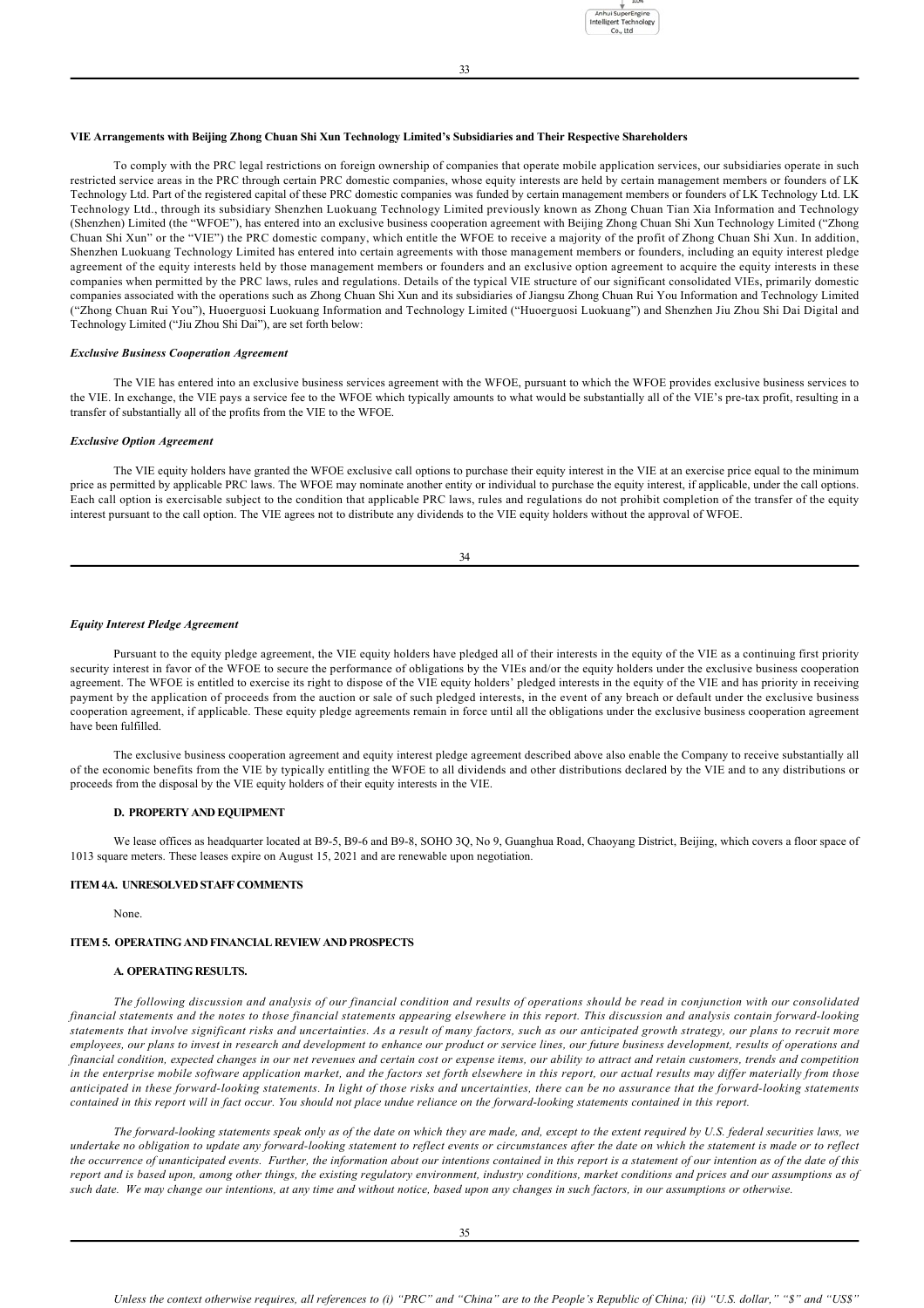#### **Overview**

Luokung Technology Corp. was incorporated on October 27, 2009 under the laws of the British Virgin Islands. We are a holding company and conduct our operations through our wholly-owned subsidiary named LK Technology Ltd., a British Virgin Islands limited liability company ("LK Technology"), and its whollyowned subsidiaries, MMB Limited and its respective subsidiaries, which possess two core brands "Luokuang" and "SuperEngine". "Luokuang" is a mobile application to provide Business to Customer (B2C) location-based services and "SuperEngine" provides Business to Business (B2B) and Business to Government (B2G) services in connection with spatial-temporal big data processing. In May 2010, we consummated an initial public offering of our American Depository Shares, or ADSs, for gross proceeds of \$16 million, and our ADSs were listed on the NASDAQ Capital Market under the ticker symbol "KONE". On August 17, 2018, we completed the transactions contemplated by the Asset Exchange Agreement ("AEA") with C Media Limited ("C Media") entered into on January 25, 2018. On August 20, 2018, we changed our name to Luokung Technology Corp., our American Depository Shares ("ADSs") were voluntarily delisted from the NASDAQ Capital Market on September 19, 2018 and on January 3, 2019 our ordinary shares started trading on NASDAQ under the ticker symbol "LKCO".

On August 17, 2018, we consummated an asset exchange transaction, pursuant to which we exchanged all issued and outstanding capital stock in Topsky Info-Tech Holdings Pte Ltd., the parent of Softech, for the issued and outstanding capital stock of LK Technology (the "Asset Exchange"). In connection with the Asset Exchange, we changed our name on August 20, 2018, and on September 20, 2018, completed the issuance to the shareholders of C Media Limited, the former parent of LK Technology, of (i) 185,412,599 of our ordinary shares, par value \$0.01 per share and (ii) 1,000,000 of our preferred shares. Upon the consummation of the Asset Exchange, we ceased our previous business operations and became a company focused on the provision of location-based service and mobile application products for long distance travelers in China.

On August 25, 2018, LK Technology entered into a Stock Purchase Agreement (the "Agreement") with the shareholders ("Shareholders") of Superengine Holding Limited, a limited liability company incorporated under the laws of the British Virgin Islands (the "Superengine"), pursuant to which LK Technology acquired all of the issued and outstanding shares of Superengine for an aggregate purchase price of US\$60 million (the "Purchase Price"), which was paid by the issuance of our Ordinary Shares in an amount equal to the quotient of (x) the Purchase Price divided by (y) the average of the closing prices of the Ordinary Shares on the NASDAQ Capital Market over the 12 months period preceding July 31, 2018. We are a party to the Agreement in connection with the issuance of the Ordinary Shares and certain other limited purposes.

36

### **Results of operations for the fiscal year ended December 31, 2019 compared to the fiscal year ended December 31, 2018.**

#### *Revenue*

*Displaybased online advertising services.* The Company provides displaybased online advertising services to customers by integrating text description, image and video, and displaying the advertisements in a prominent position on Luokuang mobile application on a cost-per-click basis; the customers pay us only when a user clicks on an advertisement on the Luokuang mobile application. We also derive our revenue from the provision of user acquisition services to our advertisers on the strength of the LBS services we offer; the customers pay us based on performance, as measured by CPI (Cost Per Install), CPM (Cost Per Mile), and CPC (Cost Per Click). The Company recognizes revenue over time because the customer receives and consumes the benefit of our advertising services throughout the contract period.

*Software and services* The Company generates revenues primarily in the form of sale of a software license and provision of technology solution services. License fees include perpetual license fees, term license fees and royalties. Technology services primarily consist of fees for providing technology solution services that enable customers to gain real-time operational intelligence by harnessing the value of their data.

Revenue for the sale of software licenses is recognized at the point in time when the control of the provided goods is provided to our customers.

Technology solution revenue is recognized over time, as the services are performed because the customer receives and consumes the benefit of our performance throughout the contract period. Milestones with corresponding payments are stated in the contracts with customers. We bill for the services we have performed when the milestones reached are accepted by the customer in accordance with the terms of the contract. We recognize the revenues associated with these professional services as we deliver each agreed portion of the services.

|                            |      | <b>Fiscal Year Ended</b><br>December 31, |           | 2019 to 2018 |
|----------------------------|------|------------------------------------------|-----------|--------------|
|                            | 2019 |                                          | 2018      | % Change     |
|                            |      | (dollars in thousands)                   |           |              |
| Revenues                   |      |                                          |           |              |
| Advertising                | \$   | 17,806<br>$\mathbb{S}$                   | 20,703    | $(14.0)\%$   |
| License                    |      | $\overline{\phantom{0}}$                 | 203       | $(100.0)\%$  |
| <b>Technology Services</b> |      | 973                                      | 136       | 615.4%       |
|                            |      |                                          |           |              |
| Total revenues             | \$   | 18,779<br>\$                             | 21,042    | $(10.8)\%$   |
|                            |      |                                          |           |              |
| Advertising                |      | 94.8%                                    | 98.3%     |              |
| License                    |      | $\overline{\phantom{a}}$                 | $1.0\%$   |              |
| <b>Technology Services</b> |      | $5.2\%$                                  | $0.7\%$   |              |
|                            |      |                                          |           |              |
| Total                      |      | $100.0\%$                                | $100.0\%$ |              |
|                            |      |                                          |           |              |
|                            |      |                                          |           |              |

37

For the year ended December 31, 2019, we had revenue of \$18,779,172, as compared to revenue of \$21,042,363 for the year ended December 31, 2018, a decrease of \$2,263,191, or 10.8%, which was primarily due to the termination of the Wi-Fi provision for express trains as the increase in numbers of High-speed trains led to the shrinkage of the passenger trips on express trains. From the beginning of 2019, we started generating our revenue through the Luokung Location-based services Data Marketing Platform ("LLDMP").

# *Cost of revenue*

Our cost of revenue primarily consists of traffic acquisition costs, depreciation, Wi-Fi equipment installation fees, amortization, spare parts, annual payments to local railway bureaus and other costs.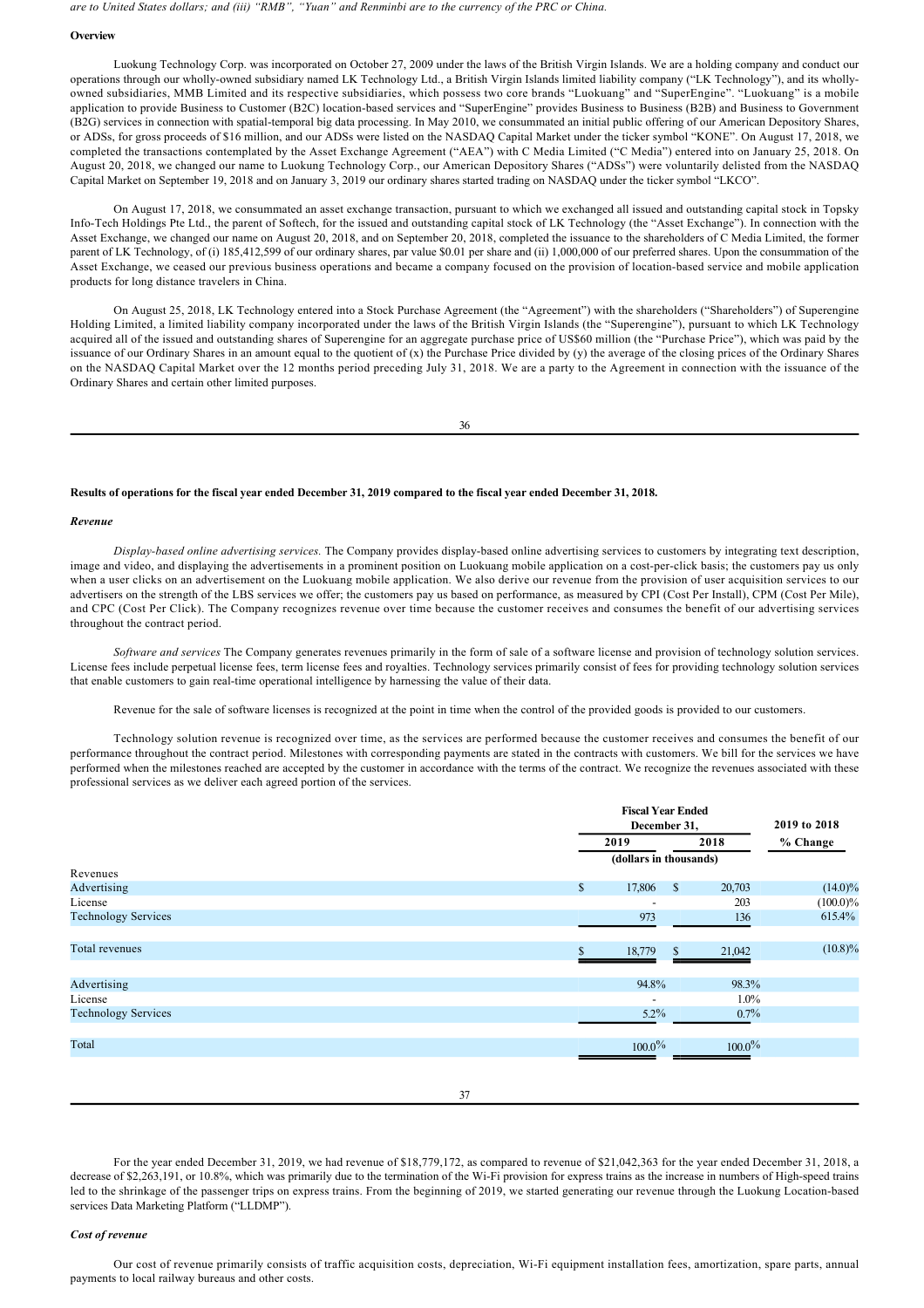|                                   |                          |                          | <b>Year Ended December 31.</b> |                |            |          |
|-----------------------------------|--------------------------|--------------------------|--------------------------------|----------------|------------|----------|
|                                   |                          | 2019                     |                                |                | 2018       |          |
|                                   |                          |                          | (dollars in thousands)         |                |            |          |
|                                   |                          | % of cost                | $%$ of                         |                | % of cost  | $%$ of   |
|                                   | Amount                   | of revenue               | revenue                        | Amount         | of revenue | revenue  |
| Traffic acquisition costs         | 13,616                   | 90.9%                    | $72.5\%$ \$                    | $\overline{a}$ |            |          |
| Wi-Fi equipment installation fees | 608                      | 4.1%                     | $3.2\%$                        | 1,884          | 27.2%      | $9.0\%$  |
| Depreciation                      | 240                      | $1.6\%$                  | 1.3%                           | 2,807          | 40.4%      | 13.3%    |
| Spare parts                       | 32                       | $0.2\%$                  | $0.2\%$                        | 1,006          | 14.5%      | $4.8\%$  |
| Amortization                      | $\overline{\phantom{a}}$ | $\overline{\phantom{0}}$ | -                              | 414            | $6.0\%$    | 2.0%     |
| Resource cost                     | $\overline{\phantom{a}}$ | $\overline{\phantom{a}}$ | $\overline{\phantom{0}}$       | 557            | $8.0\%$    | $2.6\%$  |
| Others                            | 480                      | $3.2\%$                  | $2.5\%$                        | 270            | $3.9\%$    | 1.3%     |
| Total cost of revenue             | 14,976                   | $100.0\%$                | $79.7\%$ \$                    | 6,938          | $100.0\%$  | $33.0\%$ |

Cost of revenue for the year ended December 31, 2019 was \$14,976,016, representing an increase of \$8,037,953 or 115.9% as compared to \$6,938,063 for the year ended December 31, 2018. The increase was primarily attributable to the increase of traffic acquisition costs which we acquired to support the LLDMP. Our traffic acquisition costs may vary due to a number of factors, including the scale, targeted audience and the geographic location of traffic. For the year 2018, the costs of revenues primarily consist of depreciation, labor cost, Wi-Fi equipment installation fees, data charges, annual payments to local railway bureaus, and other overhead costs.

| t               |   |  |
|-----------------|---|--|
| ۰,<br>۰.<br>- - | ٦ |  |

#### *Selling and marketing expense*

Our selling and marketing expense mainly includes promotional and marketing expenses and compensation for our sales and marketing personnel.

Selling expense totaled \$3,764,792 for the year ended December 31, 2019, as compared to \$14,695,165 for the year ended December 31, 2018, a decrease of \$10,930,373 or 74.4%. The decrease was primarily attributable to a decrease in promotional and marketing activities of approximately \$12,263,000, which was due to the decrease in promotional and marketing activities conducted by the Company to promote the Luokuang APP as a result of the termination of the Wi-Fi provision on express trains, offset by an increase in the salaries and benefits for the sales and marketing personnel of approximately \$1,241,000.

#### *General and administrative expense*

Our general and administrative expenses consist primarily of salaries and benefits for our general and administrative personnel, rent, fees and expenses for legal, accounting and other professional services.

General and administrative expense totaled \$22,844,383 for the year ended December 31, 2019, as compared to \$6,750,417 for the year ended December 31, 2018, an increase of \$16,093,966 or 238.4%. The increase was primarily attributable to an increase in consulting fees of approximately \$5,944,000, which is mainly related to the completion of the AEA transaction and an increase of impairment loss of approximately \$8,696,000 including an increase in allowance for doubtful receivables of approximately \$10,223,000, offset by a decrease in bad debts written off of approximately \$869,000, a decrease in impairment loss over the intangible assets of approximately \$724,000 and a decrease in impairment loss over the property, plant and equipment of approximately \$108,000.

#### *Research and development expenses.*

Research and development expenses primarily consist of amortization of the intangible assets, and salaries and benefits for research and development personnel.

Research and development expenses totaled \$8,710,746 for the year ended December 31, 2019, as compared to \$3,478,570 for the year ended December 31, 2018, an increase of \$5,232,176 or 150.4%. The increase was primarily attributable to an increase in the amortization of the intangible assets of approximately \$3,648,000, which was recognized as a result of the acquisition of Super Engine Holdings Limited in accordance to Purchase Price Allocation and an increase in salaries and benefits for the sales and research and development personnel of approximately \$1,180,000.

# *Loss from operations*

As a result of the factors described above, for the year ended December 31, 2019, loss from operations amounted to \$31,516,765, as compared to loss from operations of \$10,819,852 for the year ended December 31, 2018, an increase of \$20,696,913, or 191.3%.

| t<br>×                       |  |
|------------------------------|--|
| i<br>٦<br>۰.<br>$\sim$<br>۰. |  |

#### *Other income/expense*

Other income/expense mainly includes interest expenses from other loans and foreign currency gains/losses.

For the year ended December 31, 2019, other expense, net, amounted to \$505,438 as compared to other expense, net, of \$1,033,675 for the year ended December 31, 2018, a decrease of \$528,237, or 51.1%, which was primarily attributable to a decrease in foreign currency transaction loss of approximately \$506,000 and an increase in other income of approximately \$44,000, offset by an increase in interest expenses of approximately \$22,000.

### *Income tax*

We had income tax benefit of \$70,992 for the year ended 2019 and income tax expense of \$74,009 for the year ended 2018, respectively. We are subject to various rates of income tax under different jurisdictions. The following summarizes the major factors affecting our applicable tax rates in the BVI, Hong Kong and the PRC.

# *BVI*

We are an exempted company incorporated in the British Virgin Islands. Under the current laws of the British Virgin Islands, we are not subject to income, corporation or capital gains tax in the British Virgin Islands. In addition, our payment of dividends to our shareholders, if any, is not subject to withholding tax in the British Virgin Islands.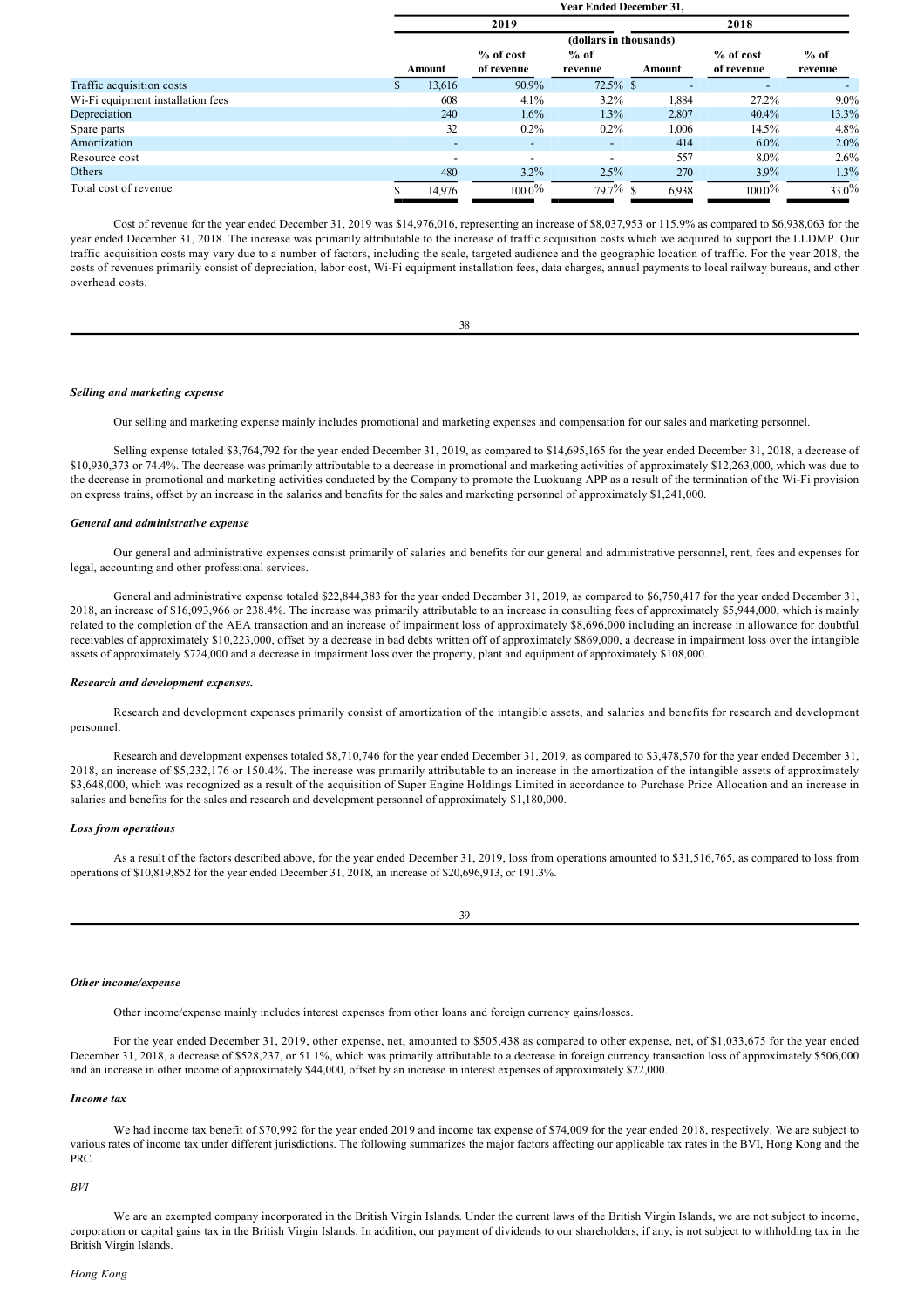Our subsidiaries in Hong Kong are subject to the uniform tax rate of 16.5%. Under Hong Kong tax law, our subsidiaries in Hong Kong are exempted from income tax on their foreign-derived income and there is no withholding tax in Hong Kong on remittance of dividends.

#### *PRC*

Generally, our PRC subsidiaries, our consolidated affiliated entities and their subsidiaries are subject to enterprise income tax on their taxable income in the PRC at a rate of 25%. The enterprise income tax is calculated based on the entity's global income as determined under PRC tax laws and accounting standards.

An enterprise may benefit from a preferential tax rate of 15% under the EIT Law if it qualifies as a High and New Technology Enterprise, which is normally effective for a period of three years. Our subsidiaries, Beijing Zhong Chuan Shi Xun Technology Limited and Superengine Graphics Software Technology Development (Suzhou) Co., Ltd are a High-tech enterprise and enjoy a favorable income tax rate of 15%.

# *Net loss*

As a result of the factors described above, our net loss was \$31,951,211 for the year ended December 31, 2019, compared to net loss of \$11,927,536 for the year ended December 31, 2018, an increase of \$20,023,675 or 167.9%.

#### *Net loss attributable to owners of the Company*

The net loss attributable to owners of the Company was \$31,513,178, or \$0.16 per ordinary share (basic and diluted), for the year ended December 31, 2019, compared to net loss attributable to owners of the Company of \$11,927,536, or \$0.16 per ordinary share (basic and diluted), for the year ended December 31, 2018, a change of \$19,585,642 or 164.2%.

40

#### *Foreign currency translation adjustment*

Our reporting currency is the U.S. dollar. The functional currency of our parent company and subsidiaries of LK Technology, MMB and Mobile Media is the U.S. dollar and the functional currency of the Company's subsidiaries incorporated in China is the Chinese Renminbi ("RMB"). The financial statements of our subsidiaries incorporated in China are translated to U.S. dollars using period end rates of exchange for assets and liabilities, and average rates of exchange (for the period) for revenue, costs, and expenses. Net gains and losses resulting from foreign exchange transactions are included in the consolidated statements of operations and comprehensive loss. As a result of foreign currency translations, which are a noncash adjustment, we reported a foreign currency translation gain of \$541,489 for the year ended December 31, 2019, as compared to a foreign currency translation gain of \$447,246 for the year ended December 31, 2018. This non-cash gain had the effect of increasing/decreasing our reported comprehensive income/loss.

# *Comprehensive loss*

As a result of our foreign currency translation adjustment, we had comprehensive loss for the year ended December 31, 2019 of \$31,409,722, compared to comprehensive loss of \$11,480,290 for the year ended December 31, 2018.

#### *Comparison of results of operations for the year ended December 31, 2018 and 2017*

#### *Revenue*

*Displaybased online advertising services.* The Company provides displaybased online advertising services to customers by integrating text description, image and video, and displaying the advertisements in a prominent position of Luokuang mobile application on a cost-per-click basis. The customers pay us only when a user clicks on an advertisement on the Luokuang mobile application. The Company recognizes revenue over time because the customer receives and consumes the benefit of our advertising services throughout the contract period.

*Software and services* The Company generates revenues primarily in the form of a sale of software license and provision of technology solution services. License fees include perpetual license fees, term license fees and royalties. Technology services primarily consist of fees for providing technology solution services that enable customers to gain real-time operational intelligence by harnessing the value of their data.

Revenue for the sale of software licenses is recognized at the point in time when the control of the provided goods is provided to our customers.

|--|

Technology solution revenue is recognized over time as the services are performed because the customer receives and consumes the benefit of our performance throughout the contract period. Milestones with corresponding payments are stated in the contracts with customers. We bill for the services we have performed when the milestones reached are accepted by the customer in accordance with the terms of the contract. We recognize the revenues associated with these professional services as we deliver each agreed portion of the services.

|                            |              | <b>Fiscal Year Ended</b><br>December 31,<br>2017<br>2018 |               |                          | 2018 to 2017 |  |
|----------------------------|--------------|----------------------------------------------------------|---------------|--------------------------|--------------|--|
|                            |              |                                                          |               |                          | % Change     |  |
|                            |              | (dollars in thousands)                                   |               |                          |              |  |
| Revenues                   |              |                                                          |               |                          |              |  |
| Advertising                | $\mathbb{S}$ | 20,703                                                   | <sup>\$</sup> | 26,082                   | $(20.6)\%$   |  |
| License                    |              | 203                                                      |               |                          | 100.0%       |  |
| <b>Technology Services</b> |              | 136                                                      |               |                          | 100.0%       |  |
|                            |              |                                                          |               |                          |              |  |
| Total revenues             |              | 21,042                                                   | S.            | 26,082                   | $(19.3)\%$   |  |
|                            |              |                                                          |               |                          |              |  |
| Advertising                |              | 98.3%                                                    |               | 100.0%                   |              |  |
| LicenseSee                 |              | $1.0\%$                                                  |               | $\overline{\phantom{a}}$ |              |  |
| <b>Technology Services</b> |              | $0.7\%$                                                  |               |                          |              |  |
|                            |              |                                                          |               |                          |              |  |
| Total                      |              | $100.0\%$                                                |               | $100.0\%$                |              |  |

For the year ended December 31, 2018, we had revenue of \$21,042,363, as compared to revenue of \$26,082,417 for the year ended December 31, 2017, a decrease of \$5,040,054, or 19.3%, which was primarily due to most of our on-train Wi-Fi equipment being dissembled in the fourth quarter of 2018 for upgrade projects, and we were not able to provide the on-train advertising through the Luokuang mobile application.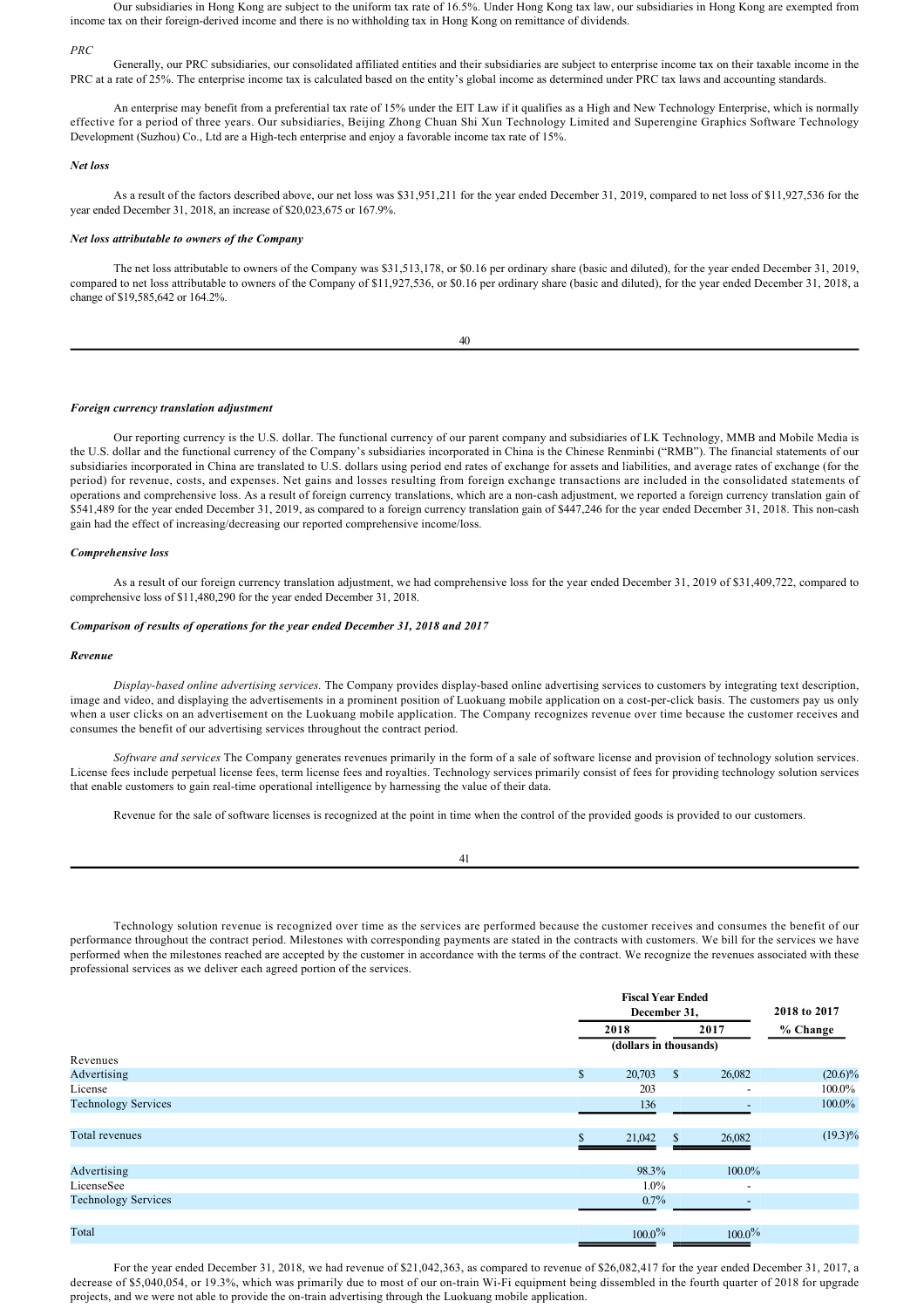#### *Cost of revenue*

Our cost of revenue primarily consists of depreciation, Wi-Fi equipment installation fees, amortization, spare parts, annual payments to local railway bureaus and other costs.

|                                   | <b>Year Ended December 31.</b> |        |            |                        |        |            |          |  |
|-----------------------------------|--------------------------------|--------|------------|------------------------|--------|------------|----------|--|
|                                   | 2018<br>2017                   |        |            |                        |        |            |          |  |
|                                   |                                |        |            | (dollars in thousands) |        |            |          |  |
|                                   | % of cost<br>$%$ of            |        |            |                        |        | % of cost  | $%$ of   |  |
|                                   |                                | Amount | of revenue | revenue                | Amount | of revenue | revenue  |  |
| Depreciation                      |                                | 2,807  | 40.4%      | $13.3\%$ \$            | 2,423  | 43.6%      | 9.3%     |  |
| Wi-Fi equipment installation fees |                                | 1,884  | 27.2%      | $9.0\%$                | 1,070  | 19.3%      | 4.1%     |  |
| Spare parts                       |                                | 1,006  | 14.5%      | $4.8\%$                | 348    | 6.3%       | 1.3%     |  |
| Amortization                      |                                | 414    | $6.0\%$    | $2.0\%$                | 610    | 11.0%      | $2.3\%$  |  |
| Resource cost                     |                                | 557    | $8.0\%$    | 2.6%                   | 686    | 12.4%      | 2.6%     |  |
| Others                            |                                | 270    | $3.9\%$    | 1.3%                   | 411    | 7.4%       | $1.6\%$  |  |
| Total cost of revenue             |                                | 6,938  | $100.0\%$  | $33.0\%$ \$            | 5,548  | $100.0\%$  | $21.3\%$ |  |

Cost of revenue for the year ended December 31, 2018 was \$6,938,063, representing an increase of \$1,390,284 or 25.1% as compared to \$5,547,779 for the year ended December 31, 2017. The increase was primarily attributable to the increase in Wi-Fi equipment installation fees and spare parts for the Wi-Fi equipment upgrade program we conducted in 2018.

| ł |  |
|---|--|

# *Selling and marketing expense*

Our selling and marketing expense mainly include promotional and marketing expenses and compensation for our sales and marketing personnel.

Selling expense totaled \$14,695,165 for the year ended December 31, 2018, as compared to \$23,908,733 for the year ended December 31, 2017, a decrease of \$9,213,568 or 38.5%. The decrease was primarily attributable to a decrease in promotional and marketing activities of approximately \$9,100,000, which was due to the popularity of Luokuang APP remaining quite stable, and we decided to reduce the promotional and marketing activities at this stage.

## *General and administrative expense*

Our general and administrative expenses consist primarily of salaries and benefits for our general and administrative personnel, rent, fees and expenses for legal, accounting and other professional services.

General and administrative expense totaled \$6,750,417 for the year ended December 31, 2018, as compared to \$2,451,249 for the year ended December 31, 2017, an increase of \$4,299,168 or 175.4%. The increase was primarily attributable to an increase of impairment loss of approximately \$3,579,000 including the bad debts written off of approximately \$869,000, the allowance for doubtful receivables of approximately \$1,783,000, and impairment loss over the intangible assets of approximately \$724,000 as we are no longer using the software system that we purchased in 2014, and an impairment loss over the property, plant and equipment of approximately \$203,000, as we wrote off certain Wi-Fi equipment that is no longer in use.

### *Research and development expenses.*

Research and development expenses primarily consist of salaries and benefits for research and development personnel.

Research and development expenses totaled \$3,478,570 for the year ended December 31, 2018, as compared to \$1,046,198 for the year ended December 31, 2017, an increase of \$2,432,372 or 232.5%. The increase was primarily attributable to the amortization of the intangible assets of approximately \$1,809,000, which was recognized as a result of the acquisition of Super Engine Holdings Limited in accordance to PPA.

### *Loss from operations*

As a result of the factors described above, for the year ended December 31, 2018, loss from operations amounted to \$10,819,852, as compared to loss from operations of \$6,871,542 for the year ended December 31, 2017, an increase of \$3,948,310, or 57.5%.

# *Other income/expense*

Other income/expense mainly includes interest expenses from other loans and foreign currency gains/losses.

For the year ended December 31, 2018, other expense, net, amounted to \$1,033,675 as compared to other income, net, of \$61,088 for the year ended December 31, 2017, a change of \$1,094,763, or 1,792.1%, which was primarily attributable to an increase in foreign currency transaction loss of approximately \$1,555,000 and an increase in interest expenses of approximately \$54,000, offset by an increase in other income of approximately \$513,000, which mainly constitutes the government subsidy of approximately \$360,000, investment income of approximately \$37,000 and other income of approximately \$116,000.

# *Income tax*

We had income tax expense of \$74,009 and \$0 for the years ended 2018 and 2017, respectively.

# *Net loss*

As a result of the factors described above, our net loss was \$11,927,536 for the year ended December 31, 2018, compared to net loss of \$6,810,454 for the year ended December 31, 2017, an increase of \$5,117,082 or 75.1%.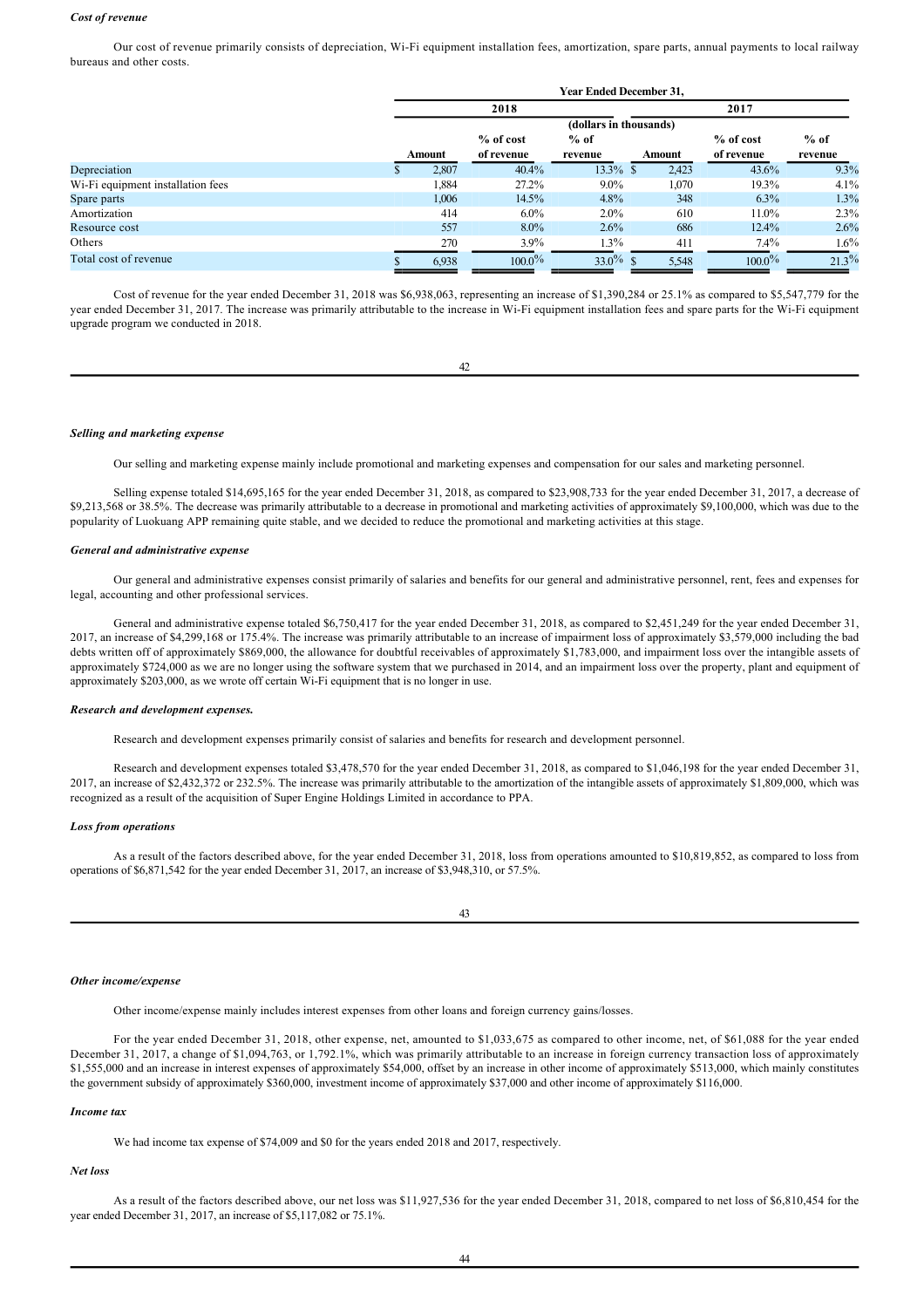#### *Foreign currency translation adjustment*

Our reporting currency is the U.S. dollar. The functional currency of our parent company and subsidiaries of LK Technology, MMB and Mobile Media is the U.S. dollar and the functional currency of the Company's subsidiaries incorporated in China is the Chinese Renminbi ("RMB"). The financial statements of our subsidiaries incorporated in China are translated to U.S. dollars using period end rates of exchange for assets and liabilities, and average rates of exchange (for the period) for revenue, costs, and expenses. Net gains and losses resulting from foreign exchange transactions are included in the consolidated statements of operations and comprehensive loss. As a result of foreign currency translations, which are a noncash adjustment, we reported a foreign currency translation gain of \$447,246 for the year ended December 31, 2018, as compared to a foreign currency translation gain of \$ 90,671 for the year ended December 31, 2017. This non-cash gain had the effect of increasing/decreasing our reported comprehensive income/loss.

# *Comprehensive loss*

As a result of our foreign currency translation adjustment, we had comprehensive loss for the year ended December 31, 2018 of \$11,480,290, compared to comprehensive loss of \$ 6,719,783 for the year ended December 31, 2017.

#### **Critical accounting policies**

The methods, estimates and judgments we use in applying our most critical accounting policies have a significant impact on the results we report in our financial statements. The SEC has defined the most critical accounting policies as the ones that are most important to the portrayal of our financial condition and results and require us to make our most difficult and subjective judgments, often as a result of the need to make estimates of matters that are inherently uncertain. Based on this definition, our most critical policies include revenue recognition, impairment of long-lived assets and goodwill, allowance for doubtful accounts and valuation allowance for deferred tax assets.

Below, we discuss these policies further, as well as the estimates and judgments involved. We believe that our other policies either do not generally require us to make estimates and judgments that are as difficult or as subjective, or it is less likely that they would have a material impact on our reported financial condition and results of operations for a given period. For a discussion of all our significant accounting policies, see footnote 2 to the Consolidated Financial Statements included elsewhere in this Annual Report.

### Revenue recognition

The Company recognizes revenue in accordance with ASC Topic 606, "Revenue from Contracts with Customers"

#### Display-based online advertising services

The Company provides display-based online advertising services to customers by integrating text description, image and video, and displaying the advertisements in a prominent position on Luokuang mobile application on a cost-per-click basis; the customers pay us only when a user clicks on an advertisement on the Luokuang mobile application. We also derive our revenue from the provision of user acquisition services to our advertisers on the strength of the LBS services we offer; the customers pay us based on performance, as measured by CPI (Cost Per Install), CPM (Cost Per Mile), and CPC (Cost Per Click). The Company recognizes revenue over time because the customer receives and consumes the benefit of our advertising services throughout the contract period.

#### Software and services

The Company generates revenues primarily in the form of a sale of software license and provision of technology solution services. License fees include perpetual license fees, term license fees and royalties. Technology services primarily consist of fees for providing technology solution services that enable customers to gain real-time operational intelligence by harnessing the value of their data.

Revenue for the sale of a software licenses is recognized at the point in time when the control of the provided goods is provided to our customers.

Technology solution revenue is recognized over time as the services are performed because the customer receives and consumes the benefit of our performance throughout the contract period. Milestones with corresponding payments are stated in the contracts with customers. We bill for the services we have performed when the milestones reached are accepted by the customer in accordance with the terms of the contract. We recognize the revenues associated with these professional services as we deliver each agreed portion of the services.

| ٧            |  |
|--------------|--|
| I<br>×<br>۰, |  |

The Company does not offer credits or refunds and therefore has not recorded any sales return allowance for any of the periods presented. Upon a periodic review of outstanding accounts receivable, amounts that are deemed to be uncollectible are written off against the allowance for doubtful accounts. The Company's policy is to record revenues net of any applicable sales, use or excise taxes.

## Impairment of long-lived assets

Long-lived assets other than goodwill are included in impairment evaluations when events and circumstances exist that indicate the carrying value of these assets may not be recoverable. In accordance with FASB ASC 360, Property, Plant and Equipment, the Company assesses the recoverability of the carrying value of long-lived assets by first grouping its long-lived assets with other assets and liabilities at the lowest level for which identifiable cash flows are largely independent of the cash flows of other assets and liabilities (the asset group) and, secondly, estimating the undiscounted future cash flows that are directly associated with and expected to arise from the use of and eventual disposition of such asset group. If the carrying value of the asset group exceeds the estimated undiscounted cash flows, the Company recognizes an impairment loss to the extent the carrying value of the long-lived asset exceeds its fair value. The Company determines fair value through quoted market prices in active markets or, if quotations of market prices are unavailable, through the performance of internal analysis using a discounted cash flow methodology or by obtaining external appraisals from independent valuation firms. The undiscounted and discounted cash flow analyses are based on a number of estimates and assumptions, including the expected period over which the asset will be utilized, projected future operating results of the asset group, discount rate and long-term growth rate.

As of December 31, 2019 and 2018, the Company assessed the impairment of its long-lived assets and identified impairment indications. For intangible assets, the impairment loss was \$nil and \$724,437 for the years ended 2019 and 2018, respectively, as the Company was not going to use a software system that was purchased in 2014 and written off in 2018. For property plant and equipment, the impairment loss was \$95,471 and \$1,228,362 for the years ended 2019 and 2018, respectively.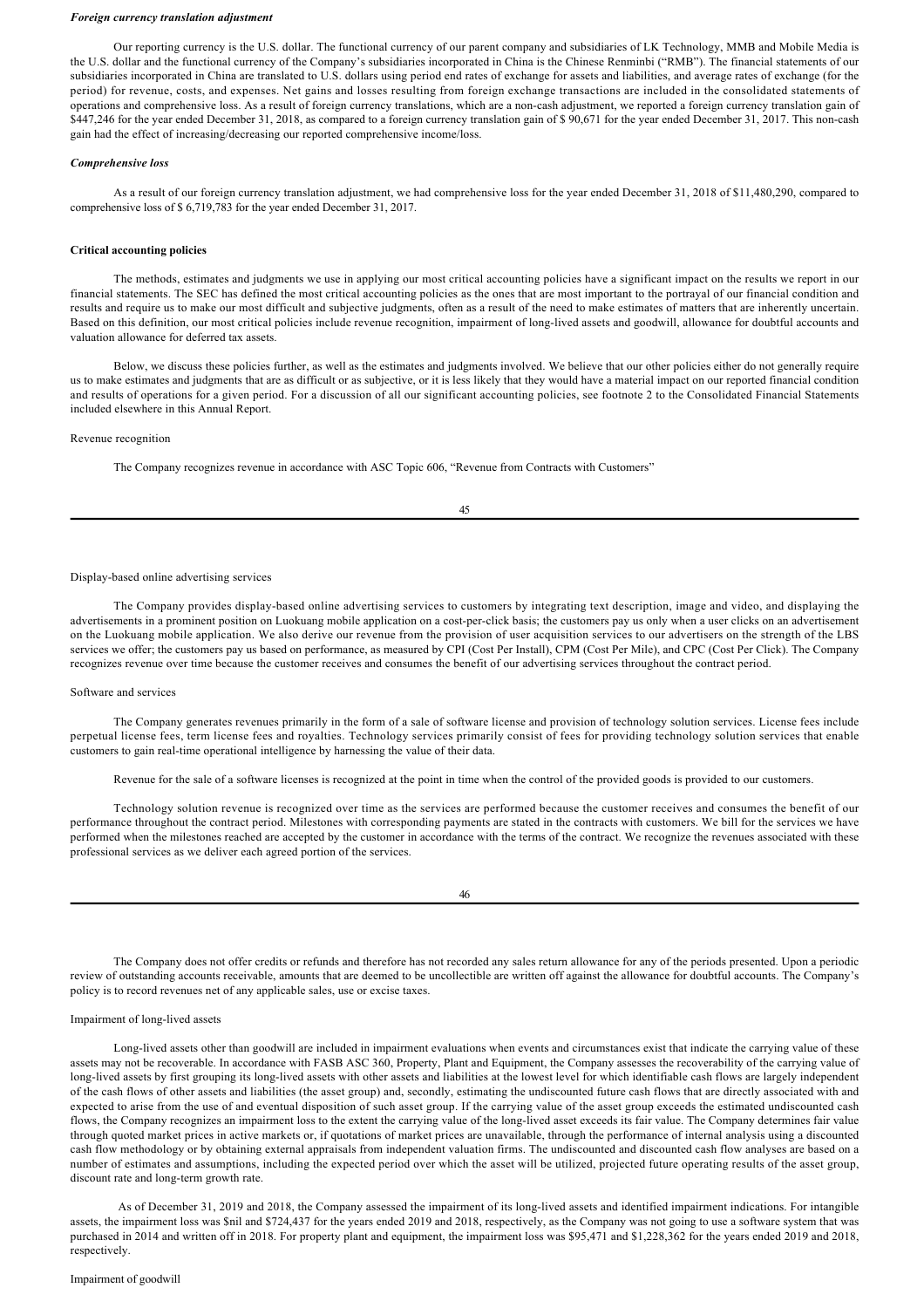The Company assesses goodwill for impairment in accordance with ASC 35020, Intangibles—Goodwill and Other: Goodwill, which requires that goodwill to be tested for impairment at the reporting unit level at least annually and more frequently upon the occurrence of certain events, as defined by ASC 350-20.

The Company has the option to assess qualitative factors first to determine whether it is necessary to perform the two-step test in accordance with ASC 350-20. If the Company believes, as a result of the qualitative assessment, that it is more-likely-than-not that the fair value of the reporting unit is less than its carrying amount, the two-step quantitative impairment test described below is required. Otherwise, no further testing is required. In the qualitative assessment, the Company considers primary factors such as industry and market considerations, overall financial performance of the reporting unit, and other specific information related to the operations. In performing the two-step quantitative impairment test, the first step compares the carrying amount of the reporting unit to the fair value of the reporting unit based on either quoted market prices of the ordinary shares or estimated fair value using a combination of the income approach and the market approach. If the fair value of the reporting unit exceeds the carrying value of the reporting unit, goodwill is not impaired and we are not required to perform further testing. If the carrying value of the reporting unit exceeds the fair value of the reporting unit, then we must perform the second step of the impairment test in order to determine the implied fair value of the reporting unit's goodwill. The fair value of the reporting unit is allocated to its assets and liabilities in a manner similar to a purchase price allocation in order to determine the implied fair value of the reporting unit goodwill. If the carrying amount of the goodwill is greater than its implied fair value, the excess is recognized as an impairment loss.

In 2019, the Company performed a qualitative assessment for goodwill and evaluated all relevant factors, including but not limited to macroeconomic conditions, industry and market conditions, and financial performance. The Company concluded that it is necessary to perform a quantitative assessment. The Company completed step one of the quantitative goodwill impairment assessment based on the discounted future cash flows that the reporting units are expected to generate and determined after evaluating the results, events and circumstances, that the fair values of the reporting units exceeded their carrying values. Therefore, step two is not required and no impairment loss on goodwill is required for the year ended December 31, 2019.

In 2018, the Company performed a qualitative assessment for goodwill. Based on the requirements of ASC35020, the Company evaluated all relevant factors, including but not limited to macroeconomic conditions, industry and market conditions, financial performance. The Company weighed all factors in their entirety and concluded that it was not more-likely-than-not the fair value was less than the carrying amount of the reporting unit, and further impairment testing on goodwill was unnecessary as of December 31, 2018.

47

#### Accounts receivable, net of allowance

Accounts receivable are recognized and carried at the original invoiced amount less an allowance for any potential uncollectible amounts. An estimate for doubtful debts is made when collection of the full amount is no longer probable. Bad debts are written off as incurred. The Company generally does not require collateral from its customers.

The Company maintains allowances for doubtful accounts for estimated losses resulting from the failure of customers to make payments on time. The Company reviews the accounts receivable on a periodic basis and makes specific allowances when there is doubt as to the collectability of individual balances. In evaluating the collectability of individual receivable balances, the Company considers many factors, including the age of the balance, the customer's payment history, its current credit-worthiness and current economic trends.

### Income taxes

Deferred income taxes are recognized for temporary differences between the tax bases of assets and liabilities and their reported amounts in the financial statements, and net operating loss carry forwards and credits, by applying enacted statutory tax rates applicable to future years to these items. Deferred tax assets are reduced by a valuation allowance when, in the opinion of management, it is more likely than not that some portion or all of the deferred tax assets will not be realized. Current income taxes are provided for in accordance with the laws and regulations applicable to the Company as enacted by the relevant tax authorities.

The impact of an uncertain income tax positions on the income tax return must be recognized at the largest amount that is more-likely-than not to be sustained upon audit by the relevant tax authorities. An uncertain income tax position will not be recognized if it has less than a 50% likelihood of being sustained. Additionally, the Company classifies the interest and penalties, if any, as a component of income tax expense. For years ended December 31, 2019, 2018 and 2017, the Company did not have any material interest or penalties associated with tax positions nor did the Company have any significant unrecognized uncertain tax positions.

48

### Recent accounting pronouncements

In June 2016, the FASB issued ASU 201613, "Financial Instruments—Credit Losses (Topic 326), Measurement of Credit Losses on Financial Instruments", which will be effective for fiscal years beginning after December 15, 2019, including interim periods within those fiscal years. The guidance replaces the incurred loss impairment methodology with an expected credit loss model for which a company recognizes an allowance based on the estimate of expected credit loss. In November 2019, the FASB issued ASU 2019-10. Financial Instruments — Credit Losses (Topic 326), Derivatives and Hedging (Topic 815), and Leases (Topic 842): Effective Dates, finalizes effective date delays for private companies, not-for-profit organizations, and certain smaller reporting companies applying the credit losses, leases, and hedging standards. The effective date for SEC filers, excluding smaller reporting companies as defined by the SEC, remains as fiscal years beginning after December 15, 2019. The Company does not expect a significant difference in the amount of impairment losses to be recognized when using the expected credit loss model in its consolidated financial statements.

In January 2017, the FASB issued ASU 201704, "Intangibles—Goodwill and Other (Topic 350): Simplifying the Test for Goodwill Impairment". The guidance removes Step 2 of the goodwill impairment test, which requires a hypothetical purchase price allocation. Goodwill impairment will now be the amount by which a reporting unit's carrying value exceeds its fair value, not the difference between the fair value and carrying amount of goodwill which was the step 2 test before. The ASU should be adopted on a prospective basis for the annual or any interim goodwill impairment tests beginning after December 15, 2019. Early adoption is permitted for interim or annual goodwill impairment tests performed on testing dates after January 1, 2017. The Company is currently evaluating the impact of adopting this standard on its consolidated financial statements.

In August 2018, the FASB issued ASU 2018-13, "Changes to the Disclosure Requirements for Fair Value Measurement." This standard eliminates the current requirement to disclose the amount or reason for transfers between level 1 and level 2 of the fair value hierarchy and the requirement to disclose the valuation methodology for level 3 fair value measurements. The standard includes additional disclosure requirements for level 3 fair value measurements, including the requirement to disclose the changes in unrealized gains and losses in other comprehensive income during the period and permits the disclosure of other relevant quantitative information for certain unobservable inputs. The new guidance is effective for interim and annual periods beginning after December 15, 2019. The Company does not anticipate that the adoption of the new standard will have a material effect on its consolidated financial statements.

In August 2018, the FASB issued ASU 2018-15, "Internal-Use Software – Customer's Accounting for Implementation Costs Incurred in a Cloud Computing Arrangement." This ASU aligns the requirements for capitalizing implementation costs incurred in a hosting arrangement service contract with the guidance to capitalize implementation costs of internal use software. The ASU also requires that the costs for implementation activities during the application development phase be capitalized in a hosting arrangement service contract, and costs during the preliminary and post implementation phase are expensed. The new guidance is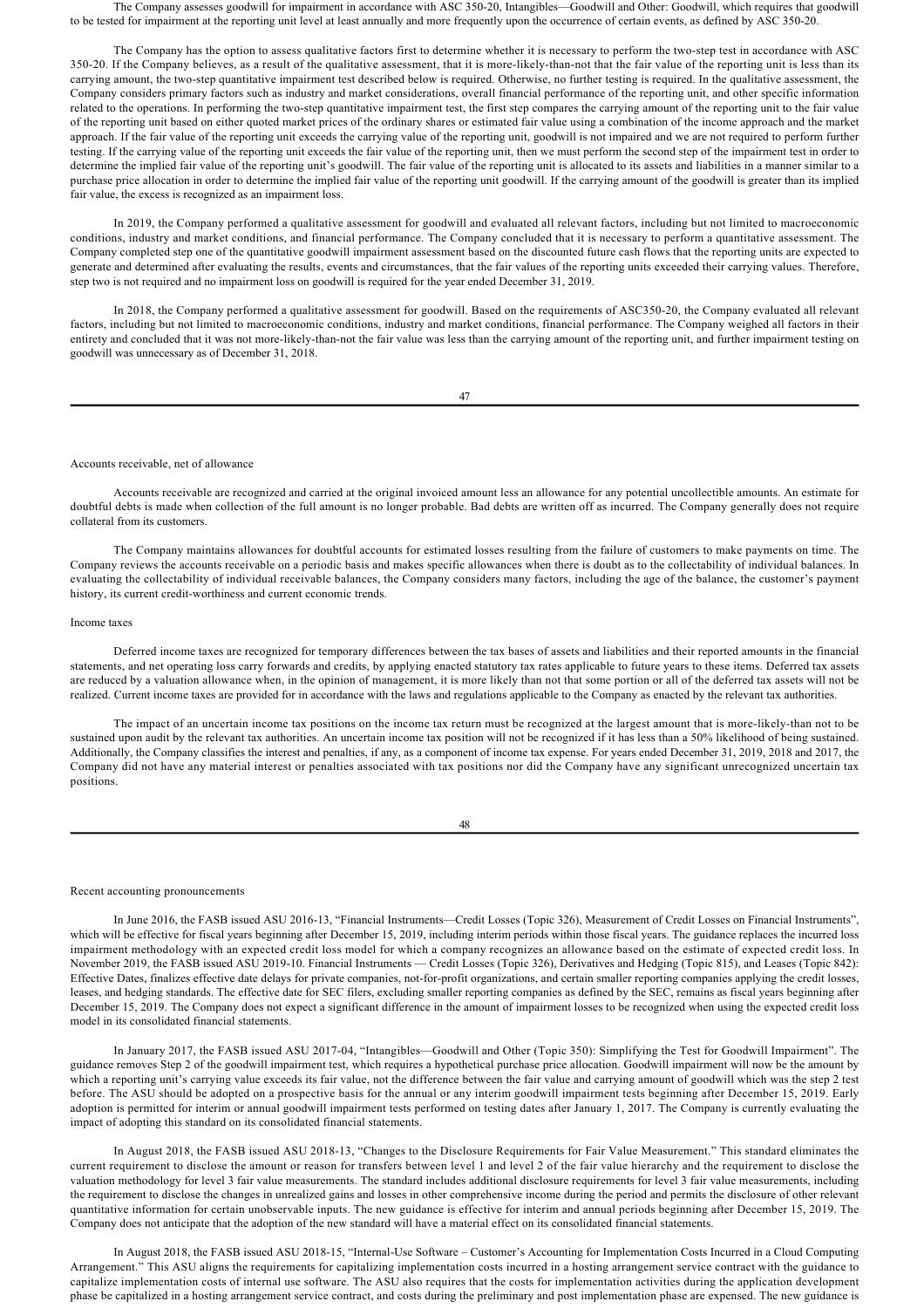effective for interim and annual periods beginning after December 15, 2019. The Company is currently evaluating the impact of adoption of this standard, but does not anticipate that the adoption will have a material effect on its consolidated financial statements.

# **B. LIQUIDITY AND CAPITAL RESOURCES**

Liquidity is the ability of a company to generate funds to support its current and future operations, satisfy its obligations and otherwise operate on an ongoing basis. We historically have relied on cash flow provided by operations and financing to supplement our working capital. At December 31, 2019 and 2018, we had cash balances of approximately \$3,695,687 and \$1,192,218, respectively. The significant portion of these funds are located in financial institutions located in the PRC and will continue to be indefinitely reinvested in our operations in the PRC.

The following table sets forth a summary of changes in our working capital from December 31, 2018 to December 31, 2019:

|                                    |  |            |  |                                      | December 31, 2018 to<br><b>December 31, 2019</b> |             |             |                      |  |
|------------------------------------|--|------------|--|--------------------------------------|--------------------------------------------------|-------------|-------------|----------------------|--|
|                                    |  | 2019       |  | December 31,<br>December 31,<br>2018 |                                                  |             | Change      | Percentage<br>Change |  |
| Working capital deficit:           |  |            |  |                                      |                                                  |             |             |                      |  |
| Total current assets               |  | 40,972,561 |  | 31,538,510                           |                                                  | 9,434,051   | 29.9%       |                      |  |
| Total current liabilities          |  | 30,687,759 |  | 33,733,887                           |                                                  | (3,046,128) | $(9.0)\%$   |                      |  |
| Working capital surplus (deficit): |  | 10,284,802 |  | (2,195,377)                          |                                                  | 12,480,179  | $(568.5)\%$ |                      |  |

Our working capital increased by \$12,480,179 to a working capital of \$10,284,802 at December 31, 2019 from working capital deficit of \$2,195,377 at December 31, 2018. This increase in working capital is primarily attributable to an increase in other receivables of approximately \$24,322,000, which was mainly due to receivable from Geely Technology for the subscription of preferred shares, a decrease in amounts due to related party of approximately \$3,201,000, a decrease in accrued liabilities and other payables of approximately \$4,542,000 and a decrease in tax payable of approximately \$71,000, offset by a decrease in accounts receivable of approximately \$12,657,000, a decrease in amounts due from related party of approximately \$4,735,000, an increase in accounts payable of approximately \$3,556,000, an increase in deferred revenue of approximately \$781,000 and an increase on lease liabilities of approximately \$432,000.

We intend to meet the cash requirements for the next 12 months from the issuance date of this report through a combination of debt and equity financing such as by way of private placements. On June 17, 2020, the Company entered into preferred stock subscription agreement with Daci Haojin Foundation Limited to issue 15,000,000 preferred shares for \$45,000,000.

| ٦<br>v.<br>×            |  |
|-------------------------|--|
| ۰,<br>۰.<br>i<br>×<br>٧ |  |

### *Cash flows for the year ended December 31, 2019 compared to the year ended December 31, 2018*

The following summarizes the key components of our cash flows for the years ended December 31, 2019 and 2018:

|                                                     |      | <b>Year Ended December 31.</b> |  |             |  |
|-----------------------------------------------------|------|--------------------------------|--|-------------|--|
|                                                     | 2019 |                                |  | 2018        |  |
| Net cash used in operating activities               |      | (18,263,544)                   |  | (6,924,876) |  |
| Net cash (used in) provided by investing activities |      | (14,626,876)                   |  | 1.184.468   |  |
| Net cash provided by financing activities           |      | 35.440.253                     |  | 6,874,994   |  |
| Effect of foreign exchange rate changes             |      | (46.364)                       |  | (14.747)    |  |
| Net increase in cash                                |      | 2.503.469                      |  | 1.119.839   |  |

Net cash flow used in operating activities was \$18,263,544 for the year ended December 31, 2019 as compared to net cash flow used in operating activities of \$6,924,876 for the year ended December 31, 2018, an increase of \$11,338,668.

Net cash flow used in operating activities for the year ended December 31, 2019 primarily reflected our net loss of approximately \$31,951,000, and the addback of non-cash items, mainly consisting of depreciation and amortization of approximately \$5,852,000, allowance for doubtful receivables of approximately \$12,318,000, impairment of PPE of approximately \$95,000, exchange difference of approximately \$506,000, loss on disposal of property and equipment of approximately \$46,000, write off of other payable of approximately \$79,000, amortization of right-of-use assets of approximately \$625,000 and changes in operating assets and liabilities primarily consisting of an increase in other receivables and prepayment of approximately \$4,699,000, a decrease in accrued liabilities and other payables of approximately \$24,057,000, a decrease in lease liability of approximately \$567,000, offset by a decrease in accounts receivable of approximately \$420,000, an increase in deferred revenue of approximately \$811,000 and an increase in accounts payable of approximately \$22,486,000.

Net cash flow used in operating activities for the year ended December 31, 2018 primarily reflected our net loss of approximately \$11,927,000, and the addback of non-cash items, mainly consisting of depreciation and amortization of approximately \$5,121,000, allowance for doubtful receivables of approximately \$1,845,000, bad debts written off of approximately \$944,000 impairment of intangible assets of approximately \$724,000, impairment of PPE of approximately \$1,228,000. exchange difference of approximately \$1,339,000, and changes in operating assets and liabilities primarily consisting of an increase in accounts receivable of approximately \$16,319,000, a decrease in deferred revenue of approximately \$963,000, and a decrease in accounts payable of approximately \$2,109,000, offset by a decrease in other receivables and prepayment of approximately \$2,433,000 and an increase in accrued liabilities and other payables of approximately \$10,684,000.

Net cash flow used in investing activities was \$14,626,876 for the year ended December 31, 2019 as compared to net cash flow provided by investing activities of \$1,184,468 for the year ended December 31, 2018. During the year ended December 31, 2019, we made partial payment for the acquisition of Saleya Holdings Limited ("Saleya") as disclosed in the Form 6K filed on September 13, 2019 of approximately \$14,496,000, and payment for the purchase of property, plant and equipment of approximately \$131,000. During the year ended December 31, 2018, we made payments for the purchase of property, plant and equipment of approximately \$33,000, offset by proceeds received from return of deposits of approximately \$604,000 and cash received from acquisition subsidiaries of approximately \$613,000.

Net cash flow provided by financing activities was \$35,440,253 for the year ended December 31, 2019 as compared to net cash flow provided by financing activities of \$6,874,994 for the year ended December 31, 2018. During the year ended December 31, 2019, we received advances from related parties of approximately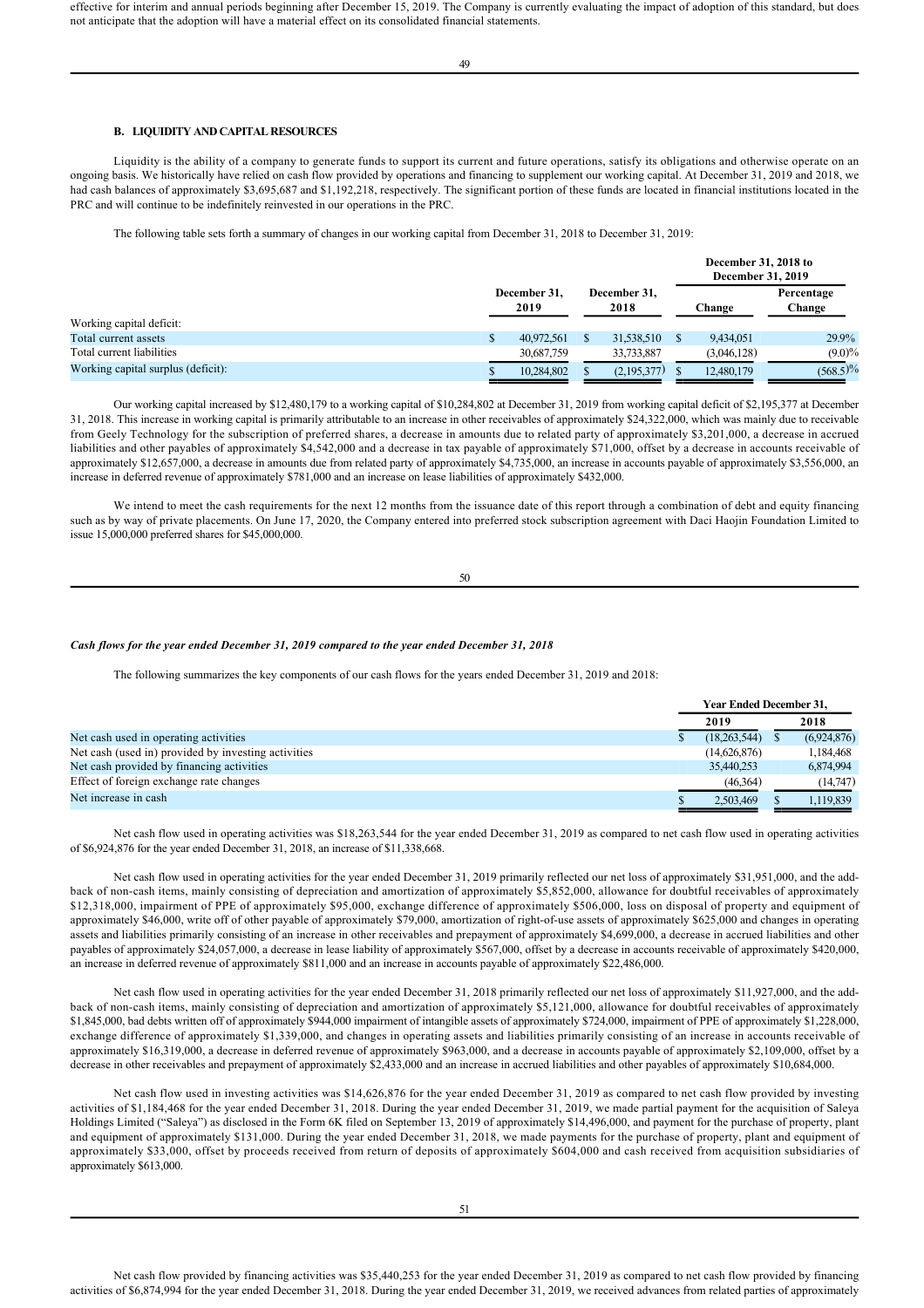\$1,629,000, received proceeds from the sale of shares of approximately \$12,068,000 and loan from Hangzhou Maijie Investment Co., Ltd., a subsidiary of Geely Technology of approximately \$21,744,000. During the year ended December 31, 2018, we received advances from related parties of approximately \$6,875,000.

### **C. RESEARCH AND DEVELOPMENT, PATENTS AND LICENSES, ETC.**

The discussions of our research and development activities are contained in "Item 4. Information about our Company – B. Business Overview – Research and Development" and "Item 5. Operating and Financial Review and Prospects – A. Operating Results – Operating Expenses – Research and Development Expenses". In the years ended December 31, 2019, 2018 and 2017, we spent \$8,710,746, \$3,478,570 and \$1,046,198, respectively, on research and development activities.

### **D. TREND INFORMATION.**

### **Industry and Market Outlook**

China has awarded licenses to mobile phone companies to provide the superfast 4G network to customers. The licenses, which are designed to give mobile phone users faster access to services, were granted by the government to China Mobile, China Unicom Hong Kong and China Telecom. Since the grants, China Mobile has offered 4G to subscribers from December 18, 2013. China Unicom and China Telecom, the country's other two major carriers, also offer 4G wireless. The number of China Mobile 4G customers has exceeded 900 million by the end of October in 2017. The move greatly bolstered business for telecom equipment makers and a range of other companies.

Under China's 12th Five-Year Plan, a key priority is for China to transition from "Made in China" to "Designed in China." In order to achieve this goal, the government plans to heavily invest in science and technology education and R&D so as to further develop China's intellectual property rights system and support "Next-Generation IT" as a Strategic Emerging Industry (SEI). Additionally, China plans to upgrade the technological capabilities of private and public services, including "triple play" services (the convergence of telecom, broadcasting and Internet networks), ecommerce, and e-government and statistics systems. Furthermore, the government plans to invest in R&D of the "Internet of things" and cloud computing, and develop digital and virtual technologies.

### **E. OFF-BALANCE SHEET ARRANGEMENTS**

We have not entered into any financial guarantees or other commitments to guarantee the payment obligations of any third parties. We have not entered into any derivative contracts that are indexed to our shares and classified as shareholders' equity, or that are not reflected in our consolidated financial statements. We do not have any retained or contingent interest in assets transferred to an unconsolidated entity that serves as credit, liquidity or market risk support to such entity. We do not have any variable interest in any unconsolidated entity that provides financing, liquidity, market risk or credit support to us or engages in leasing, hedging or research and development services with us.

52

### **F. TABULAR DISCLOSURE OF CONTRACTUAL OBLIGATIONS**

#### **Contractual obligations**

We have certain fixed contractual obligations and commitments that include future estimated payments. Changes in our business needs, cancellation provisions, changing interest rates, and other factors may result in actual payments differing from the estimates. We cannot provide certainty regarding the timing and amounts of payments. We have presented below a summary of the most significant assumptions used in our determination of amounts presented in the tables, in order to assist in the review of this information within the context of our consolidated financial position, results of operations, and cash flows.

The following tables summarize our contractual obligations as of December 31, 2019 (dollars in thousands), and the effect these obligations are expected to have on our liquidity and cash flows in future periods.

|                                        | <b>Payments Due by Period</b> |  |                  |  |                          |  |                          |  |                      |
|----------------------------------------|-------------------------------|--|------------------|--|--------------------------|--|--------------------------|--|----------------------|
| <b>Contractual obligations:</b>        | <b>Total</b>                  |  | Less than 1 vear |  | 1-2 years                |  | 3-5 years                |  | More than<br>5 years |
| Accounts payable                       | 4,314                         |  | 4,314            |  | $\overline{\phantom{a}}$ |  | $\sim$                   |  |                      |
| Accrued liabilities and other payables | 53,318                        |  | 20,379           |  | 32,939                   |  | ۰                        |  |                      |
| <b>Acquisition of Saleya</b>           | 87,378                        |  | 18,539           |  | 68,839                   |  |                          |  |                      |
| Investment in Botbrain AI Limited      | 6,924                         |  |                  |  | 6,924                    |  |                          |  |                      |
| Lease liability                        | 728                           |  | 432              |  | 296                      |  |                          |  |                      |
| Total                                  | 152,662                       |  | 43,664           |  | 108,998                  |  | $\overline{\phantom{a}}$ |  |                      |
|                                        |                               |  |                  |  |                          |  |                          |  |                      |
|                                        |                               |  |                  |  |                          |  |                          |  |                      |

53

### **ITEM 6. DIRECTORS, SENIOR MANAGEMENT AND EMPLOYEES.**

# **A. DIRECTORS AND SENIOR MANAGEMENT.**

#### **Executive Officers and Directors**

The following table sets forth the names and ages as of the date of this annual report of each of our executive officers and directors:

| Name                        | Age | Position                                       |
|-----------------------------|-----|------------------------------------------------|
| Xuesong Song                | 51  | Chief Executive Officer, Chairman and Director |
| Dongpu Zhang                | 51  | President                                      |
| Baomin Li                   | 50  | <b>Chief Technical Officer</b>                 |
| Jie Yu                      | 35  | Chief Financial Officer                        |
| Kegang Peng                 | 47  | Vice President and Director                    |
| Dennis Galgano $(1)(2)$     | 71  | Director (Independent)                         |
| David Wei Tang $(1)(2)$     | 54  | Director (Independent)                         |
| Jin Meng Bryan Yap $(1)(3)$ | 56  | Director (Independent)                         |
| Zhihao Xu (3)               | 43  | Director (Independent)                         |

(1) Member of the Audit Committee.

(2) Member of the Compensation Committee.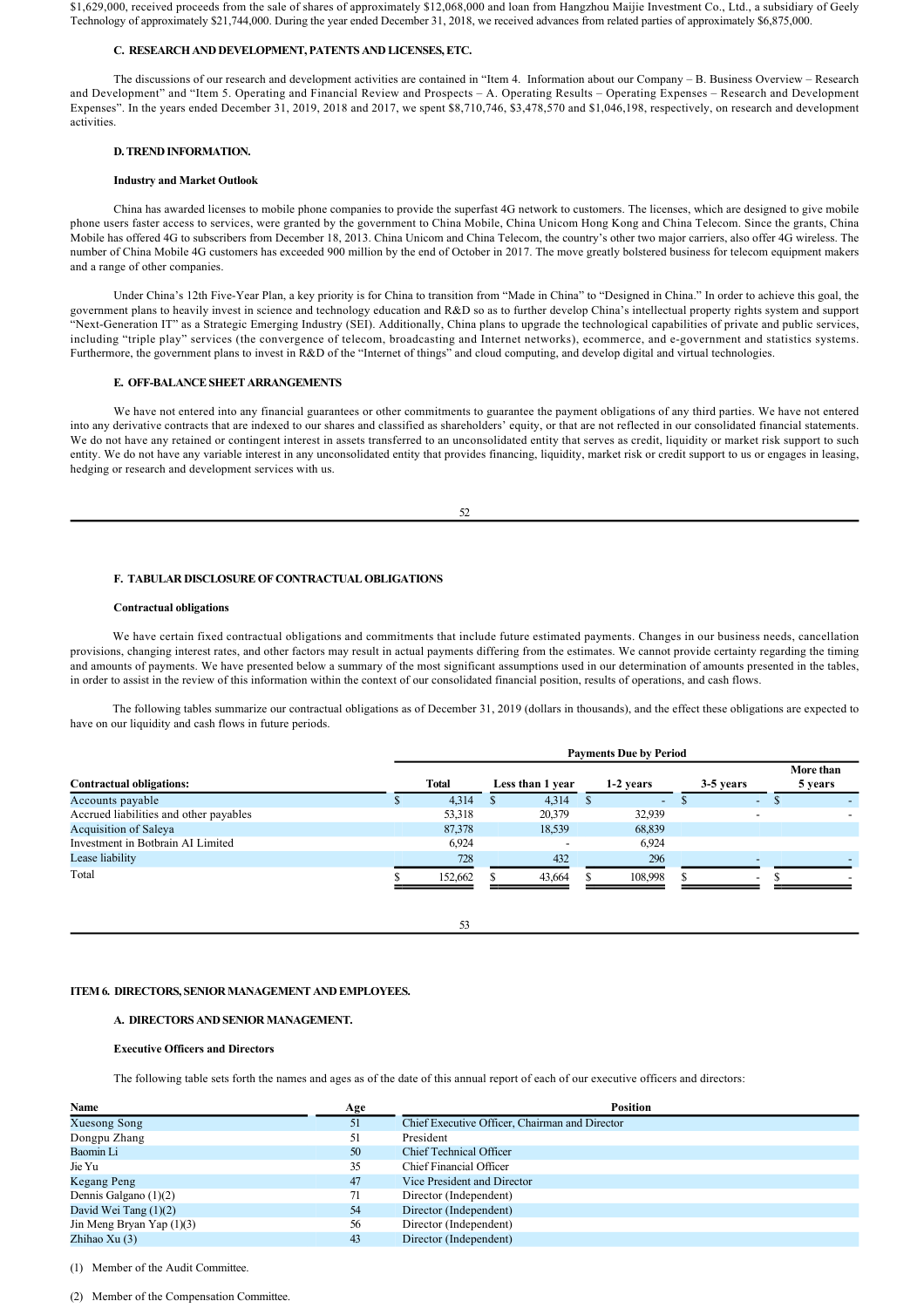#### (3) Member of the Nominating and Corporate Governance Committee.

Set forth below is biographical information concerning our executive officers and directors.

Xuesong Song is a co-founder of C Media Limited and served as its Chairman of the board of directors and Chief Executive Officer from 2012 until the consummation of the AEA. From February 2014 through April 2017, Mr. Song served as a director of Seven Stars Cloud Group, Inc. (NASDAQ: SSC) and from January 2013 through February 2015, Mr. Song served as a director of Pingtan Marine Enterprise Ltd. (NASDAQ: PME). From May 2006 through January 2009, Mr. Song served as the Chairman of the Board of ChinaGrowth North Acquisition Corporation, a special purpose acquisition company, which acquired UIB Group Limited in January 2009, in which he remains a director. Mr. Song has been a principal of Chum Capital Group Limited since August 2001, a merchant banking firm that invests in growth Chinese companies and advises them in financings, mergers & acquisitions and restructurings, and Chief Executive Officer of Beijing Chum Investment Co., Ltd. since December 2001. Mr. Song has been a director of Mobile Vision Communication Ltd. since July 2004. Mr. Song received a Master's of Business Administration degree from Oklahoma City/Tianjin Program.

**Dongpu Zhang** was appointed as the President of the Company effective on August 25, 2018. Mr. Dongpu Zhang has served as the General Manager of Superengine Graphics Software Technology Development (Suzhou) Co., Ltd. ("Superengine Suzhou") and the Chief Executive Officer of Superengine Holding Limited since September 2016. From February, 2014 to August, 2016, Mr. Zhang served as vice president of Industrial Development Group under China Fortune Land Development Co., Ltd. From March, 2009 to February, 2014, Mr. Zhang served as the vice president of Aerospace Science and Technology Holding Group Co., Ltd. Mr. Zhang receive his Master Degree of Computer Science from Harbin Institute of Technology in 1994 and his Bachelor Degree of information system from Changsha Institute of technology in 1991.

| v.           | ï<br>٠   |
|--------------|----------|
| ۰,<br>I<br>× | e e<br>٠ |

*Baomin Li* serves as the chief technology officer of the Company since February 1, 2019. From 2017 to 2019, Mr. Li served at Amazon as Sr. Software Development Manager, in charge of Amazon's advertising targeting systems, overseeing infrastructure, data ingestion & modeling, and targeting products utilizing comprehensive Amazon's ecommerce data. Prior to Amazon, Mr. Li served as the chief technology officer at C Media Limited from 2016 to 2017. Mr. Li worked at CreditEase Inc. as VP of Engineering in the Big Data Innovation Center from 2014 to 2016, and at Google as Engineering Manager in advertising quality from 2013 to 2014. From 1999 to 2012, Mr. Li worked at Microsoft Corporation and lastly served as Senior Development Manager. Mr. Li graduated from Peking University with a Bachelor's Degree in Mechanics and a Master's Degree in Applied Mathematics, and from University of Missouri with a Master's Degree in Computer Science.

*Jie Yu* served as the chief financial officer of C Media Limited from January 2018 until the consummation of the asset exchange transactions. From June 2016 to January 2018, Mr. Yu served as chief financial officer and secretary of the board of directors of MTI Environment Group Limited. Prior to joining MTI, Mr. Yu served as the senior manager at DA HUA CPA from November 2012 to May 2016. Previously, Mr. Yu served as the manager at Crowe Horwath (Hong Kong) CPA. Mr. Yu holds a bachelor degree in accounting and finance from University of Auckland and postgraduate diploma in accounting from University of Auckland.

*Kegang Peng* served as the Vice Chairman of the board of directors C Media Limited from October 2014 to the consummation of the asset exchange transactions, and is now a member of the Company's board of directors. Previously, from 2012 to 2014, Mr. Peng was Chairman of the board and founder of Jiangsu Suqian Jinghaiboyuan Information and Technology Co., Ltd. Mr. Peng studied at Beijing University of Aeronautics and Astronautics majoring computer and application.

*Dennis Galgano* was appointed as a director of the Company following the consummation of the asset exchange agreement. He was a registered consultant with Morgan Joseph Triartisan LLC from November 2016 until October 2017, and previously served as vice Chairman and head of international investment banking for Morgan Joseph Triartisan LLC, which is a registered broker dealer engaged in the investment banking and financial advisory industry. Mr. Galgano received a B.S. degree in Chemistry from St. John's University and an M.B.A. from The Wharton School in 1972.

*Mr. David Wei Tang* was appointed as a director of the Company on December 14, 2019, prior to joining our Company, Mr. Tang served as President of Huakang Financial Holdings, a Chinese multi-disciplinary financial holdings group with subsidiaries in investments, insurance, wealth management and financial technology. From 2008 to 2010 and from 2012 to 2013, Mr. Tang served as Vice President, Chief Financial Officer and Chief Strategy Officer of Vimicro Corporation, a NASDAQ-listed company (NASDAQ: VIMC). Prior to that, from 2006 to 2008 he served as the Chief Financial Officer of Fanhua Inc., formerly known as "CNinsure Inc.", a NASDAQ-listed company (NASDAQ: FANH), from 2003 to 2004, he served as the Chief Financial Officer of IRICO Group, a Hong Kong Stock Exchangelisted company (HKSE: 438) and in 2000, he served as the Chief Financial Officer of Chinasoft International, a Hong Kong Stock Exchange-listed company (HKSE: 354). Prior to those positions, he worked as an equity research analyst at Merrill Lynch & Co. in New York. Mr. Tang also serves as Chair of Audit Committee of HXD. Mr. Tang received a master's degree in business administration from the Stern School of Business, New York University.

*Mr. Jin Meng Bryan Yap* was appointed as a director of the Company on December 14, 2019, Mr. Yap has extensive experience in investment banking, financial and business consulting, financial structuring, capital raising, portfolio optimization and balance sheet restructuring. He is currently the CEO and Managing Director of Daun Consulting Singapore Pte Ltd, a single family office focusing on consulting and selective investments. He is also currently serving as the Honorary Treasurer of the ACI (Financial Markets Association) – Singapore since 2001.

**Zhihao Xu** was appointed as a director of the Company following the consummation of the asset exchange transactions. Mr. Xu has served as the Chief Executive Officer of Geely Technology, in Hangzhou, China, since December 2017, and previously served as the Chairman and Chief Executive Officer of Beijing Dingchengrenhe Investment Co., Ltd., a funds management company, from January 2017 to December 2017. Mr. Xu served as the Chairman of president of HNA USOLV CO., LTD., and the chief innovation officer of HNA Logistics Group from January 2014 to December 2016, and prior to that as the Chairman of Gopay Innovation Technology Co. Ltd., an online payment system operator supporting online money transfers, from April 2012 to January 2014. Mr. Xu graduated from the Business School of Renmin University of China and from the Wudaokou Finance College of Tsinghua University with a fund qualification certificate and securities qualification certificate.

55

# **B. COMPENSATION.**

#### **Compensation of Directors and Executive Officers**

For the fiscal year ended December 31, 2019, we paid an aggregate of approximately \$517,871 in cash compensation to our executive officers and independent directors for serving on our board of directors.

Other than nonemployee directors, we do not intend to compensate directors for serving on our board of directors or any of its committees. We do, however, intend to reimburse each member of our board of directors for out-of-pocket expenses incurred by each director in connection with attending meetings of the board of directors and its committees.

# *Administration*

The Incentive Plan is administered by our board of directors, or at the discretion of the board, by our compensation committee. Our board of directors has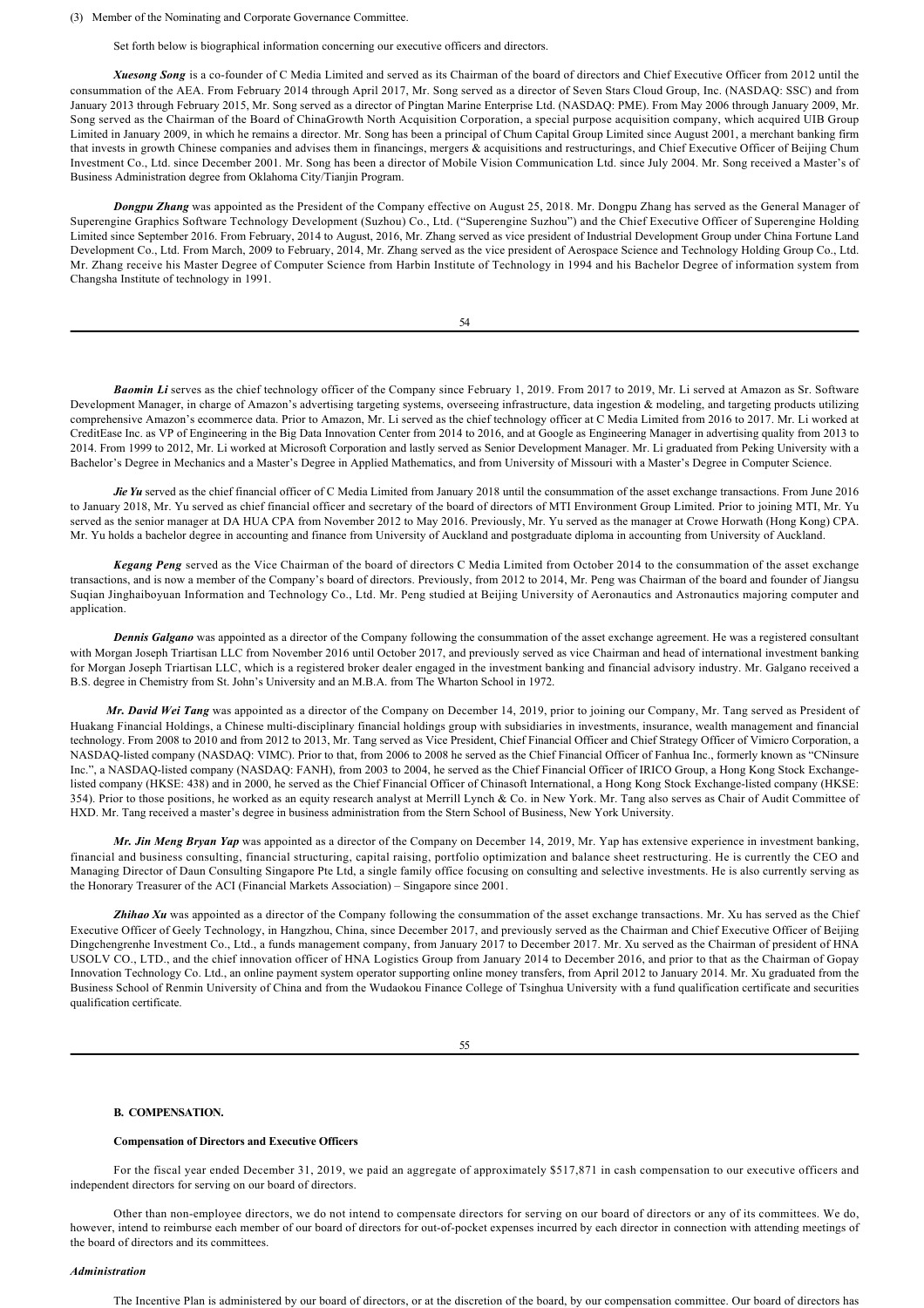delegated authority to our compensation committee to administer the Incentive Plan. Subject to the terms of the Incentive Plan, the compensation committee may select participants to receive awards, determine the types of awards and terms and conditions of awards, and interpret provisions of the Incentive Plan.

The ordinary shares issued or to be issued under the Incentive Plan consist of authorized but unissued shares. If any ordinary shares covered by an award are not purchased or are forfeited, or if an award otherwise terminates without delivery of any ordinary shares, then the number of ordinary shares counted against the aggregate number of ordinary shares available under the plan with respect to the award will, to the extent of any such forfeiture or termination, again be available for making awards under the Incentive Plan.

# *Eligibility*

Awards may be made under the Incentive Plan to our employees, officers, directors, consultants or advisers or to any of our affiliates, and to any other individual whose participation in the Incentive Plan is determined to be in our best interests by our board of directors.

# *Amendment or Termination of the Plan*

Our board of directors may terminate or amend the Incentive Plan at any time and for any reason. No amendment, however, may adversely impair the rights of grantees with respect to outstanding awards. The Incentive Plan has a term of ten years. Amendments will be submitted for shareholder approval to the extent required by applicable stock exchange listing requirements or other applicable laws.

### *Options*

The Incentive Plan permits the granting of options to purchase ordinary shares intended to qualify as incentive share options under the Internal Revenue Code and share options that do not qualify as incentive share options, or non-qualified share options.

The exercise price of each share option may not be less than 100% of the fair market value of our ordinary shares representing ordinary shares on the date of grant. In the case of certain 10% shareholders who receive incentive share options, the exercise price may not be less than 110% of the fair market value of our ordinary shares representing ordinary shares on the date of grant. An exception to these requirements is made for options that we grant in substitution for options held by employees of companies that we acquire. In such a case the exercise price is adjusted to preserve the economic value of the employee's share option from his or her former employer.

The term of each share option is fixed by the compensation committee and may not exceed ten years from the date of grant. The compensation committee determines at what time or times each option may be exercised and the period of time, if any, after retirement, death, disability or termination of employment during which options may be exercised.

Options may be made exercisable in installments. The award agreement provides the vesting of the options. Exercisability of options may be accelerated by the compensation committee.

| v.                  | ٦            |  |
|---------------------|--------------|--|
| ۰,<br>۰.<br>÷<br>۰. | I<br>I<br>۰, |  |

In general, an optionee may pay the exercise price of an option by (1) cash or check (in U.S. dollars or Renminbi or other local currency as approved by the compensation committee), (2) ordinary shares held for such period of time as may be required by the compensation committee, (3) delivery of a notice of a market order with a broker with respect to ordinary shares then issuable upon exercise of an option, and that the broker has been directed to pay us a sufficient portion of net proceeds of the sale in satisfaction of the exercise price, provided that payment of such proceeds is then made to us upon settlement of such sale, (4) other property acceptable to the compensation committee with a fair market value equal to the exercise price, (5) cashless exercise or (6) any combination of the foregoing.

Share options granted under the Incentive Plan may not be sold, transferred, pledged, or assigned other than by will or under applicable laws of descent and distribution. However, we may permit limited transfers of nonqualified options for the benefit of immediate family members of grantees to help with estate planning concerns or pursuant to a domestic relations order in settlement of marital property rights.

# *Other Awards*

The compensation committee may also award under the Incentive Plan:

- 1. ordinary shares subject to restrictions;
- 2. deferred ordinary shares, credited as deferred ordinary share units, but ultimately payable in the form of unrestricted ordinary shares in accordance with the terms of the grant or with the participant's deferral election;
- 3. ordinary share units subject to restrictions;
- 4. unrestricted ordinary shares, which are ordinary shares issued at no cost or for a purchase price determined by the compensation committee which are free from any restrictions under the 2011 Omnibus Incentive Plan;
- 5. dividend equivalent rights entitling the grantee to receive credits for dividends that would be paid if the grantee had held a specified number of ordinary shares; or
- 6. a right to receive a number of ordinary shares or, in the discretion of the compensation committee, an amount in cash or a combination of ordinary shares and cash, based on the increase in the fair market value of the ADSs representing ordinary shares underlying the right during a stated period specified by the compensation committee.

### *Effect of Certain Corporate Transactions*

Certain change of control transactions involving us may cause awards granted under the Incentive Plan to vest, unless the awards are continued or substituted for by the surviving company in connection with the corporate transaction.

Unless otherwise provided in the appropriate option agreement on the date of grant or provided by our board of directors thereafter with the consent of the grantee, options granted under the Incentive Plan become exercisable in full following (1) a dissolution of our company or a merger, consolidation or reorganization of our company with one or more other entities in which we are not the surviving entity, (2) a sale of substantially all of our assets to another person or entity, or (3) any transaction (including without limitation a merger or reorganization in which we are the surviving entity) which results in any person or entity owning 50% or more of the combined voting power of all classes of our shares.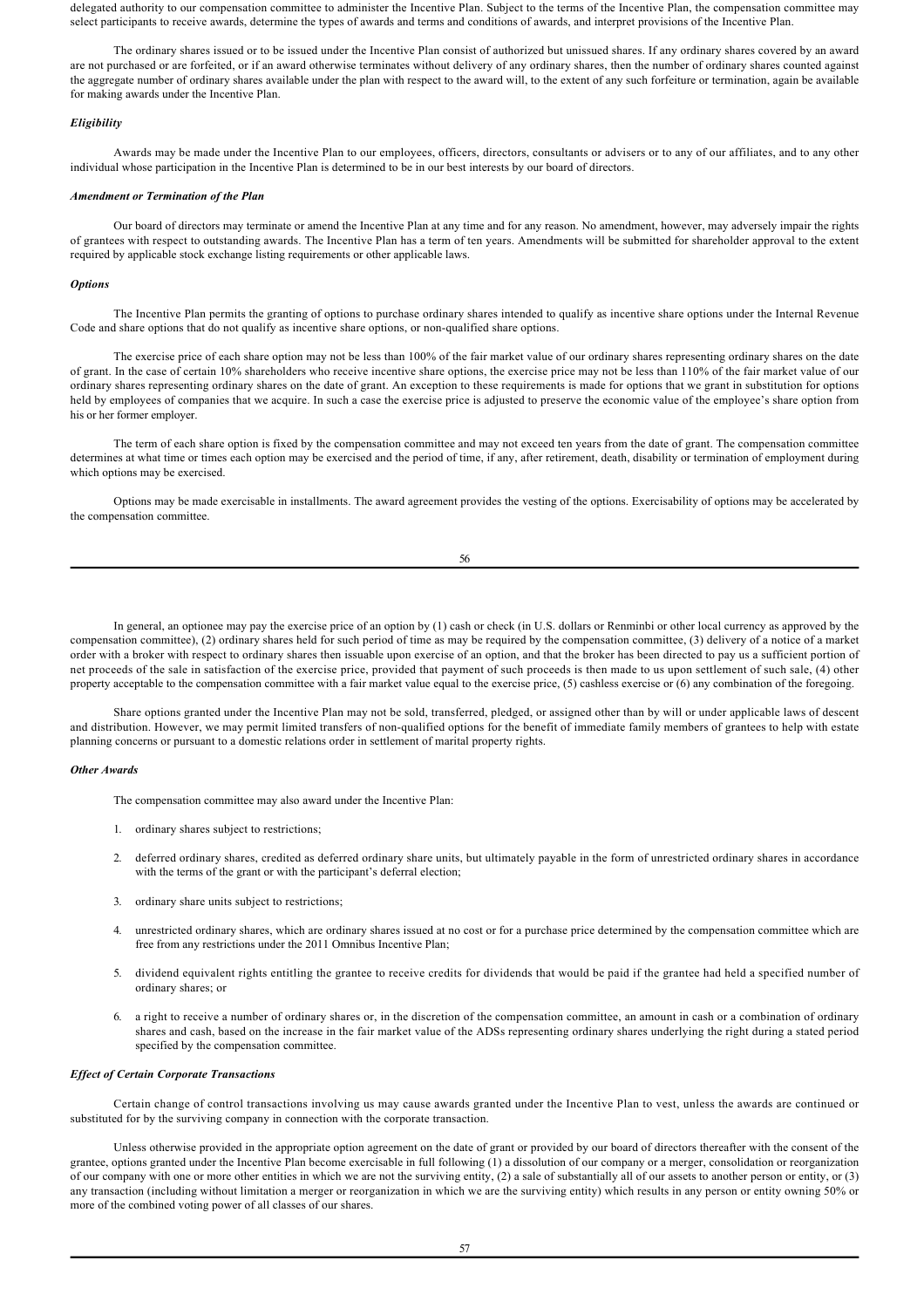#### *Adjustments for Dividends and Similar Events*

The compensation committee will make appropriate adjustments in outstanding awards and the number of ordinary shares available for issuance under the Incentive Plan, including the individual limitations on awards, to reflect ordinary share dividends, stock splits and other similar events.

#### **C. BOARD PRACTICES.**

# **Board of Directors**

Our board of directors consists of seven members being Messrs. Xuesong Song, Kegang Peng, Dennis Galgano, David Wei Tang, Jin Meng Bryan Yap and Zhihao Xu. Our directors hold office until our annual meeting of shareholders, where their successors will be duly elected and qualified, or until the directors' death, resignation or removal, whichever is earlier. Our directors are subject to a fouryear term of office and hold office until their resignation, death or incapacity or until their respective successors have been elected and qualified in accordance with our fourth amended and restated memorandum of association and articles of association. A director will be removed from office if, among other things, the director (1) becomes bankrupt, (2) dies or becomes of unsound mind, or (3) is absent from meetings of our board of directors for six consecutive months without leave and our board of directors resolves that the office is vacated. A director is not entitled to any special benefits upon termination of service with the company.

#### **Director Independence**

Our board of directors consists of seven members; Messrs. Dennis Galgano, David Wei Tang, Jin Meng Bryan Yap and Zhihao Xu have been determined by us to be independent directors within the meaning of the independent director guidelines of the NASDAQ Corporate Governance Rules (the "NASDAQ Rules").

#### **Committees of Our Board of Directors**

To enhance our corporate governance, we established three committees under our board of directors: an audit committee, a compensation committee, and a nominating and corporate governance committee. We have adopted a charter for each of these committees. The committees have the following functions and members.

### *Audit Committee*

Our audit committee reports to our board of directors regarding the appointment of our independent public accountants, the scope and results of our annual audits, compliance with our accounting and financial policies and management's procedures and policies relating to the adequacy of our internal accounting controls. Our audit committee consists of Messrs. Dennis Galgano, David Wei Tang, and Jin Meng Bryan Yap. Mr. Galgano, having accounting and financial management expertise, serves as the Chairman of the audit committee and is an "audit committee financial expert" as defined by the rules and regulations of the SEC. Our board of directors has determined that each of these persons meet the definition of an "independent director" under the applicable NASDAQ Rules and under Rule 10A-3 of the Securities Exchange Act of 1934, as amended (the "Exchange Act").

Our audit committee is responsible for, among other things:

- the appointment, evaluation, compensation, oversight and termination of the work of our independent auditor (including resolution of disagreements between management and the independent auditor regarding financial reporting);
- an annual performance evaluation of the audit committee;
- establishing procedures for the receipt, retention and treatment of complaints regarding accounting, internal accounting controls, auditing matters or potential violations of law, and the confidential, anonymous submission by our employees of concerns regarding questionable accounting or auditing matters or potential violations of law;

58

- ensuring that it receives an annual report from our independent auditor describing our internal control procedures and any steps taken to deal with material control deficiencies and attesting to the auditor's independence and describing all relationships between the auditor and us;
- reviewing our annual audited financial statements and quarterly financial statements with management and our independent auditor;
- reviewing and approving all proposed related party transactions;
- reviewing our policies with respect to risk assessment and risk management;
- meeting separately and periodically with management and our independent auditor; and
- reporting regularly to our board of directors.

#### *Compensation Committee*

Our compensation committee assists the board of directors in reviewing and approving the compensation structure of our directors and executive officers, including all forms of compensation to be provided to our directors and executive officers. In addition, the compensation committee reviews share compensation arrangements for all of our other employees. Members of the compensation committee are not prohibited from direct involvement in determining their own compensation. Our Chief Executive Officer is not permitted to be present at any committee meeting during which his or her compensation is deliberated. Our compensation committee consists of Dennis Galgano and David Wei Tang, with Mr. Tang serving as the Chairman of the compensation committee. Our board of directors has determined that each of these persons meet the definition of "independent director" under the applicable requirements of the NASDAQ Rules.

Our compensation committee is responsible for, among other things:

- reviewing and approving corporate goals and objectives relevant to the compensation of our Chief Executive Officer, evaluating the performance of our Chief Executive Officer in light of those goals and objectives and setting the compensation level of our Chief Executive Officer based on this evaluation;
- reviewing and making recommendations to the board with respect to the compensation of our executives, incentive compensation and equity-based plans that are subject to board approval; and
- providing annual performance evaluations of the compensation committee.

### *Nominating and Corporate Governance Committee*

Our nominating and corporate governance committee assists the board of directors in identifying and selecting or recommending individuals qualified to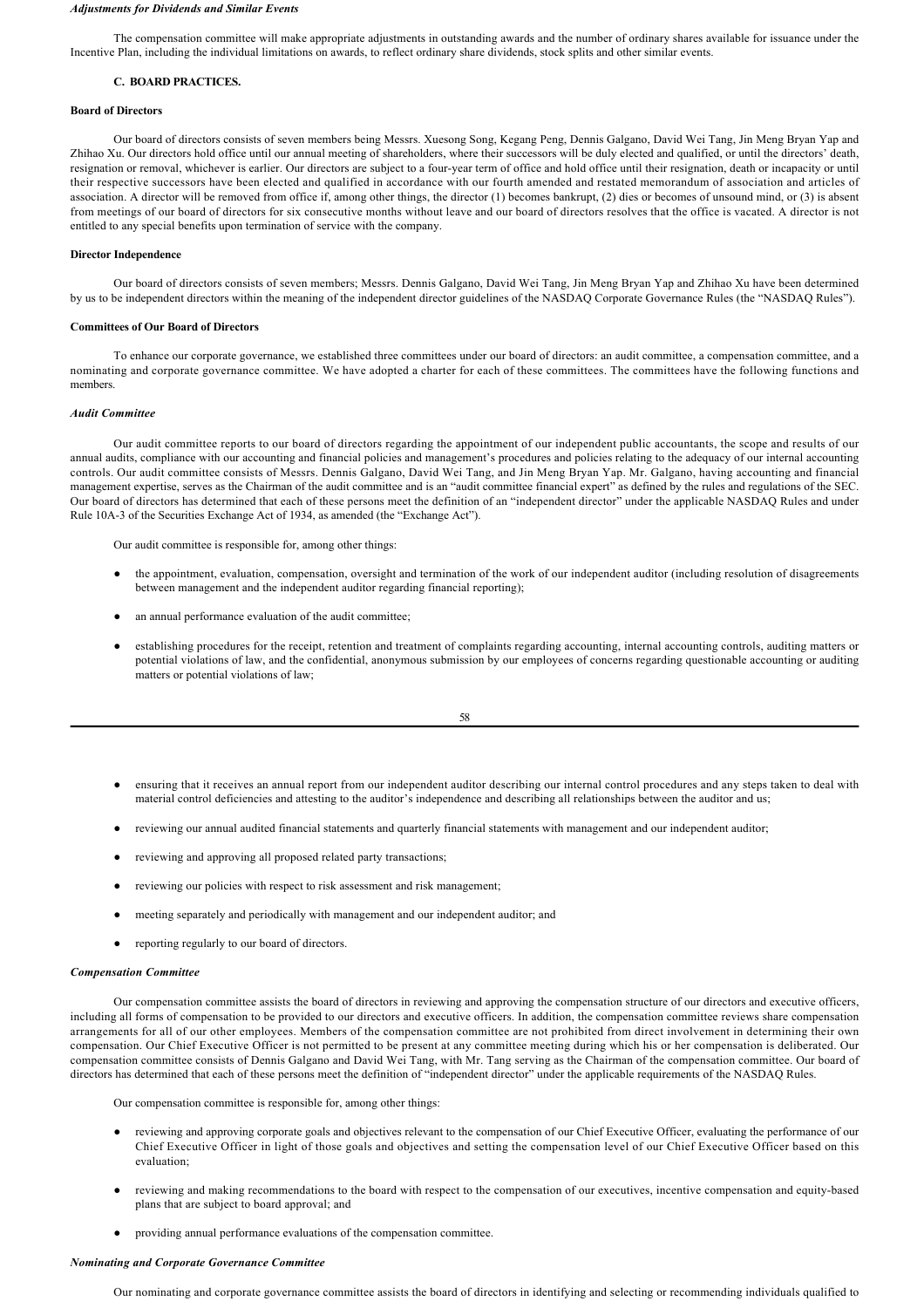become our directors, developing and recommending corporate governance principles and overseeing the evaluation of our board of directors and management. Our nominating and corporate governance committee consists of Jin Meng Bryan Yap and Zhihao Xu, with Mr. Yap serving as the Chairman of the nominating and corporate governance committee. Our board of directors has determined that each of these persons meet the definition of "independent director" under the applicable requirements of the NASDAQ Rules.

Our nominating and corporate governance committee is responsible for, among other things:

- selecting and recommending to our board nominees for election or re-election to our board, or for appointment to fill any vacancy;
- reviewing annually with our board the current composition of the board of directors with regards to characteristics such as independence, age, skills, experience and availability of service to us;
- selecting and recommending to our board the names of directors to serve as members of the audit committee and the compensation committee, as well as the nominating and corporate governance committee itself; advising our board of directors periodically with regards to significant developments in the law and practice of corporate governance as well as our compliance with applicable laws and regulations, and making recommendations to our board of directors on all matters of corporate governance and on any remedial action to be taken; and
- monitoring compliance with our code of business conduct and ethics, including reviewing the adequacy and effectiveness of our procedures to ensure proper compliance.

| v.                           |
|------------------------------|
| I<br>۰.<br>I<br>۰.<br>v<br>× |

#### **Code of Business Conduct and Ethics**

Our board of directors adopted a code of business conduct and ethics applicable to our directors, officers and employees.

# **Duties of Directors**

Under British Virgin Islands law, our directors have a duty to act honestly, in good faith and with a view to our best interests. Our directors also have a duty to exercise care, diligence and skills that a reasonably prudent person would exercise in comparable circumstances. In fulfilling their duty of care to us, our directors must ensure compliance with our memorandum of association and articles of association. We have the right to seek damages if a duty owed by our directors is breached.

The functions and powers of our board of directors include, among others:

- appointing officers and determining the term of office of the officers;
- authorizing the payment of donations to religious, charitable, public or other bodies, clubs, funds or associations as deemed advisable;
- exercising the borrowing powers of the company and mortgaging the property of the company;
- executing cheques, promissory notes and other negotiable instruments on behalf of the company; and
- maintaining or registering a register of mortgages, charges or other encumbrances of the company.

# **Remuneration and Borrowing**

The directors may receive such remuneration as our board of directors may determine from time to time. Each director is entitled to be repaid or prepaid all traveling, hotel and incidental expenses reasonably incurred or expected to be incurred in attending meetings of our board of directors or committees of our board of directors or shareholder meetings or otherwise in connection with the discharge of his or her duties as a director. The compensation committee will assist the directors in reviewing and approving the compensation structure for the directors.

Our board of directors may exercise all the powers of the company to borrow money and to mortgage or charge our undertakings and property or any part thereof, to issue debentures, debenture stock and other securities whenever money is borrowed or as security for any debt, liability or obligation of the company or of any third party.

#### **Qualification**

A director is not required to hold shares as a qualification to office.

60

### **Limitation on Liability and Other Indemnification Matters**

British Virgin Islands law does not limit the extent to which a company's memorandum of association and articles of association may provide for indemnification of officers and directors, except to the extent any such provision may be held by the British Virgin Islands courts to be contrary to public policy, such as to provide indemnification against civil fraud or the consequences of committing a crime.

Under our memorandum of association and articles of association, we may indemnify our directors, officers and liquidators against all expenses, including legal fees, and against all judgments, fines and amounts paid in settlement and reasonably incurred in connection with legal administrative or investigative proceedings to which they are party or are threatened to be made a party by reason of their acting as our director, officer or liquidator. To be entitled to indemnification, these persons must have acted honestly and in good faith with a view to the best interest of the company and, in the case of criminal proceedings, they must have had no reasonable cause to believe their conduct was unlawful.

# **Compensation Committee Interlocks and Insider Participation**

None of the members of our compensation committee is an officer or employee of our company. None of our executive officers currently serves, or in the past year has served, as a member of the board of directors or compensation committee of any entity that has one or more executive officers serving on our board of directors or compensation committee.

### **Employment Agreements**

On August 19, 2018, the Company entered into an Employment Agreement (the "Song Agreement") with Mr. Xuesong Song, to serve as the Chief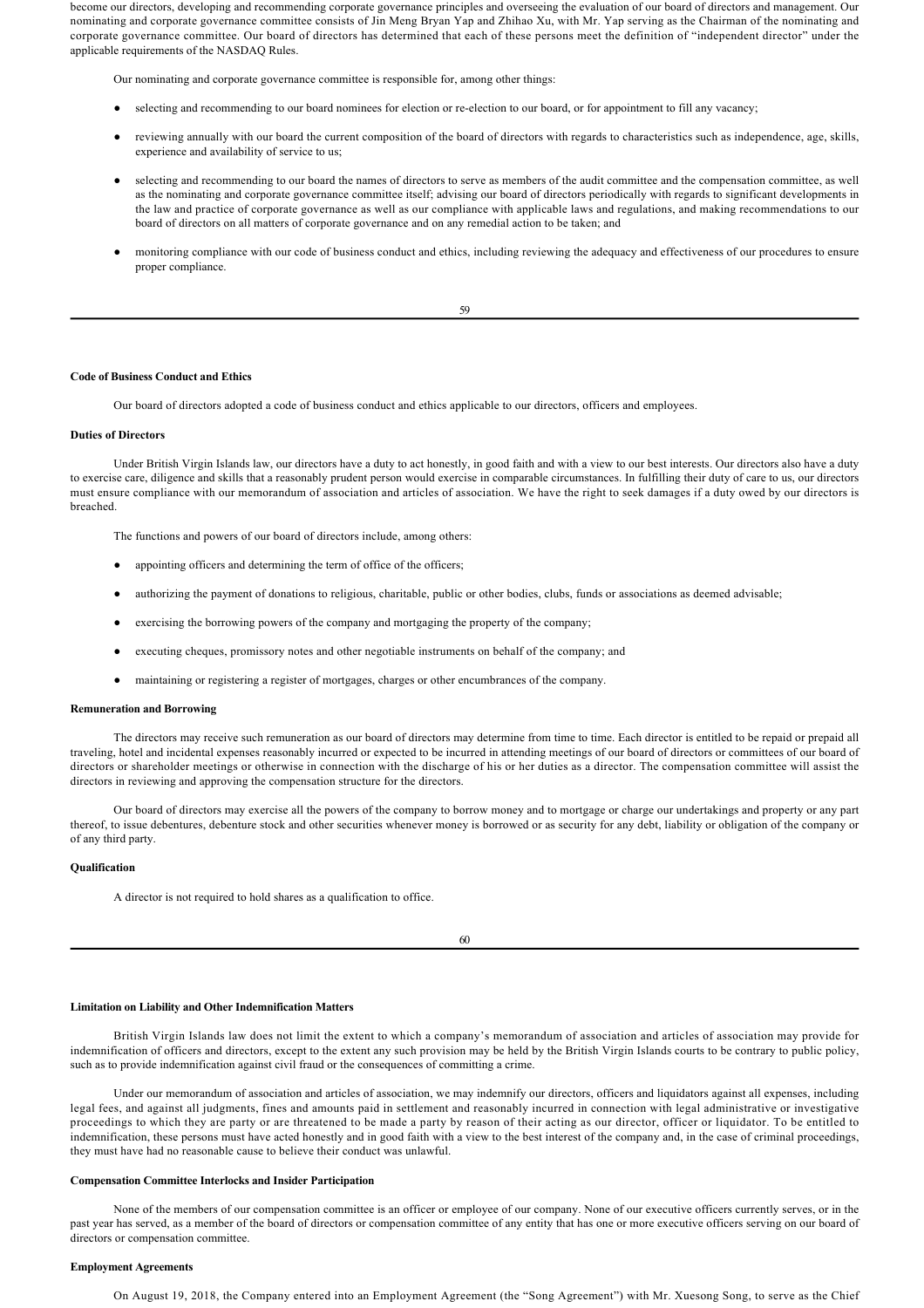Executive Officer of the Company for a four-year term, subject to renewal. Under the terms of the Song Agreement, Mr. Song will receive no salary for his services but will be eligible for an annual cash bonus in the Board's sole discretion.

On August 19, 2018, the Company entered into an Employment Agreement (the "Yu Agreement") with Mr. Jie Yu, to serve as the Chief Financial Officer of the Company for a four-year term, subject to renewal. Under the terms of the Yu Agreement, Mr. Yu will receive an annual salary of RMB700,000, and will be eligible for an annual cash bonus in the Board's sole discretion.

On February 1, 2019, the Company entered into an Employment Agreement (the "Li Agreement") with Mr. Baomin Li, to serve as the Chief Technology Officer of the Company for a fouryear term, subject to renewal. Under the terms of the Li Agreement, Mr. Li will receive an annual salary of RMB2,000,000, and will be eligible for an annual cash bonus in the Board's sole discretion.

# **D. EMPLOYEES.**

As of December 31, 2019 and 2018, we had a total of 182 and 111 full-time employees, including 90 and 51 in research and development, 19 and 17 in sales and marketing and the rest in a variety of other divisions, respectively. All of our employees are full-time employees. None of our employees is currently represented by a union and/or collective bargaining agreements. We believe that we have good relations with our employees and since our inception we have had no history of work stoppages or union organizing campaigns.

# **E. SHARE OWNERSHIP.**

The following table provides information as to the beneficial ownership of our ordinary shares as of December 31, 2019, by the persons listed. Beneficial ownership of shares is determined under the rules of the SEC and generally includes any shares over which a person exercises sole or shared voting or investment power. For purposes of the following table, a person is deemed to have beneficial ownership of any ordinary shares if such person has the right to acquire such shares within 60 days of December 31, 2019. For purposes of computing the percentage of outstanding shares held by each person, any shares that such person has the right to acquire within 60 days after of December 31, 2019 are deemed to be outstanding, but are not deemed to be outstanding for the purpose of computing the percentage ownership of any other person. Except as otherwise noted, the persons named in the table have sole voting and investment power with respect to all of the ordinary shares beneficially owned by them. Unless otherwise indicated, the address of each person listed is c/o Luokung Technologies, B98, Block B, SOHO Phase II, No. 9, Guanghua Road, Chaoyang District, Beijing, People's Republic of China.

| 5<br>×<br>I |
|-------------|
|-------------|

Percentage ownership of the ordinary shares in the following table is based on 209,081,533 ordinary shares outstanding on December 31, 2019.

|                                                                  | <b>Number</b><br>of shares | Percent<br>of class |
|------------------------------------------------------------------|----------------------------|---------------------|
| Directors and named executive officers                           |                            |                     |
| Xuesong Song, Chairman, Chief Executive Officer and Director (1) | 38,156,430                 | 18.25%              |
| Kegang Peng, Vice President and Director (2)                     | 17,231,955                 | 8.24%               |
| Dennis Galgano, Director                                         | 75.796                     | $*9/0$              |
| Zhihao Xu, Director (3)                                          | 6.962.832                  | 3.33%               |
| Dongpu Zhang, President (4)                                      | 2,321,792                  | 1.11%               |
| Directors and executive officers as a group (10 persons)         | 64,748,805                 | 30.97%              |

(1) Consists of (i) 4,030,882 shares owned directly by Charm Dragon International Limited, a British Virgin Islands company and (ii) 22,624,793 shares owned directly by Bravo First Development Limited, a British Virgin Islands company. Mr. Xuesong Song is the controlling shareholder of Bravo First Development Limited. Mr. Xuesong Song is the sole director of Charm Dragon International Limited. Mr. Xuesong Song also owns all 1,000,000 of the Company's outstanding preferred shares, and each preferred share has the right to 399 votes at a meeting of the shareholders of the Company. Mr. Song therefore is the controlling shareholder of the Company.

- (2) Consists of 17,231,955 shares owned directly by Plenty Prestige Enterprises Limited, a British Virgin Islands company. Mr. Kegang Peng is the sole director of Plenty Prestige Enterprises Limited.
- (3) Consists of 6,962,832 shares directly owned by Geely Group Limited., Mr. Zhihao Xu is the Chief Executive Officer of Geely Technology.
- (4) Consists of 2,321,792 shares owned directly by Genoa Peak Limited, a British Virgin Islands company. Mr. Dongpu Zhang controls Genoa Peak Limited.
- Represents less than 1% of shares outstanding

# **ITEM 7. MAJOR SHAREHOLDERS AND RELATED PARTY TRANSACTIONS.**

### **A. MAJOR SHAREHOLDERS**

Please refer to Item 6.E "Directors, Senior Management and Employees — Share Ownership."

To our knowledge, (A) we are not directly or indirectly owned or controlled by (i) another corporation or (ii) any foreign government and (B) there are no arrangements (including any announced or expected takeover bid), the operation of which may at a subsequent date result in a change in our control.

62

The voting rights of our major shareholders do not differ from the voting rights of other holders of the same class of shares.

#### **B. RELATED PARTY TRANSACTIONS. BUSINESS RELATIONSHIPS.**

Our subsidiaries, consolidated affiliated entities, and the subsidiaries of the consolidated affiliated entities have engaged, during the ordinary course of business, in a number of customary transactions with each other. All of these inter-company balances have been eliminated in consolidation.

As of December 31, 2019 and 2018, we had amount due from a related party, Ya Tuo Ji International Consultancy (Beijing) Limited, in the amounts of \$0.2 million and \$0.2 million, respectively. As of December 31, 2018, we had amount due from C Media Limited of \$4.7 million. These amounts due from related parties are short term in nature, non-interest bearing, unsecured and repayable on demand.

As of December 31, 2019 and 2018, we had amounts due to related parties, Mr. Song, C Media and Vision Capital Profits Limited, in the amounts of \$Nil and \$1.01 million; \$0.06 million and \$Nil; \$0.11 million and \$1.75 million, respectively. These amounts due to related parties are short term in nature, non-interest bearing, unsecured and payable on demand.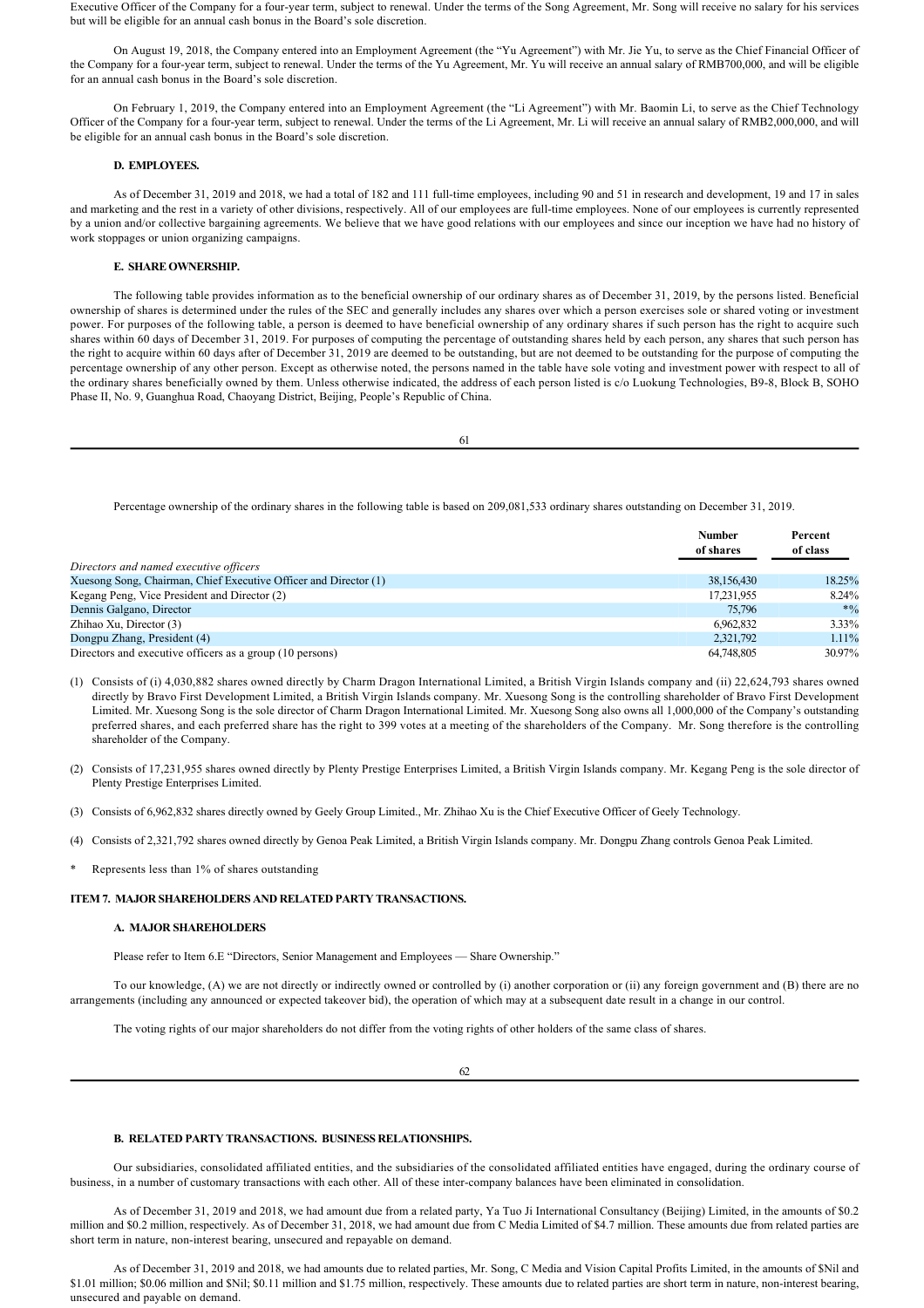Our Chairman and Chief Executive Officer, Mr. Xuesong Song, serves as an officer of Beijing Zhong Chuan Shi Xun and is one of the legal owners of Beijing Zhong Chuan Shi Xun. The following table sets forth the relationship of Mr. Song with Beijing Zhong Chuan Shi Xun:

|              |                                | <b>Relationship with</b>       | 1 G.CO. LAZ<br><b>Ownership Interest in</b> |
|--------------|--------------------------------|--------------------------------|---------------------------------------------|
|              | <b>Relationship with</b>       | <b>Beijing Zhong Chuan</b>     | <b>Beijing Zhong Chuan</b>                  |
| Name         | Luokung Technology             | Shi Xun                        | Shi Xun                                     |
| Xuesong Song | <b>Chief Executive Officer</b> | <b>Chief Executive Officer</b> | 61.82%                                      |

# **C. INTERESTS OF EXPERTS AND COUNSEL.**

None.

### **ITEM 8. FINANCIAL INFORMATION.**

# **A. CONSOLIDATED STATEMENTS AND OTHER FINANCIAL INFORMATION.**

See "Item 18. Financial Statements."

#### **Legal Proceedings**

To our knowledge, other than as described below there are no material legal proceedings threatened against us. From time to time, we may be subject to various claims and legal actions arising in the ordinary course of business. Following the consummation of the AEA, we became successor in interest to the legal proceedings described below.

63

Lawsuit with Gansu Jinlun Culture Media Co., Ltd.

On August 22, 2014, Zhong Chuan Rui You and Gansu Jinlun Culture Media Co., Ltd. ("Gansu Jinlun") signed a "Lanzhou Railway Bureau Air-conditioned Train WiFi Network System Advertising Operation Rights Agreement" for advertising on 72 trains of \$1,467,880 (RMB9,604,633). Due to the dispute on the project implementation, Zhong Chuan Rui You did not pay the advertising fee. On August 23, 2017, Gansu Jinlun filed a lawsuit with Gansu Intermediate People's Court. On December 19, 2017, Gansu Intermediate People's Court issued a verdict, ruling that Zhong Chuan Rui You settle the overdue advertising fee. Zhong Chuan Rui You and Gansu Jinlun agreed on the settlement amount to approximately \$502,000 (RMB3,500,000).

### Lawsuit with Beijing iQIYI Technology Co., Ltd.

On February 15, 2019, Beijing iQIYI Technology Co., Ltd. filed lawsuits with Beijing Internet Court alleging Shenzhen Jiu Zhou Shi Dai Digital and Technology Limited and Beijing Zhong Chuan Shi Xun Technology Limited are in infringement of exclusive rights to communication through an information network of certain works, performances, audio and video products and claiming the economic loss amounts to approximately \$562,000 (RMB 3,920,000).

On December 14, 2019, Beijing Internet Court arranged a trial; Beijing iQIYI and the Company are negotiating a potential settlement while expecting a verdict from the court. According to legal counsel, it is probable that the settlement will amount to approximately \$93,000 (RMB650,000).

### **Dividend Policy**

We currently intend to retain all of our available funds and future earnings for use in the operation and expansion of our business and do not anticipate paying cash dividends in the foreseeable future. Under the terms of our Amended and Restated Memorandum and Articles of Association the declaration and payment of any dividends in the future will be determined by our board of directors, in its discretion, and will depend on a number of factors, including our earnings, capital requirements and overall financial condition and our ability to receive dividends from our subsidiaries. If we pay any dividends, we will pay our shareholders' dividends with respect to their underlying shares to the same extent as holders of our ordinary shares, subject to the terms of the deposit agreement, including the fees and expenses payable thereunder. Cash dividends on our ordinary shares, if any, will be paid in U.S. dollars.

Our ability to receive dividends from our subsidiaries may limit our ability to pay dividends on our ordinary shares. See Risk Factors – Risks Related to Doing Business in China – Our holding company structure may limit the payment of dividends" and "Item 10. Additional Information – D. Exchange Controls – Dividend Distribution".

# **B. SIGNIFICANT CHANGES.**

N/A

### **ITEM 9. THE OFFER AND LISTING**

**A. OFFER AND LISTING DETAILS.**

# **Markets and Share Price History**

The primary trading market for our ordinary shares, as represented by American Depositary Shares or ADSs is the NASDAQ Capital Market, where our shares have been listed and traded under the symbol KONE since May 14, 2010. On August 17, 2018, we completed the transactions contemplated by the Asset Exchange Agreement ("AEA") with C Media Limited ("C Media") entered into on January 25, 2018. On August 20, 2018, we changed our name to Luokung Technology Corp., our American Depository Shares ("ADSs") were voluntarily delisted from the NASDAQ Capital Market on September 19, 2018 and on January 3, 2019 our ordinary shares started trading on NASDAQ under the ticker symbol "LKCO".

64

The table below sets forth the high and low reported sales prices in dollars of our ordinary shares, as reported by NASDAQ in the periods as indicated:

| ADRs*/Ordinary |     |  |  |
|----------------|-----|--|--|
| <b>Shares</b>  |     |  |  |
| High           | Low |  |  |
|                |     |  |  |

**Percentage**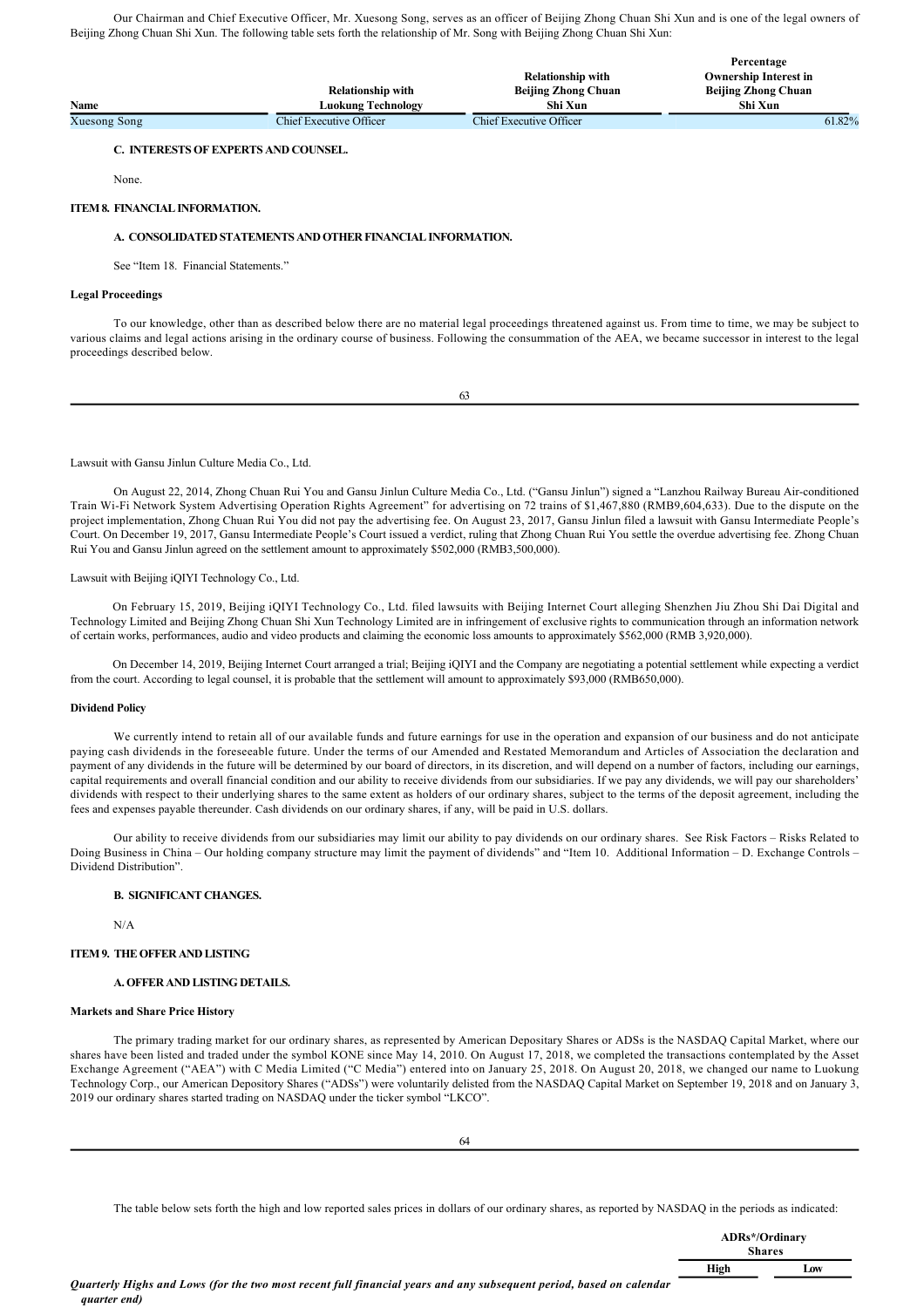| 2019                                                    |       |      |
|---------------------------------------------------------|-------|------|
| Fourth Quarter                                          | 6.13  | 1.28 |
| Third Quarter                                           | 10.26 | 5.43 |
| <b>Second Quarter</b>                                   | 7.50  | 5.21 |
| First Quarter                                           | 12.20 | 7.00 |
|                                                         |       |      |
| 2018                                                    |       |      |
| Third Quarter                                           | 8.00  | 6.30 |
| Second Quarter                                          | 8.82  | 4.25 |
| <b>First Quarter</b>                                    | 6.40  | 3.70 |
|                                                         |       |      |
| 2017                                                    |       |      |
| Fourth Quarter                                          | 5.59  | 2.91 |
| Third Quarter                                           | 3.99  | 2.67 |
| Second Quarter                                          | 4.06  | 3.07 |
| <b>First Quarter</b>                                    | 5.15  | 2.83 |
|                                                         |       |      |
| Monthly Highs and Lows (for the most recent six months) |       |      |
| December 2019                                           | 1.57  | 1.32 |
| November 2019                                           | 1.69  | 1.28 |
| October 2019                                            | 6.13  | 1.49 |
| September 2019                                          | 7.04  | 5.43 |
| August 2019                                             | 10.26 | 6.11 |
| <b>July 2019</b>                                        | 10.09 | 6.20 |
|                                                         |       |      |

Prior to January 3, 2019, we traded ADS instead of Ordinary Shares.

# **B. PLAN OF DISTRIBUTION.**

Not Applicable.

#### **C. MARKETS.**

The primary trading market for our ordinary shares is the NASDAQ Capital Market, where our ordinary shares are listed and traded since May 14, 2010. On August 17, 2018, we completed the transactions contemplated by the Asset Exchange Agreement ("AEA") with C Media Limited ("C Media") entered into on January 25, 2018. On August 20, 2018, we changed our name to Luokung Technology Corp., our American Depository Shares ("ADSs") were voluntarily delisted from the NASDAQ Capital Market on September 19, 2018 and on January 3, 2019 our ordinary shares started trading on NASDAQ under the ticker symbol "LKCO".

# **D. SELLING SHAREHOLDERS.**

Not applicable.

### **E. DILUTION.**

Not applicable.

# **F. EXPENSES OF THE ISSUE.**

Not applicable.

# **ITEM 10. ADDITIONAL INFORMATION.**

## **A. SHARE CAPITAL**

Not applicable.

# **B. MEMORANDUM AND ARTICLES OF ASSOCIATION**

We are a British Virgin Islands company incorporated with limited liability and our affairs are governed by the provisions of our memorandum of association and articles of association, as amended and restated from time to time, and by the provisions of applicable British Virgin Islands law.

Our memorandum of association and articles of association authorize the issuance of up to 522,794,872 shares, which are designated into (i) 500,000,000 ordinary shares of par value \$0.01 each ("**Ordinary Shares**"), (ii) 1,000,000 preferred shares of par value \$0.01 each ("**Preferred Shares**"), and (iii) 21,794,872 series A preferred shares of par value \$0.01 each, in each case with the rights, preferences and privileges as set out in the memorandum and articles of association of the Company.

The following is a summary of the material provisions of our ordinary shares and our memorandum of association and articles of association.

### **Ordinary Shares**

All of our issued and outstanding ordinary shares are fully paid and non-assessable. Holders of our ordinary shares who are non-residents of the British Virgin Islands may freely hold and vote their shares.

Subject to the memorandum and articles of association (and, for greater clarity, without prejudice to any special rights conferred thereby on the holders of any other shares), an Ordinary Share of the Company confers on the holder:

- (a) the right to one vote at a meeting of the members or on any resolution of members;
- (b) the right to an equal share in any distribution paid by the Company; and
- (c) the right to an equal share in the distribution of the surplus assets of the Company on a winding up.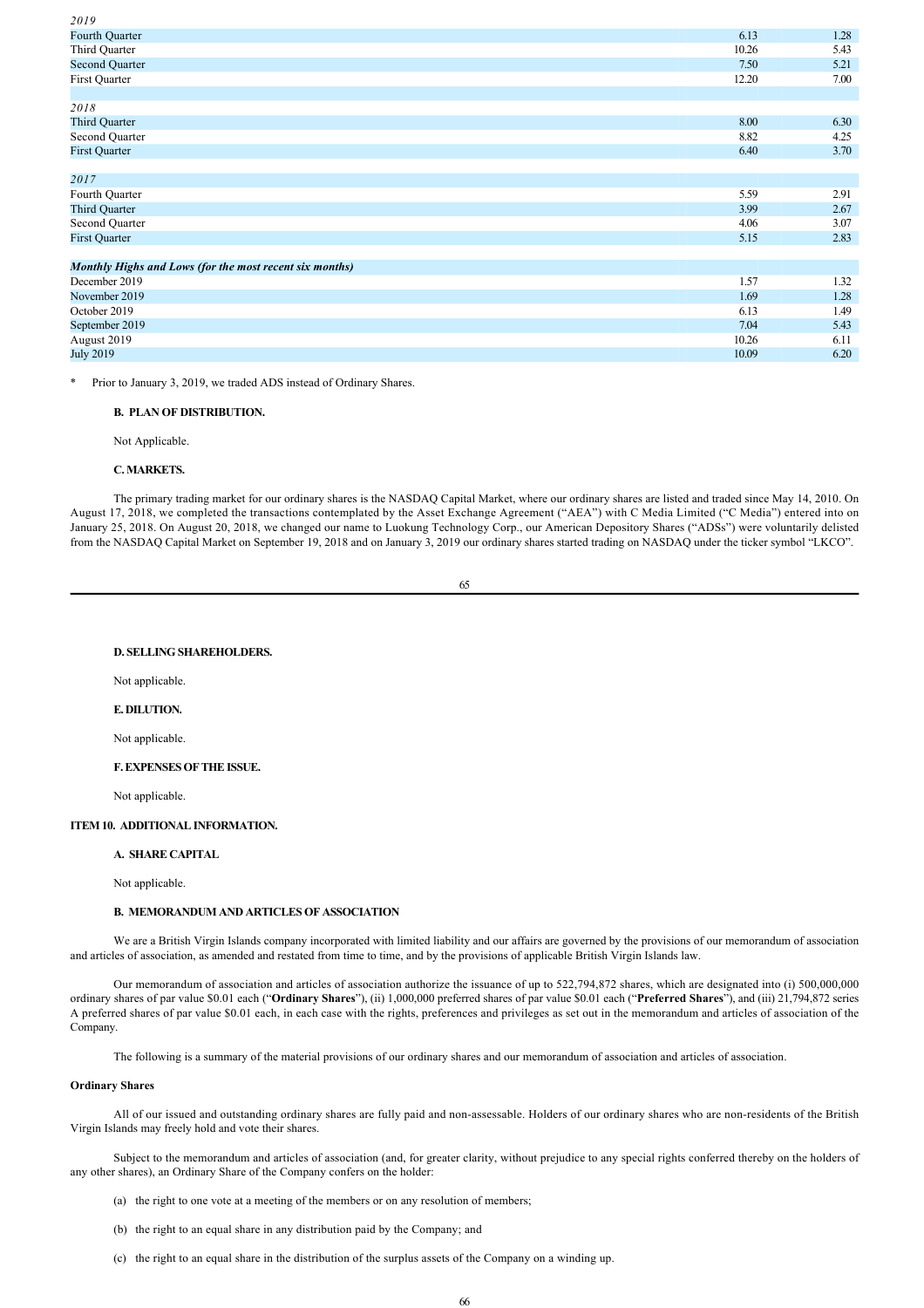Subject to the memorandum and articles of association (and, for greater clarity, without prejudice to any special rights conferred thereby on the holders of any other shares), a Preferred Share of the Company confers on the holder:

- (a) the right to 399 votes at a meeting of the members or on any resolution of members;
- (b) the right to an equal share in any distribution paid by the Company;
- (c) the right to an equal share in the distribution of the surplus assets of the Company on a winding up;
- (d) be freely transferable, in whole or in part, by Mr. Xuesong Song to any third party through one or more Private Transactions, subject to Applicable Law; and
- (e) be freely transferable, in whole or in part, by Mr. Xuesong Song to any third party through one or more Public Transactions, subject to Applicable Law and Automatic Conversion of such Preferred Share(s) into Ordinary Share(s).

Each Preferred Share shall be automatically converted at any time after issue and without the payment of any additional sum into an equal number of fully paid Ordinary Shares upon the conclusion of any transfer by Mr. Xuesong Song to any third party through one or more Public Transactions.

#### **Limitation on Liability and Indemnification Matters**

Under British Virgin Islands law, each of our directors and officers, in performing his or her functions, is required to act honestly and in good faith with a view to our best interests and exercise the care, diligence and skill that a reasonably prudent person would exercise in comparable circumstances. Such limitation of liability does not affect the availability of equitable remedies such as injunctive relief or rescission. These provisions will not limit the liability of directors under United States federal securities laws.

We may indemnify any of our directors or anyone serving at our request as a director of another entity against all expenses, including legal fees, and against all judgments, fines and amounts paid in settlement and reasonably incurred in connection with legal, administrative or investigative proceedings. We may only indemnify a director if he or she acted honestly and in good faith with the view to our best interests and, in the case of criminal proceedings, the director had no reasonable cause to believe that his or her conduct was unlawful. The decision of our board of directors as to whether the director acted honestly and in good faith with a view to our best interests and as to whether the director had no reasonable cause to believe that his or her conduct was unlawful, is in the absence of fraud sufficient for the purposes of indemnification, unless a question of law is involved. The termination of any proceedings by any judgment, order, settlement, conviction or the entry of no plea does not, by itself, create a presumption that a director did not act honestly and in good faith and with a view to our best interests or that the director had reasonable cause to believe that his or her conduct was unlawful. If a director to be indemnified has been successful in defense of any proceedings referred to above, the director is entitled to be indemnified against all expenses, including legal fees, and against all judgments, fines and amounts paid in settlement and reasonably incurred by the director or officer in connection with the proceedings.

We may purchase and maintain insurance in relation to any of our directors or officers against any liability asserted against the directors or officers and incurred by the directors or officers in that capacity, whether or not we have or would have had the power to indemnify the directors or officers against the liability as provided in our memorandum of association and articles of association.

Insofar as indemnification for liabilities arising under the Securities Act may be permitted for our directors or officers under the foregoing provisions, we have been informed that in the opinion of the Securities and Exchange Commission, such indemnification is against public policy as expressed in the Securities Act and is therefore unenforceable as a matter of United States law.

67

#### **Differences in Corporate Law**

We were incorporated under, and are governed by, the laws of the British Virgin Islands. The corporate statutes of the State of Delaware and the British Virgin Islands are similar, and the flexibility available under British Virgin Islands law has enabled us to adopt memorandum of association and articles of association that will provide shareholders with rights that do not vary in any material respect from those they would enjoy if we were incorporated under the Delaware General Corporation Law, or Delaware corporate law. Set forth below is a summary of some of the differences between provisions of the BVI Act applicable to us and the laws application to companies incorporated in Delaware and their shareholders.

### *Director's Fiduciary Duties*

Under Delaware corporate law, a director of a Delaware corporation has a fiduciary duty to the corporation and its stockholders. This duty has two components: the duty of care and the duty of loyalty. The duty of care requires that a director act in good faith, with the care that an ordinarily prudent person would exercise under similar circumstances. Under this duty, a director must inform himself of, and disclose to stockholders, all material information reasonably available regarding a significant transaction. The duty of loyalty requires that a director act in a manner he reasonably believes to be in the best interests of the corporation. He must not use his corporate position for personal gain or advantage. This duty prohibits self-dealing by a director and mandates that the best interest of the corporation and its stockholders take precedence over any interest possessed by a director, officer or controlling stockholder and not shared by the stockholders generally. In general, actions of a director are presumed to have been made on an informed basis, in good faith and in the honest belief that the action taken was in the best interests of the corporation. However, this presumption may be rebutted by evidence of a breach of one of the fiduciary duties. Should such evidence be presented concerning a transaction by a director, a director must prove the procedural fairness of the transaction, and that the transaction was of fair value to the corporation.

British Virgin Islands law provides that every director of a British Virgin Islands company in exercising his powers or performing his duties shall act honestly and in good faith and in what the director believes to be in the best interests of the company. Additionally, the director shall exercise the care, diligence and skill that a reasonable director would exercise in the same circumstances taking into account the nature of the company, the nature of the decision and the position of the director and his responsibilities. In addition, British Virgin Islands law provides that a director shall exercise his powers as a director for a proper purpose and shall not act, or agree to the company acting, in a manner that contravenes the BVI Act or the memorandum of association or articles of association of the company.

# *Amendment of Governing Documents*

Under Delaware corporate law, with very limited exceptions, a vote of the stockholders is required to amend the certificate of incorporation. Under British Virgin Islands law and our memorandum of association and articles of association, (i) our shareholders may amend our memorandum of association and articles of association by a resolution of shareholders, or (ii) our board of directors may amend our memorandum of association and articles of association by a resolution of directors without a requirement for a resolution of shareholders so long as the amendment does not:

- restrict the rights of the shareholders to amend the memorandum of association and articles of association;
- change the percentage of shareholders required to pass a resolution of shareholders to amend the memorandum of association and articles of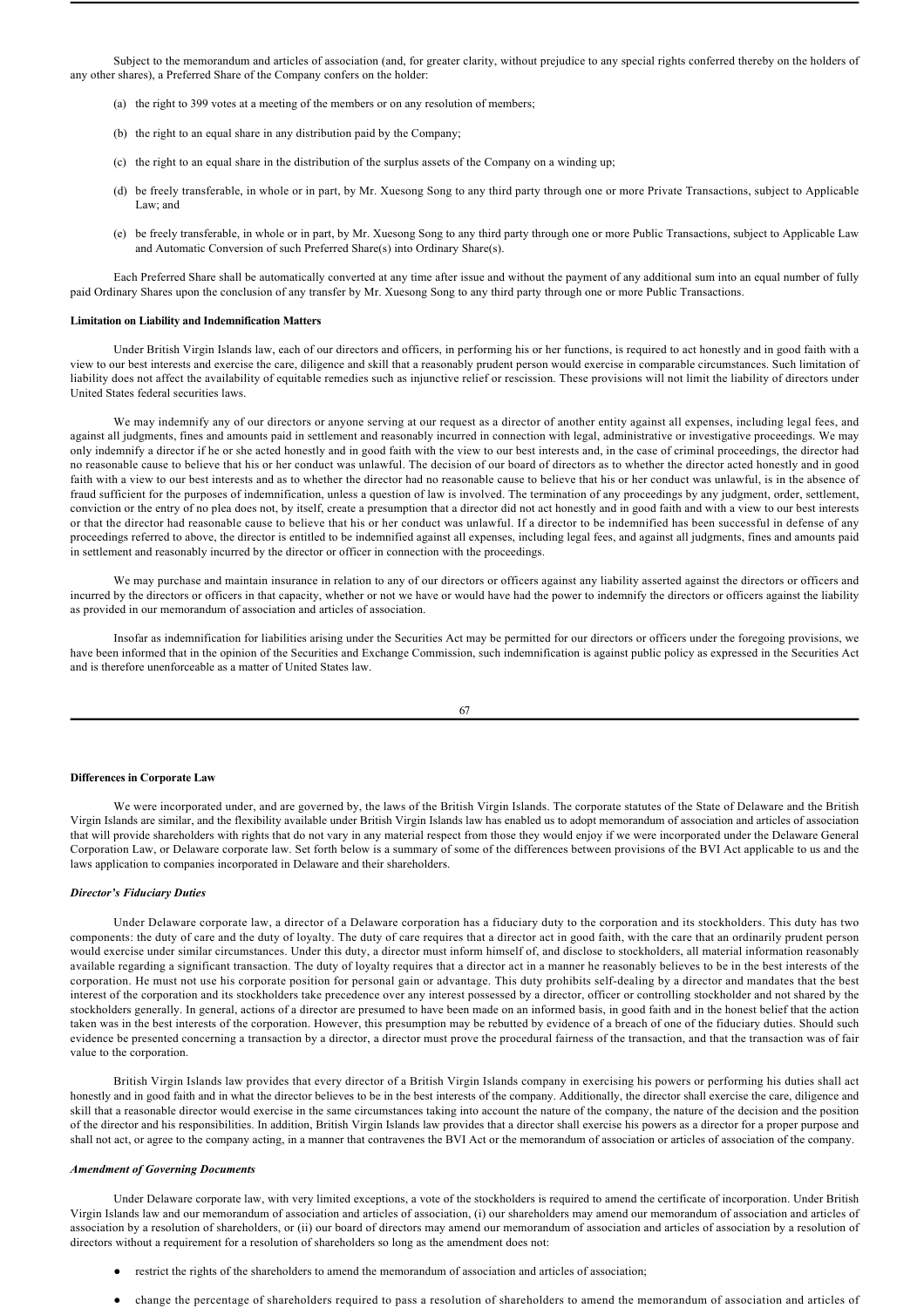association;

- amend the memorandum of association and articles of association in circumstances where the memorandum of association and articles of association cannot be amended by the shareholders; or
- amend the provisions of memorandum of association or the articles of association pertaining to "rights attaching to shares," "rights not varied by the issue of the shares pari passu," "variation of rights" and "amendment of memorandum and articles".

#### *Written Consent of Directors*

Under Delaware corporate law, directors may act by written consent only on the basis of a unanimous vote. Under British Virgin Islands law, directors' consents need only a majority of directors signing to take effect under our memorandum association and articles of association, directors may act by written consents of all directors.

#### *Written Consent of Shareholders*

Under Delaware corporate law, unless otherwise provided in the certificate of incorporation, any action to be taken at any annual or special meeting of stockholders of a corporation, may be taken by written consent of the holders of outstanding stock having not less than the minimum number of votes that would be necessary to take such action at a meeting. As permitted by British Virgin Islands law, shareholders' consents need only a majority of shareholders signing to take effect. Our memorandum of association and articles of association provide that shareholders may approve corporate matters by way of a resolution consented to at a meeting of shareholders or in writing by a majority of shareholders entitled to vote thereon.

### *Shareholder Proposals*

Under Delaware corporate law, a shareholder has the right to put any proposal before the annual meeting of shareholders, provided it complies with the notice provisions in the governing documents. A special meeting may be called by the board of directors or any other person authorized to do so in the governing documents, but shareholders may be precluded from calling special meetings. British Virgin Islands law and our memorandum of association and articles of association provide that our directors shall call a meeting of the shareholders if requested in writing to do so by shareholders entitled to exercise 30% or more of the voting rights in respect of the matter for which the meeting is requested.

#### *Sale of Assets*

Under Delaware corporate law, a vote of the stockholders is required to approve the sale of assets only when all or substantially all assets are being sold. In the British Virgin Islands, shareholder approval is required when more than 50% of the company's total assets by value are being disposed of or sold.

### *Dissolution; Winding Up*

Under Delaware corporate law, unless the board of directors approves the proposal to dissolve, dissolution must be approved by shareholders holding 100% of the total voting power of the corporation. Only if the dissolution is initiated by the board of directors may it be approved by a simple majority of the corporation's outstanding shares. Delaware corporate law allows a Delaware corporation to include in its certificate of incorporation a supermajority voting requirement in connection with dissolutions initiated by the board. As permitted by British Virgin Islands law and our memorandum of association and articles of association, we may be voluntarily liquidated under Part XII of the BVI Act by resolution of directors and resolution of shareholders if we have no liabilities and we are able to pay our debts as they fall due.

### *Redemption of Shares*

Under Delaware corporate law, any stock may be made subject to redemption by the corporation at its option or at the option of the holders of such stock provided there remains outstanding shares with full voting power. Such stock may be made redeemable for cash, property or rights, as specified in the certificate of incorporation or in the resolution of the board of directors providing for the issue of such stock. As permitted by British Virgin Islands law, and our memorandum of association and articles of association, shares may be repurchased, redeemed or otherwise acquired by us. Our directors must determine that immediately following the redemption or repurchase we will be able to satisfy our debts as they fall due and the value of our assets exceeds our liabilities.

#### 69

#### *Variation of Rights of Shares*

Under Delaware corporate law, a corporation may vary the rights of a class of shares with the approval of a majority of the outstanding shares of such class, unless the certificate of incorporation provides otherwise. As permitted by British Virgin Islands law, and our memorandum of association and articles of association, if our share capital is divided into more than one class of shares, we may vary the rights attached to any class only with the consent in writing of holders of not less than three-fourths of the issued shares of that class and holders of not less than three-fourths of the issued shares of any other class of shares which may be affected by the variation.

#### *Removal of Directors*

Under Delaware corporate law, a director of a corporation with a classified board may be removed only for cause with the approval of a majority of the outstanding shares entitled to vote, unless the certificate provides otherwise. As permitted by British Virgin Islands law and our memorandum of association and articles of association, directors may be removed with or without cause by resolution of directors or resolution of shareholders.

#### *Mergers*

Under the BVI Act, two or more companies may merge or consolidate in accordance with the statutory provisions. A merger means the merging of two or more constituent companies into one of the constituent companies, and a consolidation means the uniting of two or more constituent companies into a new company. In order to merger or consolidate, the directors of each constituent company must approve a written plan of merger or consolidation which must be authorized by a resolution of shareholders.

Shareholders not otherwise entitled to vote on the merger or consolidation may still acquire the right to vote if the plan of merger or consolidation contains any provision which, if proposed as an amendment to the memorandum association or articles of association, would entitle them to vote as a class or series on the proposed amendment. In any event, all shareholders must be given a copy of the plan of merger or consolidation irrespective of whether they are entitled to vote at the meeting or consent to the written resolution to approve the plan of merger or consolidation.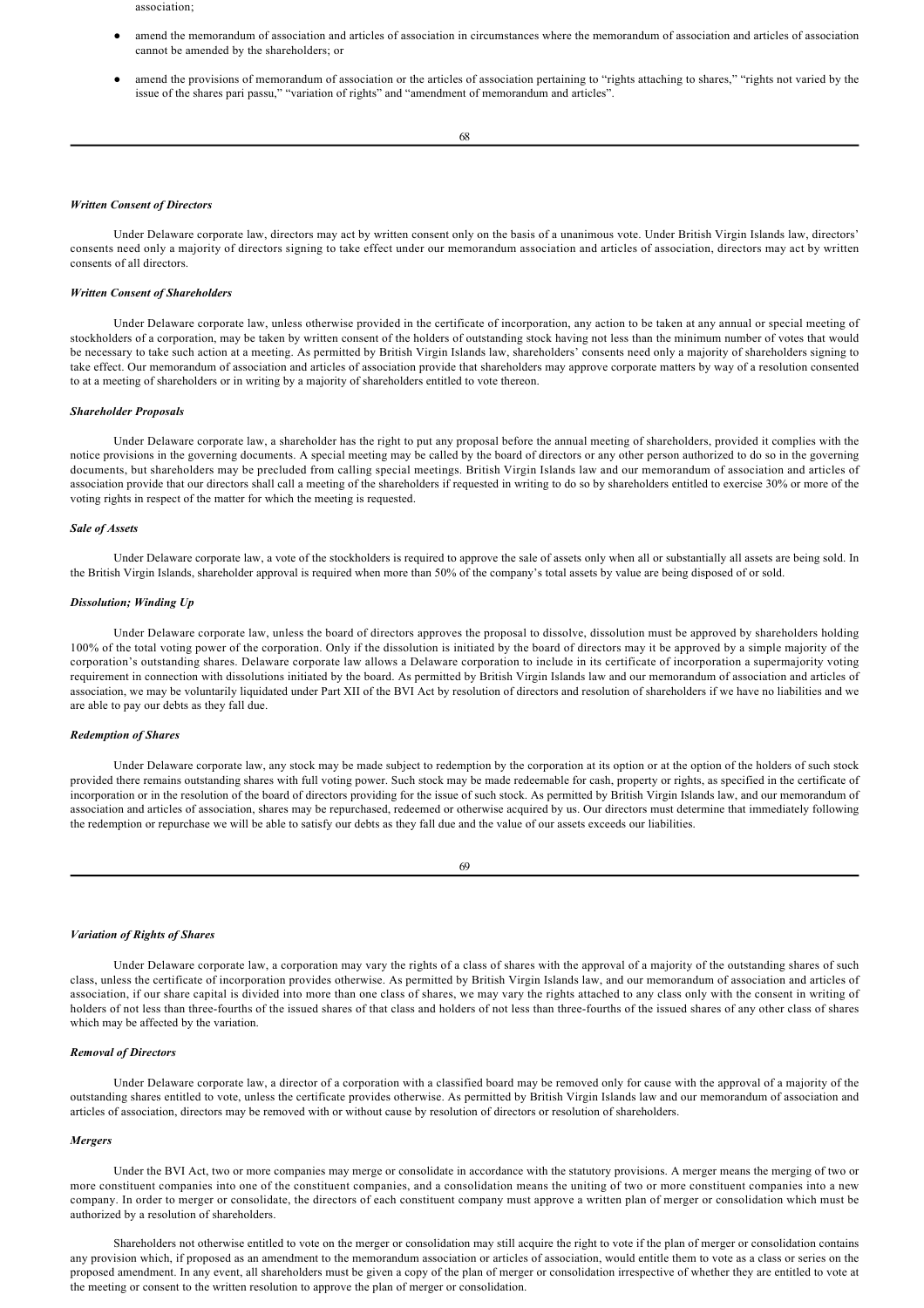### *Inspection of Books and Records*

Under Delaware corporate law, any shareholder of a corporation may for any proper purpose inspect or make copies of the corporation's stock ledger, list of shareholders and other books and records. Holders of our shares have no general right under British Virgin Islands law to inspect or obtain copies of our list of shareholders or our corporate records. However, we will provide holders of our shares with annual audited financial statements. See "Where You Can Find Additional Information."

# *Conflict of Interest*

The BVI Act provides that a director shall, after becoming aware that he is interested in a transaction entered into or to be entered into by the company, disclose that interest to the board of directors of the company. The failure of a director to disclose that interest does not affect the validity of a transaction entered into by the director or the company, so long as the director's interest was disclosed to the board prior to the company's entry into the transaction or was not required to be disclosed (for example where the transaction is between the company and the director himself or is otherwise in the ordinary course of business and on usual terms and conditions). As permitted by British Virgin Islands law and our memorandum of association and articles of association, a director interested in a particular transaction may vote on it, attend meetings at which it is considered, and sign documents on our behalf which relate to the transaction.

#### *Transactions with Interested Shareholders*

Delaware corporate law contains a business combination statute applicable to Delaware public corporations whereby, unless the corporation has specifically elected not to be governed by such statute by amendment to its certificate of incorporation, it is prohibited from engaging in certain business combinations with an "interested shareholder" for three years following the date that such person becomes an interested shareholder. An interested shareholder generally is a person or group who or that owns or owned 15% or more of the target's outstanding voting stock within the past three years. This has the effect of limiting the ability of a potential acquirer to make a two-tiered bid for the target in which all shareholders would not be treated equally. The statute does not apply if, among other things, prior to the date on which such shareholder becomes an interested shareholder, the board of directors approves either the business combination or the transaction that resulted in the person becoming an interested shareholder. This encourages any potential acquirer of a Delaware public corporation to negotiate the terms of any acquisition transaction with the target's board of directors.

British Virgin Islands law has no comparable provision. As a result, we cannot avail ourselves of the types of protections afforded by the Delaware business combination statute. However, although British Virgin Islands law does not regulate transactions between a company and its significant shareholders, it does provide that such transactions must be entered into bona fide in the best interests of the company and not with the effect of constituting a fraud on the minority shareholders.

#### *Independent Directors*

There are no provisions under Delaware corporate law or under the BVI Act that require a majority of our directors to be independent.

#### *Cumulative Voting*

Under Delaware corporate law, cumulative voting for elections of directors is not permitted unless the company's certificate of incorporation specifically provides for it. Cumulative voting potentially facilitates the representation of minority shareholders on a board of directors since it permits the minority shareholder to cast all the votes to which the shareholder is entitled on a single director, which increases the shareholder's voting power with respect to electing such director. There are no prohibitions to cumulative voting under the laws of the British Virgin Islands, but our memorandum of association and articles of association do not provide for cumulative voting

#### *Antitakeover Provisions in Our Memorandum of association and articles of association*

Some provisions of our memorandum of association and articles of association may discourage, delay or prevent a change in control of our company or management that shareholders may consider favorable, including provisions that authorize our board of directors to issue preference shares in one or more series and to designate the price, rights, preferences, privileges and restrictions of such preference shares.

# **C. MATERIAL CONTRACTS.**

On January 25, 2018, the Company executed an Asset Exchange Agreement ("AEA") with C Media Limited, a corporation organized under the laws of the Cayman Islands ("C Media"), whereby the Company agreed to purchase all the capital stock and equity interests of LK Technology Ltd, together with its whollyowned subsidiaries MMB Limited and Mobile Media (China) Limited and all respective subsidiaries from C Media in exchange for (i) 185,412,599 ordinary shares of the Company, par value \$0.01 per share ("Ordinary Shares"), (ii) 1,000,000 preferred shares of Kingtone ("Preferred Shares") and (iii) all issued and outstanding capital stock or equity interests of the Company's subsidiary, Topsky Info-Tech Holdings Pte Ltd., and its wholly-owned subsidiary Xi'an Softech Co., Ltd., including all entities effectively controlled by Xi'an Softech Co., Ltd. through contractual arrangements and variable business entities.

To consummate the contemplated transactions described above, the Company obtained shareholder consent at a special meeting held on May 20, 2018, (i) to authorize 1,000,000 Preferred Shares, (ii) to authorize additional Ordinary Shares so that total authorized Ordinary Shares is equal to 250,000,000 shares, (iii) to list such Ordinary Shares on NASDAQ, and (iv) to approve the transactions contemplated in the Asset Exchange Agreement. Additionally, NASDAQ needed to approve the contemplated transactions prior to consummation thereof. C Media had the right to terminate the AEA if the closing had not occurred (other than through the failure of C Media to comply fully with its obligations under the AEA) on or before July 31, 2018. The transactions contemplated by the AEA were consummated on August 17, 2018.

On January 25, 2018, five shareholders of the Company including its largest shareholder and its Chief Executive Officer executed a Securities Purchase Agreement, whereby such shareholders agreed to sell a total of 617,988 Ordinary Shares and 282,694 American Depository Shares of the Company to Redstone YYL Management Limited, a company incorporated in the British Virgin Islands, in exchange for an aggregate purchase price of \$1,897,860.09.

On August 25, 2018, LK Technology entered into a Stock Purchase Agreement (the "Agreement") with the shareholders ("Shareholders") of Superengine Holding Limited, a limited liability company incorporated under the laws of the British Virgin Islands (the "Superengine"), pursuant to which LK Technology acquired all of the issued and outstanding shares of Superengine for an aggregate purchase price of US\$60 million (the "Purchase Price"), which was paid by the issuance of our Ordinary Shares in an amount equal to the quotient of (x) the Purchase Price divided by (y) the average of the closing prices of the Ordinary Shares on the NASDAQ Capital Market over the 12 months period preceding July 31, 2018. We are a party to the Agreement in connection with the issuance of the Ordinary Shares and certain other limited purposes.

On August 28, 2019, the Company entered into a Share Purchase Agreement, pursuant to which the Company will acquire 100% of the equity interests of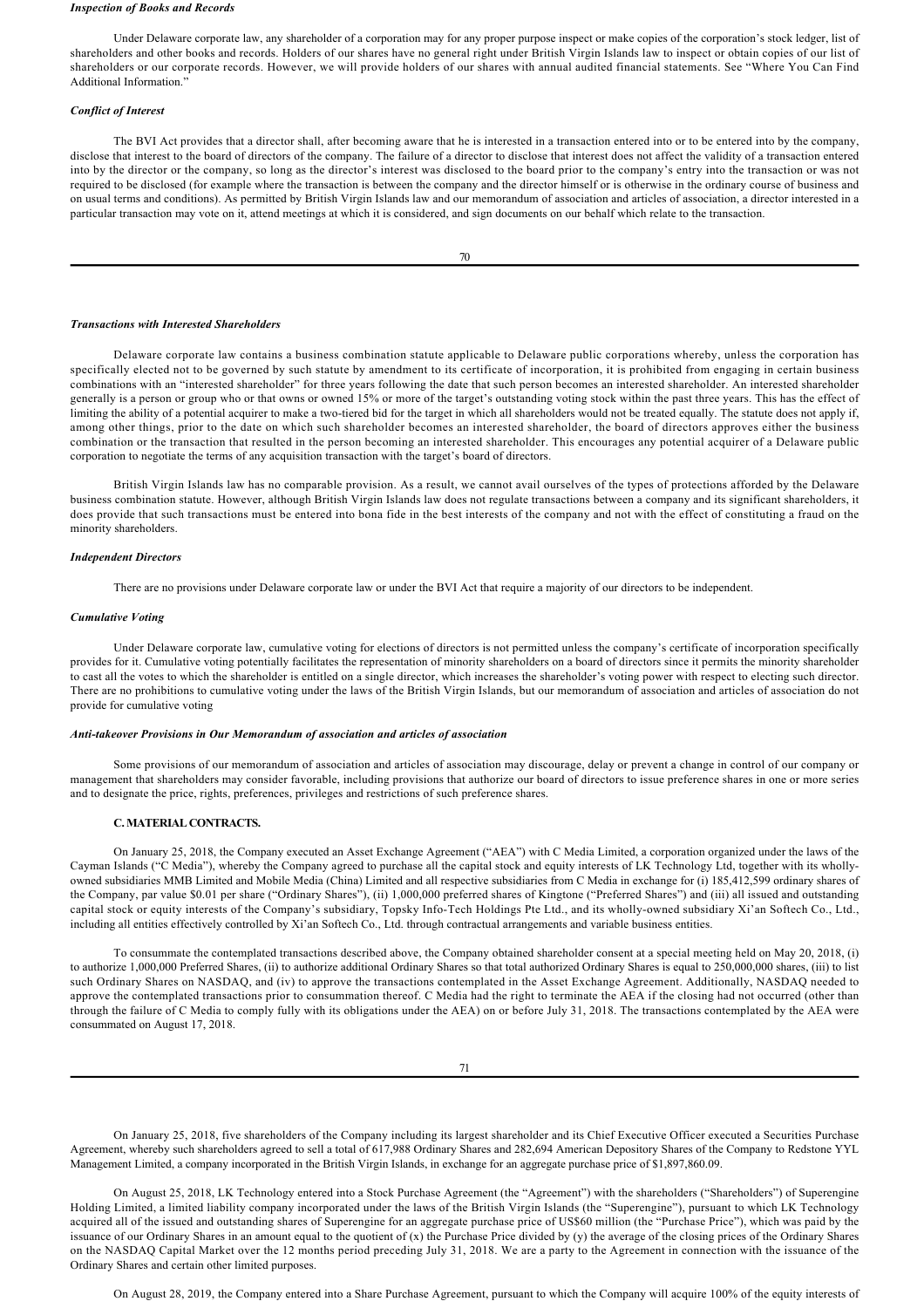Saleya from Saleya's shareholders for an aggregate purchase price of RMB 836 million (approximately equivalent to \$120 million), which includes approximately RMB 709 million (approximately equivalent to \$101 million) in cash and the remaining RMB 127 million (approximately equivalent to \$18 million) will be paid by issuance of the Company's common stock (the "Shares") at the conversion rate of \$7 per share. In connection with its acquisition of Saleya, on January 21, 2020, as of December 31, 2019 and on January 21, 2020, the Company made a partial cash payment of \$14,334,451 and \$18,539,343, respectively, and on February 5, 2020 it issued 2,708,498 common shares to certain shareholders of Saleya in accordance with Share Purchase Agreement. On February 24, 2020, the Company reached an agreement with two of the Saleya's shareholders to issue 1,500,310 of Series B preferred shares instead of a cash payment of \$6,182,000 (RMB43,128,000) as a change of consideration for the acquisition of Saleya,

On November 13, 2019, the Company entered into a Share Subscription Agreement with Geely Technology to issue 21,794,872 series A preferred shares at a purchase price of \$1.95 per share for an aggregate purchase price of \$42,500,000. Per the terms of the agreement and in accordance with ASC Topic 480-10, the Company recognized \$32,910,257 as loan. The Company received \$21,743,857 as of December 31, 2019 and the remaining amount was received in January 2020. Geely may request the repayment after November of 2020, under such circumstance, the Company shall pay it back in January of 2021.

On November 13, 2019, the Company entered into a Securities Purchase Agreement with Acuitas Capital, LLC. and a Warrant to purchase the Company's ordinary shares pursuant to which the Purchaser subscribed to purchase up to \$100,000,000 of units with up to a \$10,000,000 subscription at each closing, with each Unit consisting of one ordinary share and one warrant, where each whole warrant entitles the holder to purchase one ordinary share. The first closing has not yet occurred.

On June 17, 2020, the Company entered into preferred stock subscription agreement with Daci Haojin Foundation Limited to issue 15,000,000 preferred shares for \$45,000,000. Pursuant to the preferred stock subscription agreement the first closing will not occur until July 2020 and such closing will be for \$13,500,000. Subsequent closings will occur on August 31 and September 30, 2020 for \$13,500,000 and \$18,000,000, respectively.

### **D. EXCHANGE CONTROLS.**

This section sets forth a summary of the most significant regulations or requirements that affect our business activities in China or our shareholders' right to receive dividends and other distributions from us.

### **Regulations on Internet Content Providers**

The Administrative Measures on Internet Information Services, or the Internet Content Measures, which was promulgated by the State Council on September 25, 2000 and amended on January 8, 2011, set out guidelines on the provision of internet information services. The Internet Content Measures specifies that internet information services regarding news, publications, education, medical and health care, pharmacy and medical appliances, among other things, are required to be examined, approved and regulated by the relevant authorities. Internet information providers are prohibited from providing services beyond those included in the scope of their licenses or filings. Furthermore, the Internet Content Measures specifies a list of prohibited content. Internet information providers are prohibited from producing, copying, publishing or distributing information that is humiliating or defamatory to others or that infringes the legal rights of others. Internet information providers that violate such prohibition may face criminal charges or administrative sanctions. Internet information providers must monitor and control the information posted on their websites. If any prohibited content is found, they must remove the content immediately, keep a record of such content and report to the relevant authorities.

The Internet Content Measures classifies internet information services into commercial internet information services and noncommercial internet information services. Commercial internet information services refer to services that provide information or services to internet users with charge. A provider of commercial internet information services must obtain an ICP License.

$$
72\,
$$

### **Regulations on Internet Audio-video Program Services**

On December 20, 2007, the MII and the State Administration of Press, Publication, Radio, Film and Television, or the SAPPRFT, jointly issued the Administrative Provisions for the Internet Audio-Video Program Service, or the Audio-video Program Provisions, which came into effect on January 31, 2008 and was amended on August 28, 2015. The Audio-video Program Provisions defines "internet audio-video program services" as producing, editing and integrating of audio-video programs, supplying audio-video programs to the public via the internet, and providing audio-video programs uploading and transmission services to a third party. Entities providing internet audio-video programs services must obtain an internet audio video program transmission license. Applicants for such licenses shall be state-owned or state-controlled entities unless an internet audio-video program transmission license has been obtained prior to the effectiveness of the Audio-video Program Provisions in accordance with the then-in-effect laws and regulations. In addition, foreign-invested enterprises are not allowed to engage in the above-mentioned services. According to the audio video Program Provisions and other relevant laws and regulations, audio-video programs provided by the entities supplying Internet audio-video program services shall not contain any illegal content or other content prohibited by the laws and regulations, such as any content against the basic principles in the PRC Constitution, any content that damages the sovereignty of the country or national security, and any content that disturbs social order or undermine social stability. An audio-video program that has already been broadcast shall be retained in full for at least 60 days. Movies, television programs and other media content used as Internet audio-video programs shall comply with relevant administrative regulations on programs broadcasts through radio, movie and television channels. Entities providing services related to Internet audio-video programs shall immediately delete the audio-video programs violating laws and regulations, keep relevant records, report relevant authorities and implement other regulatory requirements.

The Categories of the Internet Audio-Video Program Services, or the Audio-video Program Categories, promulgated by SAPPRFT on March 10, 2017, classifies internet audio/video programs into four categories: (I) Category I internet audio/video program service, which is carried out with a form of radio station or television station; (II) Category II internet audio/video program service, including (a) rebroadcasting service of current political news audio/video programs; (b) hosting, interviewing, reporting and commenting service of arts, entertainment, technology, finance and economics, sports, education and other specialized audio/video programs; (c) producing (interviewing not included) and broadcasting service of arts, entertainment, technology, finance and economics, sports, education and other specialized audio/video programs; (d) producing and broadcasting service of internet films/dramas; (e) aggregating and broadcasting service of films, television dramas and cartoons; (f) aggregating and broadcasting service of arts, entertainment, technology, finance and economics, sports, education and other specialized audio/video programs; and (g) live audio/video broadcasting service of cultural activities of common social organizations, sport events or other organization activities; and (III) Category III internet audio/video program service, including (a) aggregating service of online audio/video contents, and (b) rebroadcasting service of the audio/video programs uploaded by internet users; and (IV) Category III internet audio/video program service, including (a) rebroadcasting of the radio/television program channels; and (b) re-broadcasting of internet audio/video program channels.

On May 27, 2016, the SAPPRFT issued the Notice on Relevant Issues concerning Implementing the Approval Works of Upgrading Mobile Internet Audio-Video Program Service, or the Mobile Audio-Video Program Notice. The Mobile Audio-Video Program Notice provides that the mobile Internet audio-video program services shall be deemed Internet audio-video program service. Entities which have obtained the approvals to provide the Internet audio-video program services may use mobile WAP websites or mobile applications to provide audio-video program services. Entities with regulatory approvals may operate mobile applications to provide the audio-video program services. The types of the programs shall be within the permitted scope as provided in the licenses and such mobile applications shall be filed with the SAPPRFT.

# **Regulations on Production and Operation of Radio/Television Programs**

On July 19, 2004, the SAPPRFT promulgated the Administrative Measures on the Production and Operation of Radio and Television Programs, or the Radio and Television Program Production Measures, which came into effect on August 20, 2004 and was amended on August 28, 2015. The Radio and Television Program Production Measures provides that any business that produces or operates radio or television programs must first obtain a Radio and Television Program Production and Operation Permit. Entities holding such permits shall conduct their business within the permitted scope as provided in their permits. In addition,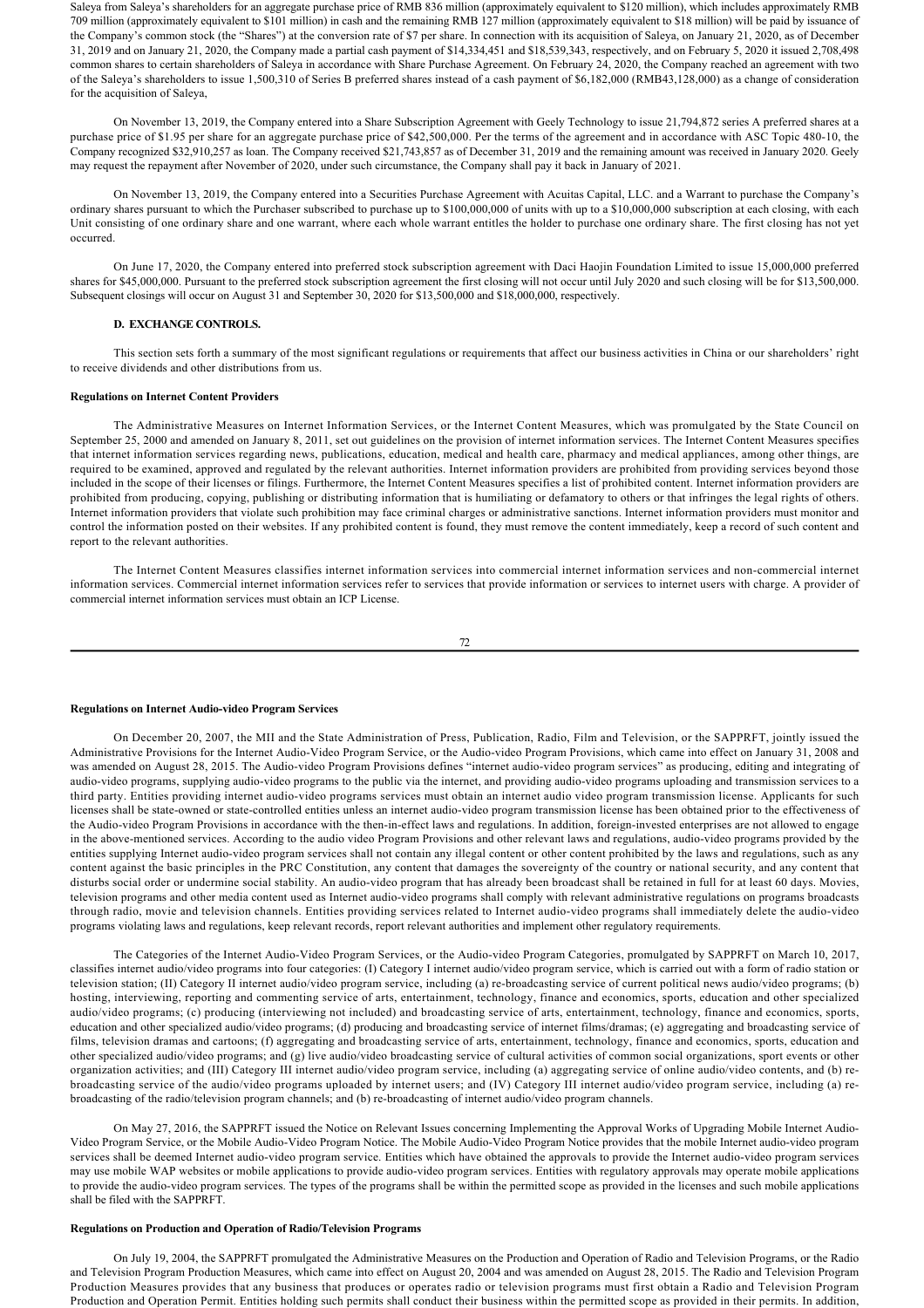foreign-invested enterprises are not allowed to engage in the above-mentioned services.

#### **Regulations on Online Advertising Services**

On April 24, 2015, the Standing Committee of the National People's Congress enacted the Advertising Law of the People's Republic of China, or the New Advertising Law, effective on September 1, 2015. The New Advertising Law increases the potential legal liability of advertising services providers and strengthens regulations of false advertising. On July 4, 2016, the State Administration for Industry and Commerce, or the SAIC, issued the Interim Measures of the Administration of Online Advertising, or the SAIC Interim Measures, effective on September 1, 2016. The New Advertising Law and the SAIC Interim Measures require that online advertisements may not affect users' normal internet use and internet pop-up ads must display a "close" sign prominently and ensure one-key closing of the popup windows. The SAIC Interim Measures provides that all online advertisements must be marked "Advertisement" so that viewers can easily identify them as such. Moreover, the SAIC Interim Measures treats paid search results as advertisements that are subject to PRC advertisement laws, and requires that paid search results be conspicuously identified on search result pages as advertisements. The New Advertising Law and SAIC Interim Measures require us to conduct more stringent examination and monitoring of our advertisers and the content of their advertisements.

#### **Regulations on Online Games**

In September 2009, the GAPP (currently known as the SAPPRFT), together with the National Copyright Administration, and the National Office of Combating Pornography and Illegal Publications jointly issued the Notice on Further Strengthening on the Administration of Preexamination and Approval of Online Game and the Examination and Approval of Imported Online Game, or the Circular 13. The Circular 13 states that foreign investors are not permitted to invest in online game operating businesses in the PRC via wholly foreign-owned entities, Sino-foreign equity joint ventures or cooperative joint ventures or to exercise control over or participate in the operation of domestic online game businesses through indirect means, such as other joint venture companies or contractual or technical arrangements. If the our contractual arrangements were deemed under the Circular 13 to be an "indirect means" for foreign investors to exercise control over or participate in the operation of a domestic online game business, our contractual arrangements might be challenged by the SAPPRFT. We are not aware of any online game companies which use the same or similar contractual arrangements having been challenged by the SAPPRFT as using those contractual arrangements as an "indirect means" for foreign investors to exercise control over or participate in the operation of a domestic online game business or having been penalized or ordered to terminate operations since the Circular 13 became effective. However, it is unclear whether and how the Circular 13 might be interpreted or implemented in the future. See "Risk Factors—If the PRC government finds that the agreements that establish the structure for operating certain of our operations in China do not comply with PRC regulations relating to the relevant industries, or if these regulations or the interpretation of existing regulations change in the future, we could be subject to severe penalties or be forced to relinquish our interests in those operations."

The Interim Measures for the Administration of Online Games, or the Online Game Measures, issued by the MOC, which took effect on August 1, 2010 and amended on December 15, 2017, regulates a broad range of activities related to the online games business, including the development, production and operation of online games, the issuance of virtual currencies used for online games, and the provision of virtual currency trading services. The Online Game Measures provides that any entity that is engaged in online game operations must obtain a Network Cultural Business Permit, and require the content of an imported online game to be examined and approved by the MOC prior to the game's launch and require a domestic online game to be filed with the MOC within 30 days after its launch. The Notice of the Ministry of Culture on the Implementation of the Interim Measures for the Administration of Online Games, which was issued by the MOC on July 29, 2010 to implement the Online Game Measures, (i) requires online game operators to protect the interests of online game users and specifies that certain terms that must be included in service agreements between online game operators and the users of their online games, (ii) requires content review of imported online games and filing procedures for domestic online games, (iii) emphasizes the protection of minors playing online games, and (iv) requests online game operators to promote real-name registration by their game users.

### **Regulations on Information Security, Censorship and Privacy**

The Standing Committee of the National People's Congress, China's national legislative body, enacted the Decisions on the Maintenance of Internet Security on December 28, 2000 that may subject persons to criminal liabilities in China for any attempt to use the internet to: (i) gain improper entry to a computer or system of strategic importance; (ii) disseminate politically disruptive information; (iii) leak state secrets; (iv) spread false commercial information or (v) infringe upon intellectual property rights. In 1997, the Ministry of Public Security issued the Administration Measures on the Security Protection of Computer Information Network with International Connections which prohibits using the internet to leak state secrets or to spread socially destabilizing materials. If an ICP license holder violates these measures, the PRC government may revoke its ICP license and shut down its websites. Pursuant to the Ninth Amendment to the Criminal Law issued by the Standing Committee of the National People's Congress on August 29, 2015, effective on November 1, 2015, any ICP provider that fails to fulfill the obligations related to internet information security as required by applicable laws and refuses to take corrective measures, will be subject to criminal liability for (i) any largescale dissemination of illegal information; (ii) any severe effect due to the leakage of users' personal information; (iii) any serious loss of evidence of criminal activities; or (iv) other severe situations, and any individual or entity that (i) sells or provides personal information to others unlawfully or (ii) steals or illegally obtains any personal information will be subject to criminal liability in severe situations.

74

The Cybersecurity Law of the PRC, or the Cybersecurity Law, which was promulgated on November 7, 2016 by the Standing Committee of the National People's Congress and came into effect on June 1, 2017, provides that network operators shall meet their cyber security obligations and shall take technical measures and other necessary measures to protect the safety and stability of their networks. Under the Cybersecurity Law, network operators are subject to various security protection-related obligations, including: (i) network operators shall comply with certain obligations regarding maintenance of the security of internet systems; (ii) network operators shall verify users' identities before signing agreements or providing certain services such as information publishing or real-time communication services; (iii) when collecting or using personal information, network operators shall clearly indicate the purposes, methods and scope of the information collection, the use of information collection, and obtain the consent of those from whom the information is collected; (iv) network operators shall strictly preserve the privacy of user information they collect, and establish and maintain systems to protect user privacy; (v) network operators shall strengthen management of information published by users, and when they discover information prohibited by laws and regulations from publication or dissemination, they shall immediately stop dissemination of that information, including taking measures such as deleting the information, preventing the information from spreading, saving relevant records, and reporting to the relevant governmental agencies.

#### **Relevant Regulations of the High-tech Enterprise**

The Ministry of Information Industry, the Ministry of Science and Technology and the State Tax Bureau collectively promulgated and issued the "Certifying Standard and Managing Measures for High-tech Enterprises" and "the High-tech Areas of Main National Support" on April 14, 2008 to certify the Hightech enterprise and encourage and support the development of the Chinese High-tech enterprises. Under the High-tech Enterprises Measures, the enterprise can enjoy the favorable tax policy when it is certified as a Hightech enterprise by the Ministry of Information Industry, the Ministry of Science and Technology and the State Tax Bureau or with its provincial branch according to the stipulated standard. The software and computer and network technology are recognized as the main national supported Hightech field. Our subsidiaries, Beijing Zhong Chuan Shi Xun Technology Limited and Superengine Graphics Software Technology Development (Suzhou) Co., Ltd are a High-tech enterprise and enjoys a favorable income tax rate of 15%.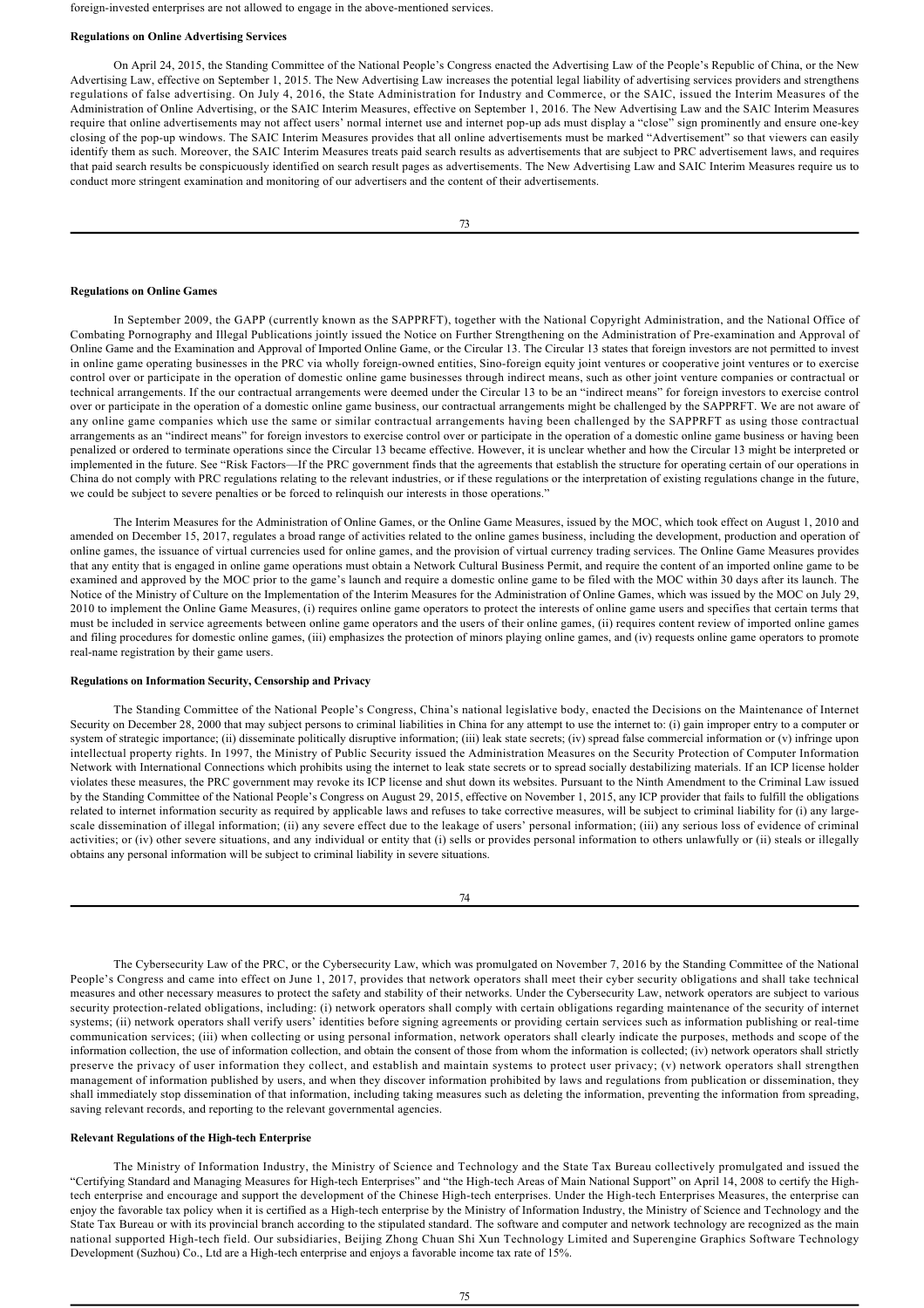#### **Laws and Regulations of Intellectual Property Rights**

China has adopted legislation governing intellectual property rights, including patents, copyrights and trademarks. China is a signatory to the main international conventions on intellectual property rights and became a member of the Agreement on Trade Related Aspects of Intellectual Property Rights upon its accession to the WTO in December 2001.

#### *Patents*

The "Patent Law of the People's Republic of China" promulgated by the Standing Committee of the National People's Congress, adopted in 1985 and revised in 1992, 2001 and 2008, protects registered patents. The State Intellectual Property Office of PRC handles granting patent rights, providing for a twentyyear patent term for inventions and a ten-year patent term for utility models and designs. As we disclosed in Item 4, of this annual report on Form 20-F, through Luokung Technology, we have been granted 20 patents by the State Intellectual Property Office ("SIPO") of PRC and therefore such invention is entitled to all the protections provided under the Patent Law for twenty years.

#### *Computer Software Copyright and Administration*

On December 20, 2001, the State Council of PRC issued the "Regulation for Computer Software Protection of the People's Republic of China" (the "Regulation for Computer Software Protection") which became effective on January 1, 2002 to protect the interests of copyright owners, to promote the research and application and to encourage the development of the Chinese software industry. Under the Regulation for Computer Software Protection, natural persons, legal persons or any other organizations shall have a copyright on the software developed by such persons no matter whether such software has been published. The protection period of software copyrights owned by the legal person or other organization is fifty years and expires on December 31 of the fiftieth year from the initial publication date of such computer software. Currently, Luokung Technology has 34registration certificates for software copyrights.

#### *Trademarks*

The "Trademark Law of the People's Republic of China" promulgated by the State Council of PRC, adopted in 1982 and revised in 1993 and 2001, protects registered trademarks. The Trademark Office under the Chinese State Administration for Industry and Commerce handles trademark registrations and grants a term of ten years to registered trademarks which are renewable for another ten years after the application to the Trademark Office by the owners of the trademarks. Trademark license agreements must be filed with the Trademark Office for record. China has a "first-to-register" system that requires no evidence of prior use or ownership. Luokung Technology has its registered trademarks as described in Item 4 of this annual report on Form 20F. Accordingly, such trademarks are entitled to the protection under the Trademark Law.

### **Foreign Currency Exchange**

On August 29, 2008, the SAFE issued the Notice of the General Affairs Department of the State Administration of Foreign Exchange on the Relevant Operating Issues concerning the Improvement of the Administration of Payment and Settlement of Foreign Currency Capital of Foreign-funded Enterprises, or Circular 142. Pursuant to Circular 142, RMB converted from the foreign currency-denominated capital of a foreign-invested company may only be used for purposes within the business scope approved by the applicable governmental authority and may not be used for equity investments within the PRC unless specifically provided for otherwise. The use of such Renminbi capital may not be changed without SAFE's approval and may not in any case be used to repay Renminbi loans if the proceeds of such loans have not been used.

See "Risk Factors — Risks Related to Doing Business in China — PRC regulation of loans and direct investment by offshore holding companies to PRC entities may delay or prevent us from using the proceeds of our initial public offering to make loans or additional capital contributions to our PRC operating subsidiaries, which could materially and adversely affect our liquidity and our ability to fund and expand our business".

### **Dividend Distribution**

We are a British Virgin Islands holding company and substantially all of our operations are conducted through LK Technology. We rely on dividends and other distributions from our LK Technology and its subsidiaries to provide us with our cash flow and allow us to pay dividends on the shares underlying our ADSs and meet our other obligations. The principal regulations governing distribution of dividends paid by wholly foreign-owned enterprises include:

- 1. Wholly Foreign-Owned Enterprise Law (1986), as amended; and
- 2. Implementation Rules on Wholly Foreign-Owned Enterprise Law (1990), as amended.

Under these regulations, wholly foreign-owned enterprises in China may pay dividends only out of their accumulated profits, if any, determined in accordance with PRC accounting standards and regulations. In addition, wholly foreign-owned enterprises in China are required to set aside at least 10% of their after-tax profit based on PRC accounting standards each year to its general reserves until the accumulative amount of such reserves reach 50% of its registered capital. These reserves are not distributable as cash dividends. The board of directors of a FIE has the discretion to allocate a portion of its aftertax profits to staff welfare and bonus funds, which may not be distributed to equity owners except in the event of liquidation.

#### **Regulation of Foreign Exchange in Certain Onshore and Offshore Transactions**

In October 2005, the SAFE issued the Notice on Issues Relating to the Administration of Foreign Exchange in Fundraising and Return Investment Activities of Domestic Residents Conducted via Offshore Special Purpose Companies, or SAFE Notice 75, which became effective as of November 1, 2005, and was further supplemented by two implementation notices issued by the SAFE on November 24, 2005 and May 29, 2007, respectively. Under Circular 75, prior registration with the local SAFE branch is required for PRC residents to establish or to control an offshore company for the purposes of financing that offshore company with assets or equity interests in an onshore enterprise located in the PRC. An amendment to the registration or filing with the local SAFE branch by such PRC resident is also required for the injection of equity interests or assets of an onshore enterprise in the offshore company or overseas funds raised by such offshore company, or any other material change with respect to the offshore company in connection with any increase or decrease of capital, transfer of shares, merger, division, equity investment, debt investment, or creation of any security interest over any assets located in the PRC.

Under SAFE Notice 75, PRC residents are further required to repatriate into the PRC all of their dividends, profits or capital gains obtained from their shareholdings in the offshore entity within 180 days of their receipt of such dividends, profits or capital gains. The registration and filing procedures under SAFE Notice 75 are prerequisites for other approval and registration procedures necessary for capital inflow from the offshore entity, such as inbound investments or shareholders loans, or capital outflow to the offshore entity, such as the payment of profits or dividends, liquidating distributions, equity sale proceeds, or the return of funds upon a capital reduction. Therefore, failure to comply with such registration may subject us to certain restrictions on, including but not limited to, the increase of the registered capital of our PRC subsidiary, making loans to our PRC subsidiary, and making distributions to us from our onshore companies.

### **Regulations of Overseas Investments and Listings**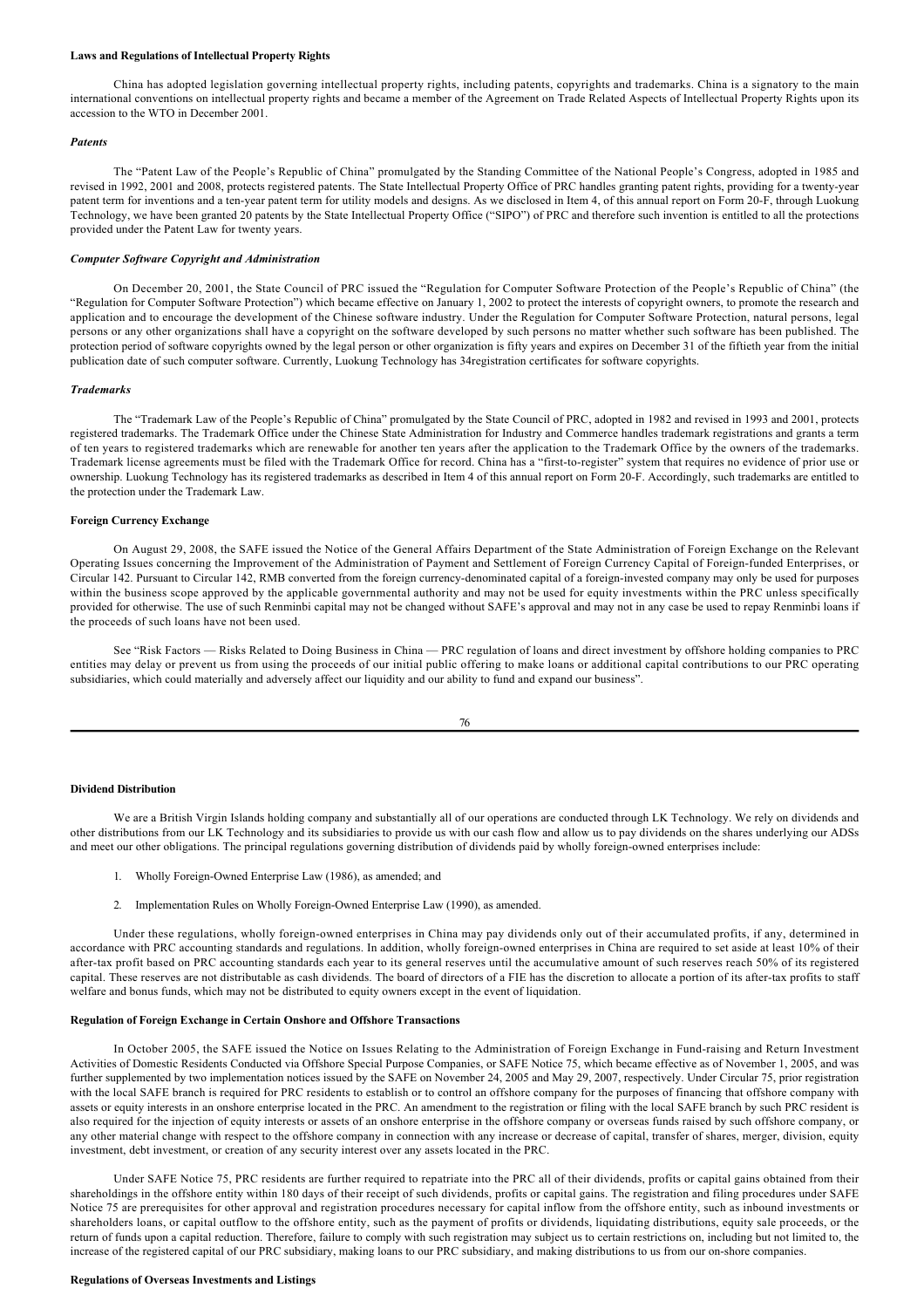On August 8, 2006, six PRC regulatory agencies, including the MOFCOM, the State Assets Supervision and Administration Commission, the State Administration for Taxation, the State Administration for Industry and Commerce, the CSRC and the SAFE, jointly adopted the New M&A Rule, which became effective on September 8, 2006. This regulation, among other things, includes provisions that purport to require that an offshore SPV formed for purposes of overseas listing of equity interests in PRC companies and controlled directly or indirectly by PRC companies or individuals obtain the approval of the CSRC prior to the listing and trading of such SPV's securities on an overseas stock exchange.

On September 21, 2006, the CSRC published on its official website procedures regarding its approval of overseas listings by SPVs. The CSRC approval procedures require the filing of a number of documents with the CSRC and it would take several months to complete the approval process.

The application of the New M&A Rule with respect to overseas listings of SPVs remains unclear with no consensus currently existing among the leading PRC law firms regarding the scope of the applicability of the CSRC approval requirement.

We believe that, based on our understanding of the current PRC laws, regulations and rules and the procedures announced on September 21, 2006, there is no requirement in this regulation that would require an application to be submitted to the MOFCOM or the CSRC for the approval of the listing and trading of our ADSs on the NASDAQ Capital Market.

See "Risk Factors — Risks Related to Doing Business in China — If we were required to obtain the prior approval of the China Securities Regulatory Commission, or CSRC, of the listing and trading of our ADSs on the NASDAQ Capital Market, we may face regulatory actions or other sanctions from the CSRC or other PRC regulatory agencies."

# **E. TAXATION**

*The following discussion sets forth the material British Virgin Islands, PRC and U.S. federal income tax consequences of an investment in our ADSs and the ordinary shares represented by our ADSs, sometimes referred to collectively as the "securities". It is based upon laws and relevant interpretations thereof in effect as of the date of this report, all of which are subject to change. This discussion does not deal with all possible tax consequences relating to an investment in the securities, such as the tax consequences under state, local and other tax laws. As used in this discussion, "we," "our" and "us" refers only to Luokung Technology Corp..* 

### **British Virgin Islands Taxation**

Under the law of the British Virgin Islands as currently in effect, a holder of the securities who is not a resident of the British Virgin Islands is not liable for British Virgin Islands tax on dividends paid with respect to the securities and all holders of the securities are not liable to the British Virgin Islands for tax on gains realized during that year on the sale or disposal of such ordinary shares. The British Virgin Islands does not impose a withholding tax on dividends paid by a company incorporated or re-registered under the BVI Act.

There are no capital gains, gift or inheritance taxes levied by the British Virgin Islands on companies incorporated under the BVI Act. In addition, shares of companies incorporated under the BVI Act are not subject to transfer taxes, stamp duties or similar charges.

There is no income tax treaty or convention currently in effect between the United States and the British Virgin Islands or between China and the British Virgin Islands.

| ۰<br>٠ |              |
|--------|--------------|
|        |              |
|        | ٦<br>w<br>۰, |

#### **People's Republic of China Taxation**

In 2007, the PRC National People's Congress enacted the new Enterprise Income Tax Law (the "EIT Law"), which became effective on January 1, 2008. The new EIT Law imposes a single uniform income tax rate of 25% on all Chinese enterprises, including foreign-invested enterprises, and levies a withholding tax rate of 10% on dividends payable by Chinese subsidiaries to their foreign shareholders unless any such foreign shareholders' jurisdiction of incorporation has a tax treaty with China that provides for a different withholding agreement. Under the new EIT Law, enterprises established outside China but deemed to have a "de facto management body" within the country may be considered "resident enterprises" for Chinese tax purposes and, therefore, may be subject to an enterprise income tax rate of 25% on their worldwide income. Pursuant to the implementation rules of the new EIT Law, a "de facto management body" is defined as a body that has material and overall management control over the business, personnel, accounts and properties of the enterprise. Although substantially all members of our management are located in China, it is unclear whether Chinese tax authorities would require (or permit) us to be treated as PRC resident enterprises. If we are deemed a Chinese tax resident enterprise, we may be subject to an enterprise income tax rate of 25% on our worldwide income, excluding dividends received directly from another Chinese tax resident enterprise, as well as PRC enterprise income tax reporting obligations. If we are not deemed to be a Chinese tax resident enterprise, we may be subject to certain PRC withholding taxes. See "Risk Factors - Risks Related to Doing Business in China - Our holding company structure may limit the payment of dividends." As a result of such changes, our historical tax rates may not be indicative of our tax rates for future periods and the value of our ADSs or ordinary shares may be adversely affected. If we are deemed a PRC resident enterprise and investors' gain from the sales of the securities and dividends payable by us are deemed sourced from China, such gains and dividends payable by us may be subject to PRC tax. See "Risk Factors — Risks Related to Doing Business in China — If we were deemed a "resident enterprise" by PRC tax authorities, we could be subject to tax on our global income at the rate of 25% under the New EIT Law and our non-PRC shareholders could be subject to certain PRC taxes.

#### **United States Federal Income Taxation**

#### *General*

The following is a discussion of the material U.S. federal income tax consequences to an investor of purchasing, owning and disposing of our securities. This discussion does not address any aspects of U.S. federal gift or estate tax or the state, local or non-U.S. tax consequences of an investment in the securities.

YOU SHOULD CONSULT YOUR OWN TAX ADVISORS CONCERNING THE U.S. FEDERAL, STATE, LOCAL AND NON-U.S. TAX CONSEQUENCES OF PURCHASING, OWNING AND DISPOSING OF THE SECURITIES IN YOUR PARTICULAR SITUATION.

This discussion applies only to those investors that purchase the securities in this offering and that hold the securities as capital assets within the meaning of section 1221 of the Internal Revenue Code of 1986, as amended (the "Code"). This section does not apply to holders that may be subject to special tax rules, including but not limited to:

- 1. dealers in securities or currencies;
- 2. traders in securities that elect to use a mark-to-market method of accounting;
- 3. banks, insurance companies or certain financial institutions;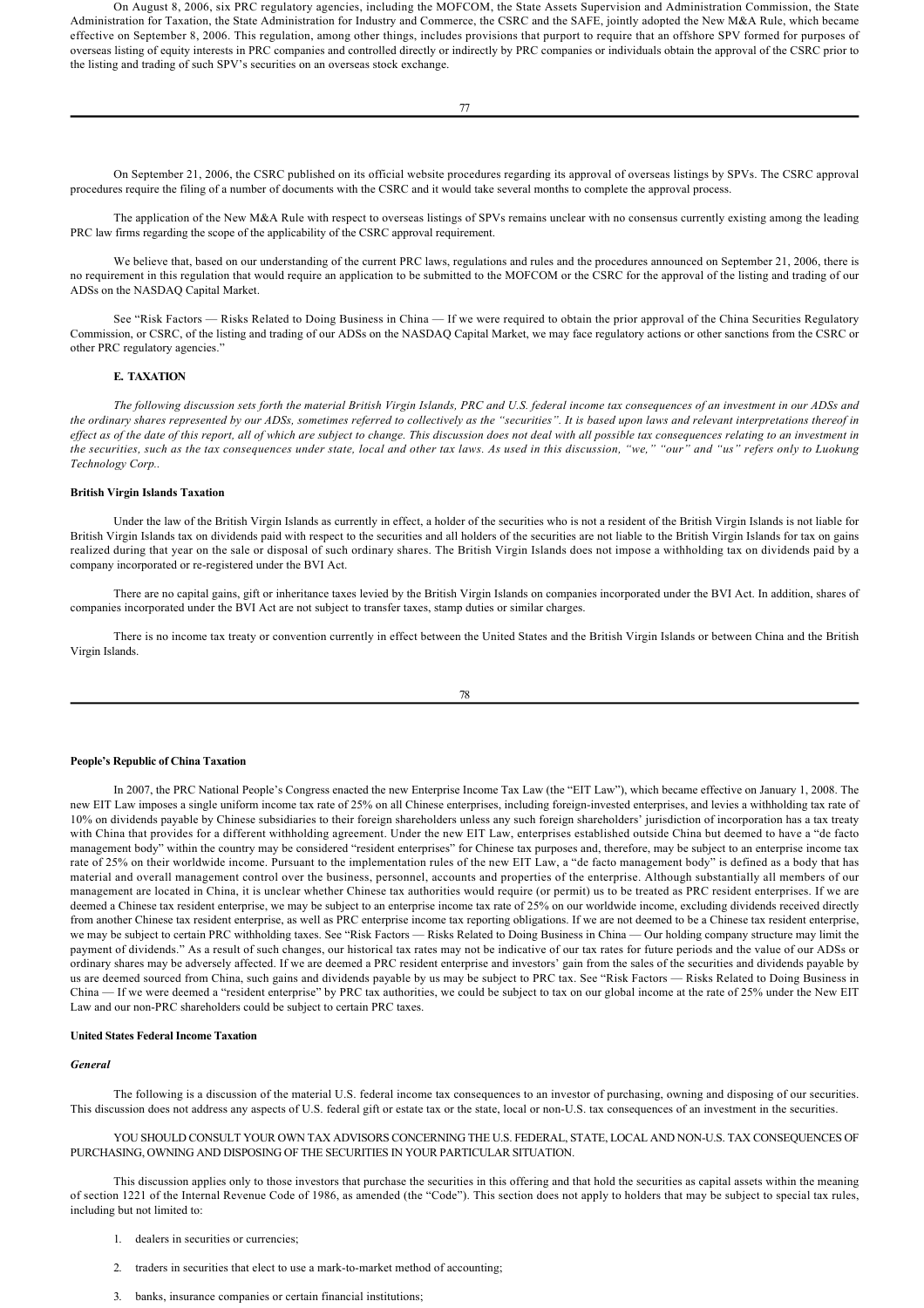- 4. tax-exempt organizations:
- 5. governments or agencies or instrumentalities thereof;
- 6. partnerships or other entities treated as partnerships or other passthrough entities for U.S. federal income tax purposes or persons holding the securities through such entities;
- 7. regulated investment companies or real estate investment trusts;
- 8. holders subject to the alternative minimum tax;
- 9. holders that actually or constructively own 10% or more of the total combined voting power of all classes of our shares entitled to vote;
- 10. holders that acquired the securities pursuant to the exercise of employee stock options, in connection with employee stock incentive plans or otherwise as compensation;
- 11. holders that hold the securities as part of a straddle, hedging or conversion transaction; or
- 12. holders whose functional currency is not the U.S. dollar.

79

This section is based on the Code, its legislative history, existing and proposed U.S. Treasury regulations, published rulings and other administrative guidance of the U.S. Internal Revenue Service (the "IRS") and court decisions, all as in effect on the date hereof. These laws are subject to change or different interpretation by the IRS or a court, possibly on a retroactive basis.

We have not sought, and will not seek, a ruling from the IRS as to any U.S. federal income tax consequence described herein. The IRS may disagree with the discussion herein, and its determination may be upheld by a court. Moreover, there can be no assurance that future legislation, regulation, administrative rulings or court decisions will not adversely affect the accuracy of the statements in this discussion.

The discussion below of the U.S. federal income tax consequences to "U.S. Holders" will apply to a beneficial owner of the securities that is for U.S. federal income tax purposes:

- 1. a citizen or resident of the United States;
- 2. a corporation (or other entity treated as a corporation) that is created or organized (or treated as created or
- 3. organized) under the laws of the United States, any state thereof or the District of Columbia;
- 4. an estate whose income is subject to U.S. federal income tax regardless of its source; or
- 5. a trust if (a) a U.S. court can exercise primary supervision over the trust's administration and one or more U.S.
- 6. persons are authorized to control all substantial decisions of the trust, or (b) if the trust has a valid election in effect under applicable U.S.

Treasury regulations to be treated as a U.S. person.

If a beneficial owner of the securities is not described as a U.S. Holder and is not an entity treated as a partnership or other pass-through entity for U.S. federal income tax purposes, such owner will be considered a "Non-U.S. Holder." The material U.S. federal income tax consequences applicable specifically to Non-U.S. Holders are described below under the heading "Tax Consequences to Non-U.S. Holders."

If a partnership (including for this purpose any entity treated as a partnership for U.S. tax purposes) is a beneficial owner of the securities, the U.S. tax treatment of a partner in the partnership generally will depend on the status of the partner and the activities of the partnership. A holder of the securities that is a partnership or partners in such a partnership should consult their own tax advisors about the U.S. federal income tax consequences of holding and disposing of the securities.

This discussion assumes that any distributions made (or deemed made) on the securities and any consideration received by a holder in consideration for the sale or other disposition of the securities will be in U.S. dollars.

| ٦        |  |
|----------|--|
| ۰.<br>i  |  |
| . .<br>٧ |  |

# *Tax Consequences to U.S. Holders*

## *Taxation of Distributions*

Subject to the passive foreign investment company, or PFIC, rules discussed below, the gross amount of any cash distributions we make with respect to a U.S. Holder in respect of such U.S. Holder's shares will generally be treated as dividend income if the distributions are made from our current or accumulated earnings and profits, calculated according to U.S. federal income tax principles. Cash dividends will generally be subject to U.S. federal income tax as ordinary income on the day the U.S. Holder actually or constructively receives such income. With respect to non-corporate U.S. Holders for taxable years beginning before January 1, 2011, dividends may be taxed at the lower applicable long-term capital gains rate provided that (a) our shares are readily tradable on an established securities market in the United States, or, in the event we are deemed to be a Chinese "resident enterprise" under the EIT Law (as described above under "People's Republic of China Taxation"), we are eligible for the benefits of the income tax treaty between the United States and the PRC (the "U.S.-PRC Tax Treaty"), (b) we are not a PFIC, as discussed below, for either the taxable year in which the dividend was paid or the preceding taxable year, and (c) certain holding period requirements are met. Under published IRS authority, shares are considered for purposes of clause (a) above to be readily tradable on an established securities market in the United States only if they are listed on certain exchanges, which presently include the NASDAQ Capital Market. U.S. Holders should consult their own tax advisors regarding the availability of the lower rate for any dividends paid with respect to our shares.

Dividends will not be eligible for the dividends-received deduction allowed to U.S. corporations in respect of dividends received from other U.S. corporations. Generally, if we distribute noncash property as a dividend (other than pro rata distributions of our shares) out of our current or accumulated earnings and profits (as determined for U.S. federal income tax purposes), a U.S. Holder generally will include in income an amount equal to the fair market value of the property, on the date that it is distributed.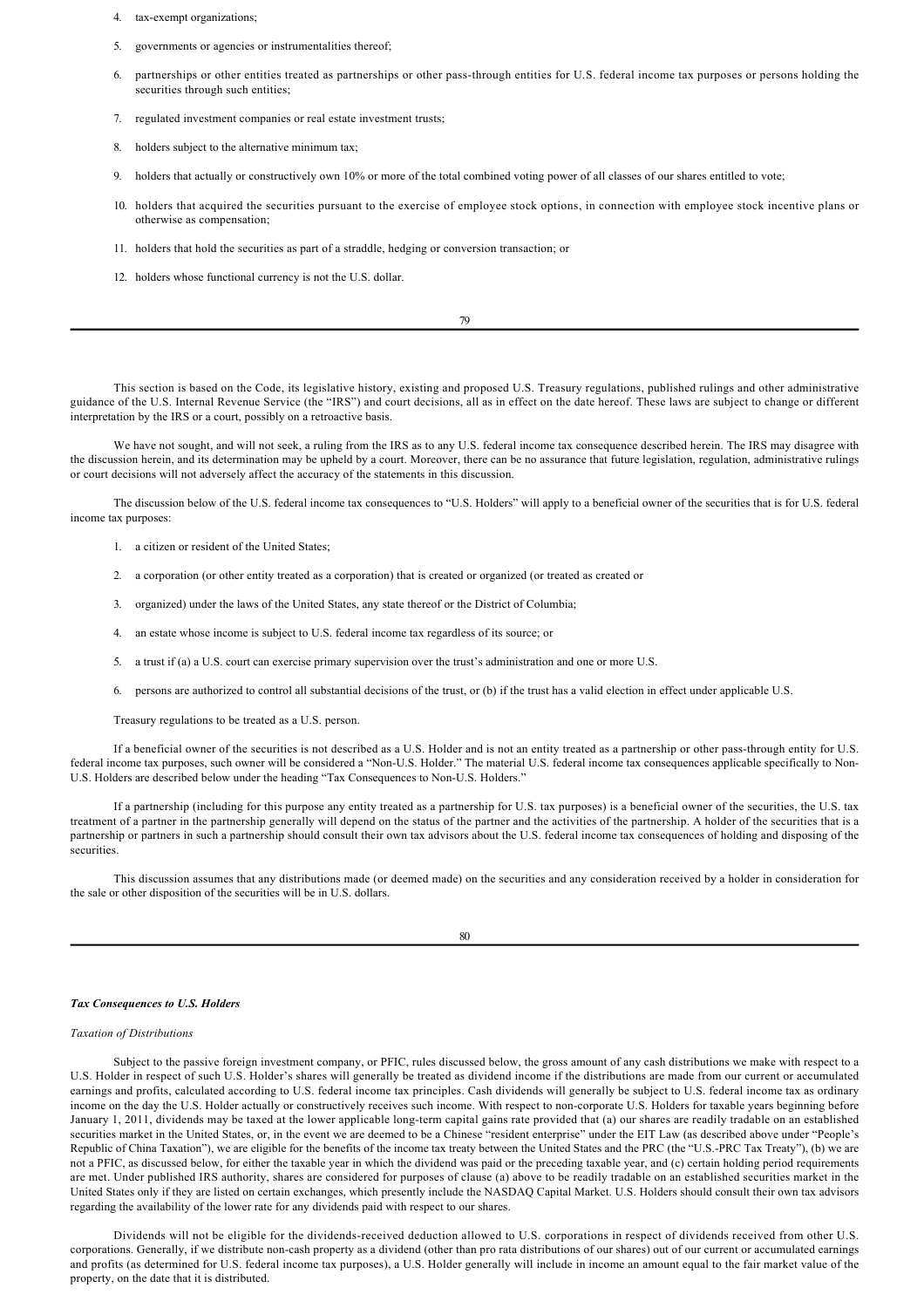Distributions in excess of current and accumulated earnings and profits, as determined for U.S. federal income tax purposes, will be treated as a non-taxable return of capital to the extent of the U.S. Holder's basis in its shares and thereafter as capital gain. However, we do not plan on calculating our earnings and profits in accordance with U.S. federal income tax principles. U.S. holders therefore should generally assume that any distributions paid by us will be treated as dividends for U.S. federal income tax purposes.

If PRC taxes apply to dividends paid by us to a U.S. Holder (see "People's Republic of China Taxation," above), such taxes may be treated as foreign taxes eligible for credit against such holder's U.S. federal income tax liability (subject to certain limitations), and a U.S. Holder may be entitled to certain benefits under the U.S.PRC Tax Treaty. The rules relating to the U.S. foreign tax credit are complex. U.S. Holders should consult their own tax advisors regarding the creditability of any such PRC tax and their eligibility for the benefits of the U.S.PRC Tax Treaty.

#### *Taxation of Dispositions of Shares*

Subject to the PFIC rules discussed below, a U.S. holder that sells or otherwise disposes of its shares will recognize capital gain or loss for U.S. federal income tax purposes equal to the difference between the amount realized and such U.S. Holder's tax basis in its shares. Prior to January 1, 2011, capital gains of a non-corporate U.S. holder are generally taxed at a maximum rate of 15% where the property is held for more than one year (and 20% thereafter). The ability to deduct capital losses is subject to limitations.

If PRC taxes apply to any gain from the disposition of our shares by a U.S. Holder, such taxes may be treated as foreign taxes eligible for credit against such holder's U.S. federal income tax liability (subject to certain limitations), and a U.S. Holder may be entitled to certain benefits under the U.S.-PRC Tax Treaty. U.S. Holders should consult their own tax advisors regarding the creditability of any such PRC tax and their eligibility for the benefits of the U.S.PRC Tax Treaty.

#### *Passive Foreign Investment Company*

We do not expect to be a PFIC for U.S. federal income tax purposes for our current tax year or in the foreseeable future. The determination of whether or not we are a PFIC in respect of any of our taxable years is a factual determination that cannot be made until the close of the applicable tax year and that is based on the types of income we earn and the value and composition of our assets (including goodwill), all of which are subject to change. Therefore, we can make no assurances that we will not be a PFIC in respect of our current taxable year or in the future.

In general, we will be a PFIC in any taxable year if either:

- 1. at least 75% of our gross income for the taxable year is passive income; or
- 2. at least 50% of the value, determined on the basis of a quarterly average, of our assets is attributable to assets that produce or are held for the production of passive income.

Passive income includes dividends, interest, royalties, rents (other than certain rents and royalties derived in the active conduct of a trade or business), the excess of gains over losses from certain types of transactions in commodities, annuities and gains from assets that produce passive income. We will be treated as owning our proportionate share of the assets and earning our proportionate share of the income of any corporation in which we own, directly or indirectly, at least 25% (by value) of the stock.

If we are treated as a PFIC in any year during which a U.S. Holder owns the securities, and such U.S. Holder did not make a mark-to-market election, as described below, the U.S. Holder will be subject to special rules with respect to:

1. any gain recognized by the U.S. Holder on the sale or other disposition of its shares; and any excess distribution that we make to the U.S. Holder (generally, the excess of the amount of any distributions to such U.S. Holder during a single taxable year of such U.S. Holder over 125% of the average annual distributions received by such U.S. Holder in respect of the shares during the three preceding taxable years of such U.S. Holder or, if shorter, such U.S. Holder holding period for the shares).

Under these rules:

- 2. the gain or excess distribution will be allocated ratably over the U.S. Holder's holding period for the shares;
- 3. the amount allocated to the U.S. Holder's taxable year in which it realized the gain or excess distribution or to the period in the U.S. Holder's holding period before the first day of our first taxable year in which we are a PFIC will be taxed as ordinary income;
- 4. the amount allocated to other taxable years (or portions thereof) of the U.S. Holder and included in its holding period will be taxed at the highest tax rate in effect for that year; and
- 5. the interest charge generally applicable to underpayments of tax will be imposed in respect of the tax attributable to each such other taxable year of the U.S. Holder.
- 6. Special rules apply for calculating the amount of the foreign tax credit with respect to excess distributions by a PFIC.

82

Alternatively, if a U.S. Holder, at the close of its taxable year, owns ordinary shares in a PFIC that are treated as marketable stock, the U.S. Holder may make a mark-to-market election with respect to such shares for such taxable year. Our shares will be "marketable" to the extent that they remain regularly traded on a national securities exchange, such as the NASDAQ Capital Market. If a U.S. Holder makes this election in a timely fashion, it will not be subject to the PFIC rules described above. Instead, in general, the U.S. Holder will include as ordinary income each year the excess, if any, of the fair market value of its shares at the end of the taxable year over its adjusted basis in its shares. Any ordinary income resulting from this election would generally be taxed at ordinary income tax rates and would not be eligible for the reduced rate of tax applicable to qualified dividend income. The U.S. Holder will also be allowed to take an ordinary loss in respect of the excess, if any, of the adjusted basis of its shares over the fair market value at the end of the taxable year (but only to the extent of the net amount of previously included income as a result of the mark-to-market election). The U.S. Holder's basis in the shares will be adjusted to reflect any such income or loss amounts. U.S. Holders should consult their own tax advisor regarding potential advantages and disadvantages of making a mark-to-market election with respect to their shares.

Alternatively, a U.S. Holder of stock in a PFIC may avoid the PFIC tax consequences described above in respect to our or shares by making a timely "qualified electing fund" election to include in income its pro rata share of our net capital gains (as long-term capital gain) and other earnings and profits (as ordinary income), on a current basis, in each case whether or not distributed, in the taxable year of the U.S. Holder in which or with which our taxable year ends. However, the qualified electing fund election is available only if the PFIC provides such U.S. Holder with certain information regarding its earnings and profits as required under applicable U.S. Treasury regulations. We do not intend to furnish the information that a U.S. Holder would need in order to make a qualified electing fund election. Therefore, U.S. Holders will not be able to make or maintain such election with respect to their or shares.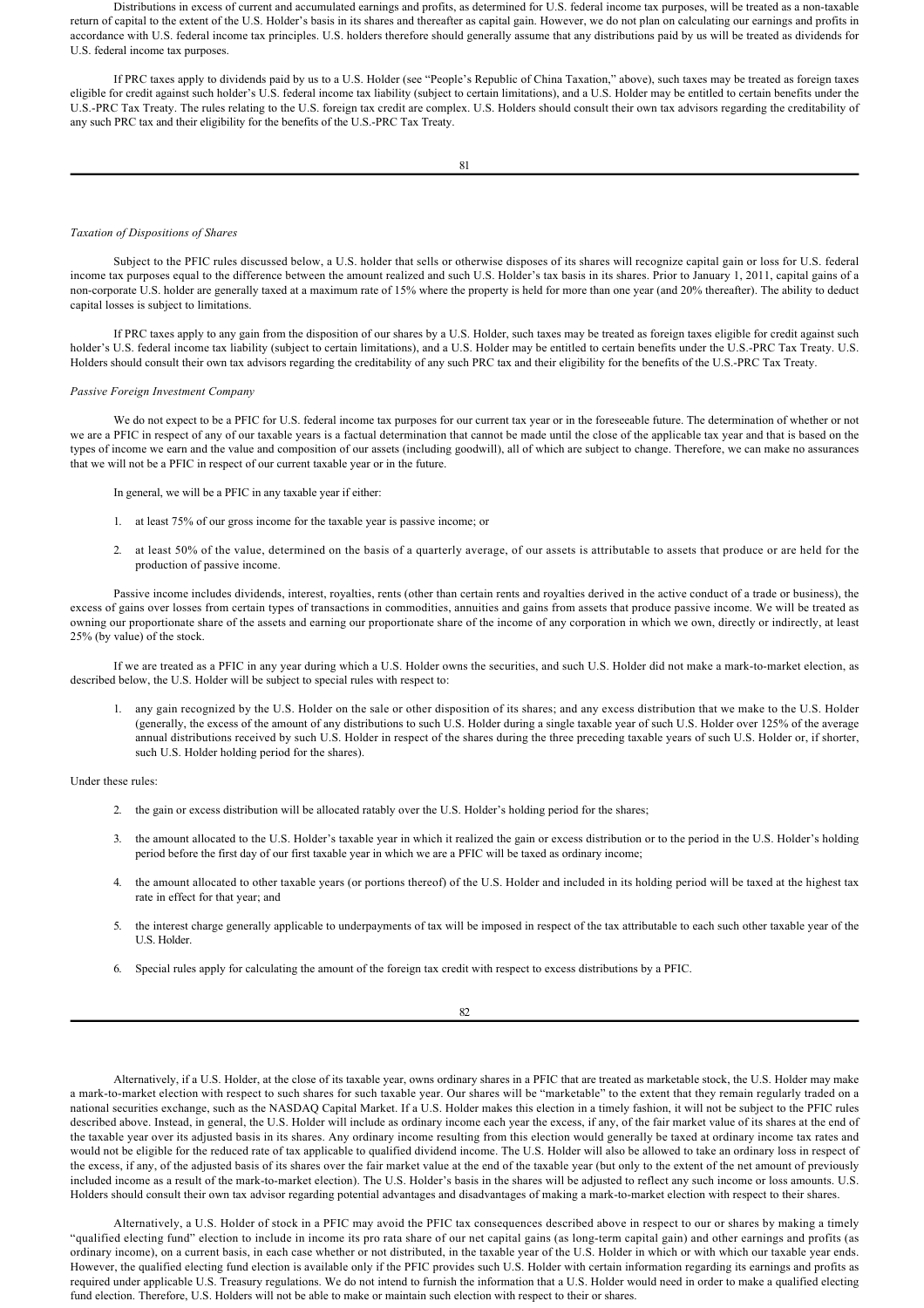If a U.S. Holder owns our shares or during any year that we are a PFIC, such holder must file U.S. Internal Revenue Service Form 8621 regarding such holder's shares or and the gain realized on the disposition of the shares. The reduced tax rate for dividend income, discussed in "Taxation of Distributions," is not applicable to dividends paid by a PFIC. U.S. Holders should consult with their own tax advisors regarding reporting requirements with respect to their shares.

### **Tax Consequences to Non-U.S. Holders**

Dividends paid to a Non-U.S. Holder in respect of our or shares generally will not be subject to U.S. federal income tax, unless the dividends are effectively connected with the Non-U.S. Holder's conduct of a trade or business within the United States (and, if required by an applicable income tax treaty, are attributable to a permanent establishment or fixed base that such holder maintains in the United States).

In addition, a Non-U.S. Holder generally will not be subject to U.S. federal income tax on any gain attributable to a sale or other disposition of our or shares unless such gain is effectively connected with its conduct of a trade or business in the United States (and, if required by an applicable income tax treaty, is attributable to a permanent establishment or fixed base that such holder maintains in the United States) or the Non-U.S. Holder is an individual who is present in the United States for 183 days or more in the taxable year of sale or other disposition and certain other conditions are met (in which case, such gain from United States sources generally is subject to tax at a 30% rate or a lower applicable tax treaty rate).

Dividends and gains that are effectively connected with the Non-U.S. Holder's conduct of a trade or business in the United States (and, if required by an applicable income tax treaty, are attributable to a permanent establishment or fixed base in the United States) generally will be subject to tax in the same manner as for a U.S. Holder and, in the case of a Non-U.S. Holder that is a corporation for U.S. federal income tax purposes, may also be subject to an additional branch profits tax at a 30% rate or a lower applicable tax treaty rate.

83

#### *Information Reporting and Backup Withholding*

In general, information reporting for U.S. federal income tax purposes generally should apply to distributions made on the securities within the United States to a non-corporate U.S. Holder and to the proceeds from sales and other dispositions of the securities by a non-corporate U.S. Holder to or through a U.S. office of a broker. Payments made (and sales and other dispositions effected at an office) outside the United States generally should be subject to information reporting in limited circumstances.

Dividend payments made to U.S. Holders and proceeds paid from the sale or other disposition the securities may be subject to information reporting to the IRS and possible U.S. federal backup withholding at a current rate of 28%. Certain exempt recipients, such as corporations, are not subject to these information reporting requirements. Backup withholding will not apply to a U.S. Holder who furnishes a correct taxpayer identification number and makes any other required certification, or who is otherwise exempt from backup withholding. U.S. Holders who are required to establish their exempt status must provide a duly executed IRS Form W-9.

A Non-U.S. Holder generally may eliminate the requirement for information reporting and backup withholding by providing certification of its foreign status, under penalties of perjury, on a duly executed applicable IRS Form W-8 or by otherwise establishing an exemption.

Backup withholding is not an additional tax. Rather, the amount of any backup withholding will be allowed as a credit against a U.S. Holder's or a non-U.S. Holder's U.S. federal income tax liability and may entitle such holder to a refund, provided that certain required information is timely furnished to the IRS.

PROSPECTIVE PURCHASERS OF OUR SECURITIES SHOULD CONSULT WITH THEIR OWN TAX ADVISORS REGARDING THE APPLICATION OF THE U.S. FEDERAL INCOME TAX LAWS TO THEIR PARTICULAR SITUATIONS AS WELL AS ANY ADDITIONAL TAX CONSEQUENCES RESULTING FROM PURCHASING, HOLDING OR DISPOSING OF OUR SECURITIES, INCLUDING THE APPLICABILITY AND EFFECT OF THE TAX LAWS OF ANY STATE, LOCAL OR NON-U.S. JURISDICTION, INCLUDING ESTATE, GIFT, AND INHERITANCE LAWS AND APPLICABLE TAX TREATIES.

# **F. DIVIDENDS AND PAYING AGENTS.**

Not applicable.

# **G. STATEMENT BY EXPERTS.**

None.

### **H. DOCUMENTS ON DISPLAY.**

We previously filed a registration statement on Form F-1 (File No. 333-166056) with the SEC relating to our initial public offering in May 2010. This annual report does not contain all of the information in the registration statement and the exhibits and financial statements included with the registration statement. References in this annual report to any of our contracts, agreements or other documents are not necessarily complete, and you should refer to the exhibits attached to the registration statement for copies of the actual contracts, agreements or documents. In addition, we will file annual reports on Form 20-F and submit other information under cover of Form 6K. As a foreign private issuer, we are exempt from the proxy requirements of Section 14 of the Exchange Act and our officers, directors and principal shareholders will be exempt from the insider short-swing disclosure and profit recovery rules of Section 16 of the Exchange Act. You may read and copy the registration statement, the related exhibits and other materials we file with the SEC at the SEC's public reference room in Washington, D.C. at 100 F Street, Room 1580, N.E., Washington, D.C.20549. You can also request copies of those documents, upon payment of a duplicating fee, by writing to the SEC. Please call the SEC at 1-800-SEC-0330 for further information on the operation of the public reference rooms. The SEC also maintains an Internet site that contains reports, proxy and information statements and other information regarding issuers that file with the SEC. The website address is *http://www.sec.gov*. You may also request a copy of these filings, at no cost, by writing us at B98, Block B, SOHO Phase II, No. 9, Guanghua Road, Chaoyang District, Beijing, People's Republic of China, 100020 or telephoning us at (86) 10-85866721.

### **I. SUBSIDIARY INFORMATION**

For a listing of our subsidiaries, see "Item 4. Information on the Company – C. Organizational Structure."

### **ITEM 11. QUANTITATIVE AND QUALITATIVE DISCLOSURES ABOUT MARKET RISK.**

### **Interest Rate Risk**

As of December 31, 2019, we had no short-term or long-term borrowings. If we borrow money in future periods, we may be exposed to interest rate risk. Our exposure to market risk for changes in interest rates relates primarily to the interest income generated by our cash deposits with our banks and held-to-maturity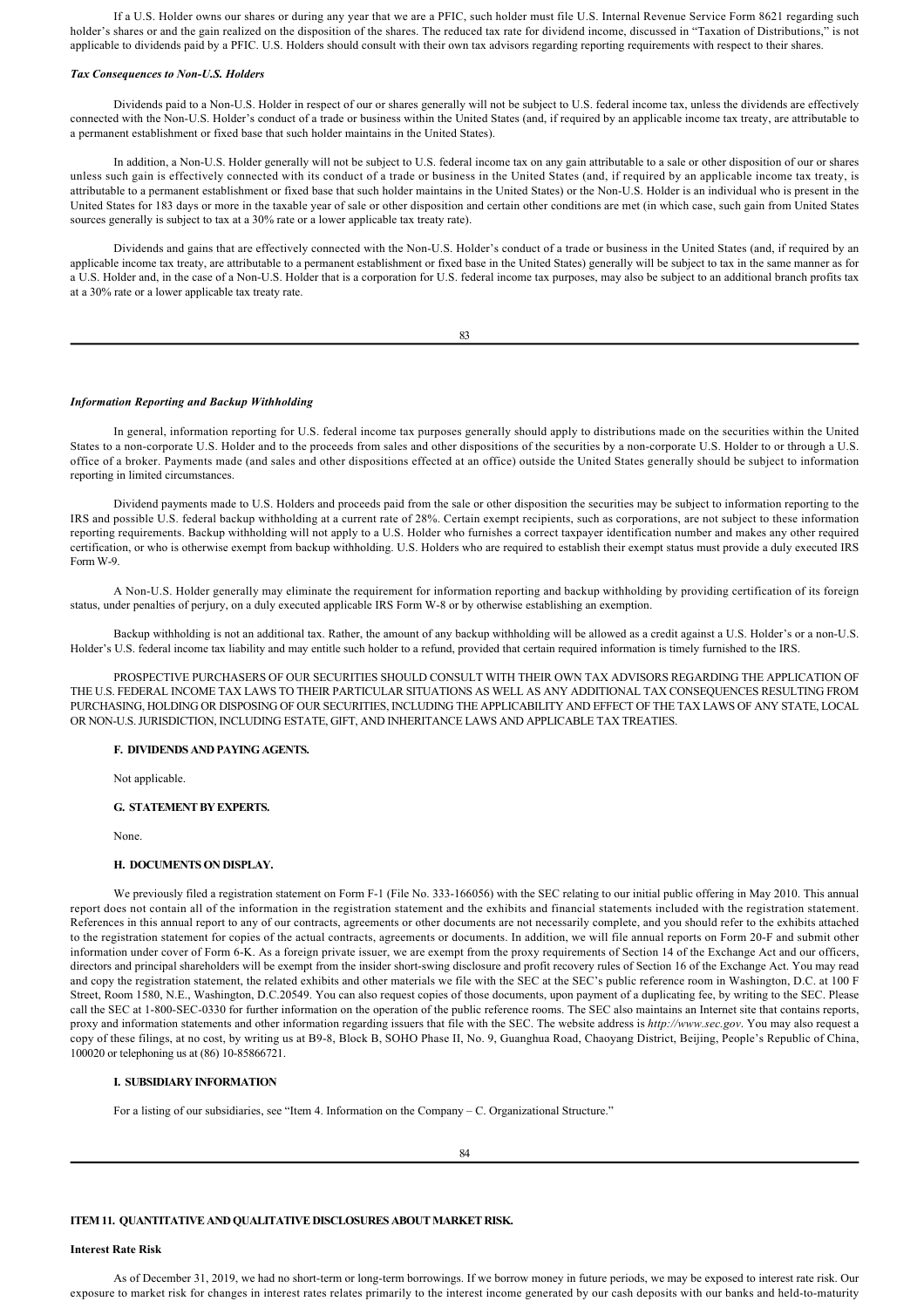investments. We have not used any derivative financial instruments in our investment portfolio. Interest earning instruments carry a degree of interest rate risk. We have not been exposed, nor do we anticipate being exposed to material risks due to changes in interest rates. However, our future interest income may fall short of expectations due to changes in interest rates.

#### **Foreign Exchange Risk**

Translation adjustments amounted to \$541,489 and \$447,246 gains as of the fiscal years ended December 31, 2019 and 2018, respectively. The Company translated balance sheet amounts with the exception of equity at December 31, 2019 at RMB6.9762 to \$1.00 as compared to RMB6.8632 to \$1.00 at December 31, 2018. The Company stated equity accounts at their historical rate. The average translation rates applied to income statement accounts for the fiscal years ended December 31, 2019 and 2018 were RMB6.8985 and RMB6.6174 to US\$1.00, respectively. So far, the PRC government has been able to manage a stable exchange rate between RMB and the U.S. Dollar. Our future downward translation adjustments may occur and can be significant due to changes in such exchange rate.

If we decide to convert our RMB into U.S. dollars for the purpose of making payments for dividends on our ordinary shares or for other business purposes, appreciation of the U.S. dollar against the RMB would have a negative effect on the U.S. dollar amount available to us.

The PRC government imposes strict restrictions on PRC resident companies regarding converting RMB into foreign currencies and vice versa under capital account transactions, such as receiving equity investments from outside of the PRC, making equity investments outside of the PRC, borrowing money from or lending money outside of the PRC, and repaying debt or remitting liquidated assets and/or accumulated profits outside of the PRC. These transactions have to be approved by the relevant PRC government authorities, including but not limited to the commerce bureau, the tax bureau and the State Administration of Foreign Exchange, or SAFE, and have to be conducted at banks entrusted by the local SAFE branch. As our business continues to grow, we may need to continuously finance our PRC subsidiaries by raising capital from outside of the PRC. The restriction on converting RMB into foreign currencies, and vice versa, may limit our ability to use capital resources from outside of the PRC. Such restrictions may also limit our ability to remit profits from our PRC subsidiaries outside of the PRC, therefore potentially limiting our ability to pay dividends to our shareholders. In addition, such restrictions will limit our ability to freely transfer temporary excess cash in our or our subsidiaries' bank accounts in and out of the PRC, therefore limiting our ability to conduct cross-border cash management activities to optimize the utilization of our cash.

### **Inflation**

Although China has experienced an increasing inflation rate, inflation has not had a material impact on our results of operations in recent years. According to the National Bureau of Statistics of China, the change in the consumer price index in China was 0.46%, (0.77%), and 1.16% in 2001, 2002 and 2003, respectively. However, in connection with a 3.9% increase in 2004, the PRC government announced measures to restrict lending and investment in China in order to reduce inflationary pressures in China's economy. Following the government's actions, the consumer price index decreased to 1.8% in 2005 and to 1.5% in 2006. In 2007, the consumer price index increased to 4.8%. In response, China's central bank, the People's Bank of China, announced that the bank reserve ratio would rise half a percentage point to 15.5% in an effort to reduce inflation pressures. China's consumer price index growth rate reached 8.7% year over year in 2008. In 2009 and 2010, the change in the consumer price index in China was minus 0.7% and 3.3%.

China consumer price index in December 2019 was 2.6% higher than that of the same period in 2018. China consumer price index in December 2018 was 0.1% higher than that of the same period in 2017. China consumer price index in December 2017 was 0.3% lower than that of the same period in 2016. China consumer price index in December 2016 was 0.5% higher than that of the same period in 2015. The results of the PRC government's actions to combat inflation are difficult to predict. Adverse changes in the Chinese economy, if any, will likely impact the financial performance of a variety of industries in China that use, or would be candidates to use, our software products and services.

$$
\phantom{0}85
$$

### **ITEM 12. DESCRIPTION OF SECURITIES OTHER THAN EQUITY SECURITIES.**

# **A. DEBT SECURITIES.**

Not applicable.

### **B. WARRANTS AND RIGHTS.**

Not applicable.

### **C. OTHER SECURITIES.**

Mr. Xuesong Song, our Chairman and Chief Executive Officer, beneficially owns 1,000,000 preferred shares, and each preferred share has the right to 399 votes at a meeting of the shareholders of the Company.

On November 13, 2019, the Company issued to Geely Technology 21,794,872 of series A preferred shares for \$42,500,000.

### **D. AMERICAN DEPOSITARY SHARES.**

Not applicable.

86

### **PART II**

### **ITEM 13. DEFAULTS, DIVIDEND ARREARAGES AND DELINQUENCIES.**

None.

# **ITEM 14. MATERIAL MODIFICATIONS TO THE RIGHTS OF SECURITY HOLDERS AND USE OF PROCEEDS.**

# **Use of Proceeds.**

We completed our initial public offering on May 14, 2010 (the "IPO"), which generated net proceeds of approximately \$14.6 million. All remaining cash on hand from the proceeds of our IPO was transferred to C Media Limited and its subsidiaries following the completion of the asset exchange transactions on August 17, 2018.

# **ITEM 15. CONTROLS AND PROCEDURES.**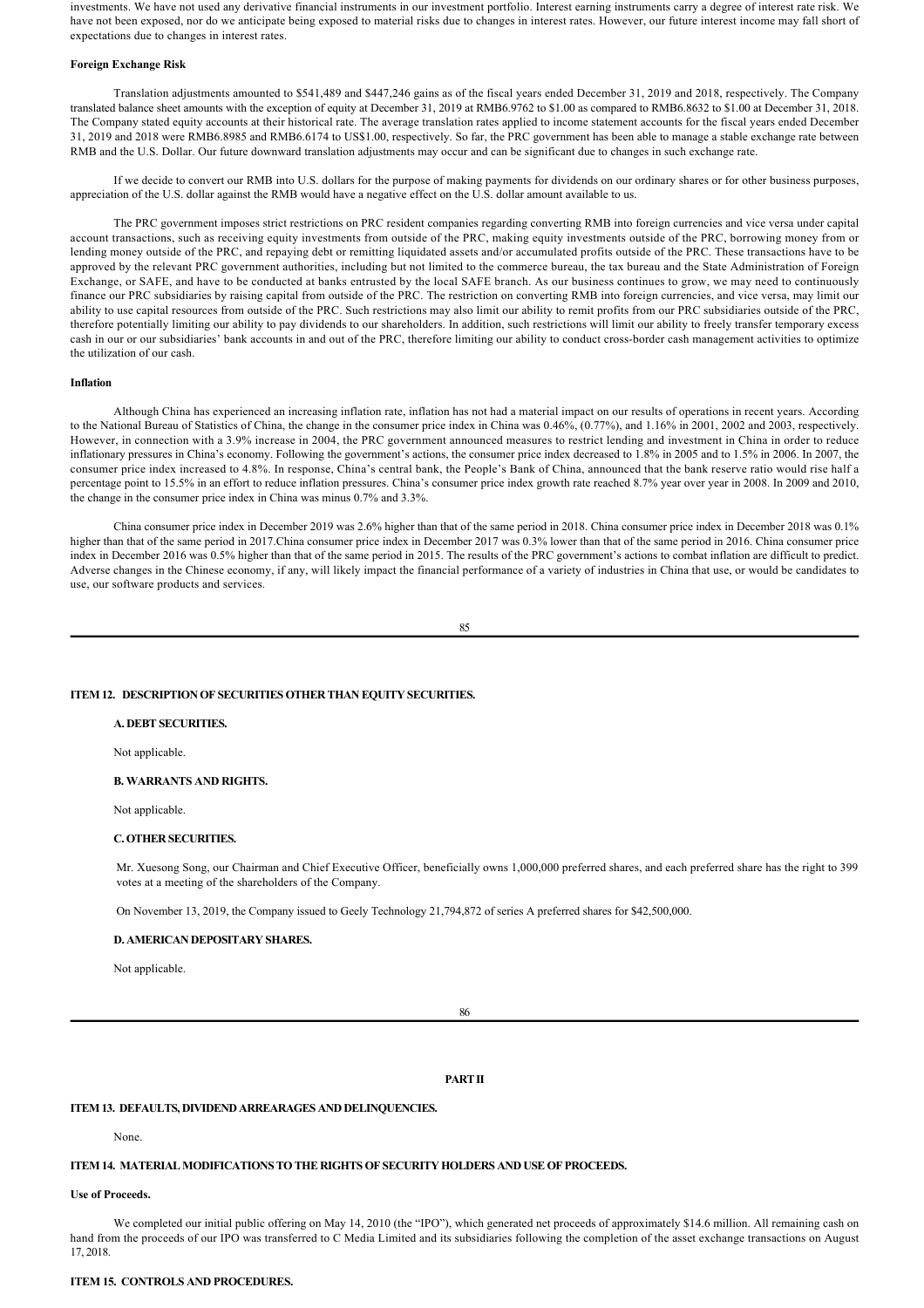#### *Disclosure Controls and Procedures*

Our Chief Executive Officer and Chief Financial Officer have reviewed and evaluated the effectiveness of our disclosure controls and procedures, which included inquiries made to certain other of our employees. The term "disclosure controls and procedures," as defined in Rules 13a-15(e) and 15d-15(e) under the Exchange Act, means controls and other procedures of a company that are designed to ensure that information required to be disclosed by a company in the reports, such as this report, that it files or submits under the Exchange Act is recorded, processed, summarized and reported, within the time periods specified in the SEC's rules and forms. Disclosure controls and procedures include, without limitation, controls and procedures designed to ensure that information required to be disclosed by a company in the reports that it files or submits under the Exchange Act is accumulated and communicated to the company's management, including its principal executive and principal financial officers, as appropriate to allow timely decisions regarding required disclosure. Management recognizes that any controls and procedures, no matter how well designed and operated, can provide only reasonable assurance of achieving their objectives and management necessarily applies its judgment in evaluating the cost-benefit relationship of possible controls and procedures. Based on that evaluation, our Chief Executive Officer and Chief Financial Officer have each concluded that, as of December 31, 2018, the Company's disclosure controls and procedures were not effective due to the material weakness described in the "Management's Report on Internal Control over Financial Reporting" section below. However, we performed adequate analyses and procedures, including among other things, transaction reviews and account reconciliations, in order to provide assurance that our consolidated financial statements included in this annual report were prepared in accordance with U.S. GAAP and present fairly, in all material respects, our financial position, results of operations and cash flows for the periods presented in conformity with U.S. GAAP.

### *Management's Report on Internal Control Over Financial Reporting*

Our management is responsible for establishing and maintaining adequate internal control over financial reporting, as such term is defined in Exchange Act Rules 13a-15(f) and 15d-15(f). Internal control over financial reporting refers to the process designed by, or under the supervision of, our principal executive officer and principal financial officer, and effected by our Board of Directors, management and other personnel, to provide reasonable assurance regarding the reliability of financial reporting and the preparation of financial statements for external purposes in accordance with U.S. GAAP and includes those policies and procedures that (i) pertain to the maintenance of records that in reasonable detail accurately and fairly reflect the transactions and dispositions of the assets of the Company; (ii) provide reasonable assurance that transactions are recorded as necessary to permit preparation of financial statements in accordance with U.S. GAAP, and that receipts and expenditures of the Company are being made only in accordance with authorizations of management and directors of the Company; and (iii) provide reasonable assurance regarding prevention or timely detection of unauthorized acquisition, use, or disposition of the Company's assets that could have a material effect on the financial statements.

87

Any system of internal control, no matter how well designed, has inherent limitations. Therefore, even those systems determined to be effective can provide only reasonable assurance with respect to financial statement preparation and presentation. Because of the inherent limitations of internal control, there is a risk that material misstatements may not be prevented or detected on a timely basis by internal control over financial reporting. However, these inherent limitations are known features of the financial reporting process. Therefore, it is possible to design into the process safeguards to reduce, though not eliminate, this risk.

Management assessed our internal control over financial reporting as of December 31, 2018. In making this assessment, management used the criteria set forth by the Committee of Sponsoring Organizations of the Treadway Commission (COSO) in the report entitled "Internal Control-Integrated Framework (2013)." The COSO framework summarizes each of the components of a company's internal control system, including (i) the control environment, (ii) risk assessment, (iii) control activities, (iv) information and communication, and (v) monitoring. Based on such assessment, management concluded that its internal control over financial reporting as of December 31, 2018 was not effective because of the following material weakness:

Lack of U.S. GAAP expertise. Although our accounting personnel are professional and experienced in accounting requirements and procedures generally accepted in the PRC, they do not have sufficient knowledge, experience and training in maintaining our books and records and preparing financial statements in accordance with U.S. GAAP and SEC rules and regulations. The staff needs additional training to become experienced in U.S. GAAPbased reporting, including the skills of U.S. GAAP-based period end closing, consolidation of financial statements, and U.S. GAAP conversion.

In order to address the above material weakness, our management plans to take the following steps:

We will employ, as needed, outside professionals to provide key accounting personnel ongoing technical trainings to ensure their proper understanding of U.S. GAAP and newly announced accounting standards.

The Company believes the foregoing measures will remediate the identified material weakness in future periods. The Company is committed to monitoring the effectiveness of these measures and making any changes that are necessary and appropriate.

However, giving full consideration to the material weaknesses described above, our Chief Executive Officer and Chief Financial Officer performed adequate analyses and procedures, including among other things, transaction reviews and account reconciliations, in order to provide assurance that our consolidated financial statements included in this annual report were prepared in accordance with U.S. GAAP and present fairly, in all material respects, our financial position, results of operations and cash flows for the periods presented in conformity with U.S. GAAP.

### *Attestation report of the registered public accounting firm.*

This annual report does not include an attestation report of the Company's registered public accounting firm on internal control over financial reporting because the Company is a non-accelerated filer exempted from section 404(b) of the Sarbanes-Oxley Act.

#### *Changes in Internal Control over Financial Reporting*

There were no changes in the Company's internal control over financial reporting that occurred during our fiscal year ended December 31, 2018 that has materially affected or is reasonably likely to materially affect our internal control over financial reporting.

#### **ITEM 16. [RESERVED]**

### **ITEM 16A. AUDIT COMMITTEE FINANCIAL EXPERT.**

Our board of directors has determined that Mr. Dennis Galgano qualifies as an audit committee financial expert. Our board of directors has determined that Messrs. Dennis Galgano, David Wei Tang, Jin Meng Bryan Yap and Zhihao Xu meet the definition of an "independent director" under the applicable NASDAQ Rules and under Rule 10A-3 of the Securities Exchange Act of 1934, as amended.

# **ITEM 16B. CODE OF ETHICS.**

Our board of directors has adopted a code of business conduct and ethics applicable to our directors, officers and employees. We have posted the code on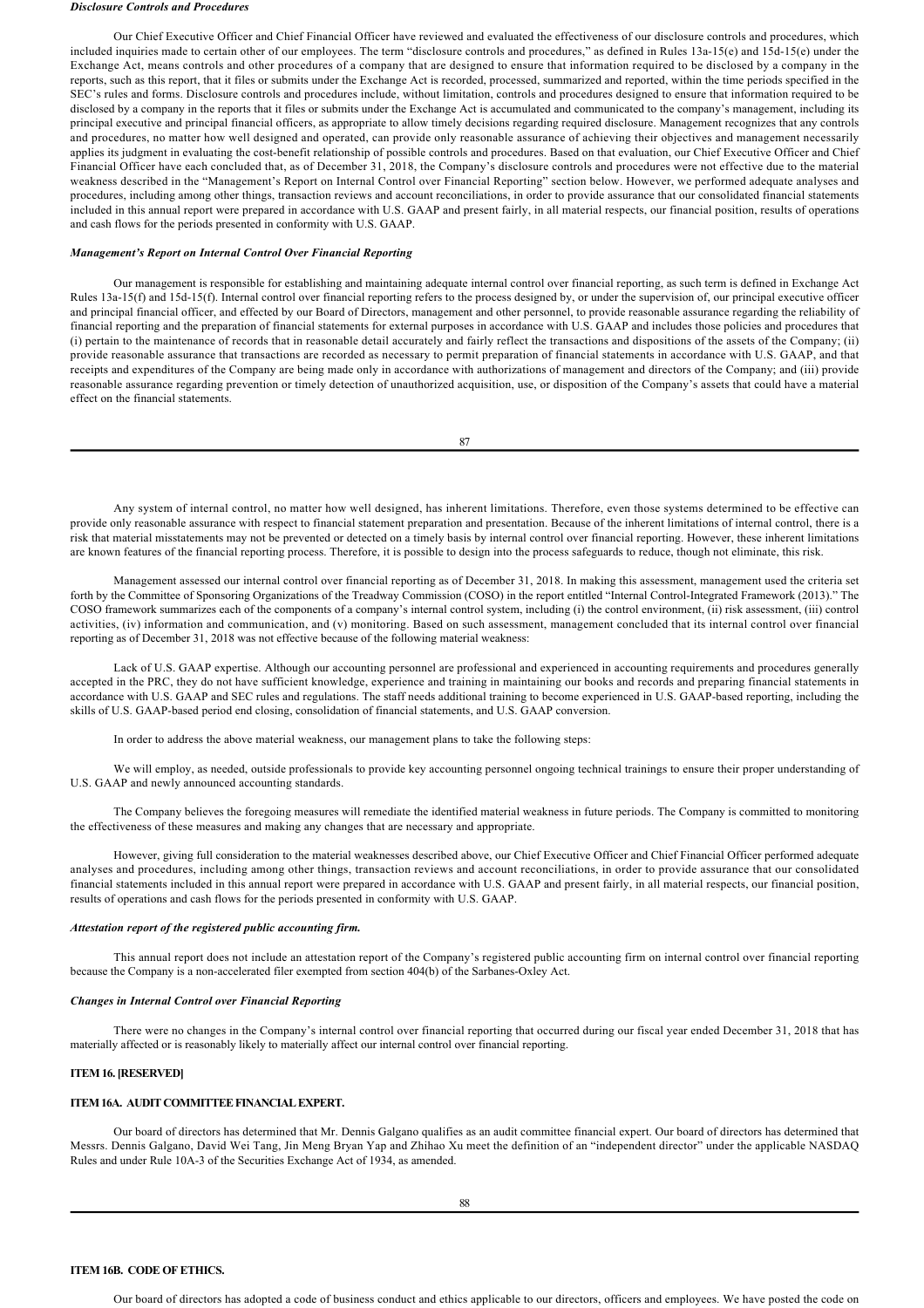our website at http://www.luokung.com.

### **ITEM 16C. PRINCIPAL ACCOUNTANT FEES AND SERVICES.**

### *Audit Fees*

The following is a summary of the fees billed to the Company by its principal independent registered accounting firm for professional services rendered for the years ended December 31, 2019 and 2018 (in US dollars):

|                           |   | <b>Year Ended</b> |     |                          |  |
|---------------------------|---|-------------------|-----|--------------------------|--|
|                           |   | December 31,      |     |                          |  |
|                           |   | 2019              |     | 2018                     |  |
| <b>Audit Fees</b>         | Φ | 325,000           | JD. | 325,000                  |  |
| <b>Audit-Related Fees</b> |   | 160,000           |     | $\overline{\phantom{0}}$ |  |
| <b>TOTAL</b>              |   | 485,000           |     | 325,000                  |  |

"Audit Fees" consisted of the aggregate fees billed for professional services rendered for the audit of our annual financial statements and the reviews of the financial statements included in our Forms 20-F and for any other services that were normally provided in connection with our statutory and regulatory filings or engagements.

"Audit Related Fees" consisted of the aggregate fees billed for professional services rendered for assurance and related services that were reasonably related to the performance of the audit or review of our financial statements and were not otherwise included in Audit Fees.

## *Tax Fees*

We did not engage our principal accountants to provide tax or related services during the last two fiscal years.

## *All Other Fees*

We did not engage our principal accountants to render services to us during the last two fiscal years, other than as reported above.

## **ITEM 16D. EXEMPTIONS FROM THE LISTING STANDARDS FOR AUDIT COMMITTEES.**

Not applicable.

#### **ITEM 16E. PURCHASES OF EQUITY SECURITIES BY THE ISSUER AND AFFILIATED PURCHASERS.**

Not applicable.

### **ITEM 16F. CHANGE IN REGISTRANT'S CERTIFYING ACCOUNTANT.**

Not applicable.

### **ITEM 16G. CORPORATE GOVERNANCE.**

We are incorporated in the BVI and our corporate governance practices are governed by applicable BVI law as well as our memorandum and articles of association. In addition, because our ADSs are listed on NASDAQ, we are subject to NASDAQ's corporate governance requirements. NASDAQ Listing Rule 5620(a) requires each issuer to hold an annual meeting of shareholders no later than one year after the end of the issuer's fiscal year end. However, NASDAQ Listing Rule 5615(a)(3) permits a foreign private issuer like us to follow home country practices in lieu of certain requirements of Listing Rule 5600, provided that such foreign private issuer discloses in its annual report filed with the SEC each requirement of Rule 5600 that it does not follow and describes the home country practice followed in lieu of such requirement. We follow home country practice with respect to annual meetings and did not hold an annual shareholder meeting in the year ended December 31, 2019. We may, however, hold annual shareholder meetings in the future if there are significant issues that require shareholders' approvals.

# **ITEM 16H. MINE SAFETY DISCLOSURE.**

Not applicable.

89

**PART III**

### **ITEM 17. FINANCIAL STATEMENTS.**

We have elected to provide financial statements and related information specified in Item 18.

# **ITEM 18. FINANCIAL STATEMENTS.**

See "Index to Consolidated Financial Statements" for a list of all financial statements filed as part of this annual report. The Financial Statements are beginning on page F-1.

# **ITEM 19. EXHIBITS.**

See the Exhibit Index following the signature page of this report, which is incorporated herein by reference.

#### **SIGNATURES**

The registrant hereby certifies that it meets all of the requirements for filing on Form 20-F and that it has duly caused and authorized the undersigned to sign this annual report on its behalf.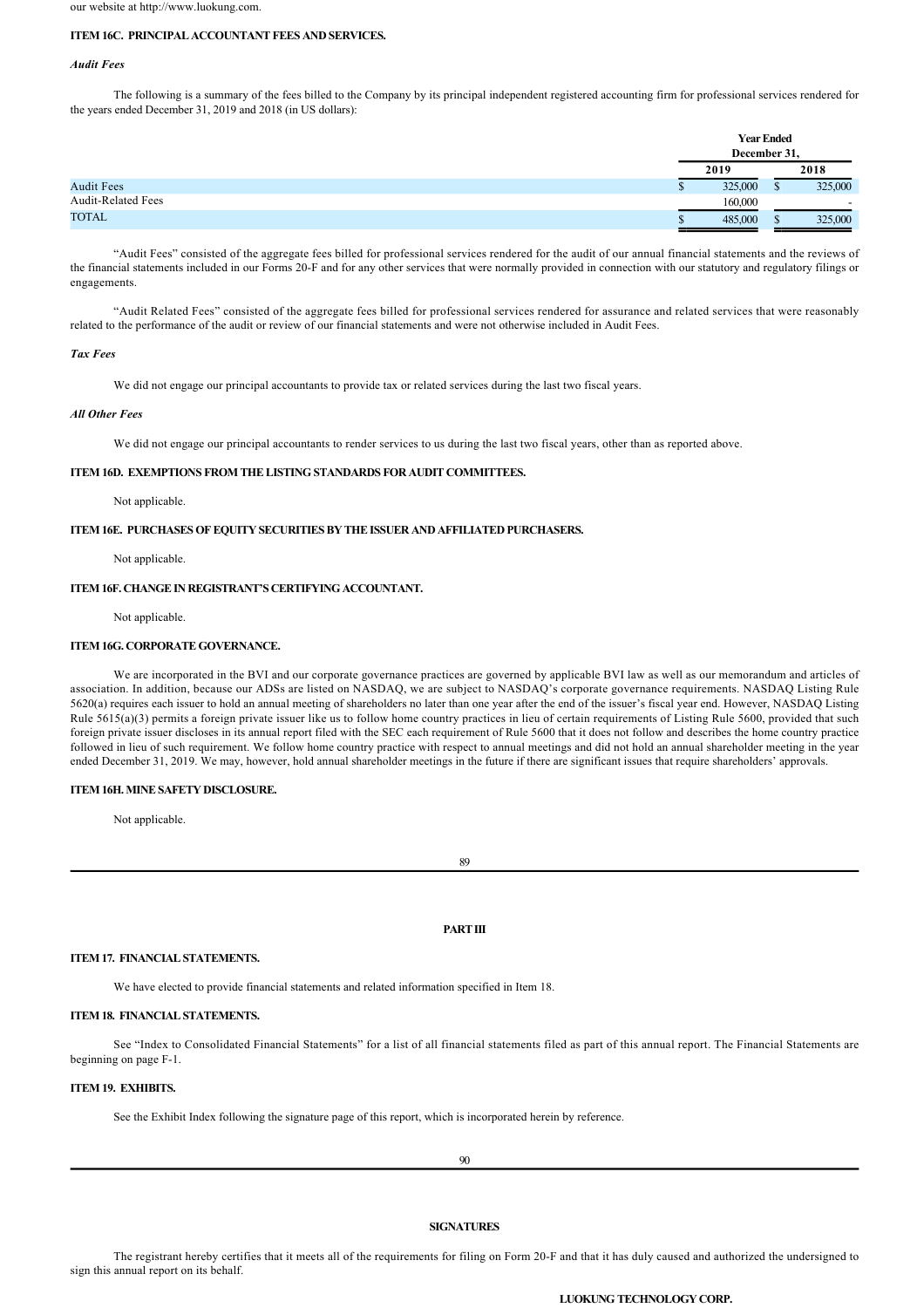# **INDEX**

The following documents are filed as part of this annual report on Form 20-F.

| <b>Exhibit</b><br>Number | <b>Description</b>                                                                                                                                                                                                                                                |
|--------------------------|-------------------------------------------------------------------------------------------------------------------------------------------------------------------------------------------------------------------------------------------------------------------|
| 1.1                      | Amended and Restated Memorandum of Association and Articles of Association of Luokung Technology Corp., dated December 27, 2019, and as<br>currently in effect.                                                                                                   |
| $2.1*$                   | Deposit Agreement among the Company, depositary and holders of the American Depositary Receipts.                                                                                                                                                                  |
| $2.2*$                   | Form of American Depositary Receipt.                                                                                                                                                                                                                              |
| $2.3*$                   | English translation of Entrusted Management Agreement dated December 15, 2009 between Xi'an Softech Co., Ltd., Xi'an Kingtone Information<br>Technology Co., Ltd. and the shareholders of Xi'an Kingtone Information Technology Co., Ltd.                         |
| $3.1*$                   | English translation of Shareholder's Voting Proxy Agreement dated December 15, 2009 between Xi'an Softech Co., Ltd., Xi'an Kingtone Information<br>Technology Co., Ltd. and the shareholders of Xi'an Kingtone Information Technology Co., Ltd.                   |
| 41*                      | English translation of Exclusive Technology Service Agreement dated December 15, 2009 between Xi'an Softech Co., Ltd. and Xi'an Kingtone<br>Information Technology Co., Ltd.                                                                                      |
| $4.2*$                   | English translation of Exclusive Option Agreement dated December 15, 2009 between Xi'an Softech Co., Ltd., Xi'an Kingtone Information<br>Technology Co., Ltd. and the shareholders of Xi'an Kingtone Information Technology Co., Ltd.                             |
| $4.3*$                   | English translation of Equity Pledge Agreement dated December 15, 2009 between Xi'an Softech Co., Ltd., Xi'an Kingtone Information Technology<br>Co., Ltd. and the shareholders of Xi'an Kingtone Information Technology Co., Ltd.                                |
| $4.4*$                   | English translation of Loan Agreement dated September 14, 2009 between Xi'an Kingtone Information Technology Co., Ltd. and Xian City<br><b>Commercial Bank.</b>                                                                                                   |
| $4.5*$                   | English translation of Mortgage Agreement dated September 14, 2009 between Xi'an Kingtone Information Technology Co., Ltd. and Xian City<br><b>Commercial Bank</b>                                                                                                |
| $4.6*$                   | English translation of Form of Employment Agreement entered into between the Company and the Company's executive officers.                                                                                                                                        |
| $4.7*$                   | 2010 Omnibus Incentive Plan of the Company.                                                                                                                                                                                                                       |
| $4.8**$                  | English translation of Project Construction Contract dated August 10, 2010 between Xi'an Hu County Yuxing Agriculture Science & Technology<br>Co., Ltd. and Xi'an Kingtone Information Technology Co., Ltd.                                                       |
| 4.9***                   | Asset Exchange Agreement by and between C Media Limited and the Company dated as of January 25, 2018.                                                                                                                                                             |
| $4.10***$                | Securities Purchase Agreement by and among Redstone YYL Management Limited and five shareholders holding majority of the shares of the<br>Company dated as of January 25, 2018.                                                                                   |
| $4.15***$                | Exclusive Business Cooperation Agreement by and between Zhongchuan Tianxia Information Technology (Shenzhen) Co., Ltd., and Beijing Mobile<br>Vision Technology Co., Ltd., dated August 31, 2015.                                                                 |
| $4.16***$                | Exclusive Option Agreement by and among Zhongchuan Tianxia Information Technology (Shenzhen) Co., Ltd., Xuesong Song, Weili Chen, Ping<br>Wang, Donglai Liu, and Beijing Mobile Vision Technology Co., Ltd., dated August 31, 2015.                               |
| $4.17***$                | Equity Interest Pledge Agreement by and among Zhongchuan Tianxia Information Technology (Shenzhen) Co., Ltd., Xuesong Song, Weili Chen.<br>Ping Wang, Donglai Liu, and Beijing Mobile Vision Technology Co., Ltd., dated August 31, 2015.                         |
| 4.18                     | Addendum to Asset Exchange Agreement by and among the Company, Topsky Info-tech Holdings Pte Ltd. and C Media Limited, dated October 3.<br>2018. Incorporated by reference to Exhibit 10.1 to the Company's Current Report on Form 6-K filed on October 4, 2018]. |
| 4.19                     | Stock Purchase Agreement, dated August 25, 2018, by and among the Company, LK Technology Ltd., and the shareholders listed<br>therein. [Incorporated by reference to Exhibit 4.1 to the Company's Current Report on Form 6-K filed on August 27, 2018]            |

| ۰.<br>ł |  |
|---------|--|
| I<br>۰. |  |

| Exhibit<br><b>Number</b> | <b>Description</b>                                        |
|--------------------------|-----------------------------------------------------------|
| $4.20***$                | Power of Attorney by Weili Chen, dated August 31, 2015.   |
| $4.21***$                | Power of Attorney by Ping Wang, dated August 31, 2015.    |
| $4.22***$                | Power of Attorney by Donglai Liu, dated August 31, 2015.  |
| $4.23***$                | Power of Attorney by Xuesong Song, dated August 31, 2015. |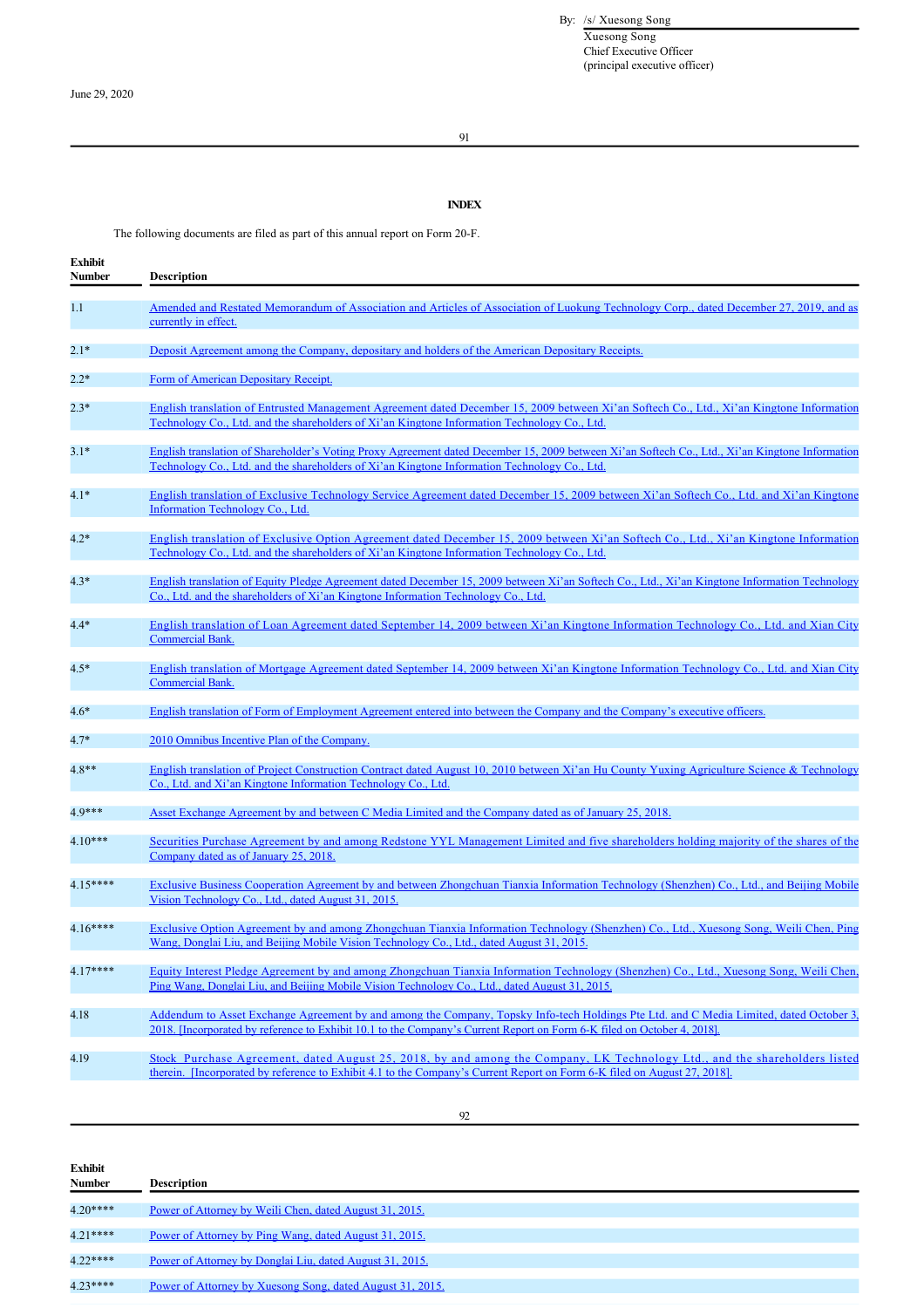| 4.24 **** | Employment Agreement, dated August 19, 2018, between Luokung Technology Corp. and Xuesong Song.†                                                                                    |
|-----------|-------------------------------------------------------------------------------------------------------------------------------------------------------------------------------------|
| $4.25***$ | Employment Agreement, dated August 19, 2018, by and between Luokung Technology Corp. and Jie Yu. <sup>†</sup>                                                                       |
| 4.26      | Securities Purchase Agreement with Honbridge Holdings Limited. [Incorporated by reference to Exhibit 4.1 to the Company's Current Report on<br>Form 6-K filed on January 17, 2019]. |
| 4.27      | Share Purchase Agreement as to the acquisition of Saleya. [Incorporated by reference to Exhibit 99.1 to the Company's Current Report on Form 6-K<br>filed on September 13, 2019]    |
| 4.28      | Supplemental Agreement as to the acquisition of Saleya. Incorporated by reference to the Company's Current Report on Form 6-K filed on October<br>17, 2019.                         |
| 4.29      | English translation of Share Subscription Agreement with Geely Technology Group Co., Ltd.                                                                                           |
| 4.30      | English translation of Loan Agreement with Hangzhou Maijie Investment Co., Ltd.                                                                                                     |
| 4.31      | Securities Purchase Agreement with Acuitas Capital, LLC. [Incorporated by reference to Exhibit 99.1 to the Company's Current Report on Form 6-K<br>filed on December 3, 2019].      |
| 4.32      | Warrant Agreement with Acuitas Capital, LLC. [Incorporated by reference to Exhibit 99.2 to the Company's Current Report on Form 6-K filed on<br>December 3, 2019].                  |
| 4.33      | 2018 Omnibus Incentive Plan of the Company. Incorporated by reference to the Company's Current Report on Form S-8 filed on April 17, 2020.                                          |
| 4.34      | English translation of Preferred Stock Subscription Agreement and Supplemental Agreement with Daci Haojin Foundation Limited                                                        |
| 8.1       | List of Subsidiaries and Consolidated Variable Interest Entities                                                                                                                    |
| 11.1      | Code of Business Conduct and Ethics. [Incorporated by reference to Exhibit 11.1 to the Company's Annual Report on Form 20-F filed on April 24.<br>2019].                            |
| 12.1      | Certification of Chief Executive Officer required by Rule 13a-14(a).                                                                                                                |
| 12.2      | Certification of Chief Financial Officer required by Rule 13a-14(a).                                                                                                                |
| 13.1      | Certification of Chief Executive Officer required by Rule 13a-14(a).                                                                                                                |
| 13.2      | Certification of Chief Financial Officer required by Rule 13a-14(a).                                                                                                                |
| 101.INS   | <b>XBRL</b> Instance Document.                                                                                                                                                      |
| 101.SCH   | <b>XBRL Taxonomy Extension Schema Document.</b>                                                                                                                                     |
| 101.CAL   | XBRL Taxonomy Extension Calculation Linkbase Document.                                                                                                                              |
| 101.DEF   | XBRL Taxonomy Extension Definition Linkbase Document.                                                                                                                               |
| 101.LAB   | XBRL Taxonomy Extension Label Linkbase Document.                                                                                                                                    |
| 101.PRE   | XBRL Taxonomy Extension Presentation Linkbase Document.                                                                                                                             |
|           | Previously filed as an exhibit to the Company's Registration Statement on Form F-1 (Reg. No. 333-166056) filed with the Commission and incorporated herein                          |

\* Previously filed as an exhibit to the Company's Registration Statement on Form F1 (Reg. No. 333166056) filed with the Commission and incorporated herein by reference.

\*\* Previously filed as exhibits to the Company's Transition Report on Form 20-F filed with the Commission on January 20, 2011 and incorporated herein by reference.

\*\*\* Previously filed as exhibits to the Company's Annual Report on Form 20-F filed with the Commission on February 9, 2018 and incorporated herein by reference.

\*\*\*\* Previously filed as exhibits to the Company's Annual Report on Form 20-F filed with the Commission on October 12, 2018

† Indicates management contract or compensatory plan, contract or arrangement.

# 93

# **Luokung Technology Corp. and Subsidiaries**

CONSOLIDATED FINANCIAL STATEMENTS

# TABLE OF CONTENTS

|                                                                     | Page(s)      |
|---------------------------------------------------------------------|--------------|
|                                                                     |              |
| <b>Report of Independent Registered Public Accounting Firm</b>      | $F-2$        |
| <b>Consolidated Financial Statements</b>                            |              |
|                                                                     |              |
| <b>Consolidated Balance Sheets</b>                                  | $F-3$        |
|                                                                     |              |
| <b>Consolidated Statements of Operations and Comprehensive Loss</b> | $F-4$        |
|                                                                     |              |
| Consolidated Statements of Changes in Stockholder's Equity          | $F-5$        |
|                                                                     |              |
| <b>Consolidated Statements of Cash Flows</b>                        | $F-6$        |
|                                                                     |              |
| <b>Notes to Consolidated Financial Statements</b>                   | $F-7 - F-26$ |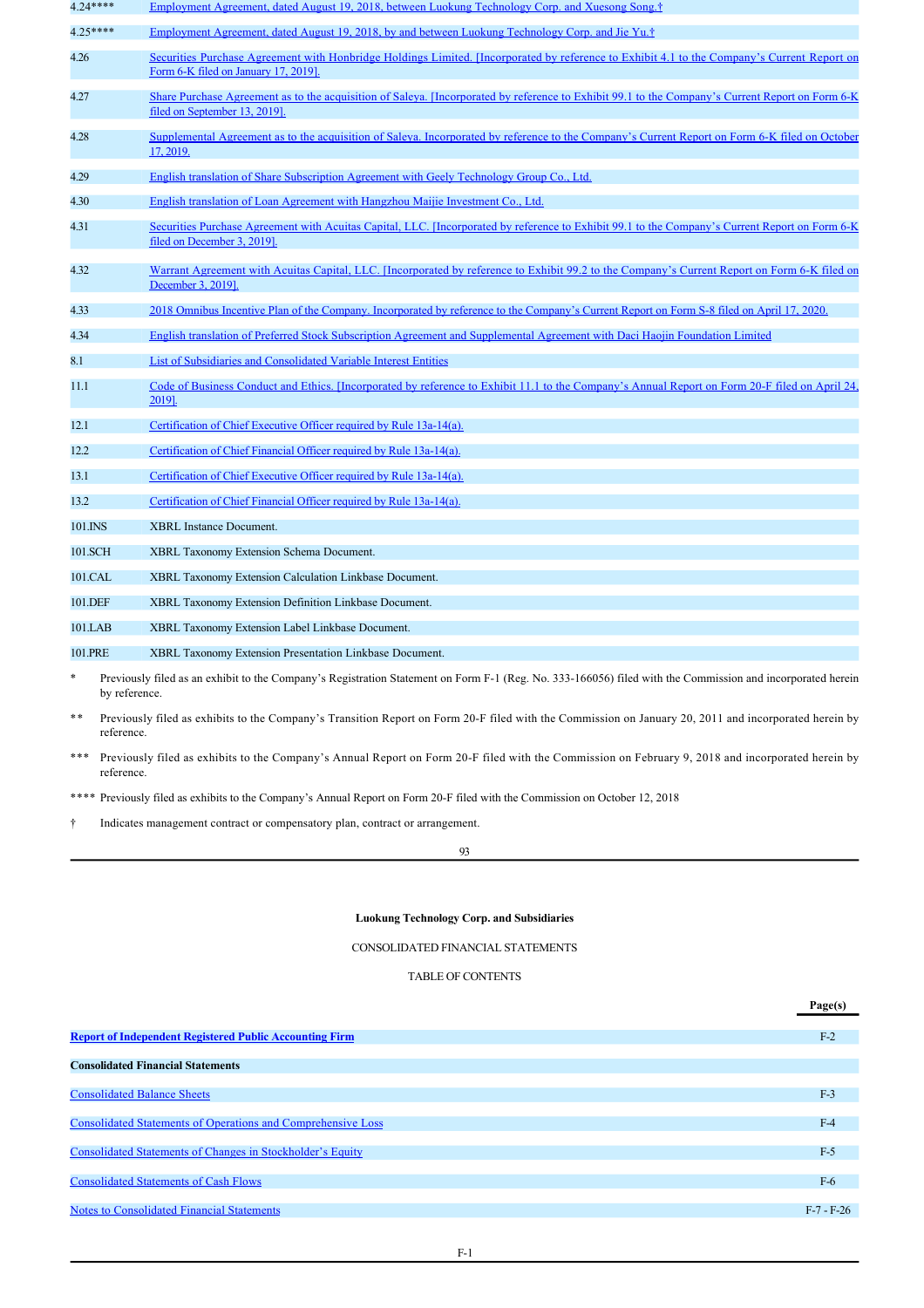

### **REPORT OF INDEPENDENT REGISTERED PUBLIC ACCOUNTING FIRM**

To the Shareholders and the Board of Directors of Luokung Technology Corp.

# **Opinion on the Consolidated Financial Statements**

We have audited the accompanying consolidated balance sheets of Luokung Technology Corp. and. subsidiaries (the "Company") as of December 31, 2019 and 2018, and the related consolidated statements of operations and comprehensive loss, changes in shareholders' equity and cash flows for each of the three years in the period ended December 31, 2019, and the related notes (collectively referred to as the "consolidated financial statements"). In our opinion, the consolidated financial statements present fairly, in all material respects, the consolidated financial position of the Company as of December 31, 2019 and 2018, and the consolidated results of its operations and its cash flows for each of the three years in the period ended December 31, 2019, in conformity with accounting principles generally accepted in the United States of America.

# **Basis for Opinion**

These consolidated financial statements are the responsibility of the Company's management. Our responsibility is to express an opinion on the Company's consolidated financial statements based on our audits. We are a public accounting firm registered with the Public Company Accounting Oversight Board (United States) ("PCAOB") and are required to be independent with respect to the Company in accordance with the U.S. federal securities laws and the applicable rules and regulations of the Securities and Exchange Commission and the PCAOB.

We conducted our audits in accordance with the standards of the PCAOB. Those standards require that we plan and perform the audit to obtain reasonable assurance about whether the consolidated financial statements are free of material misstatement, whether due to error or fraud. The Company is not required to have, nor were we engaged to perform, an audit of its internal control over financial reporting. As part of our audits, we are required to obtain an understanding of internal control over financial reporting but not for the purpose of expressing an opinion on the effectiveness of the Company's internal control over financial reporting. Accordingly, we express no such opinion.

Our audits included performing procedures to assess the risks of material misstatement of the consolidated financial statements, whether due to error or fraud, and performing procedures that respond to those risks. Such procedures included examining, on a test basis, evidence regarding the amounts and disclosures in the consolidated financial statements. Our audits also included evaluating the accounting principles used and significant estimates made by management, as well as evaluating the overall presentation of the consolidated financial statements. We believe that our audits provide a reasonable basis for our opinion.

/s/ Moore Stephens CPA Limited

Certified Public Accountants

We have served as the Company's auditor since 2018.

Hong Kong

June 29, 2020

### **LUOKUNG TECHNOLOGY CORP. AND SUBSIDIARIES CONSOLIDATED BALANCE SHEETS (IN U.S. DOLLARS)**

|                                                             |                           | As of December 31,        |
|-------------------------------------------------------------|---------------------------|---------------------------|
|                                                             | 2019                      | 2018                      |
| Assets                                                      |                           |                           |
| Current assets:                                             |                           |                           |
| Cash                                                        | $\mathbb{S}$<br>3,695,687 | 1,192,218<br>$\mathbb{S}$ |
| Accounts receivable, net of allowance for doubtful accounts | 10,004,951                | 22,661,594                |
| Other receivables and prepayment                            | 27,071,241                | 2,749,000                 |
| Amounts due from related parties                            | 200.682                   | 4,935,698                 |
| Total current assets                                        | 40,972,561                | 31,538,510                |
| Non-current assets:                                         |                           |                           |
| Property and equipment, net                                 | 588,881                   | 898,007                   |
| Intangible assets, net                                      | 47,299,120                | 52,763,998                |
| Goodwill                                                    | 11,728,600                | 11,728,600                |
| Right-of-use assets                                         | 670,604                   |                           |
| Other receivables, net (long term)                          | 16,636,403                | 150,286                   |
| Total non-current assets                                    | 76,923,608                | 65,540,891                |
| <b>TOTAL ASSETS</b>                                         | 117,896,169               | 97,079,401                |
| Liabilities                                                 |                           |                           |
| Current liabilities:                                        |                           |                           |
| Accounts payable                                            | 4,314,162                 | 758,386                   |
| Accrued liabilities and other payables                      | 23,697,143                | 28,239,477                |
| Deferred revenue                                            | 2,067,357                 | 1,286,635                 |
| Tax payable                                                 |                           | 71,358                    |
| Lease liabilities – current portion                         | 431,995                   |                           |
| Amounts due to related parties                              | 177,102                   | 3,378,031                 |
| Total current liabilities                                   | 30,687,759                | 33,733,887                |
| Non-current liabilities:                                    |                           |                           |
| Lease liabilities – non-current portion                     | 296,481                   |                           |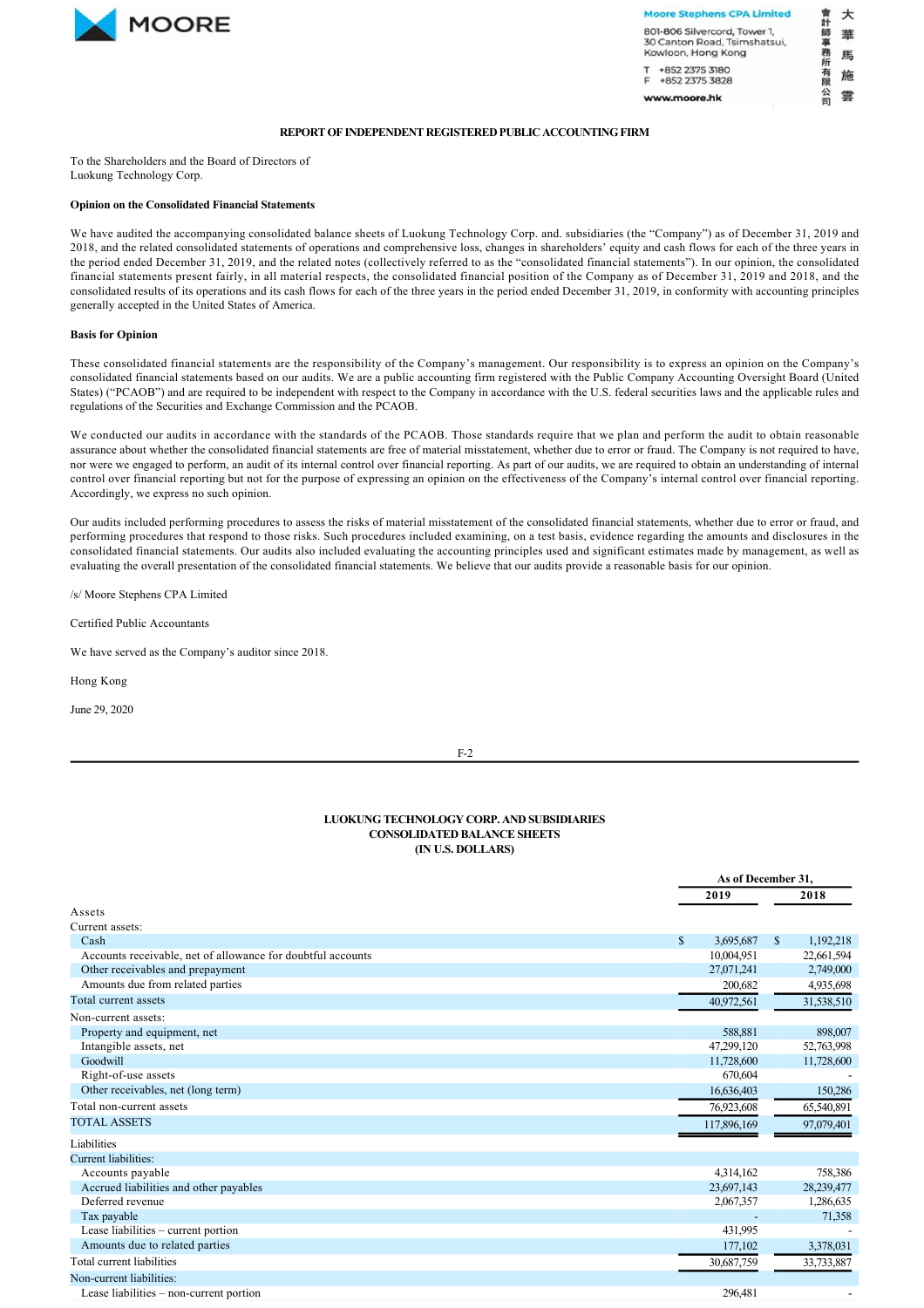| Accrued liabilities and other payables (long term)                                                                       | 32,938,926   | 244,755      |
|--------------------------------------------------------------------------------------------------------------------------|--------------|--------------|
| Total non-current liabilities                                                                                            | 33,235,407   | 244,755      |
| <b>TOTAL LIABILITIES</b>                                                                                                 | 63,923,166   | 33,978,642   |
|                                                                                                                          |              |              |
| Commitments and contingencies                                                                                            |              |              |
|                                                                                                                          |              |              |
| Shareholders' Equity                                                                                                     |              |              |
| Share capital                                                                                                            |              |              |
| Preferred stock, \$0.01 par value; 22,794,872 shares authorized, issued and outstanding at December 31, 2019; 1,000,000  |              |              |
| shares authorized, issued and outstanding at December 31, 2018                                                           | 227,949      | 10.000       |
| Common stock, \$0.01 par value; 500,000,000 shares authorized; 209,081,533 shares issued and outstanding at December 31, |              |              |
| 2019; Common stock, \$0.01 par value; 250,000,000 shares authorized; 199,317,558 shares issued and outstanding at        |              |              |
| December 31, 2018;                                                                                                       | 2,090,816    | 1,993,176    |
| Additional paid-in capital                                                                                               | 124,092,191  | 102,125,814  |
| Accumulated deficit                                                                                                      | (73,376,872) | (41,863,694) |
| Accumulated other comprehensive income                                                                                   | 1,372,074    | 835,463      |
|                                                                                                                          |              |              |
| Total equity attributable to owners of the company                                                                       | 54,406,158   | 63,100,759   |
| Non-controlling interest                                                                                                 | (433, 155)   |              |
|                                                                                                                          |              |              |
| Total Shareholders' Equity                                                                                               | 53,973,003   | 63,100,759   |
| TOTAL LIABILITIES AND SHAREHOLDERS' EQUITY                                                                               |              |              |
|                                                                                                                          | 117.896.169  | 97.079.401   |
|                                                                                                                          |              |              |

See accompanying notes to the consolidated financial statements

 $F-3$ 

# **LUOKUNG TECHNOLOGY CORP. AND SUBSIDIARIES CONSOLIDATED STATEMENTS OF OPERATIONS AND COMPREHENSIVE LOSS (IN U.S. DOLLARS)**

|                                                                          |                    | For the years ended<br>December 31, |              |                |             |             |
|--------------------------------------------------------------------------|--------------------|-------------------------------------|--------------|----------------|-------------|-------------|
|                                                                          |                    | 2019                                |              | 2018           |             | 2017        |
| Revenues                                                                 | \$                 | 18,779,172                          | \$           | 21,042,363     | \$          | 26,082,417  |
| Less: Cost of revenues                                                   |                    | 14,976,016                          |              | 6,938,063      |             | 5,547,779   |
| Less: Operating expenses:                                                |                    |                                     |              |                |             |             |
| Selling and marketing                                                    |                    | 3,764,792                           |              | 14,695,165     |             | 23,908,733  |
| General and administrative                                               |                    | 22,844,383                          |              | 6,750,417      |             | 2,451,249   |
| Research and development                                                 |                    | 8,710,746                           |              | 3,478,570      |             | 1,046,198   |
| Total operating expenses                                                 |                    | 35,319,921                          |              | 24,924,152     |             | 27,406,180  |
| Loss from operations                                                     |                    | (31,516,765)                        |              | (10, 819, 852) |             | (6,871,542) |
| Other income (expense):                                                  |                    |                                     |              |                |             |             |
| Interest expense                                                         |                    | (102,084)                           |              | (80, 184)      |             | (26,611)    |
| Foreign exchange (losses) gains, net                                     |                    | (698,211)                           |              | (1,204,001)    |             | 350,679     |
| Other income (expense), net                                              |                    | 294,857                             |              | 250,510        |             | (262,980)   |
| Total other (expense) income, net                                        |                    | (505, 438)                          |              | (1,033,675)    |             | 61,088      |
| Loss before income taxes                                                 |                    | (32,022,203)                        |              | (11,853,527)   |             | (6,810,454) |
| Income tax benefit (expense)                                             |                    | 70.992                              |              | (74,009)       |             |             |
| Net loss                                                                 | S                  | (31, 951, 211)                      | \$           | (11, 927, 536) | S           | (6,810,454) |
| Less: Net loss attributable to non-controlling interest                  |                    | 438,033                             |              |                |             |             |
| Net loss attributable to owners of the Company                           |                    | (31,513,178)                        | S            | (11, 927, 536) | \$          | (6,810,454) |
| Comprehensive loss:                                                      |                    |                                     |              |                |             |             |
| Net loss                                                                 |                    | (31, 951, 211)                      |              | (11, 927, 536) |             | (6,810,454) |
| Other comprehensive income:                                              |                    |                                     |              |                |             |             |
| Foreign currency translation adjustment                                  |                    | 541,489                             |              | 447,246        |             | 90,671      |
| Comprehensive loss                                                       | $\mathbf{\hat{s}}$ | (31, 409, 722)                      | $\mathbb{S}$ | (11,480,290)   | $\mathbf S$ | (6,719,783) |
| Less: Comprehensive loss attributable to the non-controlling interest    |                    | (4,878)                             |              |                |             |             |
| Comprehensive loss attributable to owner of the Company                  | S                  | (31, 414, 600)                      | S            | (11,480,290)   | \$          | (6,719,783) |
| Net loss per ordinary share:                                             |                    |                                     |              |                |             |             |
| Basic and Diluted                                                        |                    |                                     |              |                |             |             |
|                                                                          | \$                 | (0.16)                              | S            | (0.16)         | \$          | (6,810,454) |
| Weighted average number of ordinary shares outstanding Basic and Diluted |                    | 201,005,995                         |              | 72,919,624     |             |             |

See accompanying notes to the consolidated financial statements

**LUOKUNG TECHNOLOGY CORP. AND SUBSIDIARIES CONSOLIDATED STATEMENTS OF CHANGES IN SHAREHOLDERS' EQUITY (IN U.S. DOLLARS)**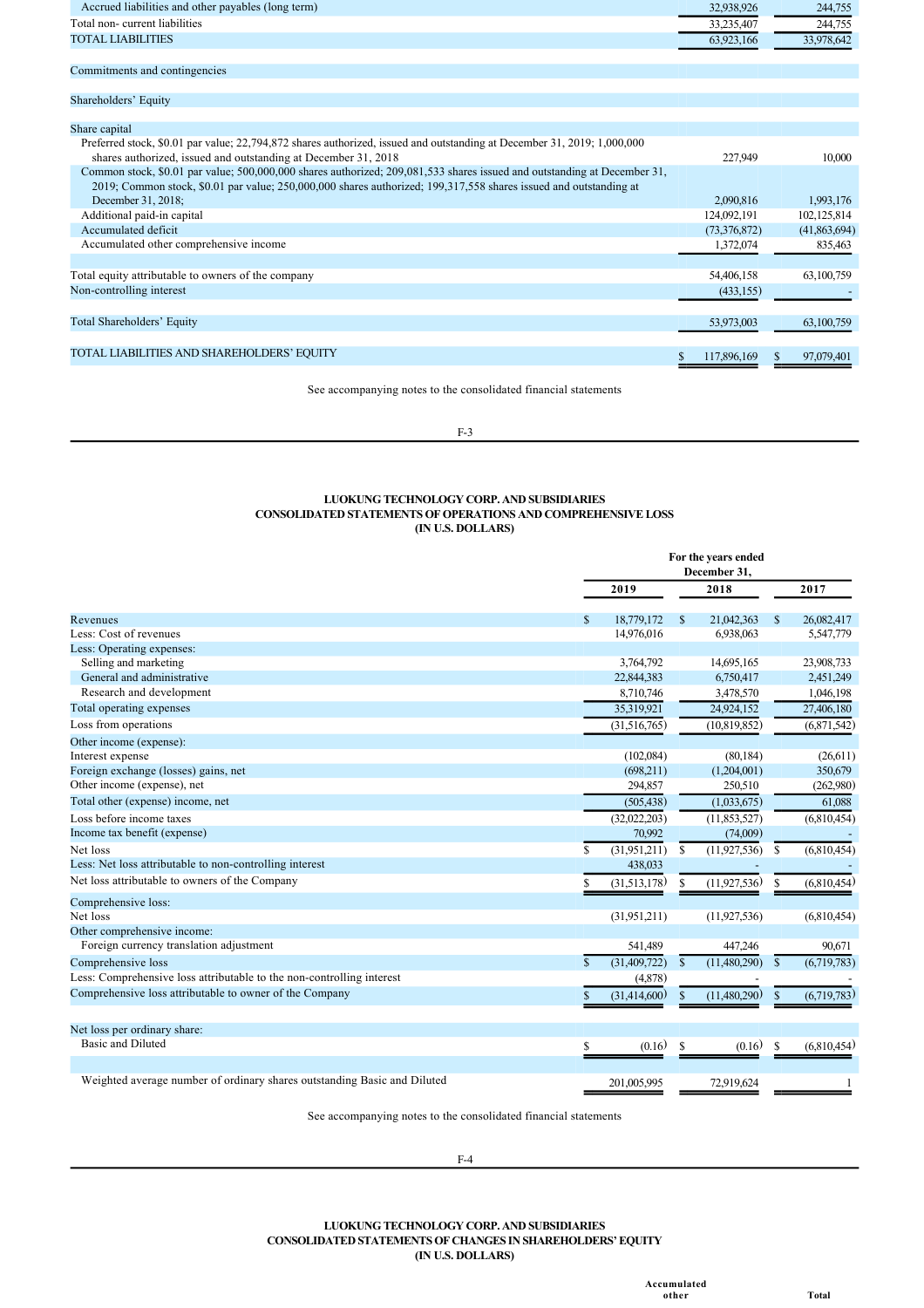|                                         | Ordinary shares          |           | Preferred shares |                          | <b>Additional</b><br>paid-in | Accumulated                                           | comprehensive<br>Income | Non-<br>controlling | Shareholders'<br>Equity |
|-----------------------------------------|--------------------------|-----------|------------------|--------------------------|------------------------------|-------------------------------------------------------|-------------------------|---------------------|-------------------------|
|                                         | <b>Shares</b>            | Amount    | <b>Shares</b>    | Amount                   | capital                      | deficit                                               | $(\text{loss})$         | Interest            | (Deficit)               |
| Balance as of December 31, 2016         | 1 <sup>s</sup>           |           | $-$ \$           |                          | $-$ \$ 10,037,469 \$         | $(23, 125, 704)$ \$                                   | 297546) \$              |                     | (12,790,688)<br>$-$ \$  |
| Capital contribution from C Media       |                          |           |                  |                          | 31,782,216                   |                                                       |                         | $\sim$              | 31,782,216              |
| Net loss                                |                          |           |                  |                          | $\omega$                     | (6,810,454)                                           |                         | $\sim$              | (6,810,454)             |
| Foreign currency translation adjustment |                          |           |                  |                          |                              |                                                       | 90,671                  |                     | 90,671                  |
| Balance as of December 31, 2017         |                          |           |                  |                          | 41,819,685                   | (29, 936, 158)                                        | 388,217                 |                     | 12,271,745              |
| Issuance of preferred shares            |                          |           | 1,000,000        | 10000                    | (10,000)                     |                                                       |                         |                     |                         |
| Issuance of common shares               | 185,412,599              | 1,854,126 |                  | $\blacksquare$           | (1, 854, 126)                |                                                       |                         |                     |                         |
| Adjustment due to the assets exchange   | 1,684,999                | 16,849    |                  | $\overline{\phantom{a}}$ | 177,880                      |                                                       |                         |                     | 194,729                 |
| Acquisition of Superengine              | 12,219,959               | 122,200   |                  |                          | 59,877,800                   |                                                       |                         |                     | 60,000,000              |
| Capital contribution from C Media       |                          |           |                  |                          | 2,114,575                    |                                                       |                         |                     | 2,114,575               |
| Net loss                                |                          |           |                  |                          | ÷                            | (11, 927, 536)                                        |                         |                     | (11, 927, 536)          |
| Foreign currency translation adjustment |                          |           |                  |                          |                              |                                                       | 447,246                 |                     | 447,246                 |
| Balance as of December 31, 2018         | 199, 317, 558            | 1,993,176 | 1,000,000        | 10.000                   | 102,125,814                  | (41, 863, 694)                                        | 835,463                 |                     | 63,100,759              |
| Issuance of common shares               | 9,763,975                | 97,640    |                  |                          | 11,980,000                   |                                                       |                         |                     | 12,077,640              |
| Issuance of preferred shares            |                          |           | 21,794,872       | 217,949                  | 9,986,377                    |                                                       |                         | $\sim$              | 10,204,326              |
| Net loss                                |                          |           |                  |                          | $\overline{\phantom{a}}$     | (31, 513, 178)                                        | $\sim$                  | (438, 033)          | (31, 951, 211)          |
| Foreign currency translation adjustment |                          |           |                  |                          |                              |                                                       | 536,611                 | 4,878               | 541,489                 |
| Balance as of December 31, 2019         | 209,081,533 \$ 2,090,816 |           |                  |                          |                              | 22,794,872 \$227,949 \$124,092,191 \$ (73,376,872) \$ | 1,372,074 \$            | $(433, 155)$ \$     | 53,973,003              |

 $F-5$ 

### **LUOKUNG TECHNOLOGY CORP. AND SUBSIDIARIES CONSOLIDATED STATEMENTS OF CASH FLOWS (IN U.S. DOLLARS)**

|                                                      |                         | For the years ended<br>December 31, |             |  |  |
|------------------------------------------------------|-------------------------|-------------------------------------|-------------|--|--|
|                                                      | 2019                    | 2018                                | 2017        |  |  |
| <b>CASH FLOWS FROM OPERATING ACTIVITIES:</b>         |                         |                                     |             |  |  |
| Net loss                                             | $(31.951.211)$ \$<br>\$ | $(11,927,536)$ \$                   | (6,810,454) |  |  |
| Depreciation and amortization                        | 5,852,321               | 5,120,727                           | 3,316,181   |  |  |
| Amortization of right-of-use assets                  | 625,036                 |                                     |             |  |  |
| Bad debts written off                                | $\overline{a}$          | 944,480                             |             |  |  |
| Exchange difference                                  | 506,447                 | 1,338,857                           | (906, 241)  |  |  |
| Loss on disposal of property and equipment           | 45,883                  |                                     | 115,193     |  |  |
| Increase in allowance for doubtful accounts          | 12,318,303              | 1,845,370                           | 445,395     |  |  |
| Write off of other payable                           | (79, 438)               |                                     |             |  |  |
| Impairment of intangible assets                      |                         | 724,437                             |             |  |  |
| Impairment of Property, Plant, and Equipment         | 95,471                  | 1,228,362                           |             |  |  |
| Changes in assets and liabilities                    |                         |                                     |             |  |  |
| Accounts receivable                                  | 419,941                 | (16,319,139)                        | (7,933,730) |  |  |
| Other receivables and prepayment                     | (4,698,887)             | 2,433,455                           | (2,202,960) |  |  |
| Tax payable                                          | (70,992)                | 74,009                              | 1,945,057   |  |  |
| Deferred revenue                                     | 810,591                 | (962, 730)                          |             |  |  |
| Accounts payable                                     | 22,486,090              | (2,108,736)                         | (1,674,058) |  |  |
| Change in lease liability                            | (566, 512)              |                                     |             |  |  |
| Accrued liabilities and other payables               | (24,056,587)            | 10,683,568                          | 4,731,922   |  |  |
| Net cash used in operating activities                | (18, 263, 544)          | (6,924,876)                         | (8,973,695) |  |  |
| <b>CASH FLOWS FROM INVESTING ACTIVITIES:</b>         |                         |                                     |             |  |  |
| Purchase of property and equipment                   | (131,261)               | (32,691)                            | (12,689)    |  |  |
| Proceeds from return of deposits                     |                         | 604,467                             |             |  |  |
| Cash received from acquisition subsidiaries          |                         | 612,692                             |             |  |  |
| Partial payment made for acquisition of a subsidiary | (14, 495, 905)          |                                     |             |  |  |
| Proceeds from disposal of property and equipment     | 290                     |                                     | 29,942      |  |  |
| Net cash (used in) provided by investing activities  | (14, 626, 876)          | 1,184,468                           | 17.253      |  |  |
| <b>CASH FLOWS FROM FINANCING ACTIVITIES:</b>         |                         |                                     |             |  |  |
| Advances from related parties                        | 1,628,846               | 6,874,994                           | 8,938,290   |  |  |
| Proceeds from issuance of debt                       | 21,743,857              |                                     |             |  |  |
| Proceeds from issuance of shares                     | 12,067,550              |                                     |             |  |  |
|                                                      | 35,440,253              | 6,874,994                           | 8,938,290   |  |  |
| Net cash provided by financing activities            |                         |                                     |             |  |  |
| Effect of foreign exchange rate changes              | (46, 364)               | (14,747)                            | 6.688       |  |  |
| Net increase (decrease) in cash                      | 2,503,469               | 1,119,839                           | (11, 464)   |  |  |
| Cash at beginning of year                            | 1.192.218               | 72,379                              | 83,843      |  |  |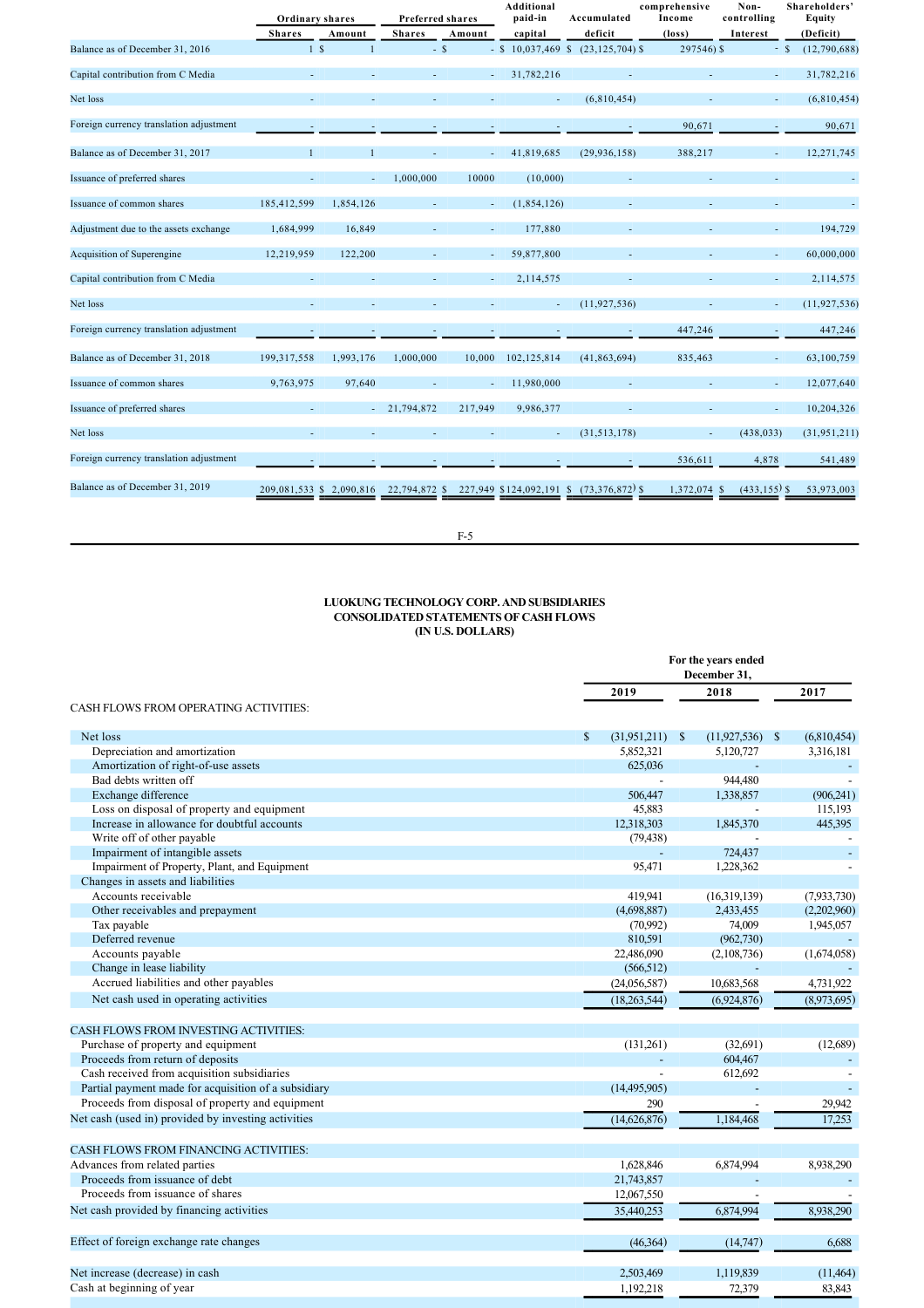| Cash at end of year                                                          | 3.695.687  | 1.192.218 | 72.379 |
|------------------------------------------------------------------------------|------------|-----------|--------|
|                                                                              |            |           |        |
| Supplemental cash flow disclosures:                                          |            |           |        |
| Cash paid for amounts included in the measurement of lease liabilities       | (566, 512) |           |        |
| Interest paid                                                                | 102,084    | 80.184    | 26,611 |
| Income taxes paid                                                            |            |           |        |
| Non- cash investing and financing transaction:                               |            |           |        |
| Right-of-use assets obtained in exchange for new operating lease liabilities | 833,108    |           |        |
|                                                                              |            |           |        |

See accompanying notes to the consolidated financial statements

 $F-6$ 

# **LUOKUNG TECHNOLOGY CORP. AND SUBSIDIARIES NOTES TO CONSOLIDATED FINANCIAL STATEMENTS (IN U.S. DOLLARS)**

NOTE 1 – DESCRIPTION OF BUSINESS AND ORGANIZATION

Luokung Technology Corp. (the "Company" or "LKCO"), formerly Kingtone Wirelessinfo Solution Holding Ltd ("Kingtone Wireless") was incorporated in the British Virgin Islands on October 27, 2009 under the name of Reizii Capital Management Limited. It has wholly-owned subsidiaries and a variable interest entity ("VIE"). Its wholly-owned subsidiaries include: Topsky Info-tech Holdings Pte Ltd. ("Topsky"), which was established in Singapore on November 3, 2009, and Xi'an Softech Co., Ltd. ("Softech"), which was established in Xi'an, Shaanxi Province, China on November 27, 2009 by Topsky. Its VIE is Xi'an Kingtone Information Technology Co., Ltd. ("Kingtone Information") which was incorporated in Xi'an, Shaanxi province, China on December 28, 2001.

On December 17, 2009, Reizii Capital Management Limited changed its name to Kingtone Wirelessinfo Solution Holding Ltd.

On March 23, 2010, the board of directors of Kingtone Wireless resolved to change the fiscal year end of Kingtone Wireless and its wholly-owned subsidiaries, Topsky and Softech, from November 30 to September 30 so as to have the same fiscal year end as Kingtone Information.

On May 14, 2010, Kingtone Wireless completed the initial public offering of its American Depositary Shares ("ADSs") at a price of \$4.00 per ADS and listed its ADSs on the NASDAQ Capital Market under the symbol "KONE." Kingtone Wireless sold an aggregate of 4,000,000 ADSs, representing 4,000,000 ordinary shares and received net proceeds of approximately \$14.5 million, net of underwriting discounts and other offering expenses.

On August 17, 2018, Kingtone Wireless consummated an asset exchange transaction, pursuant to which it exchanged all issued and outstanding capital stock in Topsky Info-Tech Holdings Pte Ltd., the parent of Softech, for the issued and outstanding capital stock of LK Technology Ltd. ("LK Technology") (the "Asset Exchange"). In connection with the Asset Exchange, Kingtone Wireless changed its name to Luokung Technology Corp. on August 20, 2018, and on September 20, 2018, issued to the shareholders of C Media Limited, the former parent of LK Technology, (i) 185,412,599 of its ordinary shares, par value \$0.01 per share and (ii) 1,000,000 of its preferred shares. Upon the consummation of the Asset Exchange, the Company ceased the previous business operations and became a company focused on the provision of Wi-Fi and mobile application products for long distance rail travelers in China.

Following the consummation of the Asset Exchange, on October 4, 2018, the Company changed its fiscal year end from September 30 to the fiscal year end of LK Technology, December 31.

On August 25, 2018, LK Technology entered into a Stock Purchase Agreement (the "Agreement") with the shareholders ("Shareholders") of Superengine Holding Limited, a limited liability company incorporated under the laws of the British Virgin Islands ("Superengine"), pursuant to which LK Technology acquired all of the issued and outstanding shares of Superengine for an aggregate purchase price of US\$60 million (the "Purchase Price"), which was paid by the issuance of its Ordinary Shares in an amount equal to the quotient of (x) the Purchase Price divided by (y) the average of the closing prices of the Ordinary Shares on the NASDAQ Capital Market over the 12 months period preceding July 31, 2018. Further details are in Note 3.

Luokung Technology Corp., its subsidiaries and its variable interest entities ("VIEs") (collectively the "Company") operate two core business brands, "Luokuang" and "SuperEngine", Luokuang is a mobile application service for long-distance travel in the People's Republic of China (the "PRC"), which is built as an locationbased social contents and services distribution platform. It offers functions based on various travel scenarios, e.g. information, entertainment, travel, ecommerce, Online to Offline ("O2O"), advertising, etc. In the first half of 2019, the Company gradually terminated the Wi-Fi provisions for express trains because the increase in numbers of high-speed trains led to the shrinkage of the passenger trips of express trains. At the beginning of 2019, the Company established a Luokung Locationbased services Data Marketing Platform ("LLDMP"), Luokung Location-based services ("LBS") Data Marketing Platform, that combines its LBS capability with existing advertising tools. Its LBS capability includes indoor floor maps, location information, and point of interest for more than twenty thousand commercial buildings, which cover high speed train stations, shopping malls, airports and other locations with significant pedestrian traffic. SuperEngine provides spatial temporal big data services, including Platform as a Service ("PaaS"), Software as a Service ("SaaS") and Data as a Service ("DaaS"), based on its self-developed patented technology which can be applied in Mobile Internet LBS, Intelligent Transportation, Autonomous Driving, Smart City, Intelligent IoT, Natural Resources Exploration and Monitoring and so on.

 $F-7$ 

As of December 31, 2019, details of the Company's subsidiaries and VIEs are as follows:

| <b>Name</b>                                                                                                                                            | Date of<br>incorporation | Place of<br>incorporation | Percentage of<br>legal ownership |
|--------------------------------------------------------------------------------------------------------------------------------------------------------|--------------------------|---------------------------|----------------------------------|
| Subsidiaries:                                                                                                                                          |                          |                           |                                  |
| LK Technology Ltd.                                                                                                                                     | Mar 3, 2011              | <b>BVI</b>                | 100%                             |
|                                                                                                                                                        |                          |                           |                                  |
| Topsky Info-tech Holdings Pte Ltd.                                                                                                                     | Nov 3, 2009              | Singapore                 | 100%                             |
|                                                                                                                                                        |                          |                           |                                  |
| Superengine Holding Limited                                                                                                                            | Jun 14, 2018             | <b>BVI</b>                | 100%                             |
|                                                                                                                                                        |                          |                           |                                  |
| <b>MMB</b> Limited                                                                                                                                     | Apr 11, 2013             | Hong Kong                 | 100%                             |
|                                                                                                                                                        |                          |                           |                                  |
| Mobile Media (China) Limited                                                                                                                           | Nov 6, 2007              | Hong Kong                 | 100%                             |
|                                                                                                                                                        |                          |                           |                                  |
| Beijing Luokuang Spatial-Temporal Data Technology Co., Ltd. (previously known as Zhong Chuan<br>Tian Xia Information and Technology (Beijing) Limited) | Feb 1, 2013              | <b>PRC</b>                | 100%                             |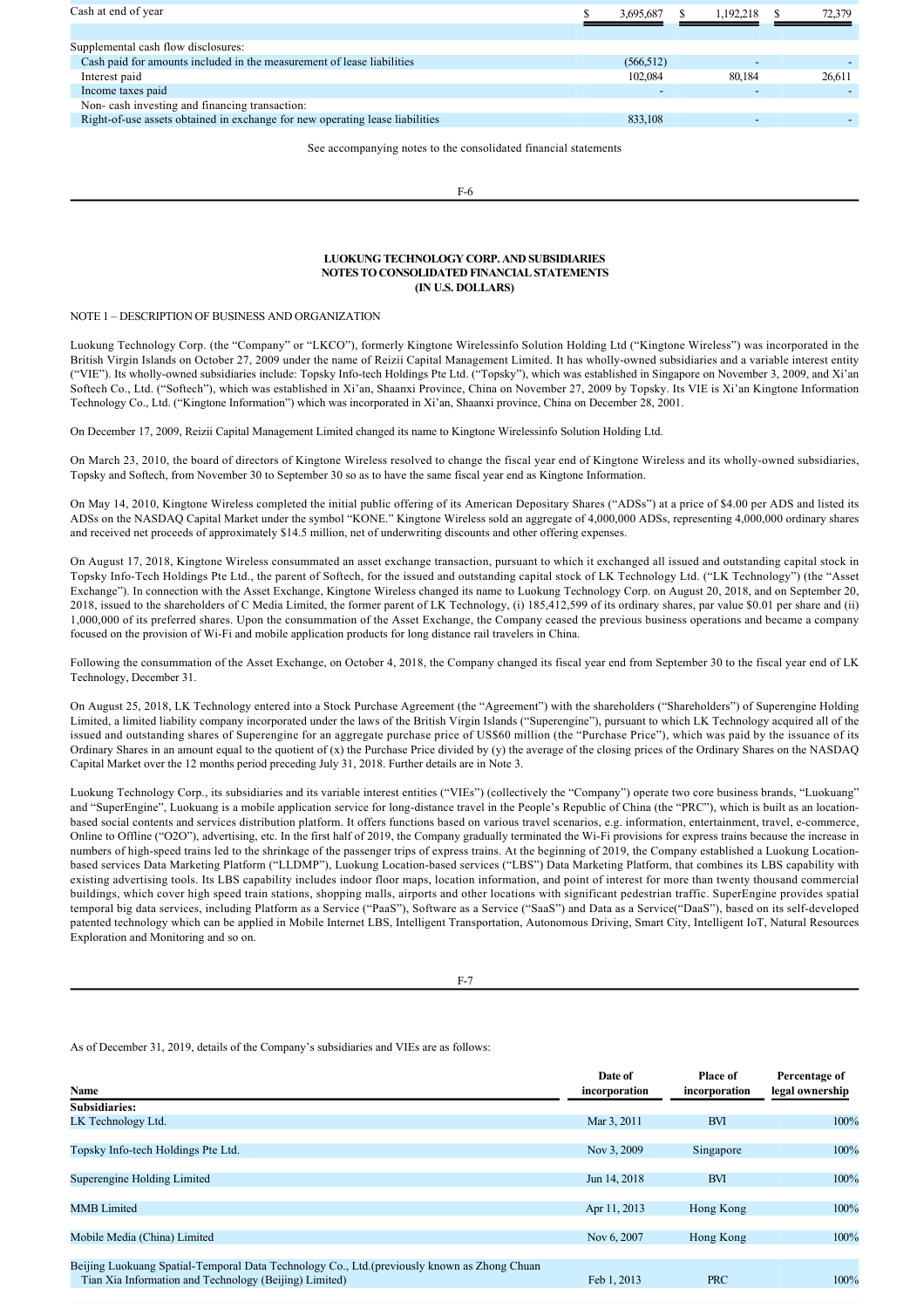| Shenzhen Luokuang Technology Limited (previously known as Zhong Chuan Tiaxn Xia Information    |               |            |       |
|------------------------------------------------------------------------------------------------|---------------|------------|-------|
| and Technology (Shenzhen) Limited)                                                             | Dec 23, 2010  | <b>PRC</b> | 100%  |
|                                                                                                |               |            |       |
| Beijing Yuanli Anda Technology Co., Ltd.                                                       | June 13, 2018 | <b>PRC</b> | 51%   |
| <b>Contractual Control:</b>                                                                    |               |            |       |
|                                                                                                |               |            |       |
| Superengine Graphics Software Technology Development (Suzhou) Co., Ltd. ("Suzhou Superengine") | Apr 2, 2004   | <b>PRC</b> | $0\%$ |
| Anhui Superengine Intelligent Technology co., Ltd ("Anhui Superengine")                        | Oct 26, 2017  | <b>PRC</b> | $0\%$ |
| <b>VIEs:</b>                                                                                   |               |            |       |
| Beijing Zhong Chuan Shi Xun Technology Limited ("Zhong Chuan Shi Xun")                         | May 17, 2004  | <b>PRC</b> | $0\%$ |
|                                                                                                |               |            |       |
| Jiangsu Zhong Chuan Rui You Information and Technology Limited ("Zhong Chuan Rui You")         | May 26, 2011  | <b>PRC</b> | $0\%$ |
| Huoerguosi Luokuang Information and Technology Limited ("Huoerguosi Luokuang")                 | Jul 19, 2017  | <b>PRC</b> | $0\%$ |
|                                                                                                |               |            |       |
| Shenzhen Jiu Zhou Shi Dai Digital and Technology Limited ("Jiu Zhou Shi Dai")                  | Nov 26, 2004  | <b>PRC</b> | $0\%$ |
|                                                                                                |               |            |       |

 $F-8$ 

# NOTE 2 – SUMMARY OF SIGNIFICANT ACCOUNTING POLICIES

#### *Basis of presentation*

The consolidated financial statements of the Company have been prepared in accordance with accounting principles generally accepted in the United States of America ("US GAAP").

### *Principles of consolidation*

The consolidated financial statements include the financial statements of the Company, its subsidiaries, including the wholly-foreign owned enterprises ("WFOEs"), entities we control by contract and VIEs for which the Company is the primary beneficiary. All transactions and balances among the Company, its subsidiaries, entities controlled by contract and consolidated VIEs have been eliminated upon consolidation. The results of subsidiaries, entities controlled by contract and consolidated VIEs acquired or disposed of are recorded in the consolidated statements of operations from the effective date of acquisition or up to the effective date of disposal, as appropriate.

A subsidiary is an entity in which (i) the Company directly or indirectly controls more than 50% of the voting power; or (ii) the Company has the power to appoint or remove the majority of the members of the board of directors or to cast a majority of votes at the meeting of the board of directors or to govern the financial and operating policies of the investee pursuant to a statute or under an agreement among the shareholders or equity holders. An entity controlled by contract is required to be consolidated by the primary beneficiary of the entity if the equity holders in the entity do not have controlling financial interest in the entity. A VIE is required to be consolidated by the primary beneficiary of the entity if the equity holders in the entity do not have the characteristics of a controlling financial interest or do not have sufficient equity at risk for the entity to finance its activities without additional subordinated financial support from other parties.

Suzhou Superengine and its subsidiary, Auhui Superengine are consolidated pursuant to an agreement signed between the legal owners of Suzhou Superengine and Zhong Chuan Shi Xun giving all the rights and obligations and control of Suzhou Superengine to Zhong Chuan Shi Xun.

F-9

To comply with the PRC legal restrictions on foreign ownership of companies that operate mobile application services, the Company operates in such restricted services in the PRC through certain PRC domestic companies, whose equity interests are held by certain management members or founders of the Company. Part of the registered capital of these PRC domestic companies was funded by certain management members or founders of the Company. The Company has entered into certain exclusive business services agreements with these PRC domestic companies, which entitle it to receive a majority of their residual returns and make it obligatory for the Company to absorb a majority of the risk of losses from their activities. In addition, the Company has entered into certain agreements with those management members or founders, including equity interest pledge agreements of the equity interests held by those management members or founders and exclusive option agreements to acquire the equity interests in these companies when permitted by the PRC laws, rules and regulations.

Details of the typical VIE structure of the Company's significant consolidated VIEs, primarily domestic companies associated with the operations such as Zhong Chuan Shi Xun, Zhong Chuan Rui You, Huoerguosi Luokuang, and Jiu Zhou Shi Dai, are set forth below:

(i) Contracts that give the Company effective control of VIEs

#### *Exclusive option agreements*

The VIE equity holders have granted the WFOEs exclusive call options to purchase their equity interest in the VIEs at an exercise price equal to the higher of (i) the registered capital in the VIEs; and (ii) the minimum price as permitted by applicable PRC laws. Each relevant VIE has further granted the relevant WFOE an exclusive call option to purchase its assets at an exercise price equal to the book value of the assets or the minimum price as permitted by applicable PRC laws, whichever is higher. The WFOEs may nominate another entity or individual to purchase the equity interest or assets, if applicable, under the call options. Each call option is exercisable subject to the condition that applicable PRC laws, rules and regulations do not prohibit completion of the transfer of the equity interest or assets pursuant to the call option. Each WFOE is entitled to all dividends and other distributions declared by the VIE, and the VIE equity holders have agreed to give up their rights to receive any distributions or proceeds from the disposal of their equity interests in the VIE which are in excess of the original registered capital that they contributed to the VIE, and to pay any such distributions or premium to the WFOE. The exclusive call option agreements remain in effect until the equity interest or assets that are the subject of such agreements are transferred to the WFOEs.

### *Equity pledge agreements*

Pursuant to the relevant equity pledge agreements, the relevant VIE equity holders have pledged all of their interests in the equity of the VIEs as a continuing first priority security interest in favor of the corresponding WFOEs to secure the performance of obligations by the VIEs and/or the equity holders under the other structure contracts. Each WFOE is entitled to exercise its right to dispose of the VIE equity holders' pledged interests in the equity of the VIE and has priority in receiving payment by the application of proceeds from the auction or sale of such pledged interests, in the event of any breach or default under the loan agreement or other structure contracts, if applicable. These equity pledge agreements remain in force for the duration of the relevant loan agreement and other structure contracts.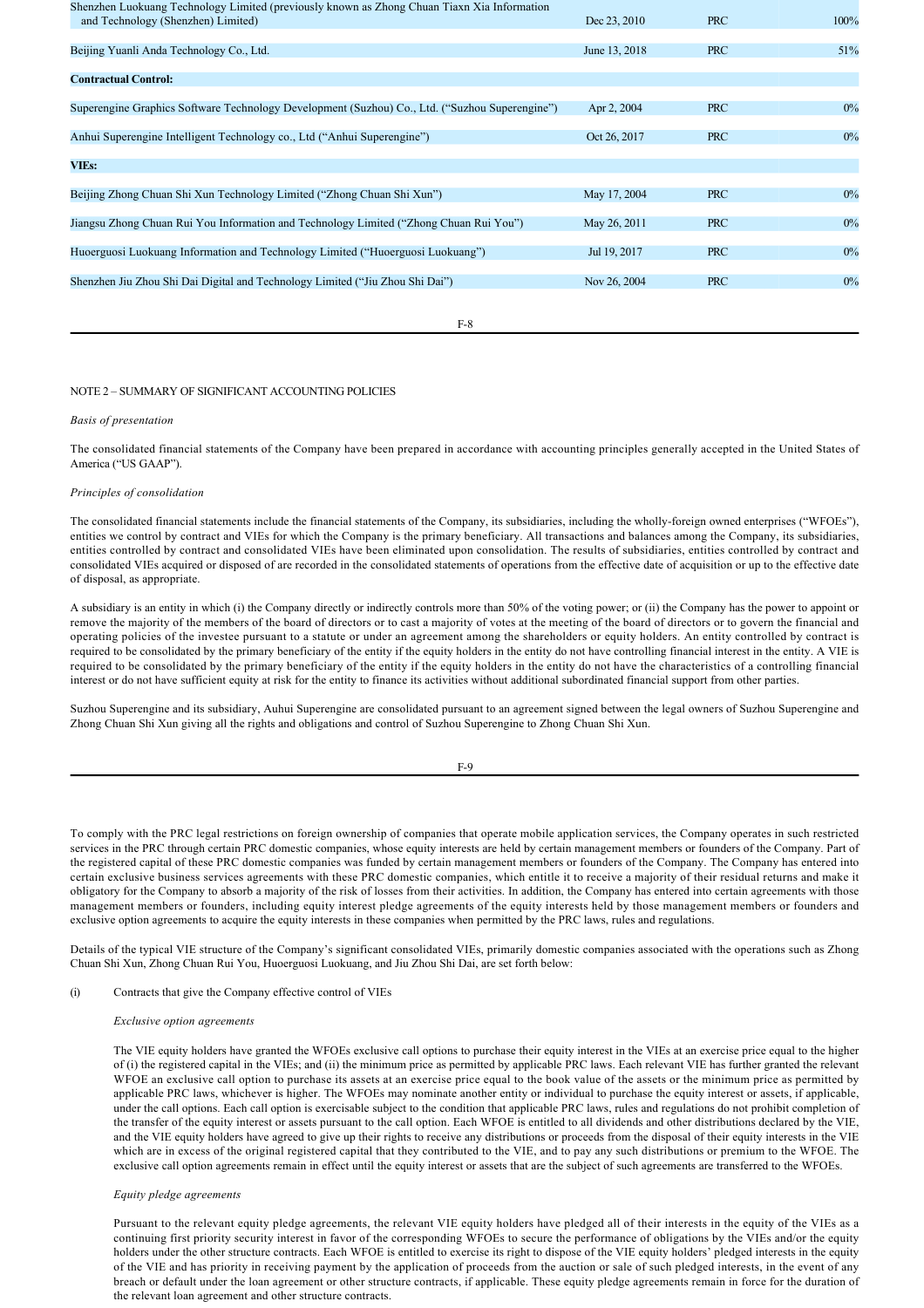### (ii) Contracts that enable the Company to receive substantially all of the economic benefits from the VIEs

#### *Exclusive business services agreements*

Each relevant VIE has entered into an exclusive business services agreement with the respective WFOE, pursuant to which the relevant WFOE provides exclusive business services to the VIE. In exchange, the VIE pays a service fee to the WFOE which typically amounts to what would be substantially all of the VIE's pre-tax profit, resulting in a transfer of substantially all of the profits from the VIE to the WFOE.

#### *Other arrangements*

The exclusive call option agreements described above also enable the Company to receive substantially all of the economic benefits from the VIEs by typically entitling the WFOEs to all dividends and other distributions declared by the VIEs and to any distributions or proceeds from the disposal by the VIE equity holders of their equity interests in the VIEs that are in excess of the original registered capital that they contributed to the VIEs.

Based on these contractual agreements, the Company believes that the PRC domestic companies as described above should be considered as VIEs because the equity holders do not have significant equity at risk nor do they have the characteristics of a controlling financial interest. Given that the Company is the primary beneficiary of these PRC domestic companies, the Company believes that these VIEs should be consolidated based on the structure as described above.

Under the contractual arrangements with the consolidated VIEs, the Company has the power to direct activities of the consolidated VIEs and can have assets transferred out of the consolidated VIEs under its control. Therefore, the Company considers that there is no asset in any of the consolidated VIEs that can be used only to settle obligations of the consolidated VIEs, except for registered capital and PRC statutory reserves. As all consolidated VIEs are incorporated as limited liability companies under the Company Law of the PRC, creditors of the consolidated VIEs do not have recourse to the general credit of the Company for any of the liabilities of the consolidated VIEs.

Currently there is no contractual arrangement which requires the Company to provide additional financial support to the consolidated VIEs. However, as the Company conducts its businesses primarily based on the licenses and approvals held by its consolidated VIEs, the Company has provided and will continue to provide financial support to the consolidated VIEs considering the business requirements of the consolidated VIEs, as well as the Company's own business objectives in the future.

#### *Use of estimates*

The preparation of financial statements in conformity with US GAAP requires the Company to make estimates and assumptions that affect the reported amounts of assets and liabilities and disclosure of contingent assets and liabilities at the date of the financial statements and the reported amounts of revenues and expenses during the reporting period. The most significant estimates are the allowance for doubtful accounts, the useful lives of property and equipment and intangible assets, valuation allowance for deferred tax assets, impairment of long-lived assets and goodwill. Actual results could differ from those estimates.

#### *Fair value measurements*

Fair value is the price that would be received from selling an asset or paid to transfer a liability in an orderly transaction between market participants at the measurement date under current market conditions. When determining the fair value measurements for assets and liabilities required or permitted to be recorded at fair value, the Company considers the principal or most advantageous market in which it would transact and it considers assumptions that market participants would use when pricing the asset or liability.

Financial Accounting Standards Board ("FASB") Accounting Standards Codification ("ASC") 820, Fair Value Measurements provides a fair value hierarchy which prioritizes the inputs to valuation techniques used to measure fair value into three broad levels. The level in the hierarchy within which the fair value measurement in its entirety falls is based upon the lowest level of input that is significant to the fair value measurement as follows:

### Level 1

Level 1 applies to assets or liabilities for which there are quoted prices in active markets for identical assets or liabilities.

#### Level 2

Level 2 applies to assets or liabilities for which there are inputs other than quoted prices included within Level 1 that are observable for the asset or liability such as quoted prices for similar assets or liabilities in active markets; quoted prices for identical assets or liabilities in markets with insufficient volume or infrequent transactions (less active markets); or model-derived valuations in which significant inputs are observable or can be derived principally from, or corroborated by, observable market data.

### Level 3

Level 3 applies to assets or liabilities for which there are unobservable inputs to the valuation methodology that are significant to the measurement of the fair value of the assets or liabilities.

#### *Cash*

Cash primarily consist of cash, money market funds, investments in interest bearing demand deposit accounts, time deposits and highly liquid investments with original maturities of three months or less from the date of purchase and are stated at cost which approximates their fair value. As of December 31, 2019 and 2018, the Company has no cash equivalents.

#### *Accounts receivable, net of allowance*

Accounts receivable are recognized and carried at the original invoiced amount less an allowance for any potential uncollectible amounts. An estimate for doubtful debts is made when collection of the full amount is no longer probable. Bad debts are written off as incurred. The Company generally does not require collateral from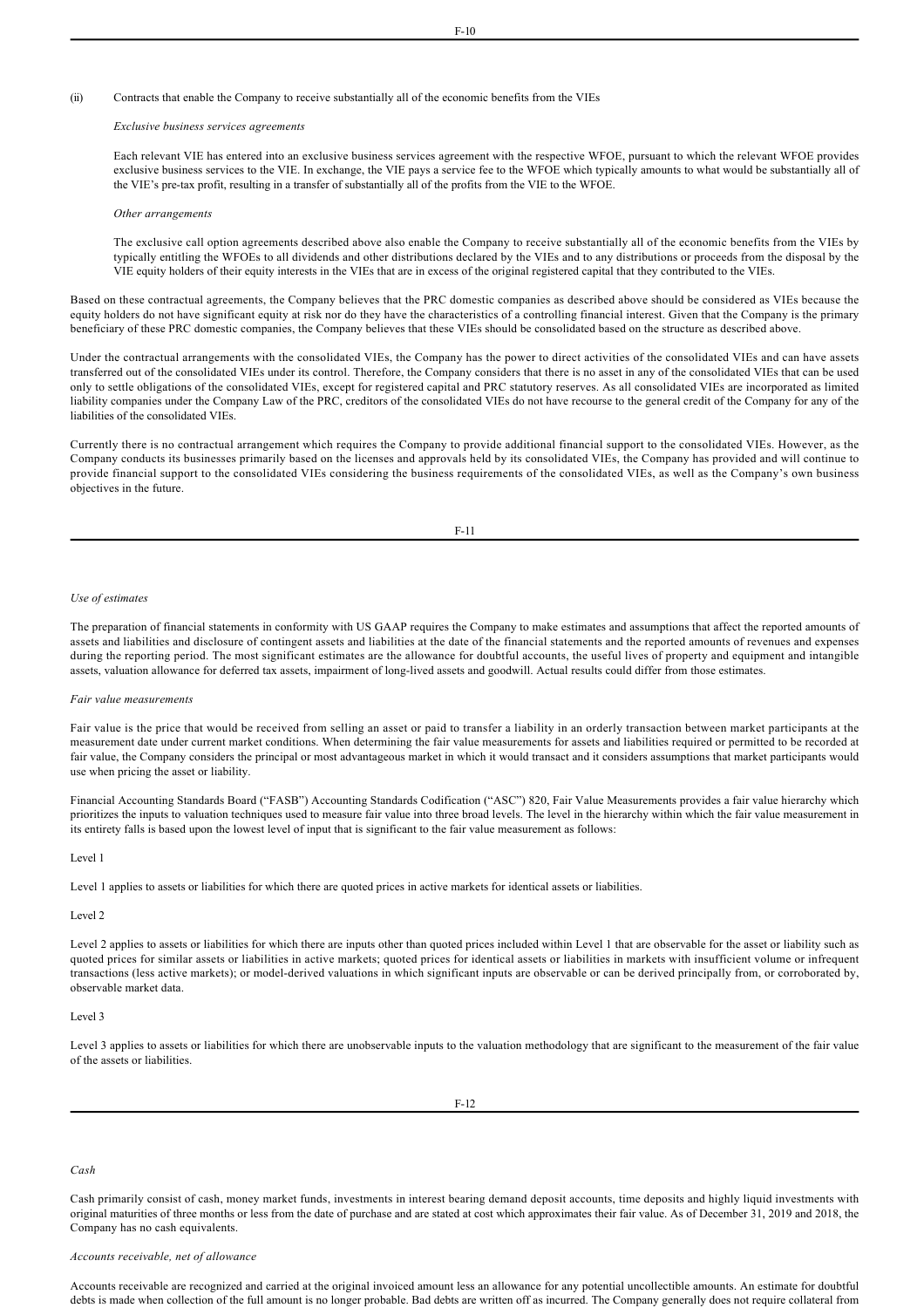### its customers.

The Company maintains allowances for doubtful accounts for estimated losses resulting from the failure of customers to make payments on time. The Company reviews the accounts receivable on a periodic basis and makes specific allowances when there is doubt as to the collectability of individual balances. In evaluating the collectability of individual receivable balances, the Company considers many factors, including the age of the balance, the customer's payment history, its current credit-worthiness and current economic trends.

### *Property and equipment, net*

Property and equipment are carried at cost less accumulated depreciation. Depreciation is calculated on a straight-line basis over the following estimated useful lives:

| Wi-Fi equipment            | 3 years<br>$\overline{\phantom{0}}$ |
|----------------------------|-------------------------------------|
| Office and other equipment | $-3$ to 5 years                     |
| Vehicles                   | 5 years<br>$\overline{\phantom{a}}$ |

Costs of repairs and maintenance are expensed as incurred and asset improvements are capitalized. The gain or loss on disposal of property and equipment is the difference between the net sales proceeds and the carrying amount of the relevant assets and is recognized in the consolidated statement of operations. When property and equipment are retired or otherwise disposed of, the cost and accumulated depreciation are removed from the accounts and any resulting gain or loss is included in the results of operations for the respective period.

 $F-13$ 

### *Intangible assets*

Intangible assets with finite lives are amortized using the straight-line method over the estimated economic lives.

Intangible assets have weighted average economic lives from the date of purchase as follows:

| Software   | vears<br>$\overline{\phantom{a}}$    |
|------------|--------------------------------------|
| Trademarks | 10 years<br>$\hspace{0.05cm}$        |
| Patents    | 10 years<br>$\overline{\phantom{0}}$ |

### *Goodwill*

The Company assesses goodwill for impairment in accordance with FASB ASC subtopic 350-20, Intangibles—Goodwill and Other: Goodwill ("ASC 350-20"), which requires that goodwill to be tested for impairment at the reporting unit level at least annually and more frequently upon the occurrence of certain events, as defined by ASC 35020.

The Company has the option to assess qualitative factors first to determine whether it is necessary to perform the two-step test in accordance with ASC 350-20. If the Company believes, as a result of the qualitative assessment, that it is more-likely-than-not that the fair value of the reporting unit is less than its carrying amount, the twostep quantitative impairment test described below is required. Otherwise, no further testing is required. In the qualitative assessment, the Company considers primary factors such as industry and market considerations, overall financial performance of the reporting unit, and other specific information related to the operations. In performing the two-step quantitative impairment test, the first step compares the carrying amount of the reporting unit to the fair value of the reporting unit based on either quoted market prices of the ordinary shares or estimated fair value using a combination of the income approach and the market approach. If the fair value of the reporting unit exceeds the carrying value of the reporting unit, goodwill is not impaired and we are not required to perform further testing. If the carrying value of the reporting unit exceeds the fair value of the reporting unit, then we must perform the second step of the impairment test in order to determine the implied fair value of the reporting unit's goodwill. The fair value of the reporting unit is allocated to its assets and liabilities in a manner similar to a purchase price allocation in order to determine the implied fair value of the reporting unit goodwill. If the carrying amount of the goodwill is greater than its implied fair value, the excess is recognized as an impairment loss.

In 2019, the Company performed a qualitative assessment for goodwill and evaluated all relevant factors, including but not limited to macroeconomic conditions, industry and market conditions, and financial performance. The Company concluded that it is necessary to perform a quantitative assessment. The Company completed step one of the quantitative goodwill impairment assessment based on the discounted future cash flows that the reporting units are expected to generate and determined after evaluating the results, events and circumstances, that the fair values of the reporting units exceeded their carrying values. Therefore, step two is not required and no impairment loss on goodwill is required for the year ended December 31, 2019.

In 2018, the Company performed a qualitative assessment for goodwill. Based on the requirements of ASC35020, the Company evaluated all relevant factors, including but not limited to macroeconomic conditions, industry and market conditions, financial performance. The Company weighed all factors in their entirety and concluded that it was not more-likely-than-not the fair value was less than the carrying amount of the reporting unit, and further impairment testing on goodwill was unnecessary as of December 31, 2018.

### *Impairment or disposal of long-lived assets*

Long-lived assets other than goodwill are included in impairment evaluations when events and circumstances exist that indicate the carrying value of these assets may not be recoverable. In accordance with FASB ASC 360, Property, Plant and Equipment, the Company assesses the recoverability of the carrying value of longlived assets by first grouping its long-lived assets with other assets and liabilities at the lowest level for which identifiable cash flows are largely independent of the cash flows of other assets and liabilities (the asset group) and, secondly, estimating the undiscounted future cash flows that are directly associated with and expected to arise from the use of and eventual disposition of such asset group. If the carrying value of the asset group exceeds the estimated undiscounted cash flows, the Company recognizes an impairment loss to the extent the carrying value of the long-lived asset exceeds its fair value. The Company determines fair value through quoted market prices in active markets or, if quotations of market prices are unavailable, through the performance of internal analysis using a discounted cash flow methodology or by obtaining external appraisals from independent valuation firms. The undiscounted and discounted cash flow analyses are based on a number of estimates and assumptions, including the expected period over which the asset will be utilized, projected future operating results of the asset group, discount rate and long-term growth rate.

As of December 31, 2019 and 2018, the Company assessed the impairment of its long-lived assets and identified impairment indications. For intangible assets, the impairment loss was \$nil, \$724,437 and \$nil for the years ended 2019, 2018 and 2017, respectively, as the Company was not going to use a software system that was purchased in 2014 and written off in 2018. For property plant and equipment, the impairment loss was \$95,471, \$1,228,362 and \$nil for the years ended 2019, 2018 and 2017, respectively.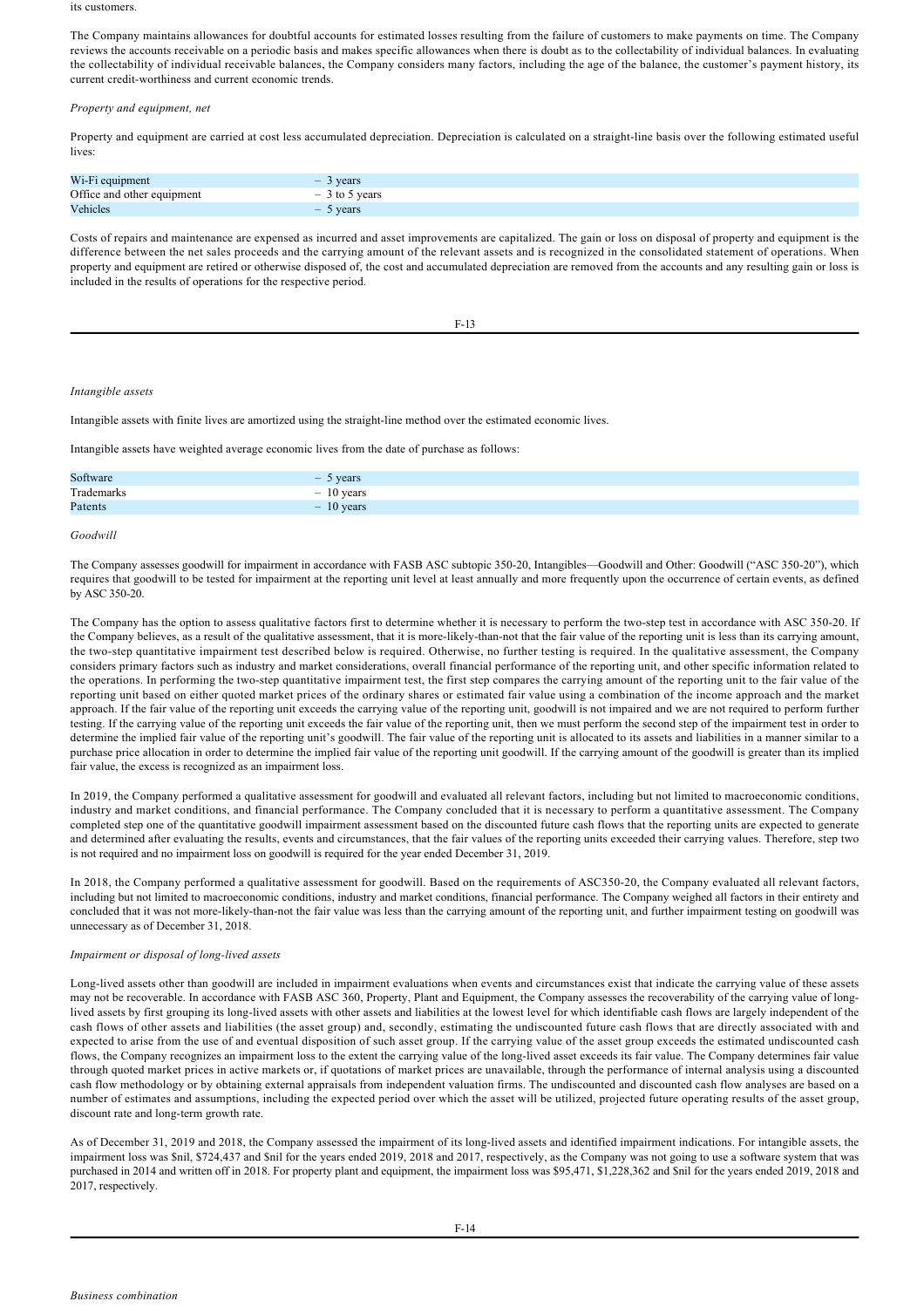The Company accounts for business combinations using the acquisition method of accounting in accordance with FASB ASC topic 805, Business Combinations*.* Acquisition method accounting requires that the consideration transferred be allocated to the assets, including separately identifiable assets, and liabilities the Company acquired, based on their estimated fair values. The consideration transferred in an acquisition is measured as the aggregate of the fair values at the date of exchange of the assets given, liabilities incurred, and equity instruments issued as well as the contingent considerations and all contractual contingencies as of the acquisition date. The costs directly attributable to the acquisition are expensed as incurred. Identifiable assets, liabilities and contingent liabilities acquired or assumed are measured separately at their fair value as of the acquisition date, irrespective of the extent of any noncontrolling interests. The excess of (i) the total cost of acquisition, fair value of the noncontrolling interests and acquisition date fair value of any previously held equity interest in the acquiree over (ii) the fair value of the identifiable net assets of the acquiree, is recorded as goodwill. If the cost of acquisition is less than the fair value of the net assets of the subsidiary acquired, the difference is recognized directly in earnings.

#### *Revenue recognition*

The company recognizes revenue in accordance with ASC Topic 606, "Revenue from Contracts with Customers"

#### *Displaybased online advertising services*

The Company provides display-based online advertising services to customers by integrating text description, image and video, and displaying the advertisements in a prominent position on Luokuang mobile application on a cost-per-click basis; the customers pay us only when a user clicks on an advertisement on the Luokuang mobile application We also derive our revenue from the provision of user acquisition services to our advertisers. On the strength of the LBS services we offer, the customers pay us based on performance, as measured by CPI (Cost Per Install), CPM (Cost Per Mile), CPC (Cost Per Click). The Company recognizes revenue over time because the customer receives and consumes the benefit of our advertising services throughout the contract period.

### *Software and services*

The Company generates revenues primarily in the form of a sale of software license and provision of technology solution services. License fees include perpetual license fees, term license fees and royalties. Technology services primarily consist of fees for providing technology solution services that enable customers to gain real-time operational intelligence by harnessing the value of their data.

Revenue for the sale of software licenses is recognized at the point in time when the control of the provided goods is provided to our customers.

Technology solution revenue is recognized over time as the services are performed because the customer receives and consumes the benefit of our performance throughout the contract period. Milestones with corresponding payments are stated in the contracts with customers. We bill for the services we have performed when the milestones reached are accepted by the customer in accordance with the terms of the contract. We recognize the revenues associated with these professional services as we deliver each agreed portion of the services.

The Company does not offer credits or refunds and therefore has not recorded any sales return allowance for any of the periods presented. Upon a periodic review of outstanding accounts receivable, amounts that are deemed to be uncollectible are written off against the allowance for doubtful accounts. The Company's policy is to record revenues net of any applicable sales, use or excise taxes.

Deferred revenue represents prepayments from customers for advertising service and is recognized as revenue when the advertising services are rendered.

$$
F-15
$$

### *Disaggregation of revenue*

The following tables disaggregate revenues under ASC 606 by product line (dollars in thousands)

|                            |              | <b>Fiscal Year Ended</b><br>December 31, | 2019 to 2018           |             |
|----------------------------|--------------|------------------------------------------|------------------------|-------------|
|                            |              | 2019                                     | 2018                   | % Change    |
|                            |              | (dollars in thousands)                   |                        |             |
| Revenues                   |              |                                          |                        |             |
| Advertising                | $\mathbb{S}$ | 17,806                                   | 20,703<br>$\mathbf{s}$ | $(14.0)\%$  |
| License                    |              |                                          | 203                    | $(100.0)\%$ |
| <b>Technology Services</b> |              | 973                                      | 136                    | 615.4%      |
|                            |              |                                          |                        |             |
| <b>Total revenues</b>      |              | 18,779                                   | 21,042<br>S            | $(10.8)\%$  |
|                            |              |                                          |                        |             |
| Advertising                |              | 94.8%                                    | 98.3%                  |             |
| License                    |              | $\overline{a}$                           |                        | $1.0\%$     |
| <b>Technology Services</b> |              | $5.2\%$                                  |                        | $0.7\%$     |
|                            |              |                                          |                        |             |
| Total                      |              | $100.0\%$                                | $100.0\%$              |             |
|                            |              |                                          |                        |             |

#### *Foreign currency translation*

The functional and reporting currency of the Company and the Company's subsidiaries domiciled in BVI and Hong Kong is the United States dollar ("U.S. dollar"). The financial records of the Company's other subsidiaries and VIEs located in the PRC are maintained in their local currency, the Chinese Renminbi ("RMB"), which is the functional currency of these entities.

Monetary assets and liabilities denominated in currencies other than the functional currency are translated into the functional currency at the rates of exchange ruling at the balance sheet date. Transactions in currencies other than the functional currency during the year are converted into the functional currency at the applicable rates of exchange prevailing when the transactions occurred. Transaction gains and losses are recognized in the statements of operations.

The Company's entities with a functional currency of RMB translate their operating results and financial position into the U.S. dollar, the Company's reporting currency. Assets and liabilities are translated using the exchange rates in effect on the balance sheet date. Revenues, expenses, gains and losses are translated using the average rate for the year. Retained earnings and equity are translated using the historical rate. Translation adjustments are reported as cumulative translation adjustments and are shown as a separate component of other comprehensive income.

### *Earnings per share*

ASC Topic 260 "Earnings per Share," requires presentation of both basic and diluted earnings per share ("EPS") with a reconciliation of the numerator and denominator of the basic EPS computation to the numerator and denominator of the diluted EPS computation. Basic EPS excludes dilution. Diluted EPS reflects the potential dilution that could occur if securities or other contracts to issue common stock were exercised or converted into common stock or resulted in the issuance of common stock that then shared in the earnings of the entity.

Basic net loss per share is computed by dividing net loss available to common stockholders by the weighted average number of shares of common stock outstanding during the period. Diluted net loss per share is computed by dividing net loss by the weighted average number of shares of common stock, common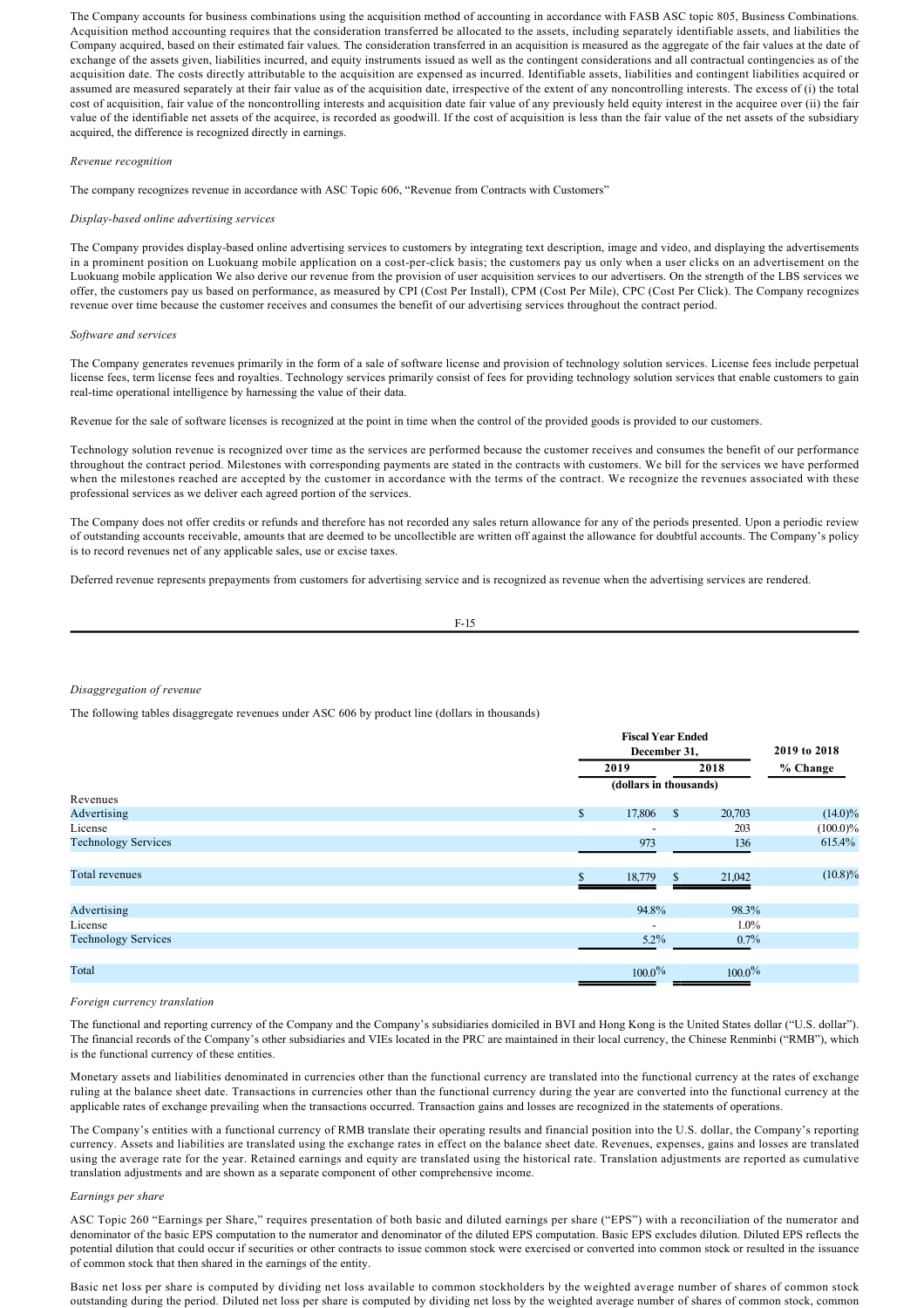stock equivalents and potentially dilutive securities outstanding during each period. Potentially dilutive common shares consist of the common shares issuable upon the exercise of common stock warrants (using the treasury stock method). Common stock equivalents are not included in the calculation of diluted earnings per share if their effect would be anti-dilutive. In a period in which the Company has a net loss, all potentially dilutive securities are excluded from the computation of diluted shares outstanding as they would have had an anti-dilutive impact. During the years ended December 31, 2019, 2018 and 2017, there were no potentially dilutive securities. The following table presents a reconciliation of basic and diluted net loss per share:

|                                                                                                        | <b>Year Ended December 31.</b> |  |                |  |             |
|--------------------------------------------------------------------------------------------------------|--------------------------------|--|----------------|--|-------------|
|                                                                                                        | 2019                           |  | 2018           |  | 2017        |
| Net loss available to owners of the Company for basic and diluted net loss per share of ordinary stock | (31.513.178)                   |  | (11, 927, 536) |  | (6,810,454) |
| Weighted average ordinary stock outstanding - basic and diluted                                        | 201,005,995                    |  | 72.919.624     |  |             |
| Net loss per ordinary share attributable to owners of the Company - basic and diluted                  | (0.16)                         |  | (0.16)         |  | (6.810.454) |

### *Income taxes*

Deferred income taxes are recognized for temporary differences between the tax bases of assets and liabilities and their reported amounts in the financial statements, net operating loss carry forwards and credits, by applying enacted statutory tax rates applicable to future years to these items. Deferred tax assets are reduced by a valuation allowance when, in the opinion of management, it is more likely than not that some portion or all of the deferred tax assets will not be realized. Current income taxes are provided for in accordance with the laws and regulations applicable to the Company as enacted by the relevant tax authorities.

 $F-16$ 

The impact of an uncertain income tax position on the income tax return must be recognized at the largest amount that is more-likely-than not to be sustained upon audit by the relevant tax authorities. An uncertain income tax position will not be recognized if it has less than a 50% likelihood of being sustained. Additionally, the Company classifies the interest and penalties, if any, as a component of income tax expense. For years ended December 31, 2019, 2018 and 2017, the Company did not have any material interest or penalties associated with tax positions nor did the Company have any significant unrecognized uncertain tax positions.

#### *Contingencies*

The Company records accruals for certain of its outstanding legal proceedings or claims when it is probable that a liability will be incurred and the amount of loss can be reasonably estimated. The Company evaluates the developments in legal proceedings or claims that could affect the amount of any accrual, as well as any developments that would make a loss contingency both probable and reasonably estimable.

### *Segment reporting*

Operating segments are reported in a manner consistent with the internal reporting provided to our chief operating decision maker, who is our Chief Executive Officer ("CEO"), who reviews financial information presented on a consolidated basis for purposes of making operating decisions, assessing financial performance and allocating resources. The Company had one single operating and reportable segment for the years ended December 31, 2019, 2018 and 2017. The Company's customers and assets are located in the PRC, therefore, no geographical segment information is presented.

### *Related parties*

Parties are considered to be related to the Company if the parties, directly or indirectly, through one or more intermediaries, control, are controlled by, or are under common control with the Company. Related parties also include principal owners of the Company, its management, members of the immediate families of principal owners of the Company and its management and other parties with which the Company may deal with if one party controls or can significantly influence the management or operating policies of the other to an extent that one of the transacting parties might be prevented from fully pursuing its own separate interests. The Company discloses all significant related party transactions.

#### *Leases*

According to FASB ASC 842 "Lease", lessees are required to record a right of use asset and lease liabilities for all leases other than those that have a lease term of 12 months or less, or the amount is under the reasonable capitalization threshold established by the Company. At the lease commencement date, a lessee should measure and record the lease liability equals to the present value of scheduled lease payments discounted using the rate implicit in the lease or the lease's incremental borrowing rate, and the right of use asset is calculated on the basis of the initial measurement of the lease liability, plus any lease payments at or before the commencement date and direct costs, minus any incentives received. Over the lease term, a lessee must amortize the right of use asset and record the interest expense on the lease liability. The recognition and classification of lease expenses depend on the classification of the lease as either operating or finance.

When the Company is the lessor, minimum contractual rental from leases is recognized on a straight-line basis over the non-cancelable term of the lease. With respect to a particular lease, actual amounts billed in accordance with the lease during any given period may be higher or lower than the amount of rental revenue recognized for the period. Straight-line rental revenue commences when the customer assumes control of the leased premises. Accrued straight-line rents receivable represents the amount by which straight-line rental revenue exceeds rents currently billed in accordance with lease agreements. If later, the billing amount exceeds the straight-line rental revenue, the variance will be credited to accrued straight-line rents receivable. Contingent rental revenue is accrued when the contingency is removed.

### *Advertising costs*

Advertising costs include expenses associated with direct marketing. All advertising costs are expensed as incurred and included in selling and marketing expenses. During the years ended December 31, 2019, 2018 and 2017, advertising costs amounted to \$1,425,258, \$14,071,241 and \$23,171,170, respectively.

#### *Comprehensive loss*

Comprehensive loss includes net loss and foreign currency translation adjustments and is presented net of tax. The tax effect is nil for the three years ended December 31, 2019, 2018 and 2017 in the consolidated statements of comprehensive loss.

#### *Concentration of credit risk*

Financial instruments that potentially expose the Company to concentrations of credit risk consist primarily of cash and accounts receivable. The Company places its cash with financial institutions with high-credit rating and quality in China. For the year ended December 31, 2019, three customers accounted for 57% of total revenue. For the year ended December 31, 2018, four customers accounted for 91% of total revenue. For the year ended December 31, 2017, two customers accounted for 95% of total revenue. At December 31, 2019 and 2018, the Company had credit risk exposure of uninured cash in banks of \$3,695,687 and \$1,192,218, respectively.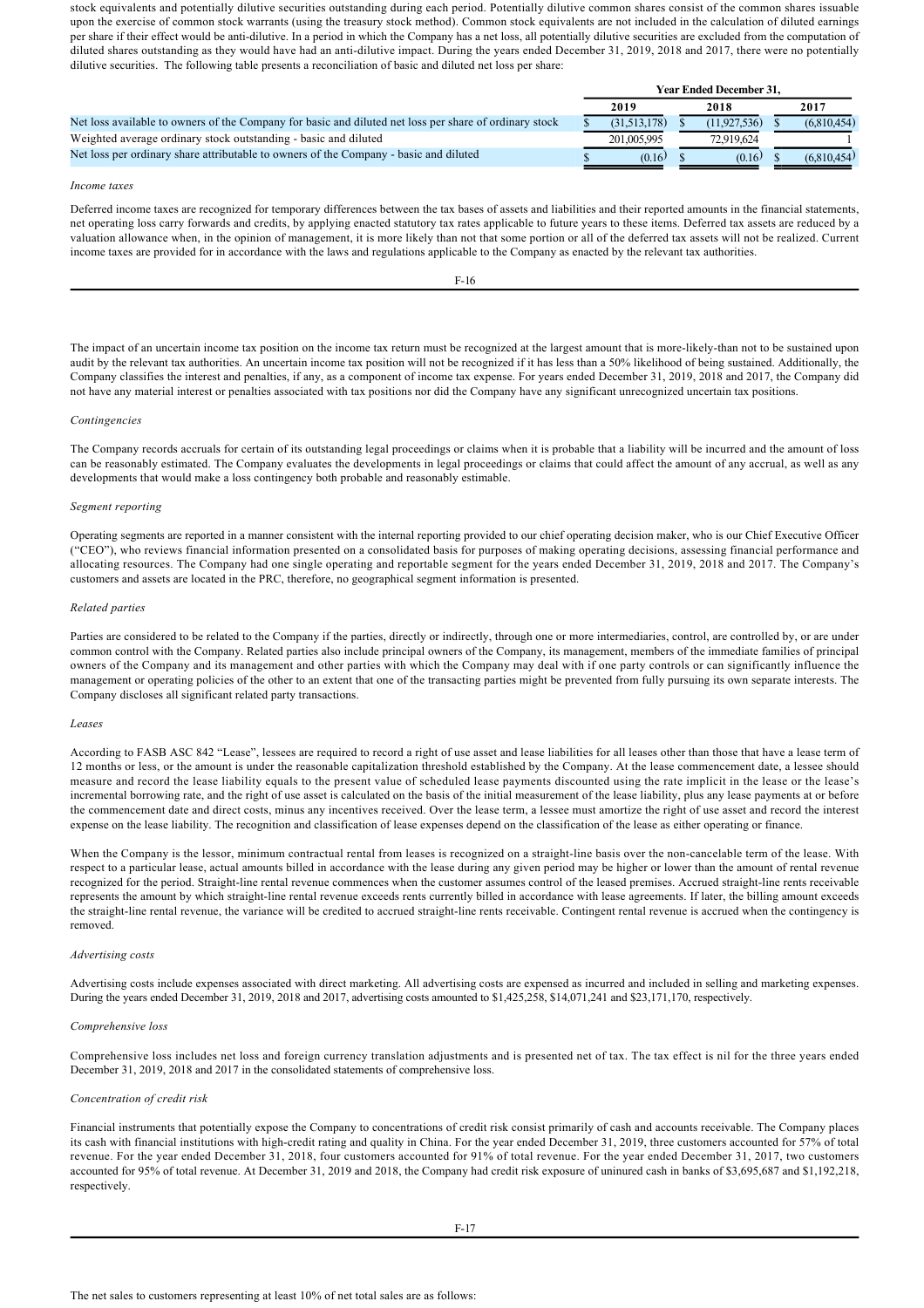|                 | <b>Year Ended December 31,</b> |                          |      |
|-----------------|--------------------------------|--------------------------|------|
| <b>Customer</b> | 2019                           | 2018                     | 2017 |
| A               | 33%                            | -                        |      |
| B               | 12%                            | $\overline{\phantom{0}}$ |      |
| C               | 12%                            | $\overline{\phantom{a}}$ |      |
| D               | $\overline{\phantom{0}}$       | 26%                      | 81%  |
| Е               | $\sim$                         | 26%                      |      |
| F               | $\overline{\phantom{0}}$       | 25%                      |      |
| G               | $\overline{\phantom{a}}$       | 14%                      |      |
| Н               | $\overline{\phantom{a}}$       |                          | 14%  |

The following customers had balances of at least 10% of the total trade receivables at the respective balance sheet dates set forth below:

|                                 | December 31,             |  |  |  |
|---------------------------------|--------------------------|--|--|--|
| 2018<br>2019<br><b>Customer</b> |                          |  |  |  |
| 31%<br>Ε                        | 24%                      |  |  |  |
| 29%<br>ы                        | 24%                      |  |  |  |
| 15%<br>B                        | $\overline{\phantom{0}}$ |  |  |  |
| 12%                             |                          |  |  |  |
| D                               | 23%                      |  |  |  |
| G                               | 13%                      |  |  |  |
| Н                               | 12%                      |  |  |  |

### *Recent accounting pronouncements*

In June 2016, the FASB issued ASU 201613, "Financial Instruments—Credit Losses (Topic 326), Measurement of Credit Losses on Financial Instruments", which will be effective for fiscal years beginning after December 15, 2019, including interim periods within those fiscal years. The guidance replaces the incurred loss impairment methodology with an expected credit loss model for which a company recognizes an allowance based on the estimate of expected credit loss. In November 2019, the FASB issued ASU 2019-10. Financial Instruments — Credit Losses (Topic 326), Derivatives and Hedging (Topic 815), and Leases (Topic 842): Effective Dates, finalizes effective date delays for private companies, not-for-profit organizations, and certain smaller reporting companies applying the credit losses, leases, and hedging standards. The effective date for SEC filers, excluding smaller reporting companies as defined by the SEC, remains as fiscal years beginning after December 15, 2019. The Company does not expect a significant difference in the amount of impairment losses to be recognized when using the expected credit loss model in its consolidated financial statements.

In January 2017, the FASB issued ASU 2017-04, "Intangibles—Goodwill and Other (Topic 350): simplifying the test for goodwill impairment", the guidance removes Step 2 of the goodwill impairment test, which requires a hypothetical purchase price allocation. Goodwill impairment will now be the amount by which a reporting unit's carrying value exceeds its fair value, not the difference between the fair value and carrying amount of goodwill which was the step 2 test before. The ASU should be adopted on a prospective basis for the annual or any interim goodwill impairment tests beginning after December 15, 2019. Early adoption is permitted for interim or annual goodwill impairment tests performed on testing dates after January 1, 2017. The Company is currently evaluating the impact of adopting this standard on its consolidated financial statements.

In August 2018, the FASB issued ASU 2018-13, "Changes to the Disclosure Requirements for Fair Value Measurement." This standard eliminates the current requirement to disclose the amount or reason for transfers between level 1 and level 2 of the fair value hierarchy and the requirement to disclose the valuation methodology for level 3 fair value measurements. The standard includes additional disclosure requirements for level 3 fair value measurements, including the requirement to disclose the changes in unrealized gains and losses in other comprehensive income during the period and permits the disclosure of other relevant quantitative information for certain unobservable inputs. The new guidance is effective for interim and annual periods beginning after December 15, 2019. The Company does not anticipate that the adoption of the new standard will have a material effect on its consolidated financial statements.

In August 2018, the FASB issued ASU 2018-15, "Internal-Use Software – Customer's Accounting for Implementation Costs Incurred in a Cloud Computing Arrangement." This ASU aligns the requirements for capitalizing implementation costs incurred in a hosting arrangement service contract with the guidance to capitalize implementation costs of internal use software. The ASU also requires that the costs for implementation activities during the application development phase be capitalized in a hosting arrangement service contract, and costs during the preliminary and post implementation phase are expensed. The new guidance is effective for interim and annual periods beginning after December 15, 2019. The Company is currently evaluating the impact of adoption of this standard, but does not anticipate that the adoption will have a material effect on its consolidated financial statements.

| ۰.<br>۰.<br>× |
|---------------|
|---------------|

#### NOTE 3 – BUSINESS COMBINATIONS

Business combinations in 2018 :

On August 27, 2018, the Company completed a business combination, to complement its businesses and achieve synergies. Results of the acquired entities' operations have been included in the Company's consolidated financial statements since the acquisition dates.

|                                             | August 31, |
|---------------------------------------------|------------|
|                                             | 2018       |
| Purchase consideration                      | 60,000,000 |
|                                             |            |
| Net assets acquired,                        |            |
| Cash                                        | 612,692    |
| Deposit and other receivables (current)     | 615,424    |
| Accounts receivable                         | 238,324    |
| Prepayment                                  | 1,176      |
| Deposit and other receivables (non-current) | 99,066     |
| Property, plant and equipment               | 41,435     |
| Intangible assets                           | 54,575,027 |
| Short term borrowing                        | (117,238)  |
| Receipt in advance                          | (138, 860) |
| Wages payable                               | (84, 537)  |
| Tax payable                                 | (14, 637)  |
| Other payable                               | (316, 536) |
|                                             |            |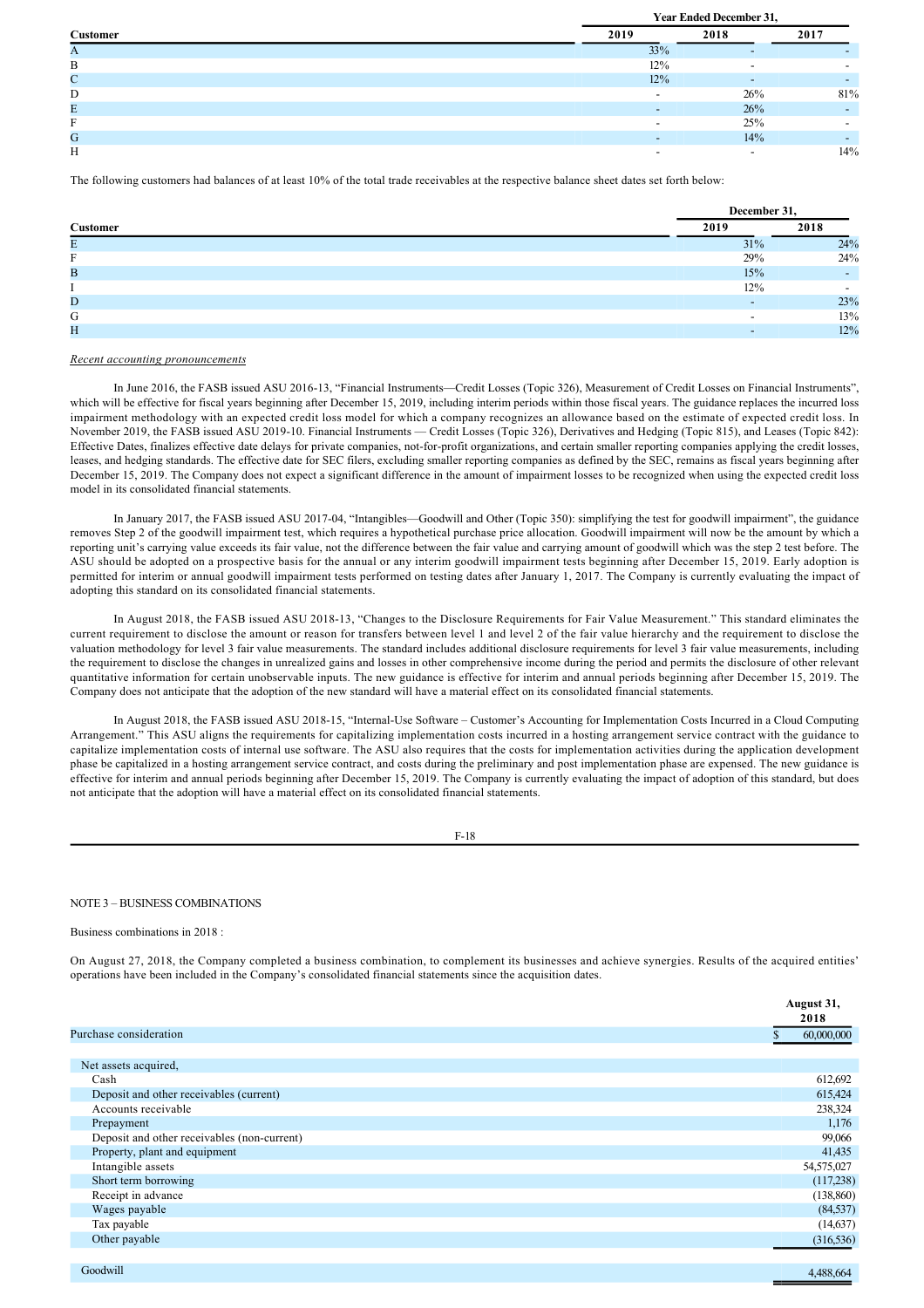Goodwill, which is non-deductible for tax purpose, is primarily attributable to the synergies expected to be achieved from the acquisition. Refer to Note 9 for details.

The valuations used in the purchase price allocation described above were determined by the Company with the assistance of an independent third-party valuation firm. The valuation report considered generally accepted valuation methodologies such as the relief from royalty method. As the acquiree is a private company, the fair value estimate is based on significant inputs that market participants would consider, which mainly include (a) discount rates, (b) a projected terminal values based on future cash flows (c) financial multiples of companies in the same industries and (d) adjustments for lack of control or lack of marketability.

The pro forma results of operations for these subsidiaries have not been presented because they are not material to the consolidated results of operations, either individually or in the aggregate.

### NOTE 4 – INCOME TAX

At December 31, 2019, the Company had unused net operating loss carryforwards of approximately \$36,356,659 for income tax purposes, which expire between 2020 and 2024. At December 31, 2019, 2018 and 2017, these net operating losses carryforwards may result in future income tax benefits of approximately \$7,394,397, \$6,230,296 and \$5,043,944, respectively, however, because realization is not likely at this time, a valuation allowance in the same amount has been established. Deferred income taxes reflect the net effects of temporary differences between the carrying amounts of assets and liabilities for financial reporting purposes and the amounts used for income tax purposes.

Significant components of the Company's deferred tax liabilities and assets of December 31, 2019 and 2018 are as follows:

| December 31,<br>2019     | December 31,<br>2018 |
|--------------------------|----------------------|
| $\overline{\phantom{0}}$ |                      |
|                          |                      |
| 7,394,397                | 6,230,296            |
|                          | (6,230,296)          |
|                          |                      |
|                          | (7.394.397)          |

#### F-19

#### Movement of valuation allowance

|                              | December 31. |  | December 31, |
|------------------------------|--------------|--|--------------|
|                              | 2019         |  | 2018         |
| At the beginning of the year | 6,230,296    |  | 5,043,944    |
| Acquisition of subsidiary    |              |  | 500,934      |
| Current year addition        | 1,281,472    |  | 1,054,992    |
| Expired                      | (61,892)     |  | (74, 735)    |
| Exchange difference          | (115,166)    |  | (294, 839)   |
| Over provided in last year   | 59,687       |  |              |
| At the end of the year       | 7,394,397    |  | 6.230.296    |

The Company is not subject to taxation in BVI under the current BVI law. Subsidiaries operating in the PRC are subject to PRC Enterprise Income Tax at the statutory rate of 25% for the years ended December 31, 2019, 2018 and 2017. Two of our subsidiaries qualify for high-technology enterprises and benefit from a preferential tax rate of 15%. They are qualified as a "hightechnology enterprise" until the end of November 2021 and October 2021, respectively. Subsidiaries operating in Hong Kong are subject to Hong Kong income taxes at a rate of 16.5% for the years ended December 31, 2019, 2018 and 2017.

A reconciliation of the income tax expense to the amount computed by applying the current PRC statutory tax rate of 25% to the loss before income taxes in the consolidated statements of comprehensive income is as follows:

|                                                              | December 31.<br>2019 | December 31.<br>2018 | December 31,<br>2017 |
|--------------------------------------------------------------|----------------------|----------------------|----------------------|
| Loss before income taxes                                     | (32,022,203)         | (11,853,527)         | (6,810,454)          |
|                                                              |                      |                      |                      |
| Tax loss at the PRC statutory tax rate of 25%                | (7,470,202)          | (2,874,005)          | (1, 564, 147)        |
| Non-deductible items                                         | 5,046,957            | 5,013,636            | 6,637,818            |
| Non-taxable items                                            | (388, 109)           | (3,538,631)          | (3,789,956)          |
| Change in valuation allowance                                | 1,281,472            | 1,054,992            | 823,970              |
| Effect of different tax rates in other jurisdictions         | 526,348              | 17.221               | 410                  |
| Effect of 15% preferential rate for certain PRC subsidiaries | 1,003,534            | 252,778              | (2,108,095)          |
| Prior year over provision                                    | 70.992               |                      |                      |
| Income tax benefit (expense)                                 | 70.992               | (74,009)             |                      |

# NOTE 5 – ACCOUNTS RECEIVABLE

At December 31, 2019 and 2018, accounts receivable consisted of the following:

|                                       |  | December 31,<br>2019 | December 31,<br>2018 |
|---------------------------------------|--|----------------------|----------------------|
| Accounts receivable                   |  | 23,790,658           | 25,041,576           |
| Less: allowance for doubtful accounts |  | (13,785,707)         | (2,379,982)          |
|                                       |  | 10.004.951           | 22,661,594           |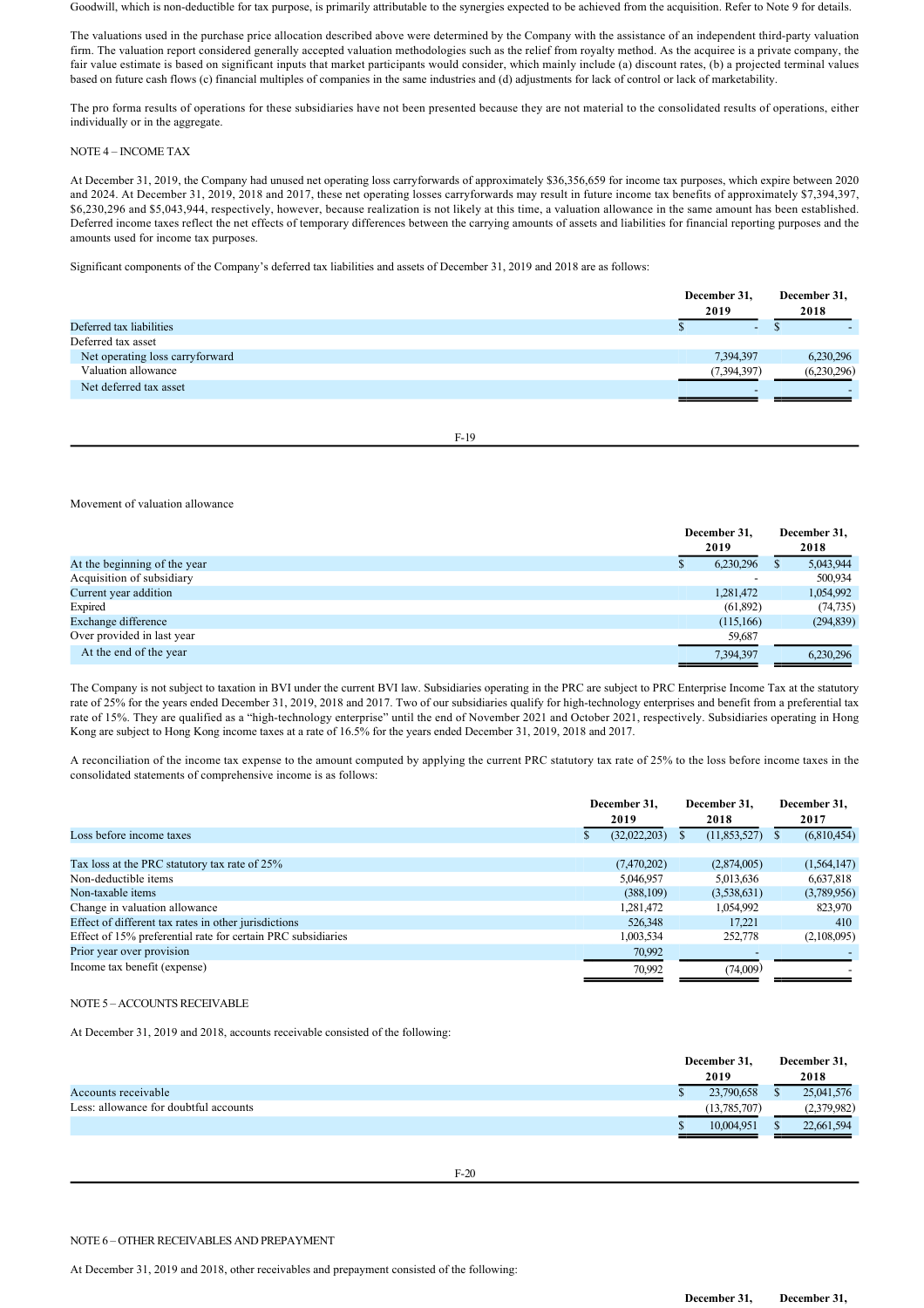|                                                         | 2019          |    | 2018      |
|---------------------------------------------------------|---------------|----|-----------|
| Current                                                 |               |    |           |
| Advances to suppliers                                   | \$<br>197,824 | S. | 447,061   |
| VAT recoverable (1)                                     | 410,385       |    | 945,199   |
| Advances to business partners (2)                       | 4,688,880     |    | 1,165,637 |
| Other receivables from Investor (3)                     | 21,501,677    |    |           |
| Other                                                   | 409,362       |    | 279,248   |
|                                                         | 27,208,128    |    | 2,837,145 |
| Less: allowance for doubtful accounts                   | (136, 887)    |    | (88, 145) |
|                                                         | 27,071,241    |    | 2,749,000 |
| Non-current                                             |               |    |           |
| Loans to employees                                      | 68,590        |    | 77,434    |
| Partial payment for the acquisition of a subsidiary (4) | 14,334,451    |    |           |
| Advances to third party business partners (2)           | 2,233,362     |    |           |
| Deposit for car                                         |               |    | 58,282    |
| Others                                                  |               |    | 14,570    |
|                                                         | 16,636,403    |    | 150,286   |

(1) The balance of advanced VAT represents input VAT available for deducting the amount of VAT paid in the future.

(2) The advances to third party business partners are unsecured and interest-free. Non-current Advances to business partners are due on June 8, 2021.

- (3) The balance represented \$21,501,677 receivable from Hangzhou Maijie Investment Co., Ltd., a subsidiary of Geely Technology Group Co., Ltd. ("Geely Technology") for the subscription of preferred shares, which was settled in January 2020. See Note 11 for more discussion.
- (4) On August 28, 2019, the Company entered into a Share Purchase Agreement, pursuant to which the Company will acquire 100% of the equity interests of Saleya Holdings Limited ("Saleya") from Saleya's shareholders for an aggregate purchase price of approximately \$120 million. As of December 31, 2019, \$14,334,451 has been paid and the closing of the acquisition is expected to be completed in the next twelve months.

### NOTE 7 - AMOUNTS DUE FROM RELATED-PARTIES

At December 31, 2019 and 2018, amounts due from related parties consisted of the following:

| Name of related party                                     | December 31.<br>2019 | December 31.<br>2018 |
|-----------------------------------------------------------|----------------------|----------------------|
| C Media Limited (1)                                       |                      | 4.731.841            |
| Ya Tuo Ji International Consultancy (Beijing) Limited (2) | 200,682              | 203,857              |

(1) C Media Limited is controlled by Mr. Xuesong Song, the CEO and Chairman of the Company ("Mr. Song").

(2) The spouse of Mr. Song has significant influence in Ya Tuo Ji. The loan is unsecured, interest-free and repayable on December 31, 2020. The original payment date was January 5, 2019.

NOTE 8 – PROPERTY AND EQUIPMENT

At December 31, 2019 and 2018, property and equipment consisted of the following:

|                                               |                    | December 31, |  | December 31, |
|-----------------------------------------------|--------------------|--------------|--|--------------|
|                                               | <b>Useful life</b> | 2019         |  | 2018         |
| Wi-Fi equipment                               | 3 Years            | 6,800,967    |  | 9,003,392    |
| Vehicles                                      | 5 Years            | 110.384      |  | 3,520        |
| Office and other equipment                    | $3 - 5$ Years      | 269,189      |  | 213,601      |
|                                               |                    | 7,180,540    |  | 9,220,513    |
| Less: accumulated depreciation and impairment |                    | (6,591,659)  |  | (8,322,506)  |
|                                               |                    | 588,881      |  | 898,007      |

For the years ended December 31, 2019, 2018 and 2017, depreciation expense amounted to \$394,907, \$2,897,135 and \$2,628,884, respectively, of which \$236,214, \$2,806,811 and \$2,423,655, respectively, was included in cost of revenue, and \$10,283, \$5,872 and \$117,648, respectively, was included in selling and marketing expenses and the remainder was included in general and administrative expense.

The Company recognized an impairment loss on property and equipment of \$95,471, \$1,228,362 and \$0 for the years ended December 31, 2019, 2018 and 2017, respectively, for idled Wi-Fi equipment.

Included in construction-in-progress were Wi-Fi equipment under construction.

F-22

# NOTE 9 – INTANGABLE ASSETS, NET

|            |                                | As of December 31, 2019 |                                               |   |                       |  |  |
|------------|--------------------------------|-------------------------|-----------------------------------------------|---|-----------------------|--|--|
|            | <b>Gross carrying</b><br>value |                         | Accumulated<br>amortization<br>and impairment |   | Net carrying<br>value |  |  |
| Software   | 182,893                        | S                       | 182,704                                       | S | 189                   |  |  |
| Trademarks | 1,223,302                      |                         | 1,223,302                                     |   | -                     |  |  |
| Patents    | 54,564,009                     |                         | 7,265,078                                     |   | 47,298,931            |  |  |
|            | 55,970,204                     |                         | 8,671,084                                     |   | 47,299,120            |  |  |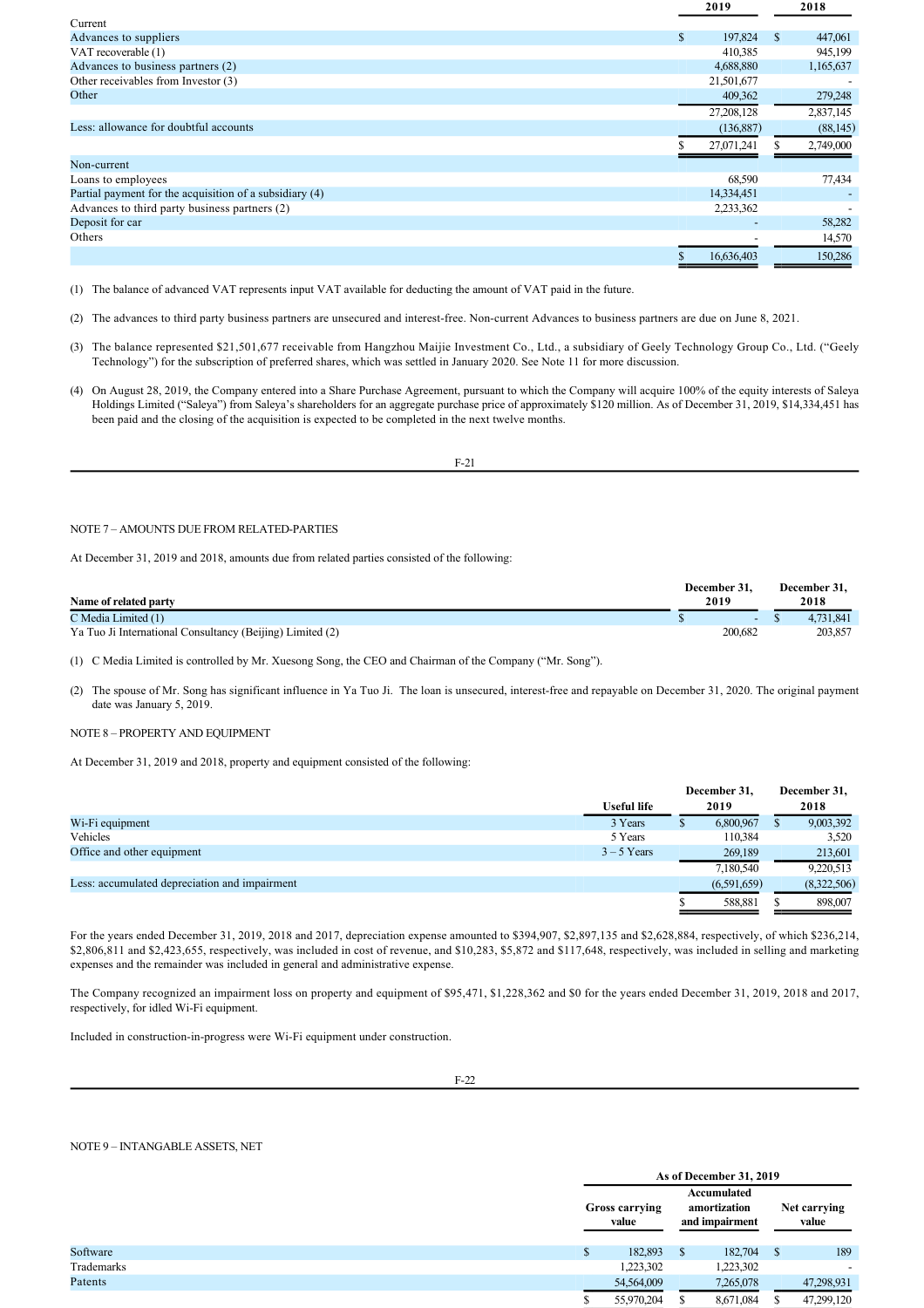|            |                                |              | As of December 31, 2018 |                                               |   |                       |  |  |
|------------|--------------------------------|--------------|-------------------------|-----------------------------------------------|---|-----------------------|--|--|
|            | <b>Gross carrying</b><br>value |              |                         | Accumulated<br>amortization<br>and impairment |   | Net carrying<br>value |  |  |
| Software   |                                | 3,179,437    | <sup>S</sup>            | 3,178,785                                     | S | 652                   |  |  |
| Trademarks |                                | 1,243,443    |                         | 1,243,443                                     |   | ۰                     |  |  |
| Patents    |                                | 54, 572, 127 |                         | 1,808,781                                     |   | 52,763,346            |  |  |
|            |                                | 58,995,007   |                         | 6,231,009                                     |   | 52,763,998            |  |  |

The Company recognized an impairment loss on software of \$0, \$724,437 and \$0 for the years ended December 31, 2019, 2018 and 2017, respectively, for the railway platform software which was replaced by the software developed by Suzhou Superengine.

Amortization expense of intangible assets was \$5,457,414, \$2,223,592 and \$613,066 for the years ended December 31, 2019, 2018 and 2017, respectively.

As of December 31, 2019, future minimum amortization expenses in respect of intangible assets are as follows:

| Year ending December 31, | Principal  |
|--------------------------|------------|
| 2020                     | 5,457,147  |
| 2021                     | 5,456,956  |
| 2022                     | 5,456,956  |
| 2023                     | 5,456,956  |
| 2024                     | 5,456,956  |
| Thereafter               | 20,014,149 |
|                          | 47,299,120 |

# NOTE 10 – GOODWILL

In September of 2014, Zhong Chuan Shi Xun acquired a 100% interest in Zhong Chuan Rui You for a consideration of \$7,391,894 (RMB48,000,000). Zhong Chuan Rui You is primarily engaged in on-train Wi-Fi business, deploying Wi-Fi equipment on trains and providing passengers with entertainment and information services on trains. The book value of the identifiable net assets of Zhong Chuan Rui You was \$151,958 (RMB963,000) and goodwill of \$7,239,936 was recorded.

In August of 2018, LK Technology acquired a 100% interest in Superengine Holding Limited for a consideration of \$60,000,000, which was paid by the issuance of ordinary shares of the Company in an amount equal to the quotient of  $(x)$  the Purchase Price divided by  $(y)$  the average of the closing prices of the Ordinary Shares on the NASDAQ Capital Market over the 12 months period preceding July 31, 2018. Superengine possesses patented technologies in spatialtemporal big data indexing, storage, transmission and visualization that can be used in vector maps, HD intelligent maps, interactive location services, smart cities, intelligent transportation systems, mapping and surveying, remote sensing and monitoring. The book value of the identifiable net assets of Superengine was \$1,440,349, an intangible asset of \$54,070,987 and goodwill of \$4,488,664 were recorded. Refer to Note 3 for details.

 $F-23$ 

### NOTE 11 – ACCRUED LIABILITIES AND OTHER PAYABLES

At December 31, 2019 and 2018, accrued liabilities and other payables consisted of the following:

|      | December 31, |    | December 31, |
|------|--------------|----|--------------|
| 2019 |              |    | 2018         |
|      |              |    |              |
| \$   | 1,213,886    | S. | 535,181      |
|      | 1,890,797    |    | 2,200,654    |
|      | 212,943      |    | 205,917      |
|      | 1,282,103    |    | 4,322,106    |
|      | 17,594,997   |    | 18,902,385   |
|      | 1,502,417    |    | 2,073,234    |
|      | 23,697,143   |    | 28,239,477   |
|      |              |    |              |
|      | 32,938,926   |    | 244,755      |
|      |              |    |              |

(1) Other loans primarily consist of loans from third parties for working capital purposes, which are unsecured, interestfree and payable on various date from November 15, 2020 to December 31, 2020.

- (2) Advertising payable represents the payments owed to the vendors that provide advertising activities for the Company to promote the Luokuang mobile application.
- (3) Non-current other loan

On November 13, 2019, the Company entered into a Share Subscription Agreement with Geely Technology to issue 21,794,872 preferred shares at a purchase price of \$1.95 per share for an aggregate purchase price of \$42,500,000. Per the terms of the agreement and in accordance with ASC Topic 480-10, the Company recognized \$32,910,257 as loan. The Company received \$21,743,857 as of December 31, 2019 and the remaining amount was received in January 2020. Geely Technology may request the repayment after November of 2020, under such circumstance, the Company shall pay it back in January of 2021.

# NOTE 12 – AMOUNTS DUE TO RELATED PARTIES

At December 31, 2019 and 2018, amounts due to related parties consisted of the following:

|                                    |      | December 31,             |      | December 31,             |  |
|------------------------------------|------|--------------------------|------|--------------------------|--|
| Name of related party              | 2019 |                          | 2018 |                          |  |
| Mr. Song $(1)$                     |      | -                        |      | 1.010.041                |  |
| Vision Capital Profits Limited (2) |      | 114.839                  |      | .751,395                 |  |
| Mrs. Song $(3)$                    |      | $\overline{\phantom{a}}$ |      | 5,329                    |  |
| C Media                            |      | 62,263                   |      | $\overline{\phantom{a}}$ |  |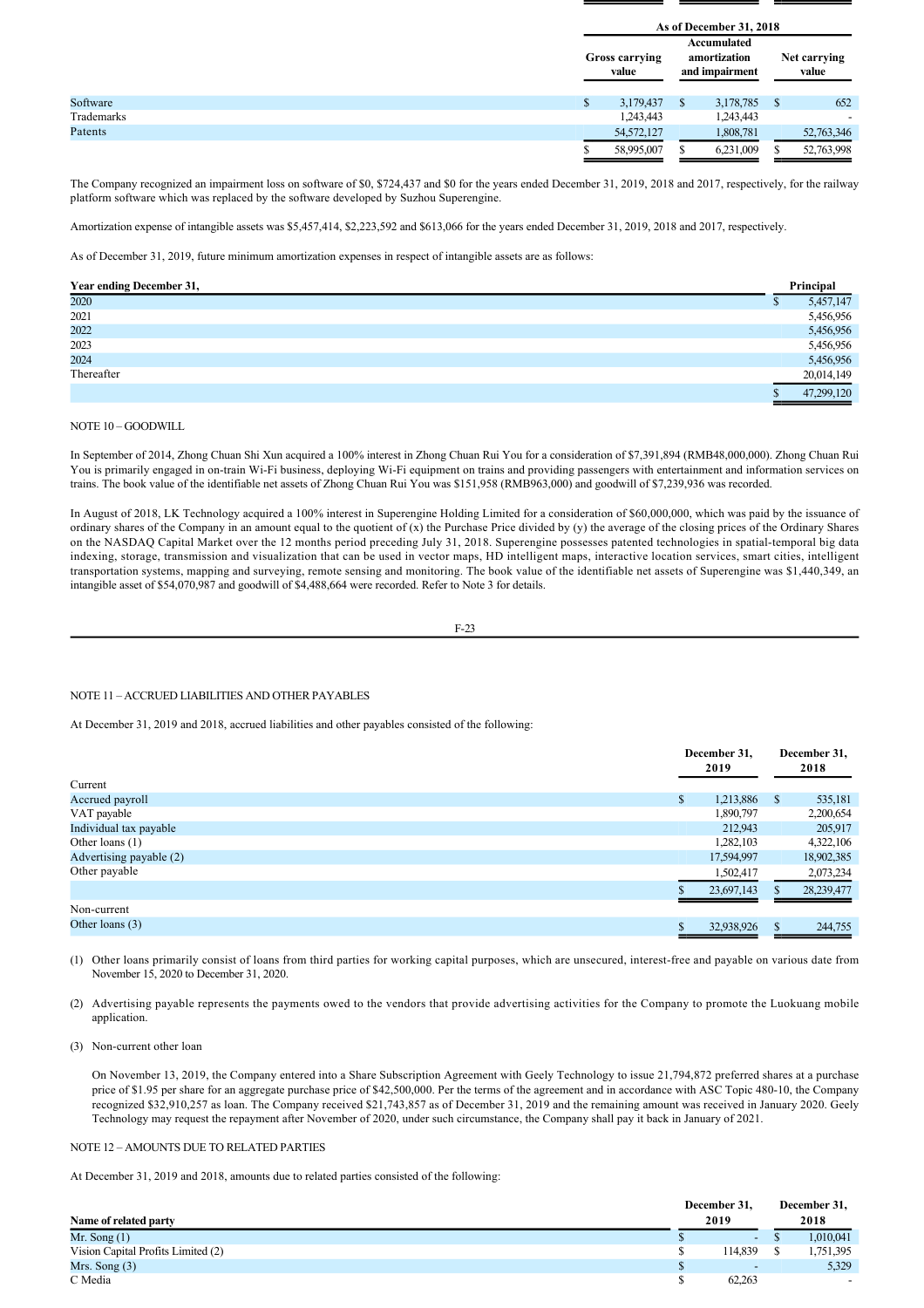- (1) The Company's CEO
- (2) Vision Capital Profits Limited is controlled by Mr. Song.
- (3) The spouse of Mr. Song.

Amounts due to related parties are non-interest bearing, unsecured and payable on demand.

#### NOTE 13 – OPERATING LEASE

In accordance with ASC 842, the Company measured and recognized a right of use asset of \$670,604 and lease liability of \$728,476 as of December 31, 2019. The adoption of ASC 842 had an immaterial effect on the audited consolidated balance sheet as of January 1, 2019.

On December 31, 2018 and July 15, 2019, the Company entered into two 2year lease agreements with third parties for office space. Pursuant to the Lease Agreements, the monthly payments are RMB14,500 (approximately \$2,000) and RMB294,896 (approximately \$43,000). The Lease Agreements will expire on December 31, 2020 and August 15, 2021, respectively.

F-24

The following table shows the total lease cost and the cash flows arising from the two operating leases, and information about weighted-average remaining lease term and weighted-average discount rate.

|                                                                              | December 31.<br>2019 |           |
|------------------------------------------------------------------------------|----------------------|-----------|
| Lease cost                                                                   |                      |           |
| Operating lease cost                                                         | S.                   | 184,326   |
| Short term lease                                                             |                      | 440,710   |
| Total lease cost                                                             |                      | 625,036   |
| Other information                                                            |                      |           |
| Cash paid for amounts included in the measurement of lease liabilities       |                      |           |
| Operating cash flows from operating leases                                   |                      | 566,512   |
| Right-of-use assets obtained in exchange for new operating lease liabilities |                      | 58,524    |
| Weighted-average remaining lease term - operating lease                      |                      | 19 months |
| Weighted-average discount rate - operating lease                             |                      | 6.75%     |

As of December 31, 2019, future minimum lease payments on operating leases were as follows:

| Maturity of lease liabilities           |  | December 31,<br>2019 |
|-----------------------------------------|--|----------------------|
| 2020                                    |  | 547,320              |
| 2021                                    |  | 301,941              |
| Total minimum lease payments            |  | 849,261              |
| Short term lease                        |  | (80,719)             |
| Imputed interest                        |  | (40,066)             |
| Present value of minimum lease payments |  | 728,476              |
| Less: classified as current liabilities |  | (431,995)            |
| Non-current liabilities                 |  | 296,481              |

NOTE 14 SHARE CAPITAL

Prior to the Asset Exchange, Kingtone Wireless had 1,685,000 common shares issued and outstanding.

On August 17, 2018, in connection with the Asset Exchange, on September 20, 2018, the Company issued to the shareholders of C Media Limited, the former parent of LK Technology, (i) 185,412,599 of ordinary shares, par value \$0.01 per share and (ii) 1,000,000 of our preferred shares.

On September 20, 2018, the Company issued to the shareholders of Superengine Holding Limited, 12,219,959 of ordinary shares, par value \$0.01 per share.

On January 18, 2019 and September 10, 2019, the Company issued to Honbridge Holdings Limited, 2,000,000 ordinary shares, par value \$0.01 per share for \$12,000,000.

On November 13, 2019, the Company issued to Geely Technology 21,794,872 of series A preferred shares for \$42,500,000. For details, please refer to note 11.

On December 11, 2019, the Company issued to Acuitas Capital, LLC., 7,763,975 ordinary shares, par value \$0.01 per share for \$10,000,000, including \$9,882,432 is maintained in escrow account.

As of December 31, 2019 and 2018, we had 209,081,533 and 199,317,558 common shares issued and outstanding.

#### NOTE 15 – RETIREMENT AND WELFARE BENEFITS

The Group's full-time employees are entitled to staff welfare benefits including medical care, casualty, housing benefits, education benefits, unemployment insurance and pension benefits through a PRC government-mandated multi-employer defined contribution plan. The Group is required to accrue the employer-portion for these benefits based on certain percentages of the employees' salaries. The total provision for such employee benefits of \$734,917, \$289,679 and \$170,227 during the years ended December 31, 2019, 2018 and 2017, respectively, of which \$34,240, \$9,945 and \$23,392, respectively, was charged to cost of revenue, \$228,140, \$76,971 and \$48,957, respectively was charged to selling and marketing expenses, \$156,129, \$75,104 and \$49,717, respectively, was charged to general and administrative expenses and \$316,408, \$127,660 and \$48,161, respectively was charged to research and development expenses. The Group is required to make contributions to the plan out of the amounts accrued for all staff welfare benefits except for education benefits. The PRC government is responsible for the staff welfare benefits including medical care, casualty, housing benefits, unemployment insurance and pension benefits to be paid to these employees.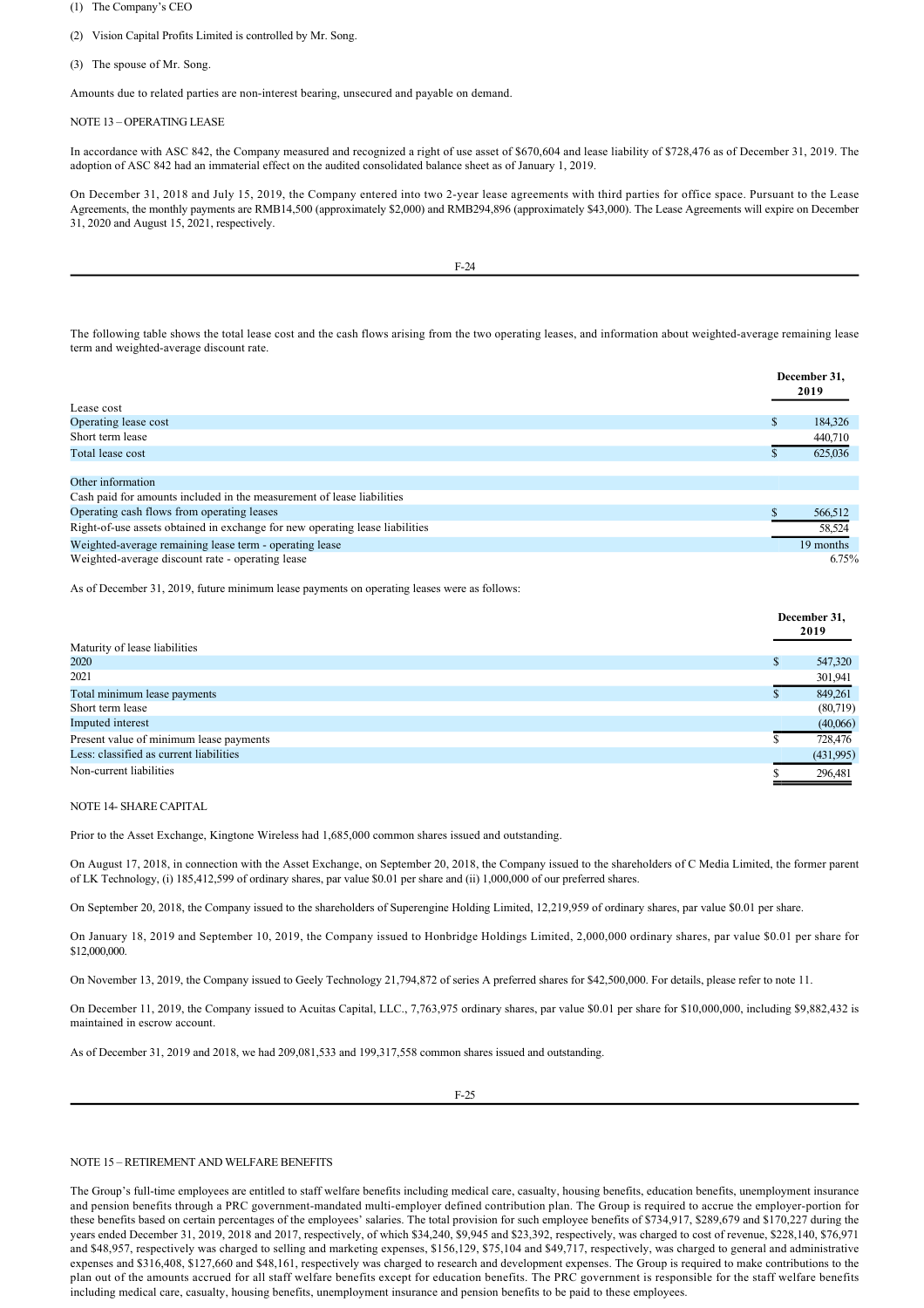### NOTE 16 – STATUTORY RESERVES

As stipulated by the relevant law and regulations in the PRC, the Group's subsidiaries and VIEs in the PRC are required to maintain a non-distributable statutory surplus reserve. Appropriations to the statutory surplus reserve are required to be made at not less than 10% of profit after taxes as reported in the subsidiaries' statutory financial statements prepared under PRC GAAP. Once appropriated, these amounts are not available for future distribution to owners or shareholders. Once the general reserve accumulates to 50% of the subsidiaries' registered capital, the subsidiaries can choose not to provide more reserves. The statutory reserve may be applied against prior year losses, if any, and may be used for general business expansion and production and increase in registered capital of the subsidiaries. The Company allocated \$Nil to statutory reserves during the years ended December 31, 2019, 2018 and 2017, respectively. The statutory reserves cannot be transferred to the Company in the form of loans or advances and are not distributable as cash dividends except in the event of liquidation.

### NOTE 17 – COMMITMENTS AND CONTINGENCIES

### *Contingencies*

Lawsuit with Gansu Jinlun Culture Media Co., Ltd.

On August 22, 2014, Zhong Chuan Rui You and Gansu Jinlun Culture Media Co., Ltd. ("Gansu Jinlun") signed a "Lanzhou Railway Bureau Airconditioned Train Wi-Fi Network System Advertising Operation Rights Agreement" for advertising on 72 trains of \$1,467,880 (RMB9,604,633). Due to the dispute on the project implementation, Zhong Chuan Rui You did not pay the advertising fee. On August 23, 2017, Gansu Jinlun filed a lawsuit with Gansu Intermediate People's Court. On December 19, 2017, Gansu Intermediate People's Court issued a verdict, ruling that Zhong Chuan Rui You settle the overdue advertising fee. Zhong Chuan Rui You and Gansu Jinlun agreed on the settlement amount to approximately \$502,000 (RMB3,500,000) and recorded in general and administrative expenses.

### Lawsuit with Beijing iQIYI Technology Co., Ltd.

On February 15, 2019, Beijing iQIYITechnology Co., Ltd. filed lawsuits with Beijing Internet Court alleging Shenzhen Jiu Zhou Shi Dai Digital and Technology Limited and Beijing Zhong Chuan Shi Xun Technology Limited are in infringement of exclusive rights to communication through information network of certain works, performances, audio and video products and claiming the economic loss amounts to approximately \$562,000 (RMB 3,920,000).

On December 14, 2019, Beijing Internet Court arranged a trial; Beijing iQIYI and the Company are negotiating a potential settlement while expecting a verdict from the court. According to legal counsel, it is probable that the settlement will amount to approximately \$93,000 (RMB650,000).

NOTE 18 – SUBSEQUENT EVENTS

The extent to which COVID-19 negatively impacts our business is highly uncertain and cannot be accurately predicted. We believe that the coronavirus outbreak and the measures taken to control it may have a significant negative impact on economic activities in China. Our revenues are generated in China. The magnitude of this negative effect on the continuity of our business operation in China remains uncertain. These uncertainties impede our ability to conduct our daily operations and could materially and adversely affect our business, financial condition and results of operations. We expect our full year 2020 results of operations to be adversely affected.

In connection with its acquisition of Saleya, on January 21, 2020, the Company made a partial cash payment of \$18,539,343, and on February 5, 2020 it issued 2,708,498 common shares to certain shareholders of Saleya in accordance with Share Purchase Agreement.

On February 24, 2020, the Company reached an agreement with two of the Saleya's shareholders to issue 1,500,310 of Series B preferred shares instead of a cash payment of \$6,182,000 (RMB43,128,000) as a change of consideration for the acquisition of Saleya,

On June 17, 2020, the Company entered into preferred stock subscription agreement with Daci Haojin Foundation Limited to issue 15,000,000 preferred shares for \$45,000,000

F-26

EX-1.1 2 f20f2019ex1-1 luokung.htm AMENDED AND RESTATED MEMORANDUM OF ASSOCIATION AND ARTICLES OF ASSOCIATION OF LUOKUNG TECHNOLOGY CORP., DATED DECEMBER 27, 2019, AND AS CURRENTLY IN EFFECT

**Exhibit 1.1**

**BC NO: 1553620**



**British Virgin Islands**

# **The BVI Business Companies Act, 2004**

# **(No. 16 of 2004)**

Memorandum of Association and Articles of Association of

## **Luokung Technology Corp.**

Incorporated the 24th day of October, 2009

Amended and Restated the 11<sup>th</sup> Day of December 2009

Amended and Restated the  $17<sup>th</sup>$  Day of December 2009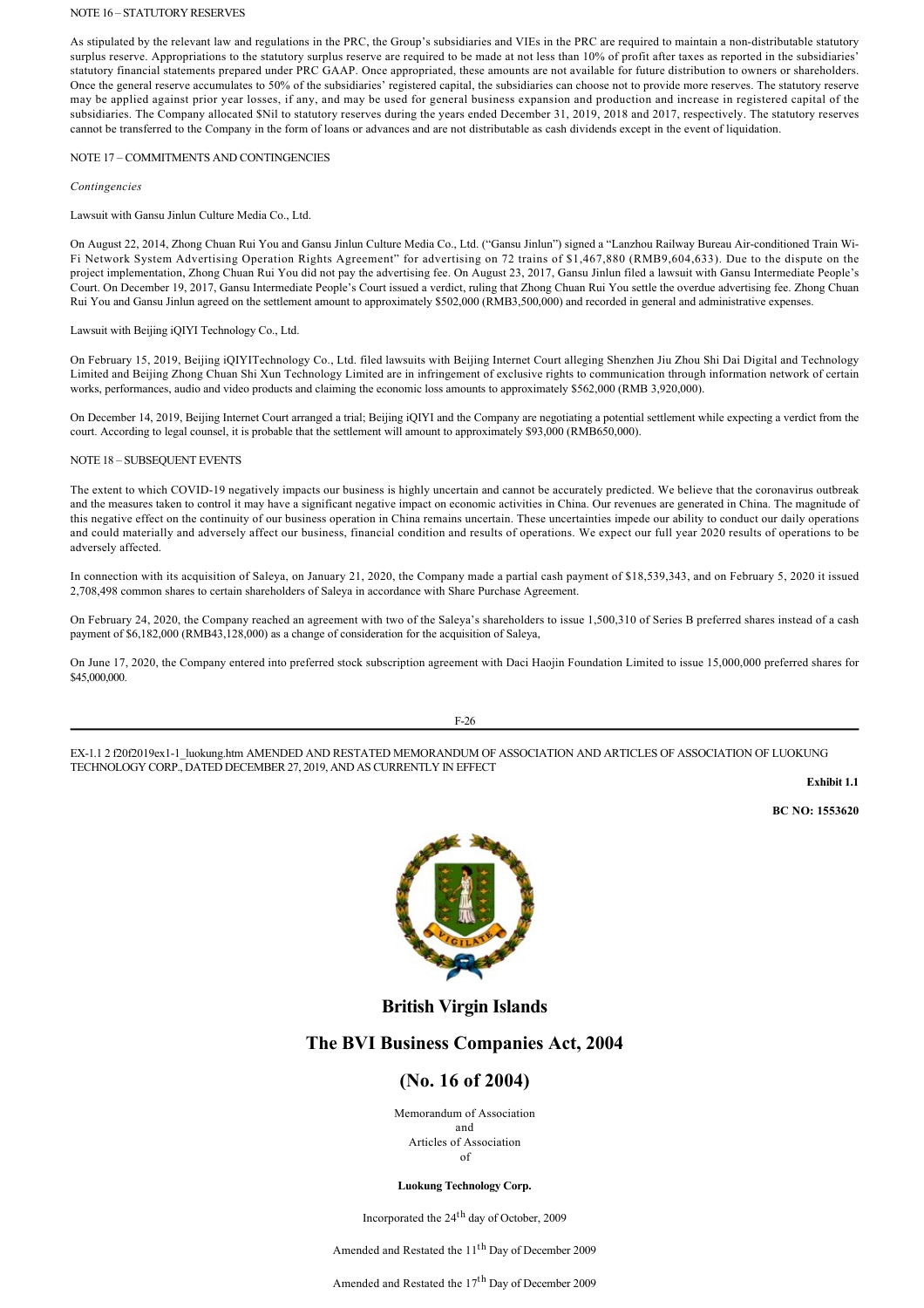Amended and Restated the 25th Day of March 2010

Amended and Restated the 21st day of May 2018

Amended and restated the 17 August 2018

Amended and restated the 20 August 2018

Amended and restated the 26 November 2019

Amended and restated the 27 December 2019

**Conyers Trust Company (BVI) Limited Commerce House, Wickhams Cay 1 P.O. Box 3140 Road Town Tortola British Virgin Islands**

# TERRITORY OF THE BRITISH VIRGIN ISLANDS

### THE BVI BUSINESS COMPANIES ACT, 2004

### (No. 16 of 2004)

# MEMORANDUM OF ASSOCIATION OF

### **Luokung Technology Corp.**

### **NAME**

1. The name of the Company is **Luokung Technology Corp.**

### **TYPE OF COMPANY**

2. The Company is a company limited by shares.

### **REGISTERED OFFICE**

3. The first Registered Office of the Company is the offices of **Portcullis TrustNet (BVI) Limited, Portcullis TrustNet Chambers, P.O. Box 3444, Road Town, Tortola, British Virgin Islands**, the office of the registered agent.

As at the date of adoption of this memorandum, the Registered Office of the Company had changed to **Commerce House, Wickhams Cay 1, P. O. Box 3140, Road Town, Tortola, British Virgin Islands VG1110,** the office of the registered agent of the Company.

### **REGISTERED AGENT**

4. The first Registered Agent of the Company is **Portcullis TrustNet (BVI) Limited** of **Portcullis TrustNet Chambers, P.O. Box 3444, Road Town, Tortola, British Virgin Islands**.

As at the date of adoption of this memorandum, the Registered Agent of the Company had changed to **Conyers Trust Company (BVI) Limited**  of **Commerce House, Wickhams Cay 1, P. O. Box 3140, Road Town, Tortola, British Virgin Islands VG1110.**

### **AUTHORISED NUMBER OF SHARES**

5. The Company is authorised to issue a maximum of 522,794,872 shares of par value US\$0.01 each.

# **CLASSES, NUMBER AND PAR VALUE OF SHARES**

6. As at the date of adoption of this memorandum, the Company is authorised to issue (a) 500,000,000 ordinary shares of par value US\$0.01 each ("**Ordinary Shares**"); (b) 1,000,000 preferred shares of par value US\$0.01 each ("**Preferred Shares**"); and (c) 21,794,872 series A preferred shares of par value US\$0.01 each ("**Series A Preferred Shares**").

# **FRACTIONAL SHARES**

7. The Company may issue fractions of a share and a fractional share shall have the same corresponding fractional liabilities, limitations, preferences, privileges, qualifications, restrictions, rights and other attributes of a whole share of the same class or series of shares.

1

# **RIGHTS, PRIVILEGES, RESTRICTIONS AND CONDITIONS ATTACHING TO SHARES**

- 8. (1) Subject to the memorandum and articles of association (and, for greater clarity, without prejudice to any special rights conferred thereby on the holders of any other shares), an Ordinary Share of the Company confers on the holder;
	- (a) the right to one vote at a meeting of the members of the Company or on any Resolution of Members;
	- (b) the right to an equal share in any Distribution paid by the Company; and
	- (c) the right to an equal share in the distribution of the surplus assets of the Company on a winding up.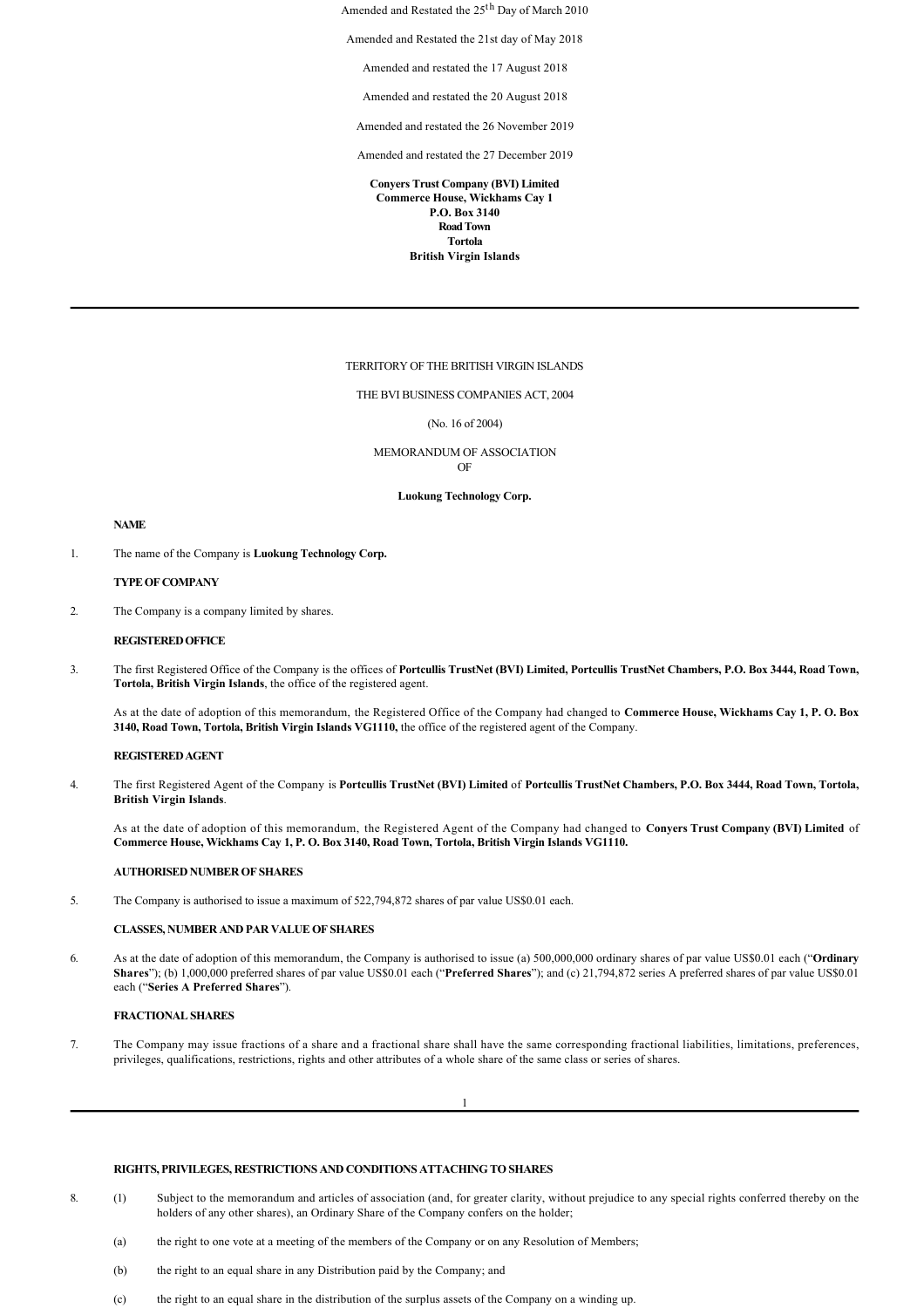- (2) Subject to the memorandum and articles of association (and, for greater clarity, without prejudice to any special rights conferred thereby on the holders of any other shares), a Preferred Share of the Company confers on the holder;
- (a) the right to 399 votes at a meeting of the members of the Company or on any Resolution of Members;
- (b) the right to an equal share in any Distribution paid by the Company;
- (c) the right to an equal share in the distribution of the surplus assets of the Company on its liquidation.
- (d) be freely transferable, in whole or in part, by Mr. Xuesong Song to any third party through one or more Private Transactions, subject to Applicable Law; and
- (e) be freely transferable, in whole or in part, by Mr. Xuesong Song to any third party through one or more Public Transactions, subject to Applicable Law and Automatic Conversion of such Preferred Share(s) into Ordinary Share(s).
- (3) Subject to the memorandum and articles of association (and, for greater clarity, without prejudice to any special rights conferred thereby on the holders of any other shares), a Series A Preferred Share of the Company confers on the holder;
- (a) no right to vote at a meeting of the members of the Company or on any Resolution of Members;
- (b) the right to an equal share in any Distribution paid by the Company;
- (c) the right to an equal share in the distribution of the surplus assets of the Company on its liquidation.
- (d) the right, at such holder's sole discretion, to convert all or any portion of the holder's Series A Preferred Shares into Ordinary Shares at any time commencing after the date of issue of such Series A Preferred Shares. The conversion rate for the Series A Preferred Shares shall be one (1) Ordinary Share for every one (1) Series A Preferred Share. Before any holder of Series A Preferred Shares shall be entitled to convert the same into Ordinary Shares and to receive certificate(s) for such Ordinary Shares, he shall surrender the certificate(s) for his Series A Preferred Shares at the office of the Company and shall give written notice to the Company at such office that he elects to convert the same. The Company shall, as soon as practicable thereafter, issue and deliver at such office to such holder of Series A Preferred Shares a certificate(s) for the number of Ordinary Shares to which he shall be entitled. Such conversion shall be deemed to have been made immediately prior to the close of business on the date of such surrender of the certificate(s) for the Series A Preferred Shares to be converted, and the person or persons entitled to receive the Ordinary Shares issuable upon such conversion shall be treated for all purposes as the record holder(s) of such Ordinary Shares on such date. The directors may effect conversion in any matter permitted by law including, without prejudice to the generality of the foregoing, repurchasing or redeeming the relevant Series A Preferred Shares and applying the proceeds towards the issue of the relevant number of new Ordinary Shares. The provisions of clause 8(3)(e) shall not apply to the Ordinary Shares so converted; and

2

- (e) the right, at such holder's sole discretion, to require the redemption or repurchase by the Company of all or any portion of the holder's Series A Preferred Shares in cash at a Repurchase Price defined below upon the following events: (1) six (6) months after the closing date as defined in the Share Subscription Agreement; (2) the proposed acquisition of eMapgo Technologies (Beijing) Co., Ltd. (the "**Proposed Acquisition**") by the Company is terminated; (3) the Company breaches the Share Subscription Agreement; or (4) within six (6) months from the closing date as defined in the Share Subscription Agreement provided that the Company has sufficient funds after completing the Proposed Acquisition by the Company. The repurchase price for each Series A Preferred Shares shall be the higher of (i) US\$1.95 per share; or (ii) the US dollars equivalent to RMB13.7648 per share (the "**Repurchase Price**"), where the exchange rate shall be the central parity rate between RMB and USD published by the People's Bank of China the day before Geely issues the repurchase notice, plus an eight percent (8%) annual simple interest rate basis calculated from the date such Purchase Price was fully paid until the date of full payment of the Repurchase Price, which shall be made in a lump sum on the date of the payment of the Repurchase Price, plus all declared but unpaid dividends with respect to the Series A Preferred Shares. Before any holder of Series A Preferred Shares shall be entitled to require the redemption or repurchase by the Company of all or any portion of the holder's Series A Preferred Shares, he shall surrender the certificate(s) for his Series A Preferred Shares at the office of the Company and shall give written notice to the Company (the "**Redemption Notice**") at such office that he elects to require the redemption or repurchase by the Company of the same. The Company shall pay the corresponding Repurchase Price within sixty (60) days following twelve (12) months after the Purchased Shares are issued.
- (4) The directors may at their discretion by resolution of directors redeem, purchase or otherwise acquire all or any of the shares in the Company subject to the Articles.

#### **VARIATION OF CLASS RIGHTS**

9. If at any time the issued shares are divided into different classes or series of shares, the rights attached to any class or series (unless otherwise provided by the terms of issue of the shares of that class or series) may, whether or not the Company is being wound up, be varied with the consent in writing of the holders of not less than three-fourths of the issued shares of that class or series and of the holders of not less than three-fourths of the issued shares of any other class or series of shares which may be affected by such variation.

### **RIGHTS NOT VARIED BY THE ISSUE OF SHARES PARI PASSU**

10. The rights conferred upon the holders of the shares of any class issued with preferred or other rights shall not, unless otherwise expressly provided by the terms of issue of the shares of that class, be deemed to be varied by the creation or issue of further shares ranking pari passu therewith.

### **CAPACITY AND POWERS**

- 11. Subject to the Act, any other British Virgin Islands legislation and paragraph 12 below the Company has, irrespective of corporate benefit:
	- (a) full capacity to carry on or undertake any business or activity, do any act or enter into any transaction;
	- (b) for the purposes of paragraph (a), full rights, powers and privileges; and
	- (c) full powers to issue shares with pre-emptive rights, subject to the Articles.

### **LIMITATIONS ON THE COMPANY'S BUSINESS**

- 12. For the purposes of section 9(4) of the Act the Company may not;
	- (a) carry on banking or trust business, unless it is licensed to do so under the Banks and Trust Companies Act, 1990;
	- (b) carry on business as an insurance or reinsurance company, insurance agent or insurance broker, unless it is licensed under the Insurance Act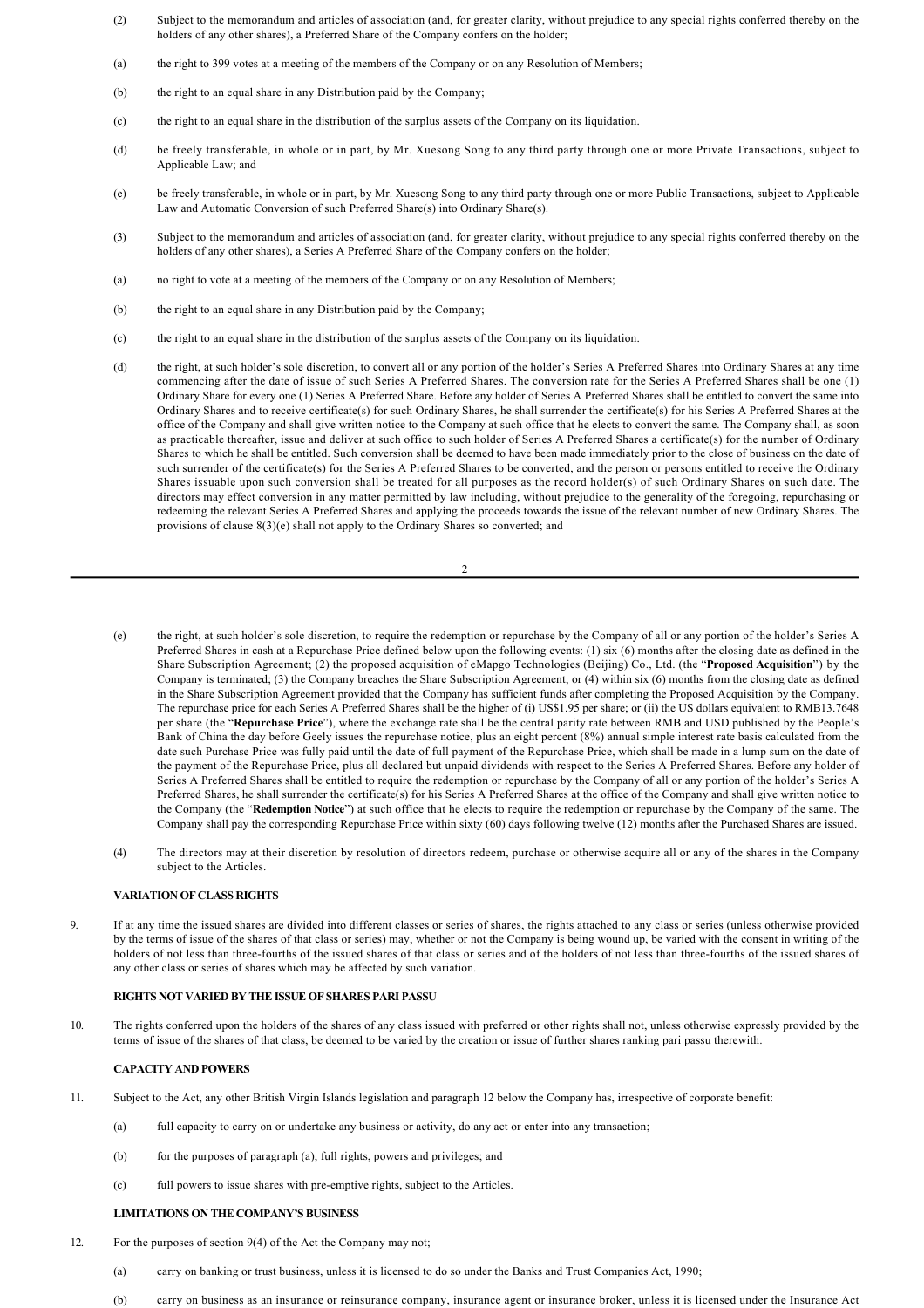1994;

- (c) carry on business of company management, unless it is licensed under the Company Management Act, 1990;
- (d) carry on the business of providing the registered office or the registered agent for companies incorporated in the British Virgin Islands;

- (e) carry on the business as a mutual fund, manager of mutual funds or administrator of mutual funds unless it is recognized or licenced as the case may be under the Mutual Funds Act 1996; or
- (f) carry on any other business that gives rise to a licencing requirement under any law for the time being in force in the British Virgin Islands unless it is licenced, regulated, recognised or otherwise approved pursuant to such law.

# **REGISTERED SHARES AND PROHIBITION ON ISSUE OF BEARER SHARES**

13. Shares in the Company may only be issued as registered shares. The issue of shares to bearer is prohibited.

# **PROHIBITION ON EXCHANGE AND CONVERSION OF REGISTERED SHARES TO BEARER SHARES**

14. The exchange or conversion of registered shares to bearer shares is prohibited.

### **TRANSFER OF REGISTERED SHARES**

15. Subject to the provisions of the Articles the Company may upon receipt of an instrument of transfer enter the name of the transferee in the register of members subject to the prior or simultaneous approval of the Company as evidenced by a resolution of directors or by a resolution of members. Subject to any resolution of the members to the contrary, the directors may resolve by resolution of directors to refuse or delay the registration of the transfer for reasons that shall be specified in the resolution of directors.

#### **AMENDMENT OF MEMORANDUM AND ARTICLES OF ASSOCIATION**

- 16.1 The Company may amend its Memorandum or Articles by a resolution of members or by a resolution of directors provided that the directors shall not have the power to amend the Memorandum or Articles;
	- (a) to restrict the rights or powers of the members to amend the Memorandum or Articles;
	- (b) to change the percentage of members required to pass a resolution to amend the Memorandum or Articles;
	- (c) in circumstances where the Memorandum or Articles cannot be amended by the members; or
	- (d) to Clauses 8, 9, 10 or this Clause 16.
- 16.2 No amendment may be made to Regulation 76 of the Articles unless approved by an affirmative vote of the holders of 66  $2/3$  percent or more of the outstanding votes of the shares entitled to vote thereon.

### **DEFINITIONS**

17. The meanings of words in this Memorandum are as defined in the Articles.

4

We, Portcullis TrustNet (BVI) Limited of Portcullis TrustNet Chambers, P.O. Box 3444, Road Town, Tortola, British Virgin Islands for the purpose of incorporating a BVI Business Company under the laws of the British Virgin Islands hereby sign this Memorandum of Association the 27<sup>th</sup> day of October, 2009.

Incorporator

/s/ Nicole Wheatley Portcullis TrustNet (BVI) Limited Portcullis TrustNet Chambers P.O. Box 3444 Road Town, Tortola British Virgin Islands (Sgd. Nicole Wheatley)

# TERRITORY OF THE BRITISH VIRGIN ISLANDS

### THE BVI BUSINESS COMPANIES ACT, 2004

# (No. 16 of 2004)

ARTICLES OF ASSOCIATION OF

### **Luokung Technology Corp.**

PRELIMINARY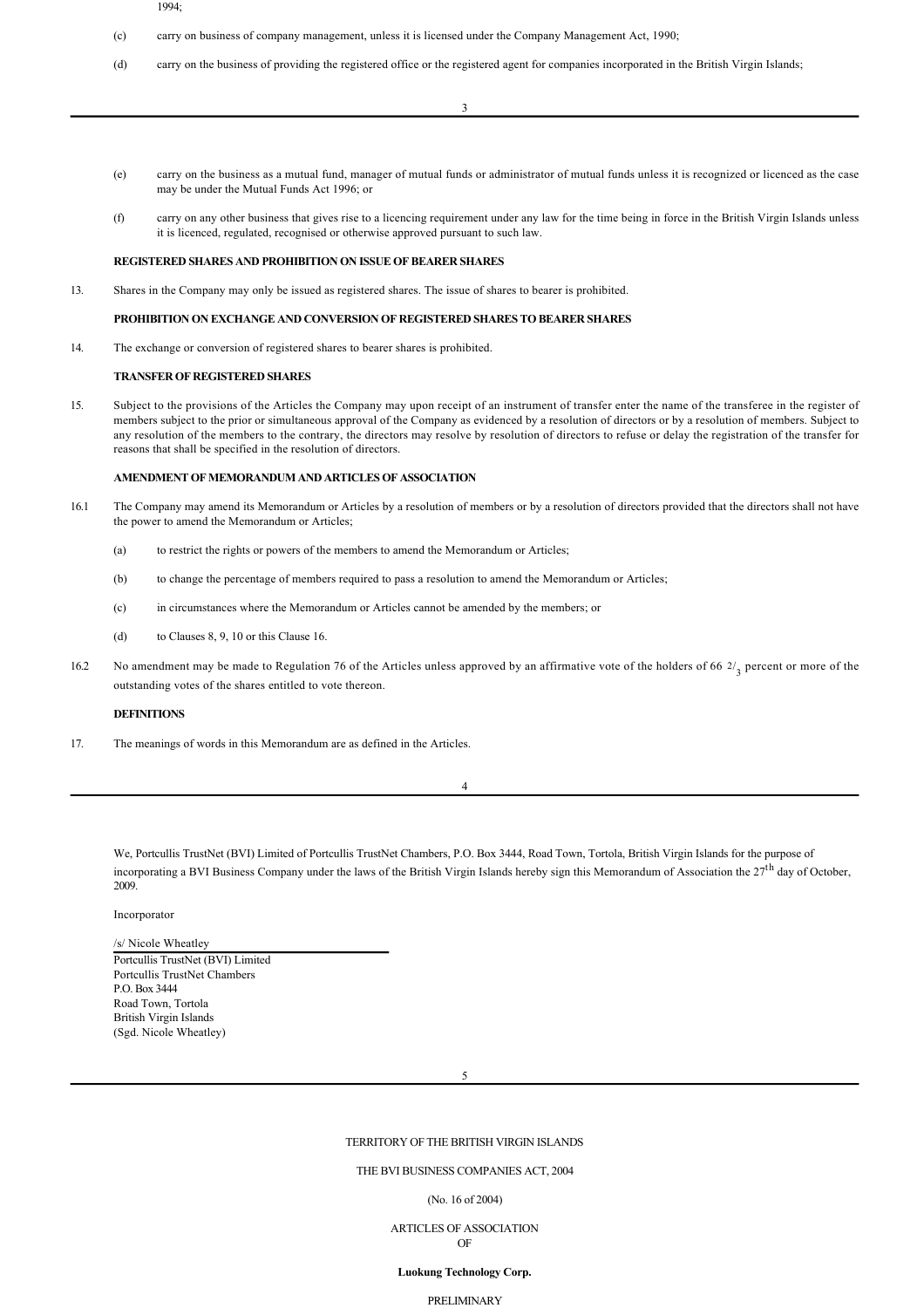1. In these Articles, if not inconsistent with the subject or context, the words and expressions standing in the first column of the following table shall bear the meanings set opposite them respectively in the second column thereof.

| Words                       | Meaning                                                                                                                                                                                                                                                                                                                            |  |  |
|-----------------------------|------------------------------------------------------------------------------------------------------------------------------------------------------------------------------------------------------------------------------------------------------------------------------------------------------------------------------------|--|--|
| Applicable Law              | all Laws, including those of a jurisdiction in or outside of the United States, applicable to the<br>Private or Public Transactions.                                                                                                                                                                                               |  |  |
| Act                         | the BVI Business Companies Act, 2004 (No 16 of 2004.) including any modification, extension, re-<br>enactment or renewal thereof and any regulations made thereunder.                                                                                                                                                              |  |  |
| Articles                    | these Articles of Association as originally framed or as from time to time amended.                                                                                                                                                                                                                                                |  |  |
| <b>Automatic Conversion</b> | each Preferred Share shall be automatically converted at any time after issue and without the<br>payment of any additional sum into an equal number of fully paid Ordinary Shares upon the<br>conclusion of any transfer by Mr. Xuesong Song to any third party through one or more Public<br>Transactions.                        |  |  |
| Designated Stock Exchange   | either the Nasdaq National Stock Market, Inc. or such other exchange or quotation bureau on<br>which, the Company's Securities are listed or traded; provided that until the Securities are listed<br>on any such "Exchange" the rules of any such Designated Stock Exchange shall be inapplicable<br>to these Articles.           |  |  |
| director                    | a director of the Company.                                                                                                                                                                                                                                                                                                         |  |  |
| distribution                | in relation to a distribution by a company to a member, means                                                                                                                                                                                                                                                                      |  |  |
|                             | (i)<br>the direct or indirect transfer of an asset, other than the Company's<br>own shares, to or for the benefit of the member or                                                                                                                                                                                                 |  |  |
|                             | the incurring of a debt to or for the benefit of a member,<br>(ii)                                                                                                                                                                                                                                                                 |  |  |
|                             | in relation to shares held by a member, and whether by means of a purchase of an asset, the<br>purchase, redemption or other acquisition of shares, a transfer of indebtedness or otherwise, and<br>includes a dividend.                                                                                                           |  |  |
| <b>Independent Director</b> | a person who meets the then current requirements for "independence" of the applicable rules<br>and regulations of the U.S. Securities and Exchange Commission and the Designated Stock<br>Exchange.                                                                                                                                |  |  |
|                             | 6                                                                                                                                                                                                                                                                                                                                  |  |  |
|                             |                                                                                                                                                                                                                                                                                                                                    |  |  |
|                             |                                                                                                                                                                                                                                                                                                                                    |  |  |
| member or shareholder       | in relation to the Company, means a person whose name is entered in the register of members as<br>the holder of one or more shares, or fractional shares, in the Company.                                                                                                                                                          |  |  |
| Memorandum                  | the Memorandum of Association of the Company as originally framed or as from time to time<br>amended.                                                                                                                                                                                                                              |  |  |
| Mr. Xuesong Song            | the founder, a director and Chairman of LK Technology Ltd.                                                                                                                                                                                                                                                                         |  |  |
| <b>Ordinary Shares</b>      | issued or unissued ordinary shares of par value of US\$0.01 each of the Company having the<br>rights, preferences and privileges set out in the Memorandum                                                                                                                                                                         |  |  |
| Person                      | An individual, a corporation, a trust, trustee, the estate of a deceased individual, a partnership or<br>an unincorporated association of persons.                                                                                                                                                                                 |  |  |
| Preferred Shares            | issued or unissued preferred shares of par value US\$0.01 each of the Company having the rights,<br>preferences and privileges set out in the Memorandum.                                                                                                                                                                          |  |  |
| <b>Private Transactions</b> | transactions that are not considered as a Public Transaction.                                                                                                                                                                                                                                                                      |  |  |
| <b>Public Transactions</b>  | transactions through any national securities exchanges and/or through the automated quotation<br>system including but not limited to NASDAQ, NYSE (including NYSE American) or OTC<br>Markets, or any transaction executed by the broker or with a market maker.                                                                   |  |  |
| <b>Related Party</b>        | (a) any director, officer and employee of the Company; (b) any family member of such director,<br>officer and employee; and (c) any entity (e.g. a corporation, partnership, or trust) controlled by<br>or set up for the benefit of a director, officer or employee, or a family member of such director,<br>officer or employee. |  |  |
| Relevant System             | A facility for the electronic transfer of uncertificated securities administered by The Depository<br>Trust Company or such other Person regulated by the SEC.                                                                                                                                                                     |  |  |
| resolution of directors     | (a)<br>A resolution approved at a duly convened and constituted meeting of directors of<br>the Company or of a committee of directors of the Company by the affirmative vote of<br>a simple majority of the directors present at the meeting who voted and did not<br>abstain; or                                                  |  |  |
|                             | a resolution consented to in writing by a simple majority of the directors or of all<br>(b)<br>members of the committee, as the case may be;                                                                                                                                                                                       |  |  |
|                             | except that where a director is given more than one vote, he shall be counted by the<br>number of votes he casts for the purpose of establishing a majority.                                                                                                                                                                       |  |  |

resolution of members Subject to the provisions of the Memorandum and Articles means: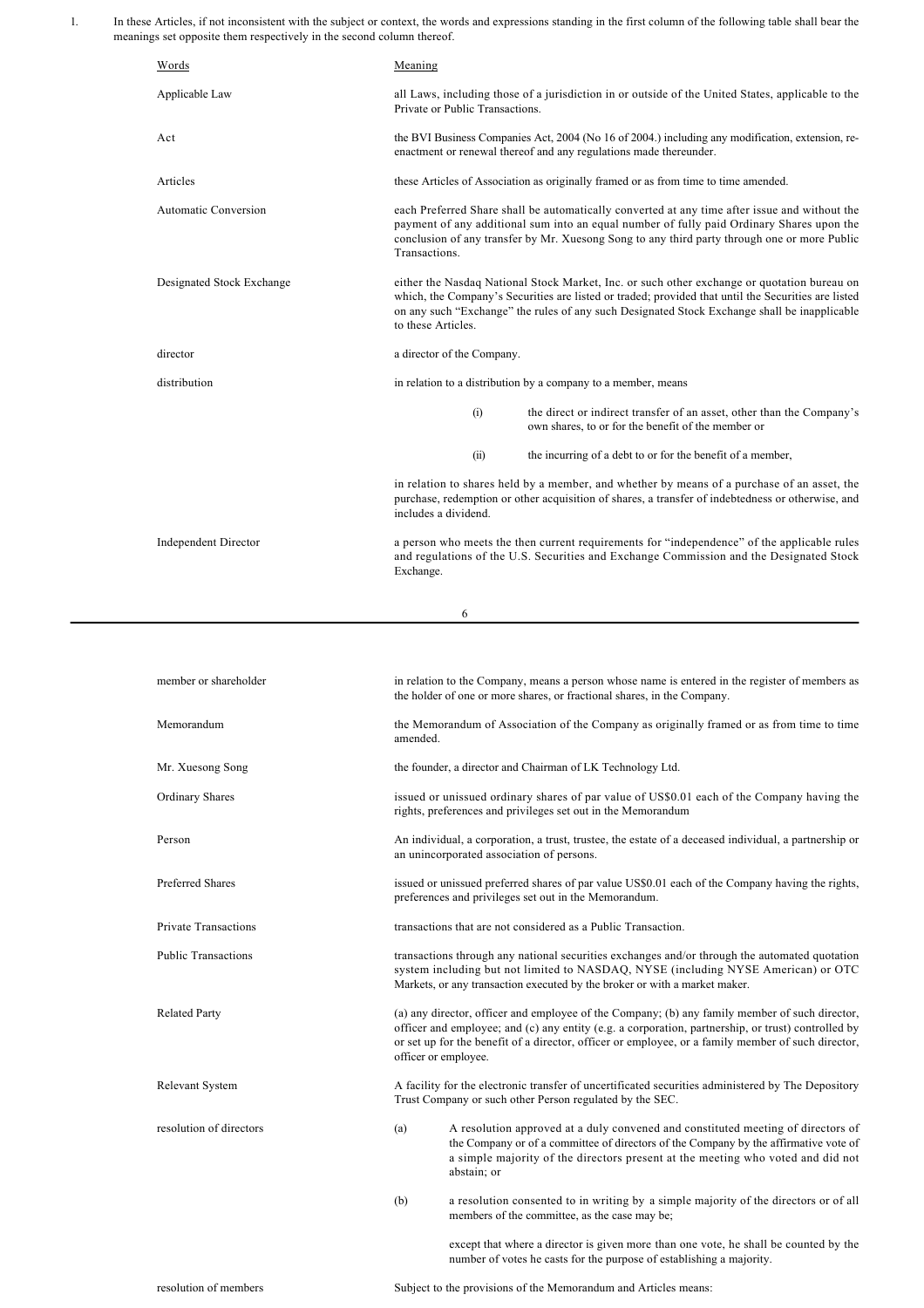(a) A resolution approved at a duly convened and constituted meeting of the members of the Company by the affirmative vote of

- (i) a majority of in excess of 50% of the votes of the shares entitled to vote and voting on the resolution, or
- (ii) a majority of in excess of 50% of the votes of each class or series of shares entitled to vote as a class or series and voting on the resolution and a majority of in excess of 50% of the votes of the remaining shares entitled to vote and voting on the resolution; or
	- 7

|                              | (b)<br>a resolution consented to in writing by                                                                                                                     |      |                                                                                                                                                                                                                    |
|------------------------------|--------------------------------------------------------------------------------------------------------------------------------------------------------------------|------|--------------------------------------------------------------------------------------------------------------------------------------------------------------------------------------------------------------------|
|                              |                                                                                                                                                                    | (i)  | an absolute majority of the votes of shares entitled to vote thereon, or                                                                                                                                           |
|                              |                                                                                                                                                                    | (ii) | an absolute majority of the votes of each class or series of shares entitled<br>to vote thereon as a class or series and of an absolute majority of the votes<br>of the remaining shares entitled to vote thereon. |
| Seal                         |                                                                                                                                                                    |      | Any Seal which has been duly adopted as the common seal of the Company.                                                                                                                                            |
| <b>SEC</b>                   | The United States Securities and Exchange Commission.                                                                                                              |      |                                                                                                                                                                                                                    |
| Securities                   | shares and debt obligations of every kind, and options, warrants and rights to acquire shares, or<br>debt obligations.                                             |      |                                                                                                                                                                                                                    |
| Series A Preferred Shares    | issued or unissued series A preferred shares of par value US\$0.01 each of the Company having<br>the rights, preferences and privileges set out in the Memorandum. |      |                                                                                                                                                                                                                    |
| shares                       |                                                                                                                                                                    |      | Ordinary Shares and/or Preferred Shares, as the case may be.                                                                                                                                                       |
| Share Subscription Agreement | the share subscription agreement entered into between the Company and Geely Technology<br>Group Co., Ltd. dated 13 November 2019                                   |      |                                                                                                                                                                                                                    |
| solvency test                |                                                                                                                                                                    |      | a company satisfies the solvency test if;                                                                                                                                                                          |
|                              |                                                                                                                                                                    | (i)  | the value of the company's assets exceeds its liabilities, and                                                                                                                                                     |
|                              |                                                                                                                                                                    | (ii) | the company is able to pay its debts as they fall due.                                                                                                                                                             |
| treasury shares              |                                                                                                                                                                    |      | shares in the Company that were previously issued but were repurchased, redeemed or                                                                                                                                |

otherwise acquired by the Company and not cancelled.

- 2. "Written" or any term of like import includes words typewritten, printed, painted, engraved, lithographed, photographed or represented or reproduced by any mode of reproducing words in a visible form, including telex, facsimile, telegram, cable or other form of writing produced by electronic communication.
- 3. Save as aforesaid any words or expressions defined in the Act shall bear the same meaning in these Articles.
- 4. Whenever the singular or plural number, or the masculine, feminine or neuter gender is used in these Articles, it shall equally, where the context admits, include the others.
- 5. A reference in these Articles to voting in relation to shares shall be construed as a reference to voting by members holding the shares except that it is the votes allocated to the shares that shall be counted and not the number of members who actually voted and a reference to shares being present at a meeting shall be given a corresponding construction.
- 6. A reference to money in these Articles is, unless otherwise stated, a reference to the currency in which shares in the Company shall be issued according to the provisions of the Memorandum.

8

# REGISTERED SHARES

- 7. Every member holding registered shares in the Company shall be entitled to a certificate signed by a director or officer of the Company or such other person who may be authorised from time to time by resolution of directors or under the Seal, with or without the signature of any director of the Company, specifying the share or shares held by him and the signature of the director or officer or person so authorised and the Seal may be facsimiles.
- 8. Any member receiving a share certificate for registered shares shall indemnify and hold the Company and its directors and officers harmless from any loss or liability which it or they may incur by reason of any wrongful or fraudulent use or representation made by any person by virtue of the possession thereof. If a share certificate for registered shares is worn out or lost it may be renewed on production of the worn out certificate or on satisfactory proof of its loss together with such indemnity as may be required by a resolution of directors.
- 9. If several persons are registered as joint holders of any shares, any one of such persons may give an effectual receipt for any distribution payable in respect of such shares.
- 10. Nothing in these Articles shall require title to any shares or other Securities to be evidenced by a certificate if the Act and the rules of the Designated Stock Exchange permit otherwise.

# SHARES AND ISSUED SHARES

11. Subject to the provisions of these Articles and, if applicable, the rules of the Designated Stock Exchange, and any resolution of members, the directors of the Company may, without limiting or affecting any rights previously conferred on the holders of any existing shares or class or series of shares, offer, allot,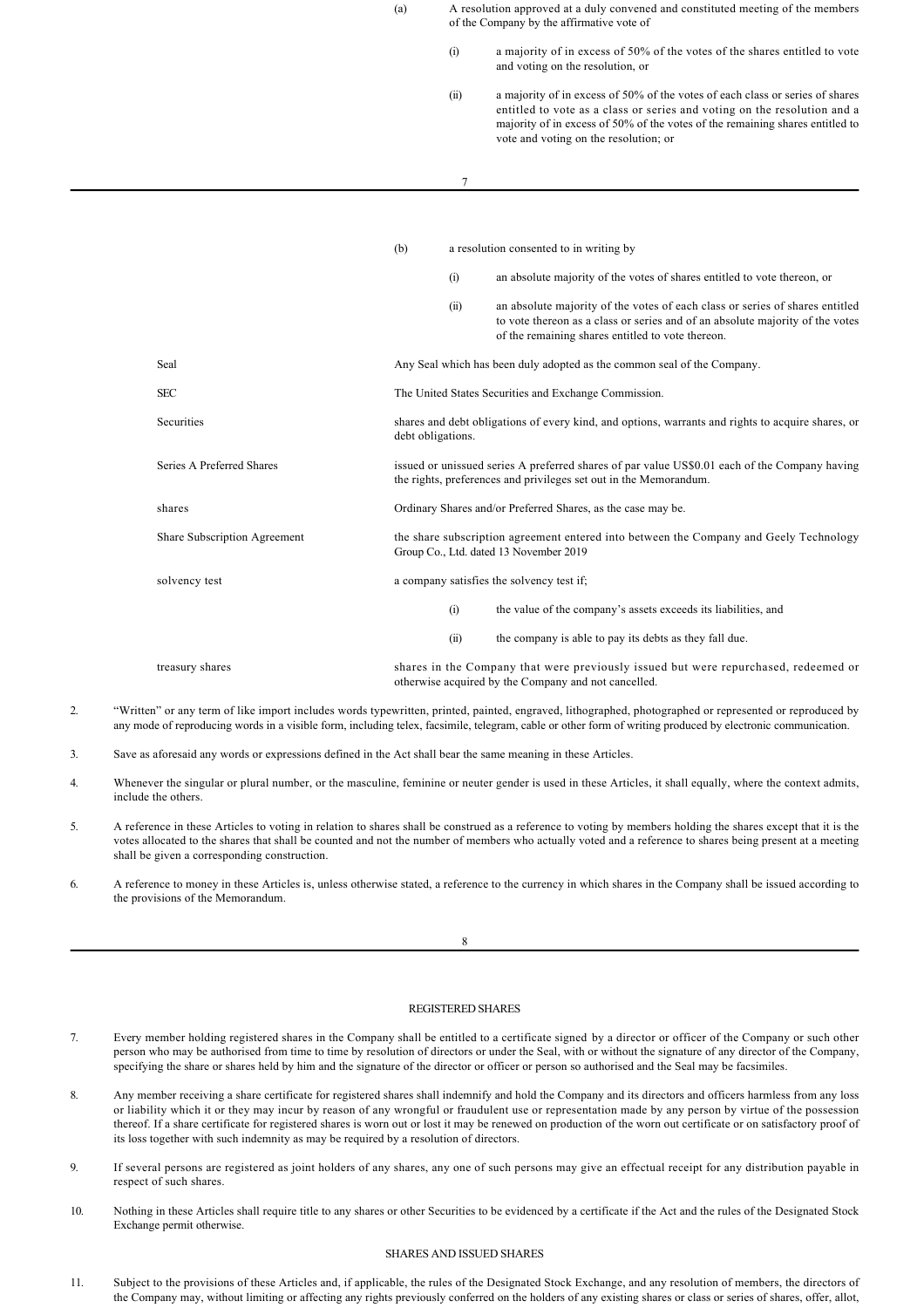- grant options over or otherwise dispose of shares to such persons, at such times and upon such terms and conditions as the Company may by resolution of directors determine. The directors shall not issue more shares than the maximum number provided for in the Memorandum.
- 12. The Company may issue fully paid, partly paid or nil paid shares as well as bonus shares. A partly paid or nil paid share or a share issued for a promissory note or other written obligation for payment of a debt may be issued subject to forfeiture in the manner prescribed in these Articles.
- 13. Shares in the Company may be issued for consideration in any form, including money, a promissory note or other obligation to contribute money or property, real property, personal property (including goodwill and know-how) services rendered or a contract for future services and the amount of such consideration shall be determined by resolution of directors, except that in the case of shares with par value, the amount shall not be less than the par value, and in the absence of fraud the decision of the directors as to the value of the consideration received by the Company in respect of the issue is conclusive unless a question of law is involved.
- 14. Before issuing shares for a consideration other than money, the directors shall pass a resolution stating;
	- (a) the amount to be credited for the issue of the shares;
	- (b) their determination of the reasonable present cash value of the non-money consideration for the issue; and
	- (c) that, in their opinion, the present cash value of the non-money consideration for the issue is not less than the amount to be credited for the issue of the shares.
- 15. A share issued by the Company upon conversion of, or in exchange for, another share or a debt obligation or other security in the Company, shall be treated for all purposes as having been issued for money equal to the consideration received or deemed to have been received by the Company in respect of the other share, debt obligation or security.
- 16. Treasury shares may be disposed of by the Company on such terms and conditions (not otherwise inconsistent with these Articles) as the Company may by resolution of directors determine.
- 17. Subject to these Articles, the Company may purchase, redeem or otherwise acquire and hold its own shares save that the Company may not purchase, redeem or otherwise acquire its own shares without the consent of the member whose shares are to be purchased, redeemed or otherwise acquired unless the Company is permitted by the Act or any other provision in the Memorandum or Articles to purchase, redeem or otherwise acquire the shares without their consent.

- 18. No purchase, redemption or other acquisition of shares shall be made unless the directors determine by resolution of the directors that immediately after the purchase, redemption or other acquisition the value of the Company's assets will exceed its liabilities and the Company will be able to pay its debts as they fall due.
- 19. Sections 60 (*Process for acquisition of own shares*), 61 (*Offer to one or more shareholders*) and 62 (*Shares redeemed otherwise than at the option of company*) of the Act shall not apply to the Company.
- 20. A determination by the directors under Article 18 is not required;
	- (a) the Company redeems a share or shares pursuant to a right of a member to have his shares redeemed or to have his shares exchanged for money or other property of the Company; or
	- (b) by virtue of the provisions of Section 179 of the Act.
- 21. Shares that the Company purchases, redeems or otherwise acquires pursuant to Article 17 may be cancelled or held as treasury shares except to the extent that such shares are in excess of 80 percent of the issued shares of the Company in which case they shall be cancelled but they shall be available for reissue.
- 22. Shares in the Company shall only be held as treasury shares where the directors of the Company resolve as such and the number of shares acquired, when aggregated with shares of the same class already held by the Company as treasury shares, does not exceed 50% of the shares of that class previously issued by the Company, excluding shares that have been cancelled. All rights and obligations attaching to a treasury share are suspended and shall not be exercised by or against the Company while it holds the share as a treasury share. Treasury shares may be reissued by the Company as new shares.
- 23. The Company shall keep a register of members containing;
	- (a) the names and addresses of the persons who hold registered shares in the Company;
	- (b) the number of each class and series of registered shares held by each member;
	- (c) the date on which the name of each member was entered in the register of members;
	- (d) the date on which any person ceased to be a member; and
	- (e) such other information as may be prescribed pursuant to the Act.
- 24. The register of members may be in any such form as the directors may approve but if it is in magnetic, electronic or other data storage form, the company must be able to produce legible evidence of its contents.
- 25. The original or a copy of the register of members shall be kept at the registered office of the Company or at the office of the registered agent of the Company.
- 26. A share is deemed to be issued when the name of the member is entered in the register of members.
- 27. Subject to the Act and the rules of the Designated Stock Exchange, the board of directors without further consultation with the holders of any shares or Securities may resolve that any class or series of shares or other Securities from time to time in issue or to be issued (including shares in issue at the date of the adoption of these Articles) may be issued, held, registered and converted to uncertificated form.
- 28. Conversion of shares held in certificated form into shares held in uncertificated form, and vice versa, may be made in such manner as the board of directors, in its absolute discretion, may think fit. The Company or any duly authorised transfer agent (a "**Transfer Agent**") shall enter on the register of members how many shares are held by each member in uncertificated form and in certificated form and shall maintain the register of members. Notwithstanding any provision of these Articles, a class or series of shares shall not be treated as two classes by virtue only of that class or series comprising both certificated shares and uncertificated Shares or as a result of any provision of these Articles which apply only in respect of certificated or uncertificated shares.

 $\overline{9}$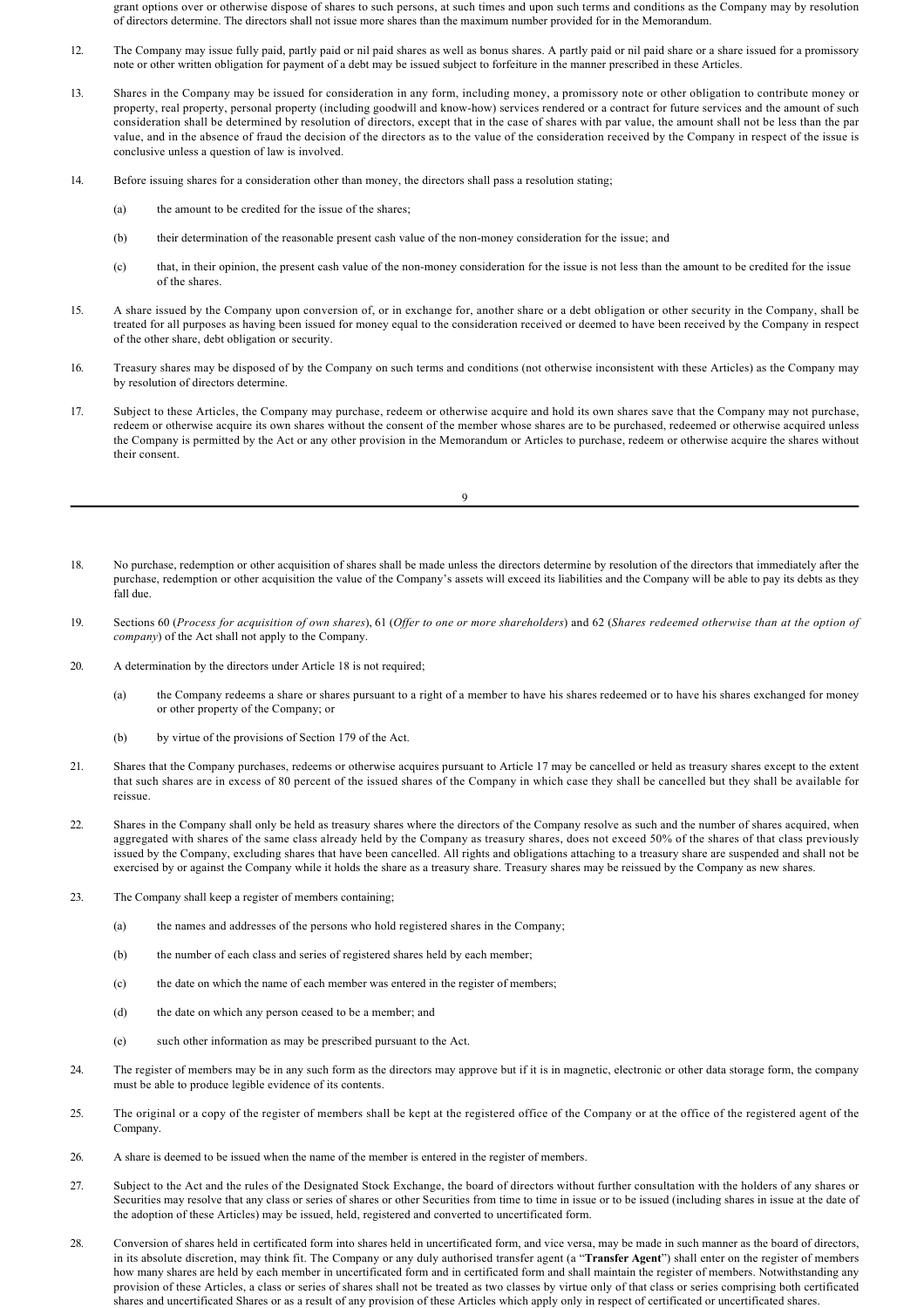#### MORTGAGES AND CHARGES OF REGISTERED SHARES

- 29. Members may mortgage or charge their registered shares in the Company with such mortgage or charge being evidenced in writing and signed by, or with the authority of the registered holder of a registered share to which the mortgage or charge relates. The Company shall give effect to the terms of any valid mortgage or charge except insofar as it may conflict with any requirements herein contained for consent to the transfer of shares.
- 30. In the case of the mortgage or charge of registered shares there may be entered in the share register of the Company at the request of the registered holder of such shares
	- (a) a statement that the shares are mortgaged or charged;
	- (b) the name of the mortgagee or chargee; and
	- (c) the date on which the aforesaid particulars are entered in the share register.
- 31. Where particulars of a mortgage or charge are entered in the register of members, such particulars shall be cancelled
	- (a) with the written consent of the named mortgagee or chargee or anyone authorized to act on his behalf; or
	- (b) upon evidence satisfactory to the directors of the discharge of the liability secured by the mortgage or charge and the issue of such indemnities as the directors shall consider necessary or desirable.
- 32. Whilst particulars of a mortgage or charge over registered shares are entered in the register of members pursuant to the preceding articles no transfer of any share comprised therein shall be effected without the written consent of the named mortgagee or chargee or anyone authorized to act on his behalf.

### **FORFEITURE**

- 33. When shares not fully paid on issue or issued for a promissory note or other written obligation for payment of a debt have been issued subject to forfeiture, the following provisions shall apply.
- 34. Written notice specifying a date for payment to be made and the shares in respect of which payment is to be made shall be served on the member who defaults in making payment pursuant to a promissory note or other written obligations to pay a debt.
- 35. The written notice specifying a date for payment shall
	- (a) name a further date not earlier than the expiration of 14 days from the date of service of the notice on or before which payment required by the notice is to be made; and
	- (b) contain a statement that in the event of non-payment at or before the time named in the notice the shares, or any of them, in respect of which payment is not made will be liable to be forfeited.
- 36. Where a written notice has been issued and the requirements of the notice have not been complied with within the prescribed time, the directors may at any time before tender of payment forfeit and cancel the shares to which the notice relates.
- 37. The Company is under no obligation to refund any moneys to the member whose shares have been forfeited and cancelled pursuant to these provisions. Upon forfeiture and cancellation of the shares the member is discharged from any further obligation to the Company with respect to the shares forfeited and cancelled.

11

# LIEN

- 38. The Company shall have a first and paramount lien on every share issued for a promissory note or for any other binding obligation to contribute money or property or any combination thereof to the Company, and the Company shall also have a first and paramount lien on every share standing registered in the name of a member, whether singly or jointly with any other person or persons, for all the debts and liabilities of such member or his estate to the Company, whether the same shall have been incurred before or after notice to the Company of any interest of any person other than such member, and whether the time for the payment or discharge of the same shall have actually arrived or not, and notwithstanding that the same are joint debts or liabilities of such member or his estate and any other person, whether a member of the Company or not. The Company's lien on a share shall extend to all distributions payable thereon. The directors may at any time either generally, or in any particular case, waive any lien that has arisen or declare any share to be wholly or in part exempt from the provisions of this Article.
- 39. In the absence of express provisions regarding sale in the promissory note or other binding obligation to contribute money or property, the Company may sell, in such manner as the directors may by resolution of directors determine, any share on which the Company has a lien, but no sale shall be made unless some sum in respect of which the lien exists is presently payable nor until the expiration of twenty-one days after a notice in writing, stating and demanding payment of the sum presently payable and giving notice of the intention to sell in default of such payment, has been served on the holder for the time being of the share.
- 40. The net proceeds of the sale by the Company of any shares on which it has a lien shall be applied in or towards payment of discharge of the promissory note or other binding obligation to contribute money or property or any combination thereof in respect of which the lien exists so far as the same is presently payable and any residue shall (subject to a like lien for debts or liabilities not presently payable as existed upon the share prior to the sale) be paid to the holder of the share immediately before such sale. For giving effect to any such sale the directors may authorize some person to transfer the share sold to the purchaser thereof. The purchaser shall be registered as the holder of the share and he shall not be bound to see to the application of the purchase money, nor shall his title to the share be affected by any irregularity or invalidity in the proceedings in reference to the sale.

### TRANSFER OF SHARES

41. Registered shares in the Company are transferred by a written instrument of transfer signed by the transferor and containing the name and address of the transferee. The instrument of transfer shall be signed by the transferee if registration as a holder of the share shall impose a liability to the Company on the transferee. The instrument of transfer of a registered share shall be sent to the Company for registration.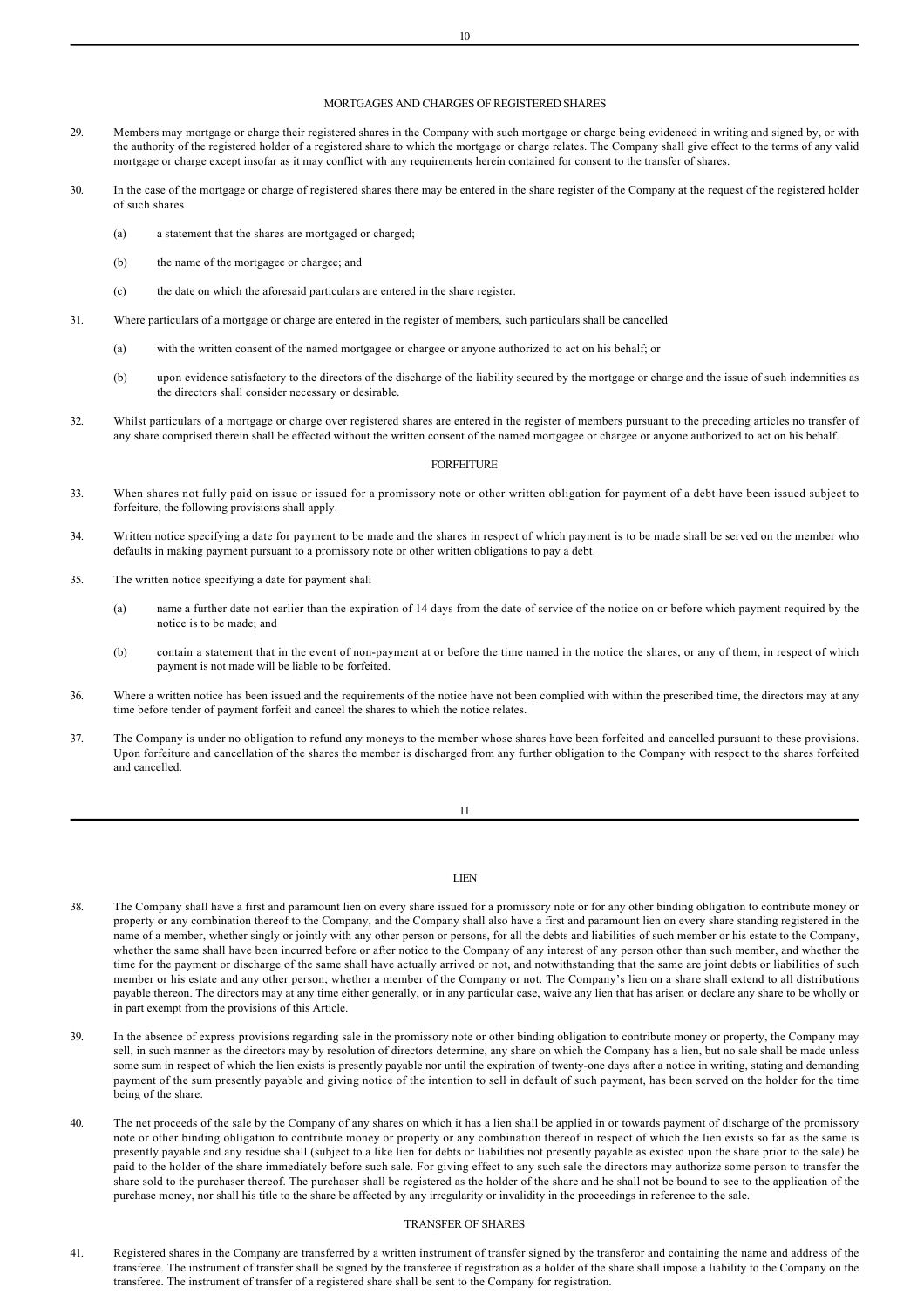- 42. The board of directors may resolve that interests in shares in the form of depositary receipts may be transferred or otherwise dealt with in accordance with the regulations and practices instituted by the operator of the Relevant System and any holder of interests in shares shall be entitled to transfer such interests by means of such Relevant System and the operator of the Relevant System shall act as agent of the holders of such interests for the purposes of the transfer of those interests.
- 43. The register of members may be closed at such times and for such periods as the board of directors may from time to time determine, upon notice being given by advertisement in such newspapers as may be required by the Act and the practice of the Designated Stock Exchange.
- 44. The transfer of a registered share is effective when the name of the transferee is entered on the register of members.
- 45. If the directors of the Company are satisfied that an instrument of transfer relating to shares has been signed but that the instrument has been lost or destroyed, they may resolve;
	- (a) to accept such evidence of the transfer of the shares as they consider appropriate; and
	- (b) that the transferee's name should be entered in the register of members notwithstanding the absence of the instrument of transfer.
- 46. The Company must on the receipt of an instrument of transfer from the transferor or transferee of a registered share in the Company enter the name of the transferee of the share in the register or members unless the directors, if permitted by the Memorandum or these Articles, resolve by resolution of directors to refuse or delay the registration of the transfer for reasons that shall be specified in the resolution of directors.

#### 12

#### TRANSMISSION OF SHARES

- 47. The personal representative of a deceased member may transfer a share even though the personal representative is not a member at the time of the transfer.
- 48. The personal representative, executor or administrator of a deceased member, the guardian of an incompetent member or the trustee of a bankrupt member shall be the only person recognized by the Company as having any title to his share but they shall not be entitled to exercise any rights as a member of the Company until they have proceeded as set forth in the next following three Articles.
- 49. The production to the Company of any document which is evidence of probate of the will, or letters of administration of the estate, or confirmation as executor, of a deceased member or of the appointment of a guardian of an incompetent member or the trustee of a bankrupt member shall be accepted by the Company even if the deceased, incompetent or bankrupt member is domiciled outside the British Virgin Islands if the document evidencing the grant of probate or letters of administration, confirmation as executor, appointment as guardian or trustee in bankruptcy is issued by a foreign court which had competent jurisdiction in the matter. For the purpose of establishing whether or not a foreign court had competent jurisdiction in such a matter the directors may obtain appropriate legal advice. The directors may also require an indemnity to be given by the executor, administrator, guardian or trustee in bankruptcy.
- 50. The Company may enter in the register of members the name of any person becoming entitled by operation of law or otherwise to a share or shares in consequence of the death, incompetence or bankruptcy upon such evidence being produced as may reasonably be required by the directors.
- 51. Any person who has become entitled to a share or shares in consequence of the death, incompetence or bankruptcy of any member may, instead of being registered himself, request in writing that some person to be named by him be registered as the transferee of such share or shares and such request shall likewise be treated as if it were a transfer.
- 52. What amounts to incompetence on the part of a person is a matter to be determined by the court having regard to all the relevant evidence and the circumstances of the case.

### REDUCTION OR INCREASE IN AUTHORISED AND UNISSUED SHARES

- 48. The Company may amend the Memorandum to increase or reduce the maximum number of shares the Company is authorised to issue and may in respect of any unissued shares increase or reduce the number of such shares, or effect any combination of the foregoing.
- 49. The Company may
	- (1) (a) divide its shares, including issued shares, into a larger number of shares; or (b) combine its shares, including issued shares, into a smaller number of shares.
	- (2) A division or combination of shares, including issued shares, of a class or series shall be for a larger or smaller number, as the case may be, of shares in the same class or series.
	- (3) A company shall not divide its shares under subsection (1)(a) or (2) if it would cause the maximum number of shares that the Company is authorised to issue by its memorandum to be exceeded.
	- (4) Where shares are divided or combined under this article, the aggregate par value of the new shares must be equal to the aggregate par value of the original shares.

#### MEETINGS AND CONSENTS OF MEMBERS

- 50. The directors of the Company may convene meetings of the members of the Company at such times and in such manner and places within or outside the British Virgin Islands as the directors consider necessary or desirable. The Company may hold an annual general meeting, but shall not (unless required by the applicable rules of the Designated Stock Exchange for so long as the Company's Securities are listed or traded on the Designated Stock Exchange) be obliged to hold an annual general meeting.
- 51. Upon the written request of members holding 30 percent or more of the outstanding voting shares in the Company the directors shall convene a meeting of members.

<sup>52.</sup> The directors shall give not less than 7 days notice of meetings of members to those persons whose names on the date the notice is given appear as members in the share register of the Company and are entitled to vote at the meeting.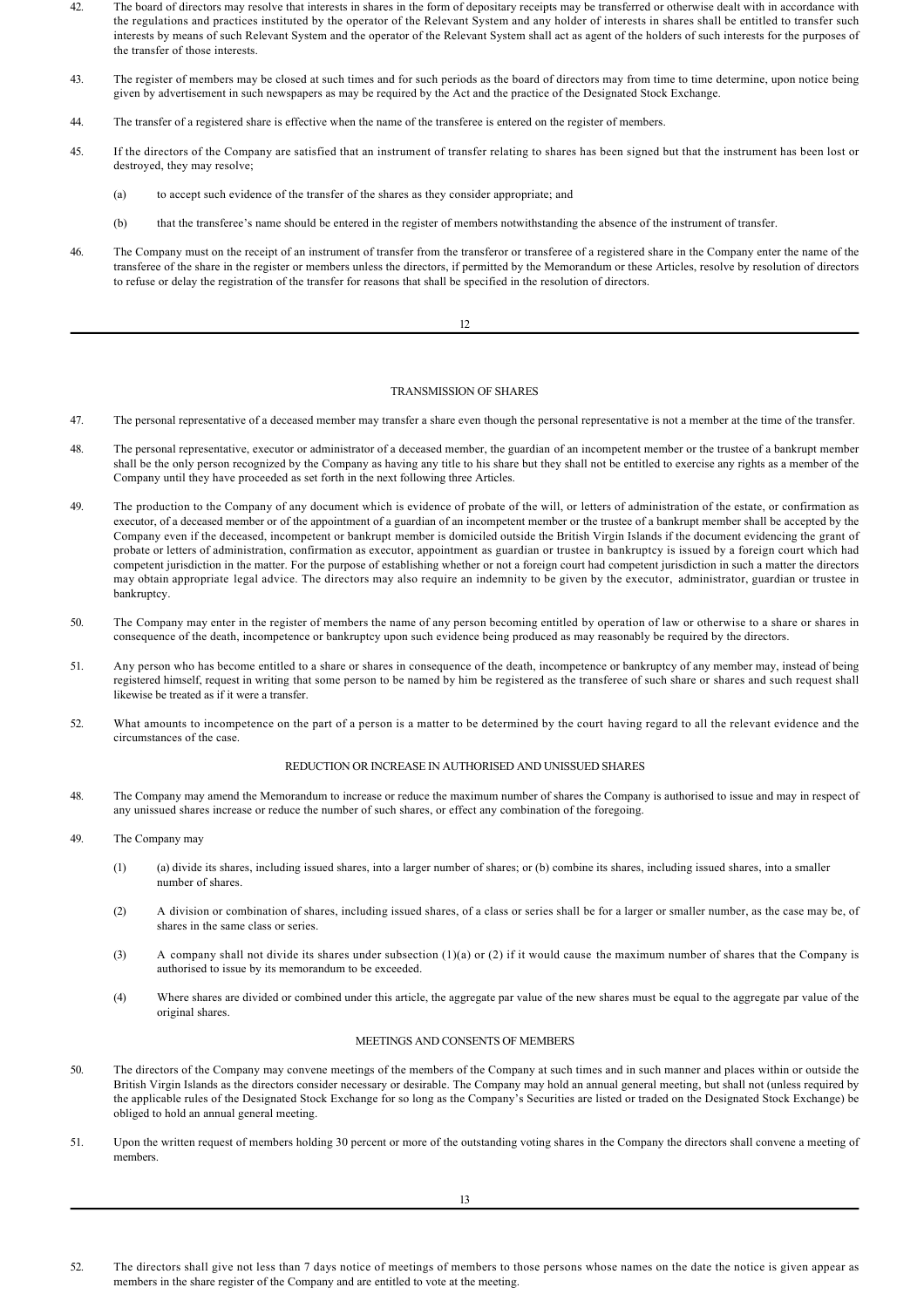- 53. The directors may fix the date notice is given of a meeting of members as the record date for determining those shares that are entitled to vote at the meeting.
- 54. A meeting of members may be called on short notice:
	- (a) if members holding not less than 90 percent of the total number of shares entitled to vote on all matters to be considered at the meeting, or 90 percent of the votes of each class or series of shares where members are entitled to vote thereon as a class or series together with not less than a 90 percent majority of the remaining votes, have agreed to short notice of the meeting, or
	- (b) if all members holding shares entitled to vote on all or any matters to be considered at the meeting have waived notice of the meeting and for this purpose presence at the meeting shall be deemed to constitute waiver.
- 55. The inadvertent failure of the directors to give notice of a meeting to a member, or the fact that a member has not received notice, does not invalidate the meeting.
- 56. A member may be represented at a meeting of members by a proxy who may speak and vote on behalf of the member.
- 57. The instrument appointing a proxy shall be produced at the place appointed for the meeting before the time for holding the meeting at which the person named in such instrument proposes to vote.
- 58. An instrument appointing a proxy shall be in substantially the following form or such other form as the Chairman of the meeting shall accept as properly evidencing the wishes of the member appointing the proxy.

(Name of Company)

| I/We         | being a member of the above                                                          |
|--------------|--------------------------------------------------------------------------------------|
| Company with | shares HEREBY APPOINT                                                                |
| of           | or failing him                                                                       |
| of           | to be my/our proxy to vote for me/us at the meeting of members to be held on the day |
| of           | and at any adjournment thereof.                                                      |

(Any restrictions on voting to be inserted here.)

### Signed this day of

Member

59. The following shall apply in respect of joint ownership of shares:

- a. if two or more persons hold shares jointly each of them may be present in person or by proxy at a meeting of members and may speak as a member;
- b. if only one of the joint owners is present in person or by proxy he may vote on behalf of all joint owners, and
- c. if two or more of the joint owners are present in person or by proxy they must vote as one.
- 60. A member shall be deemed to be present at a meeting of members if he participates by telephone or other electronic means and all members participating in the meeting are able to hear each other.
- 61. A meeting of members is duly constituted if, at the commencement of the meeting, there are present in person or by proxy not less than 50 percent of the votes of the shares or class or series of shares entitled to vote on resolutions of members to be considered at the meeting. If a quorum be present, notwithstanding the fact that such quorum may be represented by only one person then such person may resolve any matter and a certificate signed by such person accompanied where such person be a proxy by a copy of the proxy form shall constitute a valid resolution of members.

14

- 62. If within two hours from the time appointed for the meeting a quorum is not present, the meeting, if convened upon the requisition of members, shall be dissolved; in any other case it shall stand adjourned to the next business day at the same time and place or to such other time and place as the directors may determine, and if at the adjourned meeting there are present within one hour from the time appointed for the meeting in person or by proxy not less than one third of the votes of the shares or each class or series of shares entitled to vote on the resolutions to be considered by the meeting, those present shall constitute a quorum but otherwise the meeting shall be dissolved.
- 63. At every meeting of members, the Chairman of the Board of Directors shall preside as chairman of the meeting. If there is no Chairman of the Board of Directors or if the Chairman of the Board of Directors is not present at the meeting, the members present shall choose some one of their number to be the chairman. If the members are unable to choose a chairman for any reason, then the person representing the greatest number of voting shares present in person or by prescribed form of proxy at the meeting shall preside as chairman failing which the oldest individual member or representative of a member present shall take the chair.
- 64. The chairman may, with the consent of the meeting, adjourn any meeting from time to time, and from place to place, but no business shall be transacted at any adjourned meeting other than the business left unfinished at the meeting from which the adjournment took place.
- 65. At any meeting of the members the chairman shall be responsible for deciding in such manner as he shall consider appropriate whether any resolution has been carried or not and the result of his decision shall be announced to the meeting and recorded in the minutes thereof. If the chairman shall have any doubt as to the outcome of any resolution put to the vote, he shall cause a poll to be taken of all votes cast upon such resolution, but if the chairman shall fail to take a poll then any member present in person or by proxy who disputes the announcement by the chairman of the result of any vote may immediately following such announcement demand that a poll be taken and the chairman shall thereupon cause a poll to be taken. If a poll is taken at any meeting, the result thereof shall be duly recorded in the minutes of that meeting by the chairman.
- 66. Any person other than an individual shall be regarded as one member and subject to the specific provisions hereinafter contained for the appointment of representatives of such persons the right of any individual to speak for or represent such member shall be determined by the law of the jurisdiction where, and by the documents by which, the person is constituted or derives its existence. In case of doubt, the directors may in good faith seek legal advice from any qualified person and unless and until a court of competent jurisdiction shall otherwise rule, the directors may rely and act upon such advice without incurring any liability to any member.
- 67. Any person other than an individual which is a member of the Company may by resolution of its directors or other governing body authorize such person as it thinks fit to act as its representative at any meeting of the Company or of any class of members of the Company, and the person so authorized shall be entitled to exercise the same powers on behalf of the person which he represents as that person could exercise if it were an individual member of the Company.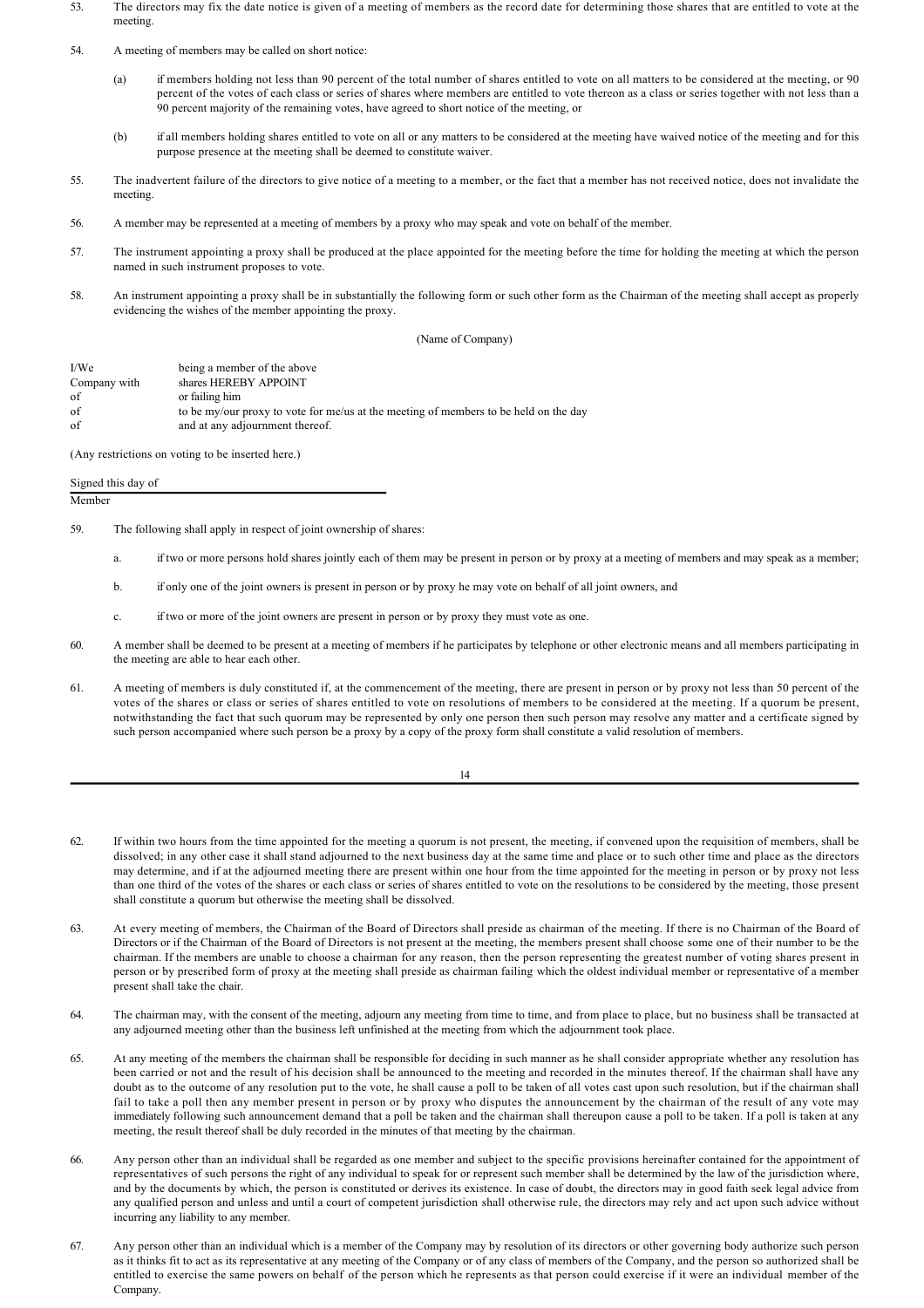- 68. The chairman of any meeting at which a vote is cast by proxy or on behalf of any person other than an individual may call for a notarially certified copy of such proxy or authority which shall be produced within 7 days of being so requested or the votes cast by such proxy or on behalf of such person shall be disregarded.
- 69. Directors of the Company may attend and speak at any meeting of members of the Company and at any separate meeting of the holders of any class or series of shares in the Company.
- 70. An action that may be taken by the members at a meeting may also be taken by a resolution of members consented to in writing or by telex, telegram, cable, facsimile or other written electronic communication, without the need for any notice, but if any resolution of members is adopted otherwise than by the unanimous written consent of all members, a copy of such resolution shall forthwith be sent to all members not consenting to such resolution. The consent may be in the form of counterparts, each counterpart being signed by one or more members.

### **DIRECTORS**

- 71. The first directors of the Company shall be appointed by the first registered agent of the Company and thereafter the directors shall be appointed by resolution of members, subject to Article 78, for such term as the members determine. A person shall not be appointed as a director unless he has consented in writing to be a director.
- 72. The minimum number of directors shall be one and the maximum number shall be 20. Unless otherwise determined by the Company in a meeting of shareholders and subject to the requirements of the Memorandum, the directors may by a Resolution of Directors, amend this Regulation 72 to change the number of directors. For as long as Securities of the Company are listed or traded on the Designated Stock Exchange, the directors shall include such number of Independent Directors as applicable law, rules or regulations of the Designated Stock Exchange may require for a foreign private issuer as long as the Company is a foreign private issuer.
- 73. Each director shall hold office for the term, if any, fixed by resolution of members or until his earlier death, resignation or removal.
- 74. Where the Company has only one member who is an individual and that member is also the sole director of the Company, that sole member/director may, by instrument in writing, nominate a person who is not disqualified from being a director of the Company under section 111(1) of the Act as a reserve director of the Company to act in the place of the sole director in the event of his death.
- 75. The nomination of a person as a reserve director of the Company ceases to have effect if;
	- a. before the death of the sole member/director who nominated him;
		- (i) he resigns as reserve director, or
		- (ii) the sole member/director revokes the nomination in writing; or
	- b. the sole member/director who nominated him ceases to be the sole member/director of the Company for any reason other than his death.
- 76. A director may be removed from office, with or without cause, by a resolution of directors or a resolution of members. For the purposes of this Regulation 76, "cause" means the willful and continuous failure by a director to substantially perform his duties to the Company (other than any such failure resulting from incapacity due to physical or mental illness) or the willful engaging by the director in gross misconduct materially and demonstrably injurious to the Company. If a director is removed from office without cause by a resolution of the members, for the purposes of this Regulation, the resolution of members will require the affirmative vote of the holders of 66  $2/\text{s}$  percent or more of the outstanding votes of the shares entitled to vote thereon.
- 77. A director may resign his office by giving written notice of his resignation to the Company and the resignation shall have effect from the date the notice is received by the Company or from such later date as may be specified in the notice. A director of the Company shall resign forthwith if he is, or becomes, disqualified to act as a director under the Act.
- 78. The directors may at any time by resolution of directors appoint any person to be a director to fill a vacancy. There is a vacancy if a director dies or otherwise ceases to hold office as a director prior to the expiration of his term of office, where his term of office was fixed upon his appointment. The directors may not appoint a director to fill a vacancy for a term exceeding the term that remained when the person who has ceased to be a director left or otherwise ceased to hold office.
- 79. The Company shall keep a register of directors containing:
	- a. the names and addresses of the persons who are directors of the Company or who have been nominated as reserve directors of the Company;
	- b. the date on which each person whose name is entered in the register was appointed as a director of the Company or nominated as a reserve director of the Company;
	- c. the date on which each person named as a director ceased to be a director of the Company;
	- d. the date on which the nomination of any person nominated as a reserve director ceased to have effect; and
	- e. such other information as may be prescribed pursuant to the Act.

- 80. The original or a copy of any register of directors shall be kept at the office of the registered agent of the Company.
- 81. The register of directors may be in any such form as the directors may approve but if it is in magnetic, electronic or other data storage form, the company must be able to produce legible evidence of its contents.
- 82. With the prior or subsequent approval by a resolution of members, the directors may, by a resolution of directors, fix the emoluments of directors with respect to services to be rendered in any capacity to the Company.
- 83. A director shall not require a share qualification and may be an individual or a company.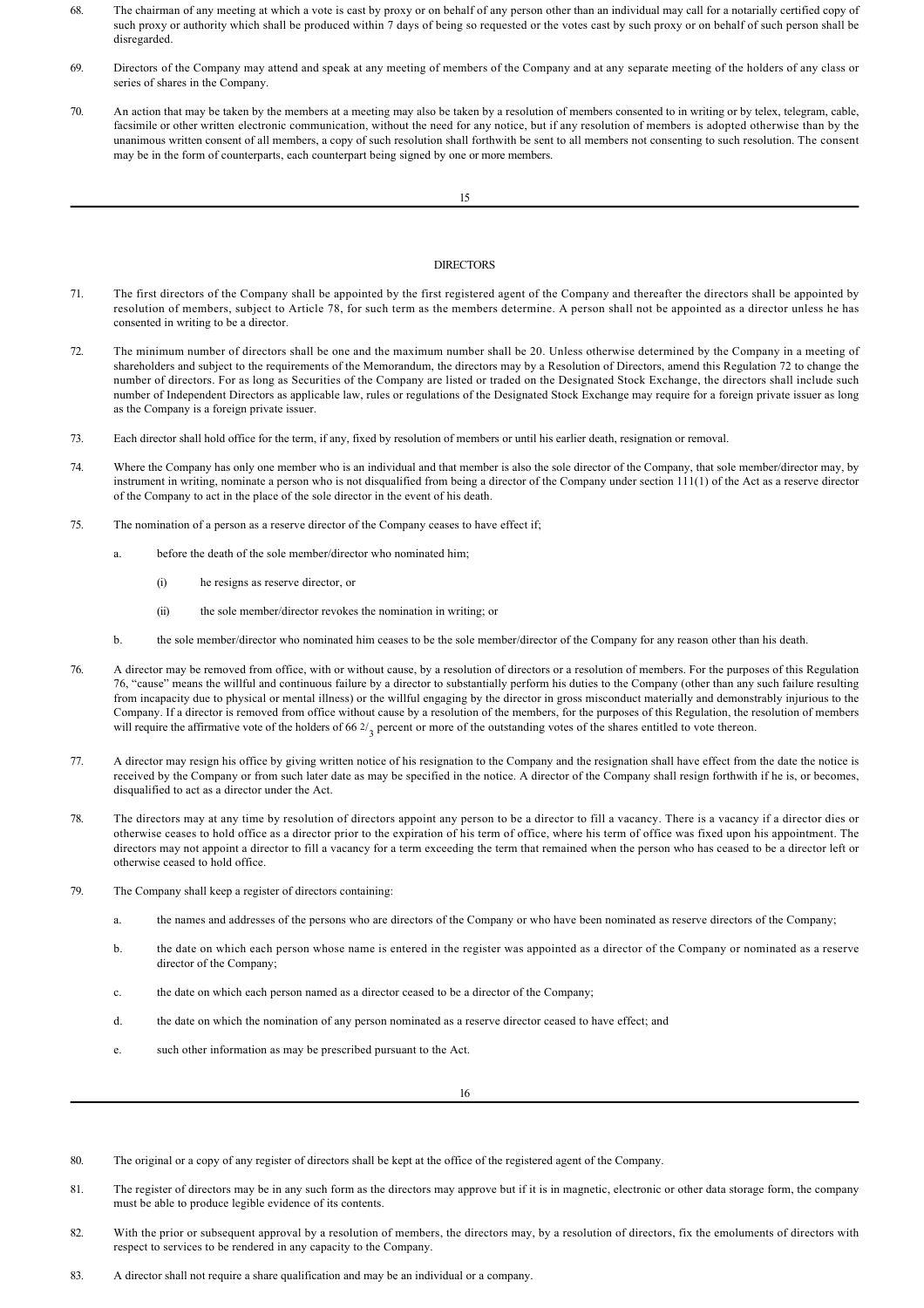### POWERS OF DIRECTORS

- 84. The business and affairs of the Company shall be managed by the directors who may pay all expenses incurred preliminary to and in connection with the formation and registration of the Company and may exercise all such powers of the Company as are not by the Act or by the Memorandum or these Articles required to be exercised by the members of the Company, subject to any delegation of such powers as may be authorized by these Articles and to such requirements as may be prescribed by a resolution of members; but no requirement made by a resolution of members shall prevail if it be inconsistent with these Articles nor shall such requirement invalidate any prior act of the directors which would have been valid if such requirement had not been made. Notwithstanding anything in Section 175 of the Act the directors shall have the power to sell, transfer, lease, exchange or otherwise dispose of more than fifty percent of the assets of the Company without submitting a proposal to or obtaining the consent of the members of the Company.
- 85. If the Company is a wholly-owned subsidiary of a holding company a director may when exercising powers or performing duties as a director act in a manner which he believes is in the best interests of the holding company even though it may not be in the best interests of the Company.
- 86. The directors may, by a resolution of directors, appoint any person, including a person who is a director, to be an officer or agent of the Company. The resolution of directors appointing an agent may authorize the agent to appoint one or more substitutes or delegates to exercise some or all of the powers conferred on the agent by the Company.
- 87. Every officer or agent of the Company has such powers and authority of the directors, including the power and authority to affix the Seal, as are set forth in these Articles or in the resolution of directors appointing the officer or agent, except that no agent has any power or authority with respect to the following;
	- a. to amend the memorandum or articles;
	- b. to change the registered office or agent;
	- c. to designate committees of directors;
	- d. to delegate powers to a committee of directors;
	- e. to appoint or remove directors;
	- f. to appoint or remove an agent;
	- g. to fix emoluments of directors;
	- h. to approve a plan of merger, consolidation or arrangement;
	- i. to make a declaration of solvency for the purposes of section 198(1)(a) of the Act or to approve a liquidation plan;
	- j. to make a determination under section 57(1) of the Act that the company will, immediately after a proposed distribution, satisfy the solvency test; or
	- k. to authorise the Company to continue as a company incorporated under the laws of a jurisdiction outside the British Virgin Islands.

17

- 88. Any director which is a body corporate may appoint any person its duly authorized representative for the purpose of representing it at meetings of the Board of Directors or with respect to unanimous written consents.
- 89. The continuing directors may act notwithstanding any vacancy in their body, save that if their number is reduced to their knowledge below the number fixed by or pursuant to these Articles as the necessary quorum for a meeting of directors, the continuing directors or director may act only for the purpose of appointing directors to fill any vacancy that has arisen or for summoning a meeting of members.
- 90. The directors may by resolution of directors exercise all the powers of the Company to borrow money and to mortgage or charge its undertakings and property or any part thereof, to issue debentures, debenture stock and other securities whenever money is borrowed or as security for any debt, liability or obligation of the Company or of any third party.
- 91. All cheques, promissory notes, drafts, bills of exchange and other negotiable instruments and all receipts for moneys paid to the Company, shall be signed, drawn, accepted, endorsed or otherwise executed, as the case may be, in such manner as shall from time to time be determined by resolution of directors.
- 92. The Company shall keep a register of all relevant charges created by the Company showing:
	- a. if the charge is a charge created by the Company, the date of its creation or if the charge is existing on property acquired by the Company, the date on which the property was acquired;
	- b. a short description of the liability secured by the charge;
	- c. a short description of the property charged;
	- d. the name and address of the trustee for the security, or if there is no such trustee the name and address of the chargee;
	- e. unless the charge is a security to bearer, the name and address of the holder of the charge;
	- f. details of any prohibition or restriction , if any, contained in the instrument creating the charge on the power of the company to create any future charge ranking in priority to or equally with the charge; and
	- g. such other information as may be prescribed pursuant to the Act.
- 93. The original or a copy of the register of charges shall be kept at the registered office of the Company or at the office of the registered agent of the Company.

#### PROCEEDINGS OF DIRECTORS

- 94. The directors of the Company or any committee thereof may meet at such times and in such manner and places within or outside the British Virgin Islands as the directors may determine to be necessary or desirable. Any one or more directors may convene a meeting of directors.
- 95. A director shall be deemed to be present at a meeting of directors if he participates by telephone or other electronic means and all directors participating in the meeting are able to hear each other.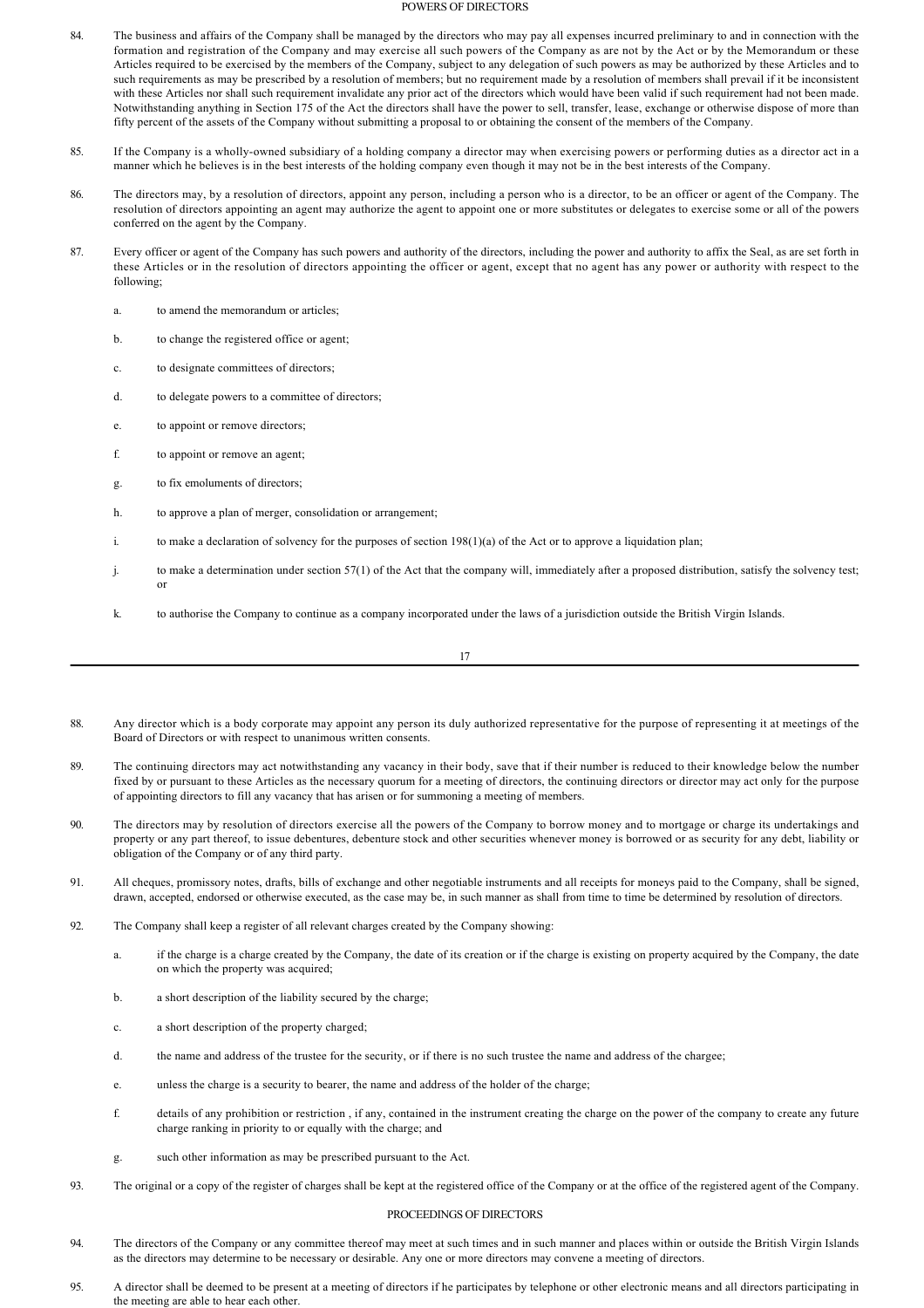96. A director shall be given not less than 3 days notice of meetings of directors, but a meeting of directors held without 3 days notice having been given to all directors shall be valid if all the directors entitled to vote at the meeting who do not attend, waive notice of the meeting and for this purpose, the presence of a director at a meeting shall constitute waiver on his part. The inadvertent failure to give notice of a meeting to a director, or the fact that a director has not received the notice, does not invalidate the meeting.

- 97. A director may by a written instrument appoint an alternate who need not be a director and an alternate is entitled to attend meetings in the absence of the director who appointed him and to vote or consent in place of the director.
- 98. A meeting of directors is duly constituted for all purposes if at the commencement of the meeting there are present in person or by alternate not less than one half of the total number of directors, unless there are only 2 directors in which case the quorum shall be 2.
- 99. If the Company shall have only one director the provisions herein contained for meetings of the directors shall not apply but such sole director shall have full power to represent and act for the Company in all matters as are not by the Act or the Memorandum or these Articles required to be exercised by the members of the Company and in lieu of minutes of a meeting shall record in writing and sign a note or memorandum of all matters requiring a resolution of directors. Such a note or memorandum shall constitute sufficient evidence of such resolution for all purposes.
- 100. At every meeting of the directors the Chairman of the Board of Directors shall preside as chairman of the meeting. If there is no Chairman of the Board of Directors or if the Chairman of the Board of Directors is not present at the meeting the Vice Chairman of the Board of Directors shall preside. If there is no Vice Chairman of the Board of Directors or if the Vice Chairman of the Board of Directors is not present at the meeting the directors present shall choose some one of their number to be chairman of the meeting.
- 101. An action that may be taken by the directors or a committee of directors at a meeting may also be taken by a resolution of directors or a committee of directors consented to in writing or by telex, telegram, cable, facsimile or other written electronic communication by all directors or all members of the committee as the case may be, without the need for any notice. The consent may be in the form of counterparts, each counterpart being signed by one or more directors.
- 102. The directors shall cause the following records to be kept:
	- a. minutes of all meetings of directors, members, committees of directors and committees of members; and
	- b. copies of all resolutions consented to by directors, members, committees of directors and committees of members.
- 103. The resolutions, records and minutes referred to in the preceding Article shall be kept at the registered office of the Company, its principal place of business or at such other place as the directors determine.
- 104. The directors may, by resolution of directors, designate one or more committees, each consisting of one or more directors.
- 105. Subject to the following Article, each committee of directors has such powers and authorities of the directors, including the power and authority to affix the Seal, as are set forth in the resolution of directors establishing the committee.
- 106. The directors have no power to delegate the following powers to a committee of directors;
	- a. to amend the memorandum or articles;
	- b. to change the registered office or agent;
	- c. to designate committees of directors;
	- d. to delegate powers to a committee of directors;
	- e. to appoint or remove directors;
	- f. to appoint or remove an agent;
	- g. to fix emoluments of directors;

19

- h. to approve a plan of merger, consolidation or arrangement;
- i. to make a declaration of solvency for the purposes of section 198(1)(a) or to approve a liquidation plan;
- j. to make a determination under section 57(1) that the company will, immediately after a proposed distribution, satisfy the solvency test; or
- k. to authorise the company to continue as a company incorporated under the laws of a jurisdiction outside the British Virgin Islands.

Paragraphs (c) and (d) do not prevent a committee of directors, where authorised by the directors, from appointing a sub-committee and delegating powers exercisable by the committee to the sub-committee.

- 107. The meetings and proceedings of each committee of directors consisting of 2 or more directors shall be governed mutatis mutandis by the provisions of these Articles regulating the proceedings of directors so far as the same are not superseded by any provisions in the resolution establishing the committee.
- 108. Without prejudice to the freedom of the directors to establish any other committee, if the shares (or depositary receipts therefore) are listed or quoted on the Designated Stock Exchange, and if required by the Designated Stock Exchange, the directors shall establish and maintain an audit committee as a committee of the board of directors, the composition and responsibilities of which shall comply with the rules and regulations of the SEC and the Designated Stock Exchange. The audit committee shall meet at least once every financial quarter, or more frequently as circumstances dictate.
- 109. The Company shall adopt a formal written audit committee charter and review and assess the adequacy of the formal written charter on an annual basis. The charter shall specify the responsibilities of the Audit Committee which shall include responsibility for, among other things, ensuring its receipt from the outside auditors of the Company of a formal written statement delineating all relationships between the auditor and the Company, and the Audit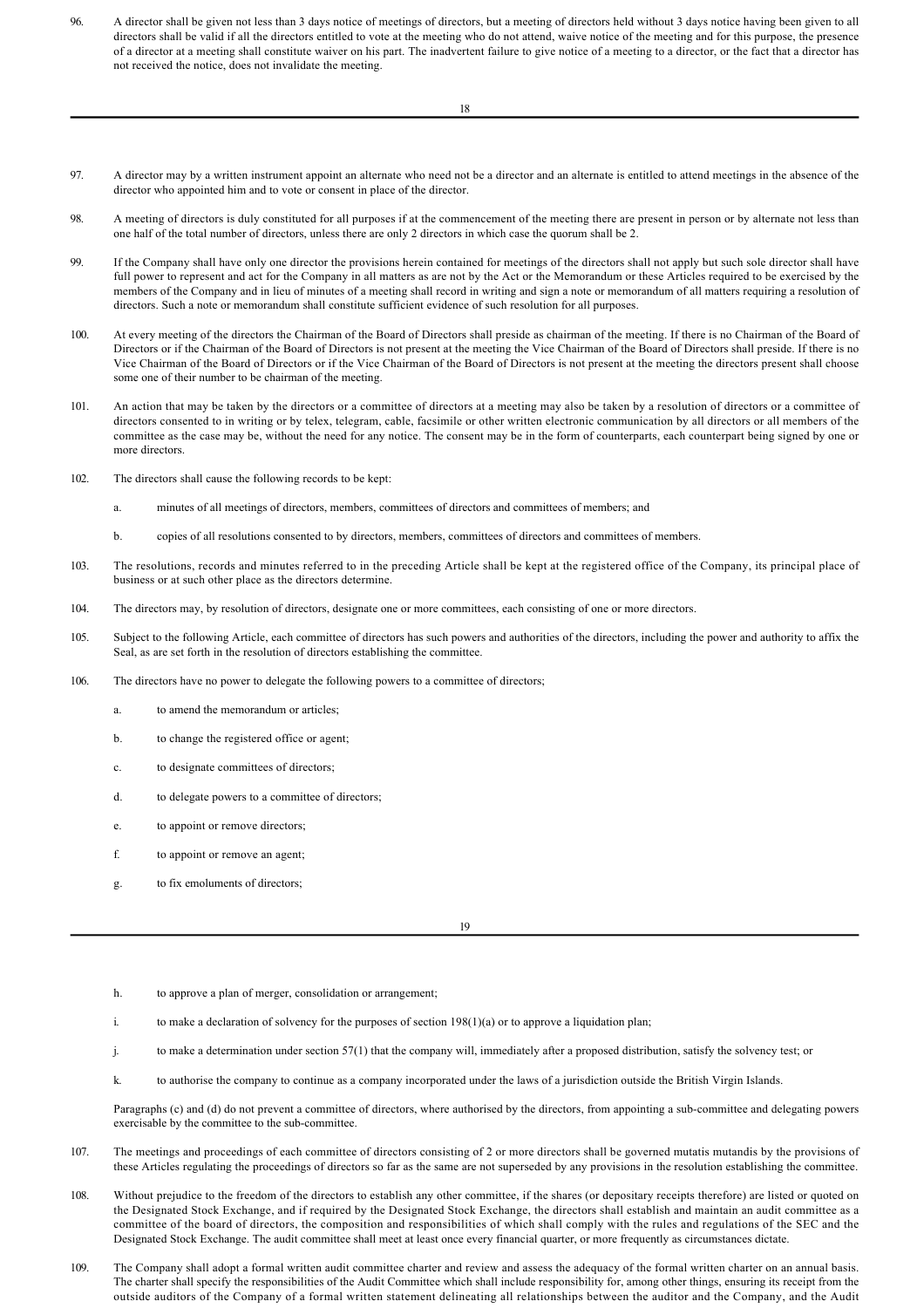Committee's responsibility for actively engaging in a dialogue with the auditor with respect to any disclosed relationships or services that may impact the objectivity and independence of the auditor take appropriate action to oversee the independence of the outside auditor. In addition, the Audit Committee is responsible for reviewing potential conflict of interest situations and approving all Related Party Transactions.

- 110. Without prejudice to the freedom of the directors to establish any other committees, the Board may establish a Stock Option Committee to administer the Company's stock option plans, including authority to make and modify awards under such plans. For so long as the Securities of the Company are listed or traded on the Designated Stock Exchange, the Stock Option Committee shall have at least two Independent Directors. The Stock Option Committee will administer the Company's stock option plans, including the authority to make and modify awards under such plans.
- 111. Without prejudice to the freedom of the directors to establish any other committees, the Board may establish a Nominating Committee to assist the Board in identifying qualified individuals to become members of the Board.

## **OFFICERS**

- 112. The Company may by resolution of directors appoint officers of the Company at such times as shall be considered necessary or expedient. Such officers may consist of a Chairman of the Board of Directors, a Vice Chairman of the Board of Directors, a President and one or more Vice Presidents, Secretaries and Treasurers and such other officers as may from time to time be deemed desirable. Any number of offices may be held by the same person.
- 113. The officers shall perform such duties as shall be prescribed at the time of their appointment subject to any modification in such duties as may be prescribed thereafter by resolution of directors or resolution of members, but in the absence of any specific allocation of duties it shall be the responsibility of the Chairman of the Board of Directors to preside at meetings of directors and members, the Vice Chairman to act in the absence of the Chairman, the President to manage the day to day affairs of the Company, the Vice Presidents to act in order of seniority in the absence of the President but otherwise to perform such duties as may be delegated to them by the President, the Secretaries to maintain the share register, minute books and records (other than financial records) of the Company and to ensure compliance with all procedural requirements imposed on the Company by applicable law, and the Treasurer to be responsible for the financial affairs of the Company.

- 114. Subject to the rules of the Designated Stock Exchange, the emoluments of all officers shall be fixed by resolution of directors.
- 115. The officers of the Company shall hold office until their successors are duly elected and qualified, but any officer elected or appointed by the directors may be removed at any time, with or without cause, by resolution of directors. Any vacancy occurring in any office of the Company may be filled by resolution of directors.

## CONFLICT OF INTERESTS

- 116. A director of the Company shall, forthwith after becoming aware of the fact that he is interested in a transaction entered into or to be entered into by the Company, disclose the interest to all other directors of the Company.
- 117. A director of the Company is not required to comply with Article 112 if;
	- a. the transaction or proposed transaction is between the director and the Company; and
	- b. the transaction or proposed transaction is or is to be entered into in the ordinary course of the company's business and on usual terms and conditions.
- 118. For the purposes of Article 112 a disclosure to all other directors to the effect that a director is a member, director or officer of another named entity or has a fiduciary relationship with respect to the entity or a named individual and is to be regarded as interested in any transaction which may, after the date of the entry or disclosure, be entered into with that entity or individual, is a sufficient disclosure of interest in relation to that transaction.
- 119.A. A director of the Company who is interested in a transaction entered into or to be entered into by the Company may:
	- (i) vote on a matter relating to the transaction;
	- (ii) attend a meeting of directors at which a matter relating to the transaction arises and be included among the directors present at the meeting for the purposes of a quorum; and
	- (iii) sign a document on behalf of the Company, or do any other thing in his capacity as a director, that relates to the transaction,

and, subject to compliance with the Act shall not, by reason of his office be accountable to the Company for any benefit which he derives from such transaction and no such transaction shall be liable to be avoided on the grounds of any such interest or benefit.

119.B. For so long the Securities of the Company are listed or traded on the Designated Stock Exchange, the Company shall conduct an appropriate review of all material Related Party Transactions on an ongoing basis and shall utilize the Audit Committee for the review and approval of potential conflicts of interest situations.

## INDEMNIFICATION

- 120. Subject to the limitations hereinafter provided the Company may indemnify against all expenses, including legal fees, and against all judgments, fines and amounts paid in settlement and reasonably incurred in connection with legal, administrative or investigative proceedings any person who;
	- a. is or was a party or is threatened to be made a party to any threatened, pending or completed proceedings, whether civil, criminal, administrative or investigative, by reason of the fact that the person is or was a director, an officer or a liquidator of the Company; or
	- b. is or was, at the request of the Company, serving as a director of, or in any other capacity is or was acting for, another body corporate or a partnership, joint venture, trust or other enterprise.

- 121. The Company may only indemnify a person if the person acted honestly and in good faith in what he believed to be in the best interests of the Company and, in the case of criminal proceedings, the person had no reasonable cause to believe that his conduct was unlawful.
- 122. For the purposes of the preceding Article, a director acts in the best interests of the Company if he acts in the best interests of;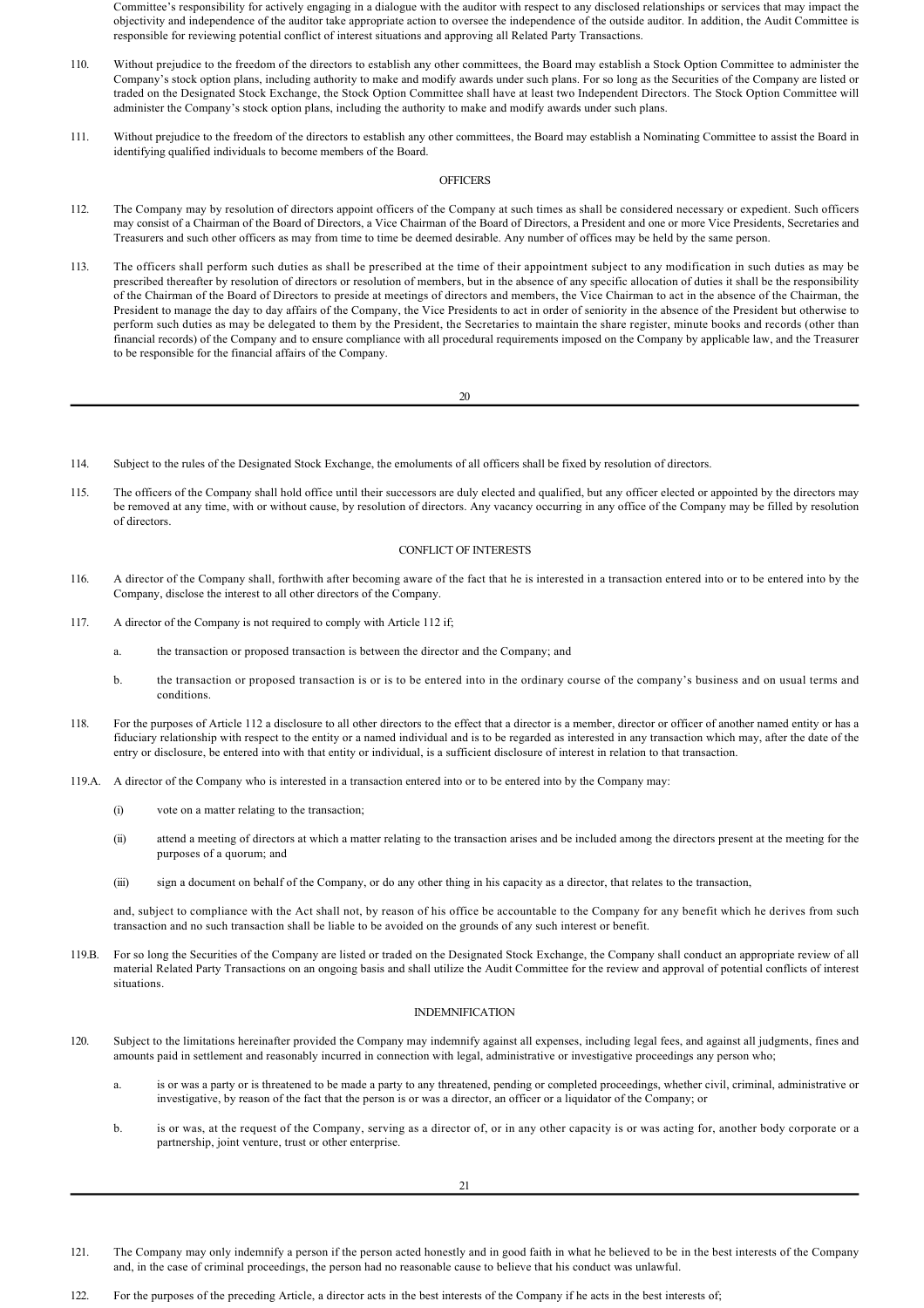- a. the Company's holding company; or
- b. a shareholder or shareholders of the Company; in either case, in the circumstances specified in Article 85.
- 123. The decision of the directors as to whether the person acted honestly and in good faith and with a view to the best interests of the Company and as to whether the person had no reasonable cause to believe that his conduct was unlawful is, in the absence of fraud, sufficient for the purposes of these Articles, unless a question of law is involved.
- 124. The termination of any proceedings by any judgment, order, settlement, conviction or the entering of a nolle prosequi does not, by itself, create a presumption that the person did not act honestly and in good faith and with a view to the best interests of the Company or that the person had reasonable cause to believe that his conduct was unlawful.
- 125. Expenses, including legal fees, incurred by a director in defending any legal, administrative or investigative proceedings may be paid by the Company in advance of the final disposition of such proceedings upon receipt of an undertaking by or on behalf of the director to repay the amount if it shall ultimately be determined that the director is not entitled to be indemnified by the Company in accordance with these Articles.
- 126. Expenses, including legal fees, incurred by a former director in defending any legal, administrative or investigative proceedings may be paid by the Company in advance of the final disposition of such proceedings upon receipt of an undertaking by or on behalf of the former director to repay the amount if it shall ultimately be determined that the director is not entitled to be indemnified by the Company in accordance with these Articles.
- 127. The indemnification and advancement of expenses provided by, or granted pursuant to, these Articles is not exclusive of any other rights to which the person seeking indemnification of advancement of expenses may be entitled under any agreement, resolution of members, resolution of disinterested directors or otherwise, both as to acting in the person's official capacity and as to acting in another capacity while serving as a director of the Company.
- 128. If a person to be indemnified has been successful in defence of any proceedings referred to above the person is entitled to be indemnified against all expenses, including legal fees, and against all judgments, fines and amounts paid in settlement and reasonably incurred by the person in connection with the proceedings.
- 129. The Company may purchase and maintain insurance in relation to any person who is or was a director, an officer or a liquidator of the Company, or who at the request of the Company is or was serving as a director, an officer or a liquidator of, or in any other capacity is or was acting for, another body corporate or a partnership, joint venture, trust or other enterprise, against any liability asserted against the person and incurred by the person in that capacity, whether or not the Company has or would have had the power to indemnify the person against the liability as provided in these Articles.

### **SEAL**

130. The Company shall have a Seal and may have more than one Seal. References herein to the Seal shall be references to every Seal which shall have been duly adopted by resolution of directors. The directors shall provide for the safe custody of the Seal and for an imprint thereof to be kept at the office of the registered agent of the Company. Except as otherwise expressly provided herein, the Seal when affixed to any written instrument, shall be witnessed and attested to by the signature of a director or any other person so authorized from time to time by resolution of directors. Such authorization may be before or after the Seal is affixed, may be general or specific and may refer to any number of sealings. The Directors may provide for a facsimile of the Seal and of the signature of any director or authorized person which may be reproduced by printing or other means on any instrument and it shall have the same force and validity as if the Seal had been affixed to such instrument and the same had been signed as hereinbefore described.

#### $22$

## DISTRIBUTIONS

- 131. The directors of the Company may by resolution authorise a distribution by the Company at any time and of any amount and to any members they think fit if they are satisfied on reasonable grounds that immediately after the distribution;
	- a. the value of the Company's assets will exceed its liabilities, and
	- b. the Company will be able to pay its debts as they fall due.
- 132. A resolution of the directors passed under the preceding Article shall contain a statement that, in the opinion of the directors, immediately after the distribution the value of the Company's assets will exceed its liabilities, and the Company will be able to pay its debts as they fall due.
- 133. If, after a distribution is authorised and before it is made, the directors cease to be satisfied on reasonable grounds that the Company will, immediately after the distribution satisfy the solvency test, any distribution made by the Company is deemed not to have been authorised.
- 134. If, by virtue of the preceding Article, a distribution is deemed not to have been authorised, a director who;
	- a. ceased, after authorisation but before the making of the distribution, to be satisfied on reasonable grounds for believing that the company would satisfy the solvency test immediately after the distribution is made; and
	- b. failed to take reasonable steps to prevent the distribution being made;

is personally liable to the company to repay to the company so much of the distribution as is not able to be recovered from members.

- 135. A distribution made to a member at a time when the company did not, immediately after the distribution, satisfy the solvency test may be recovered by the company from the member unless;
	- a. the member received the distribution in good faith and without knowledge of the company's failure to satisfy the solvency test;
	- b. the member has altered his position in reliance on the validity of the distribution; and
	- c. it would be unfair to require repayment in full or at all.

## DISTRIBUTIONS BY WAY OF DIVIDEND

- 136. The Company may by a resolution of directors declare a distribution by way of dividend and pay such distribution in money, shares or other property. In the event that distributions by way of dividend are paid in specie the directors shall have responsibility for establishing and recording in the resolution of directors authorizing the distribution by way of dividend, a fair and proper value for the assets to be so distributed.
- 137. The directors may from time to time pay to the members such interim distributions by way of dividend as appear to the directors to be justified by the profits of the Company.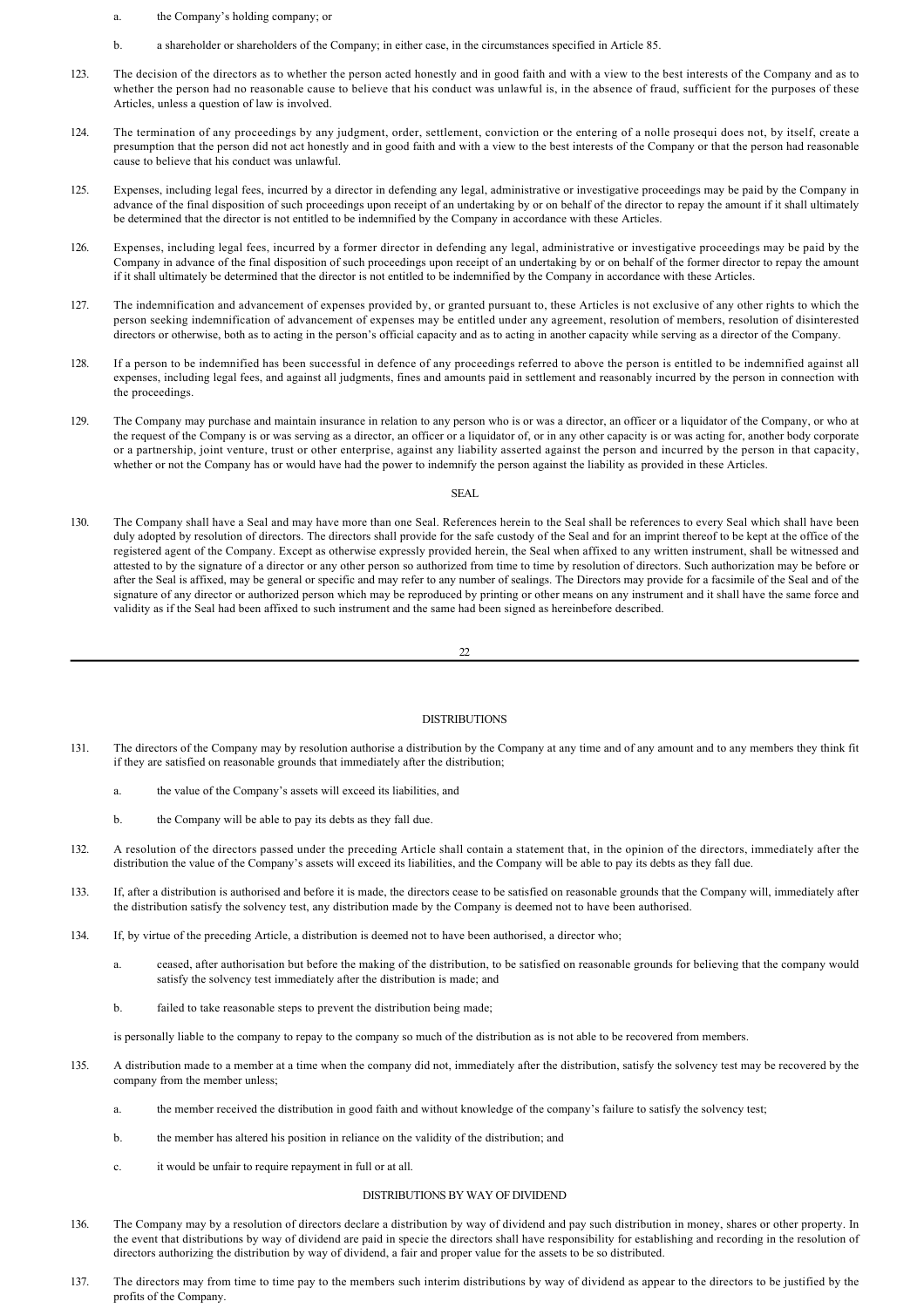- 138. The directors may, before declaring any distribution by way of dividend, set aside out of the profits of the Company such sum as they think proper as a reserve fund, and may invest the sum so set aside as a reserve fund upon such securities as they may select.
- 139. Notice of any distribution by way of dividend that may have been declared shall be given to each member in the manner hereinafter mentioned and all distributions by way of dividend unclaimed for 3 years after having been declared may be forfeited by resolution of directors for the benefit of the Company.
- 140. No distribution by way of dividend shall bear interest as against the Company and no distribution by way of dividend shall be paid on treasury shares or shares held by another company of which the Company holds, directly or indirectly, shares having more than 50 percent of the vote in electing directors.

- 141. A share issued as a distribution by way of dividend by the Company shall be treated for all purposes as having been issued for money equal to the value determined by resolution of the directors. In the absence of fraud the decision of the directors as to the value of the share is conclusive unless a question of law is involved.
- 142. A division of the issued and outstanding shares of a class or series of shares into a larger number of shares of the same class or series having a proportionately smaller par value does not constitute a distribution by way of dividend of shares.

## ACCOUNTS AND AUDIT

- 143. The Company may by resolution of members call for the directors to prepare periodically a profit and loss account and a balance sheet. The profit and loss account and balance sheet shall be drawn up so as to give respectively a true and fair view of the profit and loss of the Company for the financial period and a true and fair view of the state of affairs of the Company as at the end of the financial period.
- 144. The Company may by resolution of members call for the accounts to be examined by auditors.
- 145. Subject to the rules of the Designated Stock Exchange, the first auditors shall be appointed by resolution of directors; subsequent auditors shall be appointed by the Audit Committee and shall hold office until the Audit Committee appoint another independent auditor.
- 146. Subject to the rules of the Designated Stock Exchange, the remuneration of the auditors of the Company shall be fixed by the Audit Committee.
- 147. The auditors shall examine each profit and loss account and balance sheet required to be served on every member of the Company or laid before a meeting of the members of the Company and shall state in a written report whether or not
	- a. in their opinion the profit and loss account and balance sheet give a true and fair view respectively of the profit and loss for the period covered by the accounts, and of the state of affairs of the Company at the end of that period; and
	- b. all the information and explanations required by the auditors have been obtained.
- 148. The report of the auditors shall be annexed to the accounts and shall be read at the meeting of members at which the accounts are laid before the Company or shall be served on the members.
- 149. Every auditor of the Company shall have a right of access at all times to the books of account and vouchers of the Company, and shall be entitled to require from the directors and officers of the Company such information and explanations as he thinks necessary for the performance of the duties of the auditors.
- 150. The auditors of the Company shall be entitled to receive notice of, and to attend any meetings of members of the Company at which the Company's profit and loss account and balance sheet are to be presented.

#### **NOTICES**

- 151. Any notice, information or written statement to be given by the Company to members may be served in any way by which it can reasonably be expected to reach each member or by mail addressed to each member at the address shown in the share register.
- 152. Any summons, notice, order, document, process, information or written statement to be served on the Company may be served by leaving it, or by sending it by registered mail addressed to the Company, at its registered office, or by leaving it with, or by sending it by registered mail to, the registered agent of the Company.
- 153. Service of any summons, notice, order, document, process, information or written statement to be served on the Company may be proved by showing that the summons, notice, order, document, process, information or written statement was delivered to the registered office or the registered agent of the Company or that it was mailed in such time as to admit to its being delivered to the registered office or the registered agent of the Company in the normal course of delivery within the period prescribed for service and was correctly addressed and the postage was prepaid.

#### 24

## PENSION AND SUPERANNUATION FUNDS

154. The directors may establish and maintain or procure the establishment and maintenance of any noncontributory or contributory pension or superannuation funds for the benefit of, and give or procure the giving of donations, gratuities, pensions, allowances or emoluments to, any persons who are or were at any time in the employment or service of the Company or any company which is a subsidiary of the Company or is allied to or associated with the Company or with any such subsidiary, or who are or were at any time directors or officers of the Company or of any such other company as aforesaid or who hold or held any salaried employment or office in the Company or such other company, or any persons in whose welfare the Company or any such other company as aforesaid is or has been at any time interested, and to the wives, widows, families and dependents of any such person, and may make payments for or towards the insurance of any such persons as aforesaid, and may do any of the matters aforesaid either alone or in conjunction with any such other company as aforesaid. Subject always to the proposal being approved by resolution of members, a director holding any such employment or office shall be entitled to participate in and retain for his own benefit any such donation, gratuity, pension allowance or emolument.

## VOLUNTARY WINDING UP AND DISSOLUTION

155. The Company may voluntarily commence to wind up and dissolve by a resolution of members but if the Company has never issued shares it may voluntarily commence to wind up and dissolve by resolution of directors.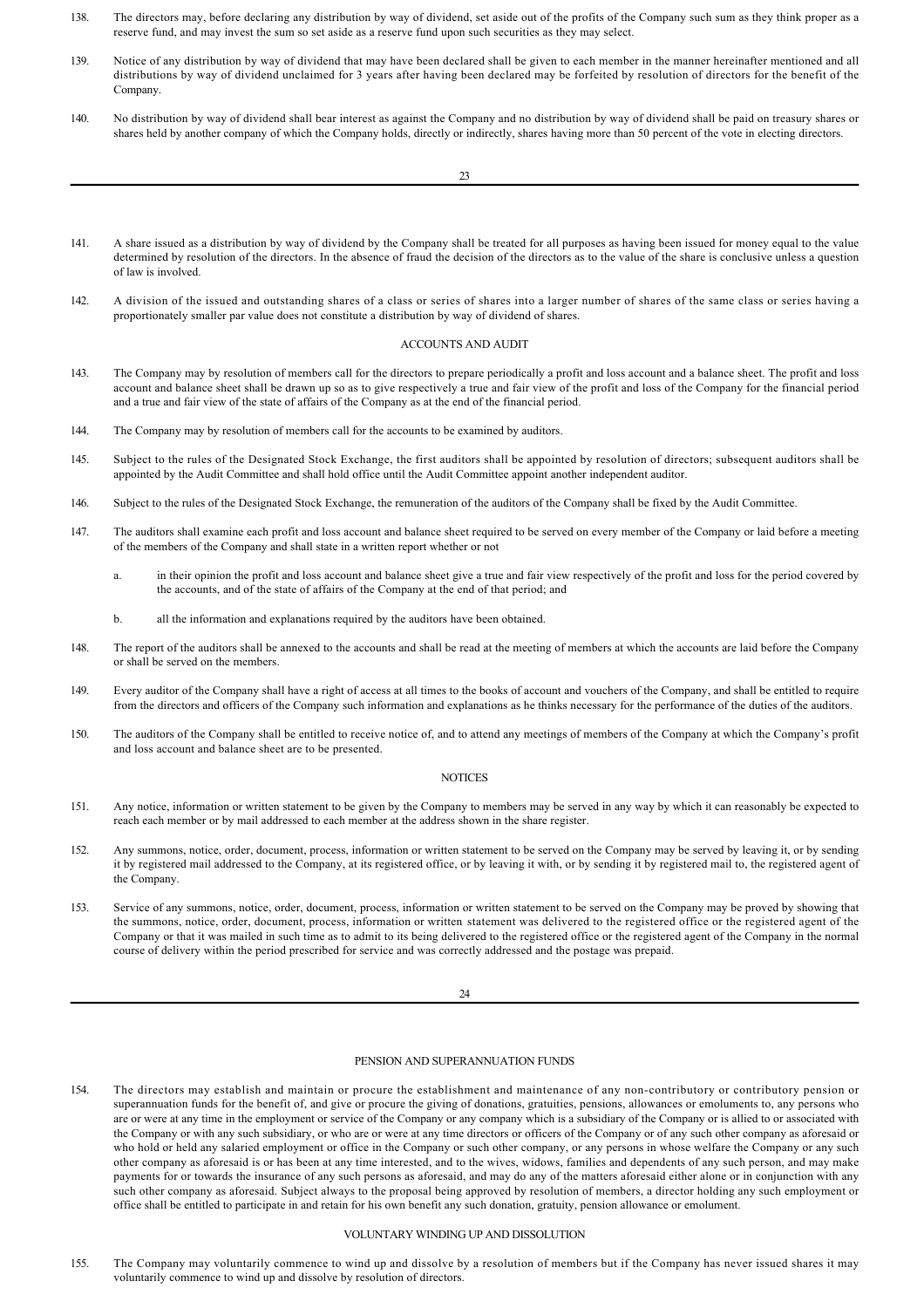## CONTINUATION

156. The Company may by resolution of members or by a resolution passed unanimously by all directors of the Company continue as a company incorporated under the laws of a jurisdiction outside the British Virgin Islands in the manner provided under those laws.

## ARBITRATION

- 157. Whenever any difference arises between the Company on the one hand and any of the members or their executors, administrators or assigns on the other hand, touching the true intent and construction or the incidence or consequences of these Articles or of the Act, touching anything done or executed, omitted or suffered in pursuance of the Act or touching any breach or alleged breach or otherwise relating to the premises or to these Articles, or to any Act or Ordinance affecting the Company or to any of the affairs of the Company such difference shall, unless the parties agree to refer the same to a single arbitrator, be referred to 2 arbitrators one to be chosen by each of the parties to the difference and the arbitrators shall before entering on the reference appoint an umpire.
- 158. If either party to the reference makes default in appointing an arbitrator either originally or by way of substitution (in the event that an appointed arbitrator shall die, be incapable of acting or refuse to act) for 10 days after the other party has given him notice to appoint the same, such other party may appoint an arbitrator to act in the place of the arbitrator of the defaulting party.

We, Portcullis TrustNet (BVI) Limited of Portcullis TrustNet Chambers, P.O. Box 3444, Road Town, Tortola, British Virgin Islands for the purpose of incorporating a BVI Business Company under the laws of the British Virgin Islands hereby sign these Articles of Association the 27<sup>th</sup> day of October, 2009.

Incorporator

*/s/ Nicole Wheatley* Portcullis TrustNet (BVI) Limited Portcullis TrustNet Chambers P.O. Box 3444 Road Town, Tortola British Virgin Islands (Sgd. Nicole Wheatley)

25

EX-4.29 3 f20f2019ex4-29 luokung.htm ENGLISH TRANSLATION OF SHARE SUBSCRIPTION AGREEMENT WITH GEELY TECHNOLOGY GROUP CO., LTD. **Exhibit 4.29**

## **Share Subscription Agreement**

This share subscription agreement ("the agreement") was signed by the following parties in Hangzhou, China on November 13, 2019 ("signing date"):

- (1) Luokung Technology Corp., a company established under the laws of the British Virgin Islands and listed on the NASDAQ in the United States. The listing code is LKCO and the company address is SOHO Phase II, No. 9, Guanghua Road, Chaoyang District, Beijing Block B, B9-8 ("the Company");
- (2) Geely Technology Group Co., Ltd., a limited liability company effectively established and legally existing under the laws of China, with the registered address at Lunanjili Avenue, Luqiao District, Taizhou City, Zhejiang Province ("the Subscriber").

The Company proposed to purchase the issued and outstanding shares of Saleya Holdings Limited and the equity interests in the onshore Affiliate of Saleya Holdings Limited (the "Proposed Acquisition"). To facilitate the Proposed Acquisition, the Subscriber intends to subscribe for and purchase individual Preferred Shares of the Company, and the Company plans to issue and sell to the Subscriber individual Preferred Shares of the Company.

Article 1. Sale and Subscription

1.1 Subject to the terms and conditions of this Agreement, the Subscriber agrees to subscribe for and purchase and the Company agrees to issue, allot and sell to the Subscriber, 21,794,872 Preferred Shares of the Company (the "Purchased Shares"), with the Subscriber to pay as consideration for such Preferred Shares a price per Preferred Share of US\$1.95 and the aggregate purchase price of US\$42,500,000 (the "Investment Amount").

he Subscriber or its ODI Affiliate (as defined below) shall pay the Investment Amount within six (6) months following the signing date of this Agreement (the "Signing Date") by wire transfer to a bank account designated by the Company.

1.2 On the date of issuance of subscription shares to the subscriber under this contract, the company issues to the subscriber onehalf of the warrants valid for five (5) years for each subscription share, without the subscriber having to pay any additional consideration to the company in respect of such warrants. For each warrant, the subscriber is entitled to subscribe for one ordinary share of the company. The exercise price of each warrant is 120 percent of \$1.95, that is \$2.34. For the avoidance of doubt, such warrants shall become effective as of the date on which the company issues subscription shares according to the terms and conditions of this contract and the subscriber has purchased subscription shares according to the terms and conditions of this contract.

To subscribe one according to the repurchase policy has exercised the right to convert into shares of common stock proportion of the warrants, if the company's stock price in 20 consecutive trading day according to VWAP calculation by more than 125% of the exercise price, or \$2.925, the company shall have the right to subscribe one written notice (" option exercise notice "), subscribe for deciding whether or not in the form of cash to exercise the option.

## 1.3 Payment of investment amount

Subscribe or subscribe ODI subject definition (see below) shall be stipulated in closing conditions of the contract after first delivery of finance conditions or be exempt six (6) months (if because delay causes the bank formalities, such period shall be postpone) under this contract within the investment amount remitted to the following bank account designated by the company

Upon receipt of the notice of exercise of the warrants issued by the company, the subscriber shall decide whether to exercise the warrants in accordance with the applicable governmental regulatory requirements (including but not limited to ODI procedures) and shall promptly notify the company in writing of the result of the decision. When the subscriber decides not to exercise the right to subscribe, the corresponding warrant becomes invalid and the company shall not require the subscriber to assume any liability.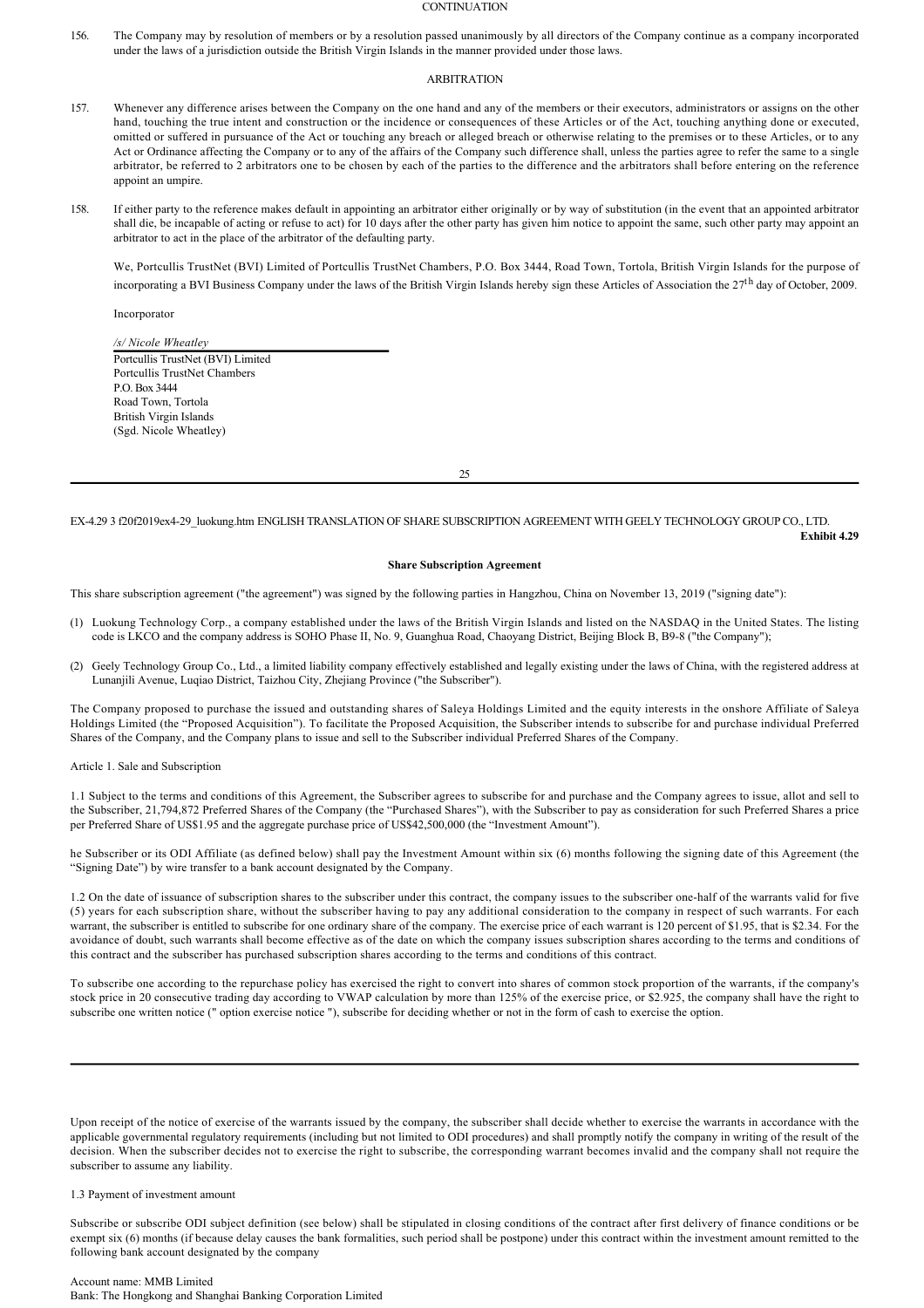Account number: 801-264870-838 Bank code: HSBCHKHHHKH

Article 2. Closing Conditions

- 2.1 Conditions to Subscriber's Obligations at Closing:
- (1) The representations and warranties made by the Company shall be accurate, correct, complete and nonmisleading in all material aspects as of the Signing Date through and including the Closing Date; the Company shall have performed and complied with all obligations and conditions that are required by this Agreement to be performed or complied with by it on or before the Closing;
- (2) All internal approvals which are required to be obtained by the Company in connection with the execution of this Agreement and the consummation of the transactions contemplated under this Agreement shall have been obtained;
- (3) All approvals, consents and waivers from all government departments or other third parties which are required to be obtained by the Company in connection with the execution of this Agreement and the consummation of the transactions contemplated under this Agreement shall have been received (if any);
- (4) There shall have been no material adverse effect on the financial conditions, businesses, trades, assets, taxes and operations over the Company from the Signing Date to the Closing Date;
	- 2
- There shall have been no material adverse event which would or would be expected to cause the transactions contemplated under this Agreement to be illegal or to restrict or prohibit the implementation of such transactions as of the Signing Date through and including the Closing Date;
- (6) There shall have been no material adverse event which would or would be expected to cause the Proposed Acquisition to be illegal or to restrict or prohibit the implementation of the Proposed Acquisition as of the Signing Date through and including the Closing Date.
- (7) There shall have no breach of contracts, under this agreement or other agreements that signed between the Company and the subscriber.
- (8) The Company's British Virgin Islands legal adviser shall issue a legal opinion to the subscriber regarding the legality of the Company's signing of this agreement, the issuance of 21,794,872 subscription shares, 10,897,436 warrants and 3,000,000 ordinary shares.
- All approvals, consents and waivers from all government departments or other third parties which are required to be obtained by the Company in connection with the execution of this Agreement and the consummation of the transactions contemplated under this Agreement shall have been received (if any); including but not limited to the ODI procedures as set forth in this Agreement.

2.2 Conditions to Company's Obligations at Closing:

- The representations and warranties made by the Subscriber shall be accurate, correct, complete and non-misleading in all material aspects as of the Signing Date through and including the Closing Date; the Subscriber shall have performed and complied with all obligations and conditions that are required by this Agreement to be performed or complied with by it on or before the Closing;
- (2) All internal approvals which are required to be obtained by the Subscriber in connection with the execution of this Agreement and the consummation of the transactions contemplated under this Agreement shall have been obtained;

2.3 Each party shall use its reasonable commercial efforts to cause its respective preconditions for closing to be fully satisfied or waived by the relevant party within one (1) year after the execution of this contract. Unless otherwise agreed by the parties, this contract shall terminate automatically if the preconditions for delivery set forth in article point 4 are not fully met or waived by the relevant parties within one (1) year after the execution of this contract.

#### Article 3. Closing

3.1 Closing: The consummation of the transactions contemplated under this Agreement (the "Closing") shall take place on a date which shall be no later than five (5) Business Days after all Closing Conditions have been satisfied or waived (the "Closing Date");

3

3.2 Closing Deliveries by the Company: At the Closing, the Company shall deliver to the Subscriber: (i) the internal resolutions of the Company approving the execution of this Agreement and the consummation of the transactions contemplated under this Agreement; (ii) the approval, consent and waiver from all governmental departments or other third parties approving the execution of this Agreement and the consummation of the transactions contemplated under this Agreement (if necessary); (iii) the certificate signed by the Company certifying that the closing conditions set forth in Section 2.1.(1), 2.1.(4), 2.1.(5) and 2.1.(6) of this Agreement have been satisfied (or waived); (iv) the certificate reflecting the Subscriber's ownership of the 21,794,872 of Purchased Shares, 10,897,436 of warrants and 3,000,000 of common shares; and (v) legal opinion under Article 2.1.(8)

3.3 Closing Deliveries by the Subscriber: At the Closing, the Subscriber shall deliver the Company a certificate signed by it certifying that the closing conditions of the Company have been satisfied (or waived);

3.4 The Company covenants that: (i) the Company shall duly consummate the Proposed Acquisition; (ii) [the Investment Amount shall be solely used for the consummation of the Proposed Acquisition, unless otherwise agreed by the Subscriber in written]; (iii) immediately after the completion or termination of the Proposed Acquisition, the Company shall inform the Subscriber in writing of the particulars of the implementation of the Proposed Acquisition, including but not limited to the number of acquired shares, the acquisition amount, the key terms of the transaction, the reasons for termination, etc. (if any);

3.5 The Subscriber covenants that its onshore affiliate (the "ODI Affiliate") shall complete its ODI procedures within six (6) months after the Signing Date. Upon completion of the ODI procedures, the ODI Affiliate shall pay the Investment Amount to the Company.

3.6 The parties agree that, as part of this transaction, the Company shall issue 3,000,000 common shares on the closing date as a commission to the subscriber for facilitating the proposed acquisition transaction, and the restricted period of these shares shall be twelve (12) months. The subscriber need not pay any consideration for the 3,000,000 ordinary shares under Article 3.6.

Article 4. Rights of Repurchase and Conversion

4.1 Repurchase Right of the Subscriber: The Company agrees that the Subscriber shall have the right to require the Company to repurchase all or part of its Purchased Shares in cash at the following events: (1) six (6) months after the closing date; (2) the proposed acquisition of the Proposed Acquisition is terminated;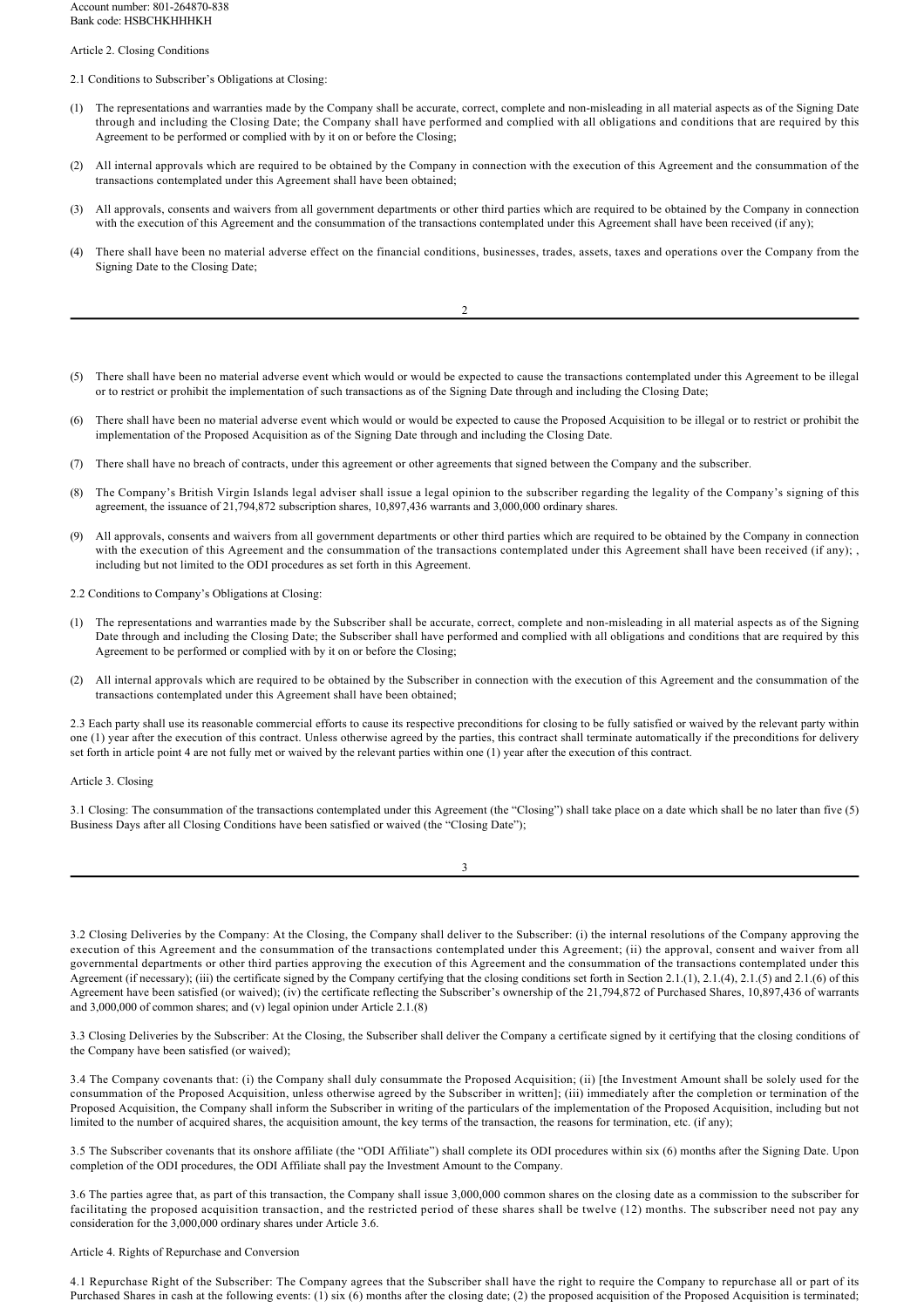(3) the Company breaches the Agreement; or (4) within six (6) months from the closing date provided that the Company has sufficient funds after completing the Proposed Acquisition. The repurchase price per each Preferred Share shall be the higher of (i) \$1.95 per share; or (ii) the US dollars equivalent to RMB13.7648 per share (the "Repurchase Price"), where the exchange rate shall be the central parity rate between RMB and USD published by the People's Bank of China the day before the Subscriber issues the repurchase notice, plus an eight percent (8%) annual simple interest rate basis calculated from the date such Purchase Price was fully paid until the date of full payment of the Repurchase Price, which shall be made in a lump sum on the date of the payment of the Repurchase Price, plus all declared but unpaid dividends with respect to the Preferred Shares. The Company shall pay the corresponding Repurchase Price within sixty (60) days following twelve (12) months after the Purchased Shares are issued.

4.2 The subscriber has the right to convert the Preferred Shares into the Company's ordinary shares at the ratio of 1:1 at any time. The repurchase right discussed above will not apply to the ordinary shares so converted.

4.3 The Company shall register these common shares within fifteen (15) working days after the subscriber obtains the Company's common shares under this agreement.

## Article 5. Representations and Warranties

Standard and customary representations and warranties made by the Company, including but not limited to due organization and good standing, due authorization, non-contravention, internal consents, regulatory approvals and compliances, no litigation, good title in material assets, financial statements and so on.

Standard and customary representations and warranties made by the Subscriber, including but not limited to due authorization, noncontravention, internal consents, regulatory approvals and so on.

It's execution of this contract or performance of its obligations under this contract does not breach any other agreements entered into by it or any laws and regulations applicable to it, nor does it have any legal conflict with the preceding;

It is needed for the signing of this contract all the necessary of the shareholders, the board of directors, exchange, government departments, and any other party's approval, permission, consent, registration, registration or other formalities (due to the current laws and regulations and the relevant government departments to not be able to obtain the appropriate except) have been properly make and fully valid and complete;

There is no arbitration, litigation or administrative proceeding in progress or to its knowledge that may occur involving it and that may seriously adversely affect its financial position or its ability to perform its obligations under this contract;

Upon execution of this contract, it shall constitute a binding obligation;

It has not engaged in criminal ACTS or is involved in criminal activities;

The information provided to the subscriber, whether in writing, orally, electronically or otherwise, for this transaction is correct, accurate, complete and valid without material omission or misleading statement;

The company has no other liabilities (including existing debts and contingent liabilities arising from guaranty, mortgage, pledge or other forms of guarantee provided by the company) that have a material impact on the performance of this contract outside of its daily operations;

5

The transaction is lawful and valid under the laws of the British virgin islands and the transaction contemplated by this contract may be executed in accordance with the provisions of this contract under the applicable laws;

The company and its subsidiaries under its control comply in all material respects with all applicable laws and regulations, government requirements, court orders, etc., and have not violated any orders, judgments or judgments it has received from any Chinese court, government or regulatory agency, and have not received significant penalties from the competent government departments;

All material contracts to which the company is a party are legal and valid, and the company has performed in all material respects its obligations to date under such contracts, without any material breach;

In its applicable engaged in business activities within the scope of the law, the company has to deal with all the relevant government and overseas (including China) approval, license, registration and filing, certification and other related documents, and will maintain the file such as the effective and sustainable, has the corresponding qualification within its approved scope of business to carry out the production and business operation activities; At the same time, the company has no actual or potential causes that may lead to the cancellation, recall or invalidation of the above governmental approval, license, registration and certification documents;

On the material assets retains the ownership to the complete and entirely on the assets such as there is no any third party's property, ownership, possession, mortgage, pledge, lien, or the real rights for security, he has not been court, arbitration or other authorized institutions by sealing up, frozen, seizure and other compulsory measures;

It has the full legal qualification and the necessary authority to sign this contract and exercise its rights under this contract. The rights and performance of its obligations under this contract;

It is the execution of this contract or performance of its obligations under this contract does not breach any other agreements entered into by it or any laws and regulations applicable to it, nor does it have any legal conflict with the preceding;

It is needed for the signing of this contract all the necessary of the shareholders, the board of directors, exchange, government departments, and any other party's approval, approval, consent, registration, registration or any other procedures (due to the current laws and regulations and the relevant government departments to not be able to obtain the appropriate except) have adequately been making and fully valid and complete;

it will not short the company's shares in bad faith or lend its shares to others for malicious short selling of the company's shares;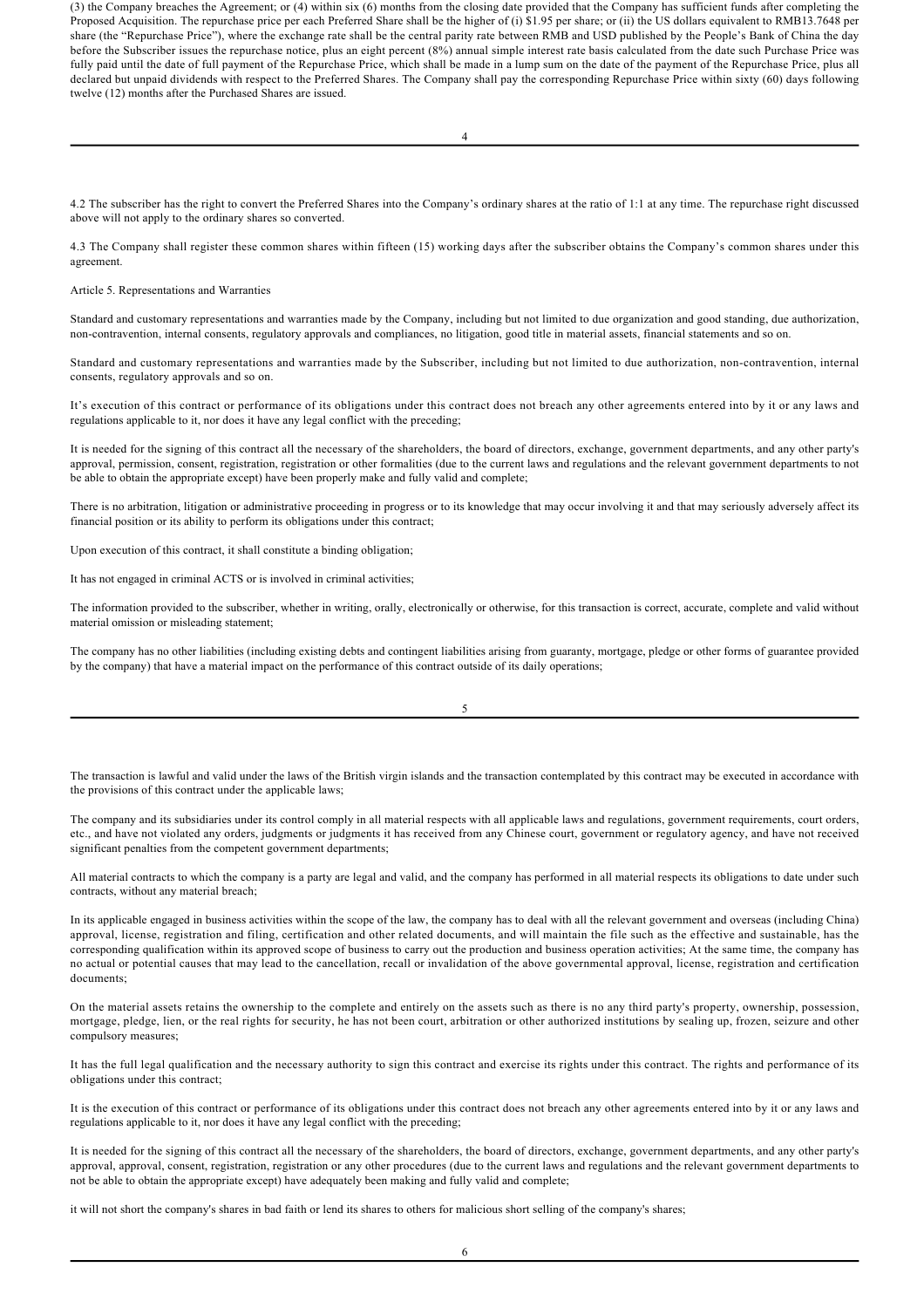#### Article 6. Covenants

6.1 The Subscriber warrants to the Company that the Subscriber shall use its best commercially reasonable efforts to take actions conducive to the realization of the Company's principal rights under this Agreement and sign and submit the necessary documents to the Company.

6.2 The Subscriber and the Company agree and confirm that they or their affiliates shall carry out business cooperation in the future, the specific content of which will separately agreed.

Article 7. Breach

7.1 Default Event: (i) any representation or warranty made under this Agreement is proved to be untrue, inaccurate or misleading in any material respect; (ii) breach of any covenant or obligation under this Agreement (including but not limited to failure to pay the Investment Amount or the repurchase price on time, failure to cooperate with the Company to complete the cash repurchase or conversion of ordinary shares, etc.).

7.2 In the event of any breach, the non-breaching party shall have the right to demand compensation from the breaching party for any losses related to the Default Event, including damages, costs and expenses (including attorney's fees), fines, etc., and shall have the right to take any other action permitted by laws.

Article 8. Effectiveness, modification and cancellation

8.1 This agreement becomes effective after being signed by all parties.

8.2 This agreement can be modified or supplemented with the written consent of all parties; any modification and supplement of this agreement constitute an integral part of the agreement.

8.3 This agreement shall be terminated in any of the following situations: (i) the agreement is terminated in writing by mutual agreement; (ii) the Company seriously violates this agreement or other contract signed between the Company and the subscriber, the subscriber has the right to notify the Company in writing to terminate this agreement; (iii) The subscriber or its designated domestic affiliated entity fails to complete the ODI procedures within one (1) year after the signing of this agreement, and notifies the Company in writing; (iv) If the proposed acquisition transaction is terminated for any reason, the subscriber has the right to notify the Company in writing to terminate this agreement;

8.4 After the termination of this agreement, all rights and obligations of the parties under this agreement will be terminated immediately. The relevant parties shall bear corresponding responsibilities in accordance with applicable laws and the provisions of this agreement.

Article 9. Applicable Laws and Dispute Resolution

9.1 This Agreement shall be governed by and construed in accordance with the law of the PRC (for the purpose of this Agreement, excluding Hong Kong, Macao and Taiwan);

9.2 Any disputes related to this Agreement shall be settled by the China International Economic and Trade Arbitration Commission.

7

EX-4.30 4 f20f2019ex4-30 luokungtech.htm ENGLISH TRANSLATION OF LOAN AGREEMENT WITH HANGZHOU MAIJIE INVESTMENT CO., LTD.

**Exhibit 4.30**

#### **Loan Agreement**

This loan agreement (**"This Agreement"**) was signed by the following parties in Hangzhou, China on November 15, 2019:

- 1. Beijing Zhong Chuan Shi Xun Technology Limited, a company established in accordance with the laws of China and legally surviving. Its unified social credit code is 9111010576215249XM, and its registered address is 18B05, 15th Floor, No. 2 C, East Third Ring North Road, Chaoyang District, Beijing (**"Company"**);
- 2. Hangzhou Maijie Investment Co., Ltd., a limited liability company that has been effectively established and legally survived in accordance with Chinese laws, its unified social credit code is 91330108MA27W4YRX2, and the registered address is Room 606, Building 1, No. 1760 Jiangling Road, Xixing Street, Binjiang District, Hangzhou (**"Lender"**);
- 3. Song Xuesong, a natural person of Chinese nationality, has a citizenship number of 120112196809040417, and his domicile is 33702, Zhongyu Garden, Guangdong Road, Hexi District, Tianjin (**"Guarantor"**).

Given:

- 1. The related party of the Company, Luokung Technology Corp. (**"the Company's Listed Entity"**), its related shareholders and other related parties are negotiating the purchase of Saleya Holdings Limited (a company effectively established under the laws of the British Virgin Islands And legally existing company, its company number is 1020169 and the registered address is Trinity Chambers, P.O. Box 4301, Road Town, Tortola, British Virgin Islands) the transaction of issued shares and the equity of related domestic operating entities (**"Proposed Acquisition Transaction"**);
- 2. In order to raise the funds required to implement the proposed acquisition transaction, the Company's listed entity and lender's related party, Geely Technology Group Co., Ltd. (**"Geely Group"**), as a subscriber, signed a share subscription contract on November 13, 2019 (**"Share Subscription Contract"**). According to the share subscription contract, the delivery prerequisites agreed in the share subscription contract (including but not limited to the completion of ODI procedures (as defined below)) are satisfied or exempted. The listed entity of the Company will issue 21,794,872 preferred shares to Geely Group or its related parties at a price of USD 1.95 per share (**"investment amount"**) (based on the split, merger and other similar acts of the listed entity of the company Adjust accordingly). The share subscription contract further stipulated the rights and obligations of the group or its related parties after becoming the Company's listed entity shareholder;
- 3. To facilitate the completion of the proposed acquisition transaction as soon as possible, the lender intends to provide the Company with a loan of RMB 300,000,000 (**"loan"**) in accordance with the terms of this agreement, and the Company agrees to accept such loans in accordance with the terms of this agreement;
- 4. The guarantor is the CEO of the Company. On the date of signing this agreement, holding not less than 28,000,000 common shares of the Company's listed entity, and is willing to use the 28,000,000 common shares of the Company's listed entity under this agreement. Agree to provide a guarantee.

Except as clearly defined in this agreement, the meaning of other terms shall be consistent with the meaning of the terms used in the share subscription agreement.

The parties reached the following agreement through friendly consultations, so as to jointly observe: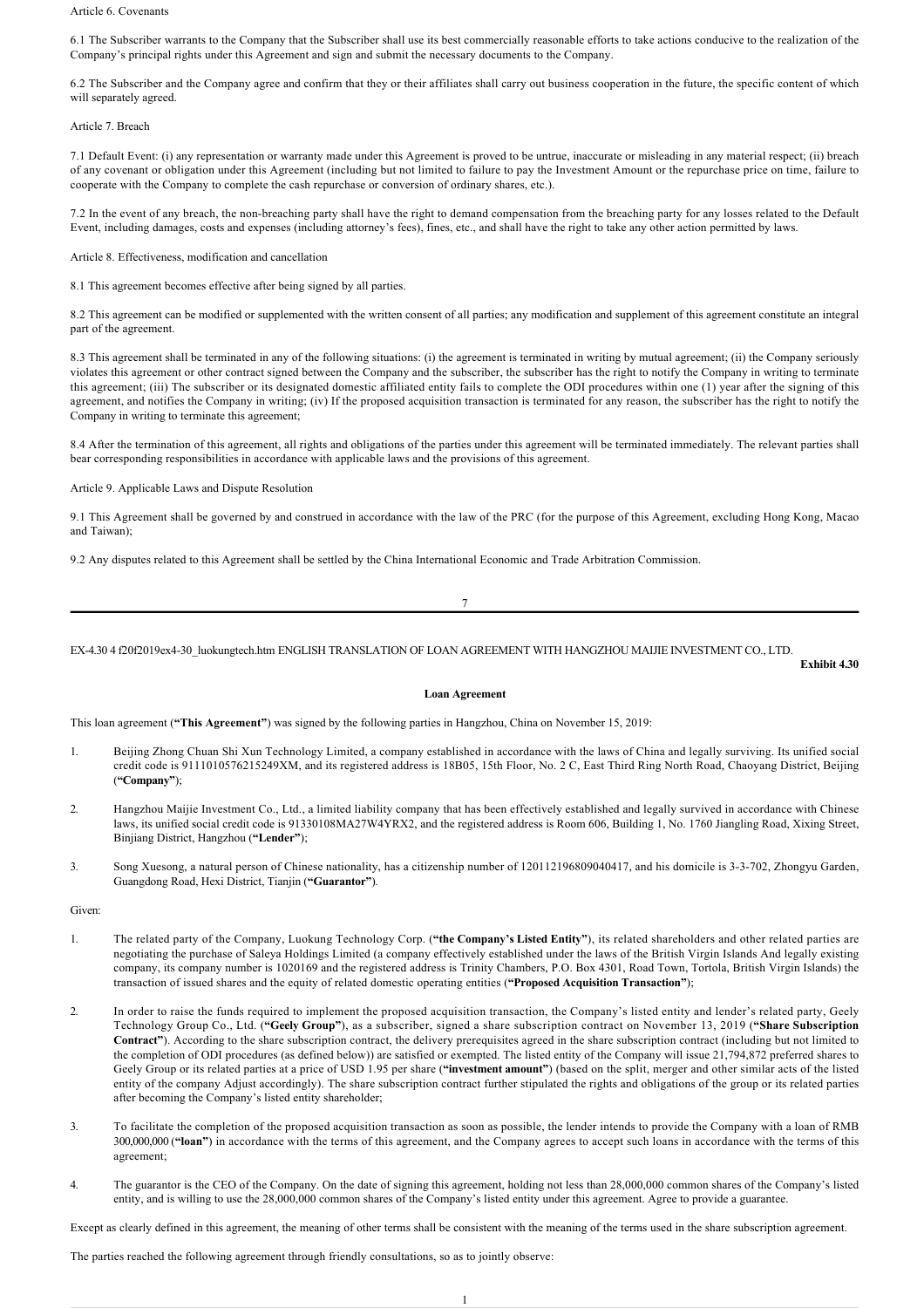## 1.1 Borrowing

The loan currency under this contract is RMB; the loan amount is RMB 300,000,000. The lender shall remit the loan under this agreement to the following bank account designated by the Company within the day after the preconditions specified in Article 3 of this agreement are met or waived:

## 1.2 Repayment

The lender promises that after this agreement is signed, it will make reasonable commercial efforts to prompt Geely Group to complete the procedures for overseas direct investment as soon as possible (Including, but not limited to, the overseas direct investment registration/recording procedures required to complete the subscription of the shares of the company's listed entity with the investment amount in the development and reform department, business department, foreign exchange management department or bank (**"ODI procedures"**)

If Geely Group completes the ODI procedure within one (1) year after the signing of this agreement, the lender may send a written repayment notice (**"Repayment Notice"**) to the company at any time after the completion of the ODI procedure. The Company shall repay the principal and interest within sixty (60) days after receiving the repayment notice.

If Geely Group fails to complete the ODI procedure for any reason within one (1) year after the signing of this agreement, the lender has the right to unilaterally issue a repayment notice to the Company at any time after one year from the date of signing of this agreement. Within sixty (60) days after receiving the repayment notice, the principal and interest shall be paid at once, unless otherwise agreed by the parties.

### 1.3 Interest Rate

The loan interest rate under this agreement is 8% simple interest. The interest is calculated from the date the lender actually release the loan and ends when the listed entity of the Company issues subscription shares to Geely Group or its related parties in accordance with the share subscription agreement.

## 1.4 Purpose of loan

The loan under this agreement are limited to the implementation of the proposed acquisition transaction, and the Company may not use it for other purposes without the lender's prior written consent.

#### $\overline{2}$

### **Article 2 Guarantee**

- 2.1 The guarantor undertakes to provide joint liability guarantees (**"guarantor guarantees"**) for the Company to perform the repayment obligations mentioned in Article 1.2 of this contract with the 28,000,000 shares of the Company's listed entity, and within five (45) days after the signing of this agreement, complete the corresponding share pledge registration in accordance with the provisions of the applicable law, and pledge the 28,000,000 common shares of the Company's listed entity held by the guarantor as the first order guarantee to lender. The scope of guarantee includes the principal debt and its interest, overdue interest, liquidated damages, damages and the cost of realizing the security rights (including but not limited to litigation costs, attorney fees, notarization costs, execution costs, etc.).
- 2.2 The company promises that since the Company holds 51% of the equity of Saleya, the Company will use its equity of Saleya's to provides joint liability guarantees (**"company guarantees"**) for the Company to perform the repayment obligations mentioned in Article 1.2 of this agreement. The Company promises to complete the corresponding equity pledge registration within forty-five (45) days after the completion of the proposed acquisition transaction. All the shares of Saleya held by the Company shall be pledged to the borrower according to the first order. The scope of guarantee includes the principal debt and its interest, overdue interest, liquidated damages, damages and the cost of realizing the security rights (including but not limited to litigation costs, attorney fees, notarization costs, execution costs, etc.). To avoid doubt, after the Company guarantee is effectively completed, the Company guarantee will replace the guarantor guarantee to provide joint and several liability guarantee for the Company to perform the obligations of this agreement.

## **Article 3 Prerequisites**

- 3.1 The lender's performance of the loan obligations under this agreement shall be premised on the satisfaction of each of the following conditions or the written waiver of the lender:
	- (1) The statements and guarantees of the companies and guarantors listed in this agreement shall be true, accurate and complete in all material respects when they are made and when the lender releases the loan;
	- (2) Both the Company and the guarantor have obtained sufficient internal authorization, including approval from the shareholders' meeting or the board of directors or other internal authority to enter into and execute this agreement;
	- (3) The Company and the guarantor have received the approval, consent, registration or filing of the relevant government departments necessary to sign and perform this agreement;
	- (4) No government department has formulated, issued, promulgated, implemented or adopted any laws or government orders that restricted or prohibited the conclusion and performance of this agreement and the implementation of the proposed acquisition transaction;
	- (5) The Company and the guarantor have obtained all the written consent of the third parties necessary to conclude and perform this agreement or have notified the relevant third parties;
	- (6) The Company, the guarantor, and the Company's listed entity do not have any violation of this agreement or the "Share Subscription Agreement";
	- (7) The guarantor has pledged 28,000,000 ordinary shares of the Company's listed entity to the lender in accordance with the provisions of Article 2.1.
- 3.2 The Company and the guarantor shall make reasonable commercial efforts to promptly satisfy the preconditions specified in Article 3.1 or be waived by the lender if the preconditions specified in Article 3.1 are not fully satisfied (or waived) within forty-five (45) after the signing of this agreement, this agreement is automatically terminated, and neither party is required to bear any responsibility.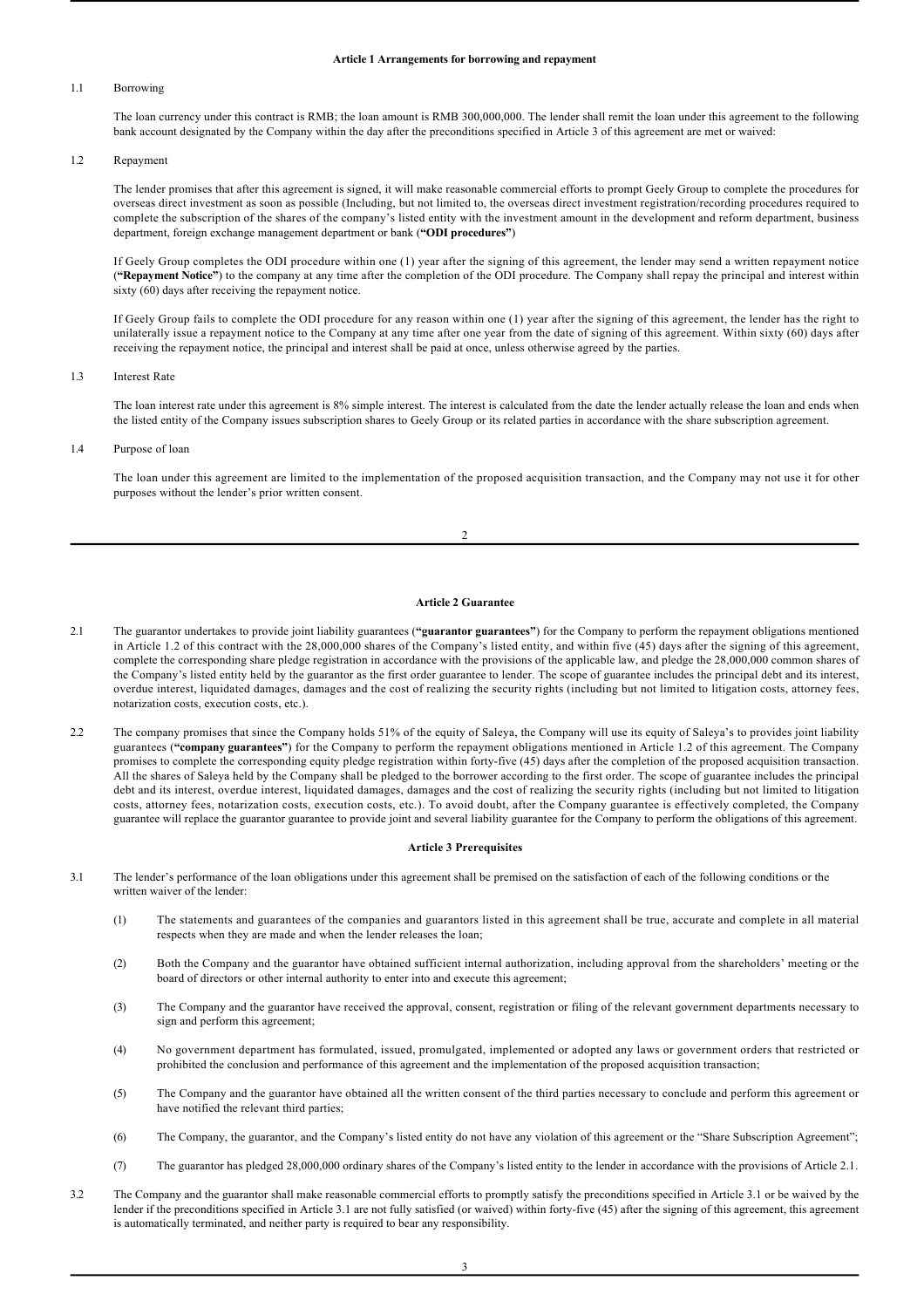### **Article 4 Representations and Warranties**

- 4.1 The Company and the guarantor state and guarantee to the lender on the date of signing this agreement:
	- (1) The Company is legally and effectively established and exists, and there are no situations or legal procedures that may lead to its termination, suspension of business, dissolution, liquidation, bankruptcy, merger, division, or loss of legal personality;
	- (2) The guarantor is a natural person with full capacity for civil conduct, and the signing and performance of this contract is the expression of his true intention;
	- (3) It has fully legal qualifications and the necessary powers to sign this agreement, exercise its rights under this agreement and perform its obligations under this agreement;
	- (4) The signing of this agreement or the performance of its obligations under this agreement does not violate any other agreements entered into, any laws and regulations applicable to it, and will not have any legal conflict with the above;
	- (5) All necessary approvals, permits, consents, registrations, filings or any other formalities required by the shareholders, board of directors, exchanges, government departments and any other parties required to sign this contract (due to current laws and regulations and relevant government departments Except for reasons that cannot be obtained properly) have been properly obtained and completed and are fully legal and effective;
	- (6) There is no arbitration, litigation or administration that is in progress or known to it that may involve it and that may have a serious adverse effect on its financial condition or its ability to perform its obligations under this agreement;
	- (7) Once this agreement is signed, it constitutes a binding obligation;
	- (8) Did not engage in criminal acts or involved criminal activities;
	- (9) For the purpose of this transaction, the information provided to the lender through written, oral, electronic or other means is true, accurate, complete and effective, and there are no major omissions or misleading statements;

4

- (10) Outside of daily operations, the Company and the guarantor have no other liabilities that have a significant impact on the performance of this agreement (including existing debts and contingent liabilities arising from the company's guarantee, mortgage, pledge or other forms of guarantee);
- (11) The terms of this agreement are valid under the laws of the British Virgin Islands, and the transactions contemplated by this agreement can be executed in accordance with the provisions of this agreement under the relevant applicable laws;
- (12) The guarantor has legal, valid, complete and exclusive ownership of 28,000,000 common shares of the Company's listed entity, and there are no existing pledges, guarantees or any other rights on these shares;
- (13) After the proposed acquisition transaction is completed, the Company will legally, effectively, completely and exclusively hold 51% equity of Saleya, and there is no existing pledge, guarantee or any other rights burden on these equity;
- (14) The Company and its controlled subsidiaries comply with all applicable laws and regulations, government requirements, court orders, etc. in all substantive aspects, and have not violated any orders or judgments received from any Chinese court, any government or regulatory agency The order or judgment was not severely punished by the competent government department;
- (15) All major contracts of the Company as a party are legal and valid, and the Company has performed all its major obligations under these agreements so far without any major breach of agreement;
- (16) The Company engages in business activities within the scope permitted by its applicable law. The Company has processed all relevant government (including China and overseas) approval, licensing, registration, certification, and other relevant documents, and will maintain the validity of these documents And continuous, with corresponding qualifications to carry out production and operation activities within its approved business scope; at the same time, the company does not have any real or potential reasons that may lead to the cancellation, withdrawal or invalidation of the above government approvals, permits, registration filings and certification documents;
- (17) The Company enjoys complete and sufficient ownership of its major assets, and there is no third party ownership, coownership, possession, mortgage, pledge, lien or other security rights in these assets, and No compulsory measures such as seizure, freezing, or seizure have been taken by courts, arbitration institutions, or other authorities with authority;
- (18) All audited accounts and management accounts (including transfer accounts) of the Company are formulated in accordance with applicable laws and regulations, and truly, completely and accurately reflect the Company's financial and operating conditions at the date of the relevant accounts. The company's financial records and information are complete meet the requirements of applicable laws and accounting standards.

- 4.2 The lender shall state and guarantee to the company and the guarantor on the date of signing of this agreement:
	- (1) It has fully legal qualifications and the necessary powers to sign this contract, exercise its rights under this contract and perform its obligations under this agreement;
	- (2) The signing of this agreement or the performance of its obligations under this agreement does not violate any other agreements entered into by it, any laws and regulations applicable to it, and will not have any legal conflict with the above;
	- (3) All necessary approvals, permits, consents, registrations, filings or any other formalities required by the shareholders, board of directors, exchanges, government departments and any other parties required to sign this agreement (due to current laws and regulations and relevant government departments except for reasons that cannot be obtained properly) have been properly obtained and completed and are fully legal and effective;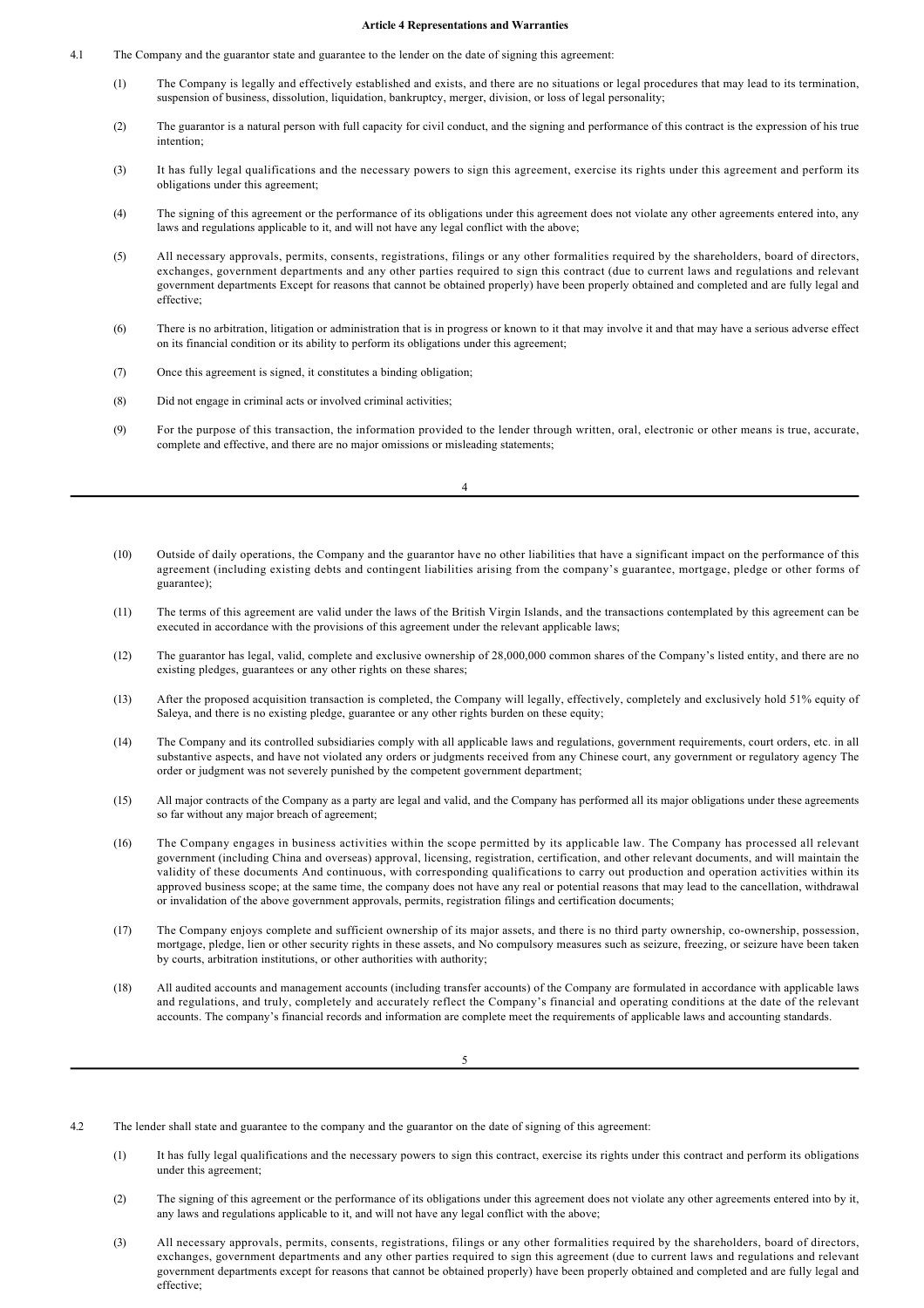(4) Once signed, this contract constitutes a binding obligation.

#### **Article 5 breach of agreement**

- 5.1 Any of the following events (**"default event"**) constitutes a party's default event under this agreement:
	- (1) Any statement or warranty made under this agreement proves to be untrue, inaccurate, or misleading in any material respect;
	- (2) Violation of any commitments or obligations under this agreement (including but not limited to failure to repay the loan on time).
- 5.2 In the event of any breach of agreement, the observant party has the right to request the breaching party to compensate for any losses related to the breach of contract, including damages, costs and expenses (including attorney fees), fines, etc., and has the right to take other legally permitted Any action.
- 5.3 The parties further agreed that if the Company fails to repay the principal and interest of the loan in accordance with the provisions of this agreement, the overdue payable amount shall be paid from the overdue date to the date of the Company's actual settlement at the rate of four of ten thousandths per day.

6

#### **Article 6 Effectiveness, modification and cancellation of the agreement**

- 6.1 This agreement becomes effective after being signed by all parties.
- 6.2 This agreement can be amended or supplemented with the written consent of all parties; any modification and supplement to this agreement constitute an integral part of this agreement.
- 6.3 This agreement is terminated in any of the following situations:
	- (1) After the agreement between the two parties to terminate this contract in writing;
	- (2) If the Company, guarantor or listed entity of the Company seriously violates this agreement or the "Share Subscription Agreement", the lender has the right to notify the Company in writing to terminate this agreement;
	- (3) If the proposed acquisition transaction is terminated for any reason, the lender has the right to notify the company in writing to terminate this agreement;
	- (4) Other circumstances in which this agreement or the agreement stipulated by applicable laws and regulations is terminated.
- 6.4 After the of this agreement, all rights and obligations of the parties under this agreement will be terminated immediately. The relevant parties shall bear corresponding responsibilities in accordance with the applicable laws and the provisions of this agreement.

## **Article 7 Applicable Law and Dispute Resolution**

- 7.1 This agreement is applicable to the laws of the People's Republic of China (for the purpose of this agreement, excluding Hong Kong Special Administrative Region, Macau Special Administrative Region and Taiwan Region) and shall be interpreted accordingly.
- 7.2 During the performance of this agreement, all disputes and disputes arising from or related to the performance of this agreement shall first be resolved by friendly consultations. When the negotiation fails to resolve, either party has the right to apply for arbitration to the China International Economic and Trade Arbitration Commission in accordance with its then valid arbitration rules. The place of arbitration is Beijing. The result of the arbitration is final and binding on all parties.

7

## **Article 8 Other**

- 8.1 A party's failure to exercise, delay or partially exercise any of its rights, powers or remedies under this agreement does not constitute a waiver or partial waiver of them, nor does it affect the party's further rights, powers or remedies Exercise or exercise of any other right, power or remedy. The illegality, invalidity or unenforceability of any clause of this agreement under any law does not affect its legality, validity or enforceability under any other law, nor does it affect the legality, validity or validity of any other clause Enforceability. All parties should negotiate to determine the new clauses within the legal scope to ensure the maximum realization of the original clauses.
- 8.2 All the terms of this agreement are confidential information, and the parties should not disclose it to any third party. For the purpose of performing this agreement, on the basis of what needs to be known, the parties may disclose to senior staff, directors, employees, agents and professional consultants related to the performance of this agreement, but should ensure that such senior, director, employee, agents and professional consultants also abide by the confidentiality obligations under this agreement. If a party's senior, directors, employees, agents and professional consultants violate the confidentiality obligations under this agreement, it will be deemed that the party violates the confidentiality under this agreement; if the parties need to disclose the information about this agreement to the government, the public or shareholders in accordance with the requirements of the law or submit this agreement to the relevant agency for record, it is an exception, but the relevant party should immediately notify the other parties. Whether this agreement is changed, cancelled or terminated, this Article 8.2 has legal effect.
- 8.3 The original of this agreement is in six (6) copies, and each party holds two (2) copies, each of which has the same legal effect.

8

EX-4.34 5 f20f2019ex4-34 luokungtech.htm ENGLISH TRANSLATION OF PREFERRED STOCK SUBSCRIPTION AGREEMENT AND SUPPLEMENTAL AGREEMENT WITH DACI HAOJIN FOUNDATION LIMITED

This "Preferred Stock Subscription Agreement" (hereinafter referred to as "this Agreement") was signed by the following two parties on June 17, 2020:

The parties to this agreement: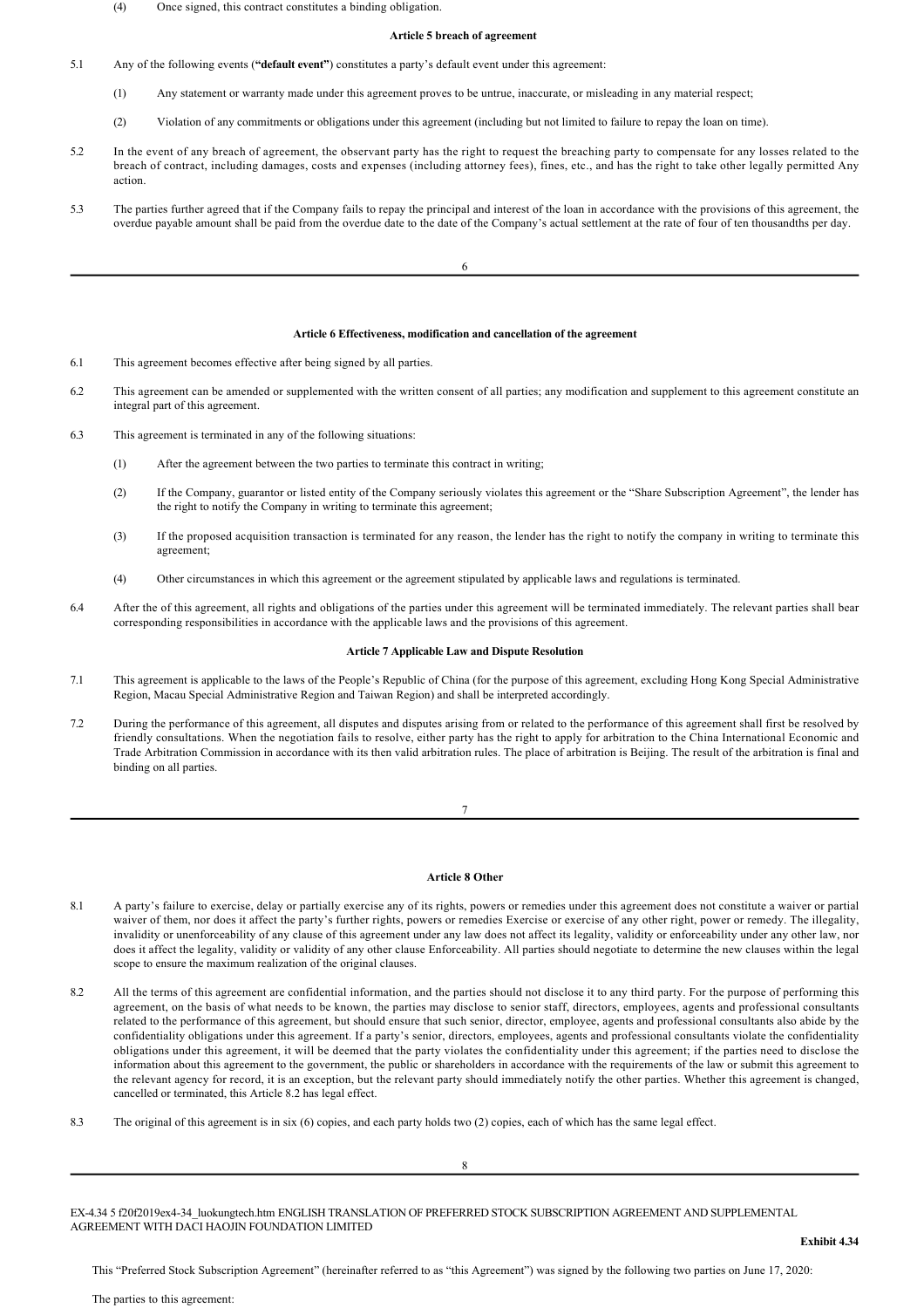## **Party A:** Luokung Technology Corp **("Issuer")**

Company Address: B98, Block B, SOHO Phase II, No. 9, Guanghua Road, Chaoyang District, Beijing, China

## Party B: Daci Haojin Foundation Limited ("subscriber")

Company Address: ROOM 7022, FLAT D, 7TH FLOOR TAK WING INDUSTRIAL, BUILDING 3 TSUN WEN ROAD TUEN MUN, N.T. HONG KONG

Certificate No.: 69525906-000-06-18-6

### Given:

- 1. Party A is one of the global leading spatial-temporal big-data processing technology companies, a leading interactive location-based services company in China (NASDAQ: LKCO).
- **2.** Party B is a limited liability company established under the Hong Kong Business Registration Ordinance in accordance with the law. It is an enterprise/legal person that can independently undertake civil affairs. Related matters are executed by its licensed institutions.

In order to clarify the rights and obligations of both parties, on the basis of equality and voluntariness, both parties A and B reached the following agreement on the subscription of preferred shares of Party A (hereinafter referred to as "preferred shares issuance" or "this issuance") subscription, and obey together: Article 1: Stock varieties, subscription price and amount

The type of share subscribed by Party B is the preferred shares. The number of preferred shares issued by Party A to Party B are 15 ,000,000 shares, the price per share of the issuance is US\$3.00, and the total consideration is USD 45,000,000. Party B intends to pay USD 45,000,000 in cash to subscribe for the 15,000,000 preferred shares. Twelve (12) months after Party B pays the consideration of the subscription, Party B automatically converts the preferred shares it subscribes to Party A's ordinary shares at a 1:1 ratio. Prior to the conversion of ordinary shares in this issue, Party B enjoys a fixed dividend of 8% per year (a total of one year). Party A pays Party B dividends in the form of ordinary shares at a unit price of \$3.00 per share.

If the Party A distributed dividends, bonus shares, share capital conversion, conducted ex-dividend and ex-rights activities during the period from the pricing base date to the issuance date. The number of share issuance and price will be adjusted accordingly.

## **Article 2: Payment method**

Given the global impact of the COVID-19, Both parties agree within 3 months after the signing of this agreement, Party B will transfer all the consideration of the subscription in cash to the account designated by Party A below, and the payment schedule and amount shall be based on the supplemental agreement;

#### **Article 3: Delivery of preferred shares**

Within 5 working days after Party B pays the subscription payment according to this agreement, Party A shall issue a subscription receipt to Party B in accordance with Party B's requirements, and at the same time, Party A shall deliver a certificate of the preferred shares to Party B.

#### **Article 4 Representations and Warranties**

Party A makes the following representations and warranties

- 1. Party A has full rights and authorization to operate its business and owns its existing properties;
- 2. Party A has the right to sign this agreement and perform its obligations under this agreement. After this agreement is signed by Party A, it constitutes its legal and binding obligations;
	- 2
- 3. Party A signs this agreement and performs its obligations under this agreement
	- (1) Will not violate any provisions of its business license, incorporation agreement, articles of association or similar organizational documents;
	- (2) Will not violate any relevant laws or any government authorization or approval; Party B makes the following representations and warranties
- 1. Party B is an enterprise and legal person/natural person who has the capacity to enjoy civil rights and capacity for civil conduct in accordance with the law and can independently assume civil;
- 2. Party B has the right to sign this agreement and perform its obligations under this agreement. After this agreement is signed by Party B, it constitutes its legal and binding obligations;
- 3. Party B signs this agreement and performs its obligations under this agreement:
	- (1) Will not violate any provisions of its business license, incorporation agreement, articles of association or similar organizational documents;
	- (2) Will not violate any relevant laws or any government authorization or approval
	- (3) Will not short company's share or lend its shares to others or institutions for malicious shorting

## **Article 5 Obligations and responsibilities of both parties**

- 1. Party A's obligations and responsibilities
	- (1) All necessary approvals, permits, consents, registrations, filings, or any other formalities required by the shareholders, board of directors, exchanges, government departments, and any other parties required to sign this contract Except) have been properly obtained and completed and are fully legal and effective;
	- (2) Ensure that the shares agreed in this agreement are issued to Party B as soon as possible in accordance with the conditions, quantity and price agreed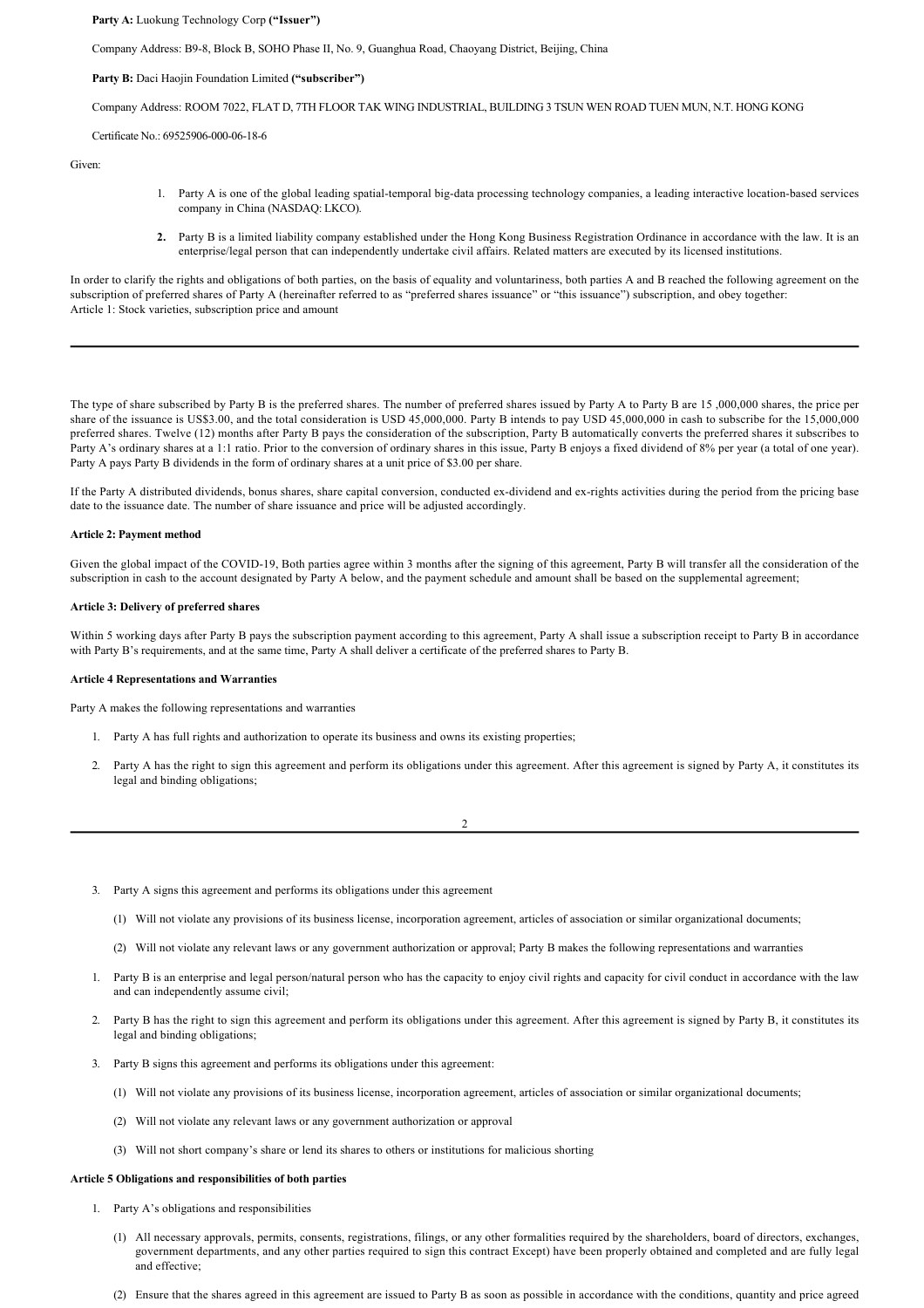- (3) The fund-raising investment project issued this time is the arrangement that Party A is currently planning according to its own needs. These arrangements may change according to factors such as approval and market conditions. Party A will reconsider after performing relevant procedures in accordance with the law. Does not constitute a contractual obligation of Party A to Party B;
- (4) According to the relevant regulations of the relevant stock exchange, timely information disclosure.
- 2. Party B's obligations and responsibilities
	- (1) Cooperate with Party A to handle the relevant procedures for the issuance of preferred shares;
	- (2) Ensure that the sources of its subscription funds under this agreement are normal and legal;
	- (3) It is fully legally qualified and has the necessary powers to sign this contract, exercise its rights under this contract and perform its obligations under this contract;
	- (4) The signing of this agreement, or the performance of its obligations under this contract, does not violate any other agreements entered into, any laws and regulations applicable to it, and will not have any legal conflicts with the above;
	- (5) It has all the necessary approvals, permits, consents, registrations, filings or any other formalities required by the shareholders, board of directors, exchanges, government departments and any other parties required to sign this contract (due to the current laws and regulations and the relevant government departments cannot be appropriate Except those obtained) have been properly obtained and completed and are fully legal and effective;

## **Article 6: Effective conditions of this Agreement**

This agreement is effective from the date when the legal or authorized representatives of both parties A and B sign and affix their official seals.

4

## **Article 7: Liability for breach of contract**

- 1. After the signing of this agreement, in addition to force majeure, any party who does not perform, or does not perform in a timely manner, improperly perform any of its obligations under this agreement, or violate any of its statements, guarantees or commitments made under this agreement, shall Bear corresponding legal responsibilities in accordance with the law;
- 2. If all the conditions stipulated in Article 7 of this agreement are met and Party B does not participate in the subscription as scheduled in this agreement, Party B shall pay Party A a penalty of three ten thousandths of the overdue amount per day

### **Article 8: Confidentiality**

One party has the obligation to keep confidential the other party's trade secrets learned through this share subscription, and shall not disclose it to other third parties, except as otherwise provided by the current laws and regulations of the United States of America or with the other party's written consent.

## **Article 9: Supplement and change**

This agreement can be amended or supplemented in writing based on the opinions of both parties. The supplementary agreement thus formed has the same legal effect as this agreement.

#### **Article 10: Rescission and Termination**

- 1. This agreement cannot be performed due to force majeure, and this agreement is terminated after written confirmation by both parties;
- 2. Both parties agree to terminate this agreement;
- 3. One party to this agreement seriously violated this agreement, rendering the other party unable to achieve the purpose of the agreement;
- 4. The rescission of this agreement does not affect the observing party and the breaching party will be held accountable

#### 5

## **Article 11: Force Majeure**

- 1. Due to force majeure, any party may be unable to perform this agreement in whole or in part or delay the execution of this agreement. Within three days from the date of the event of force majeure, the other party shall be notified in writing to the other party, and three days from the date of the event Within ten days, submit to the other party a certificate that causes all or part of it to fail or be delayed;
- 2. The party that suffered the force majeure shall take all necessary measures to reduce the loss, and if it can continue to perform, the performance of this agreement shall be resumed immediately after the event is eliminated. If it cannot be performed, the agreement can be terminated after consultation between the two parties;
- 3. "Force majeure" as mentioned in this article refers to objective events that cannot be foreseen, insurmountable, or unavoidable, including but not limited to natural disasters such as floods, earthquakes, fires, storms, etc. Objective events include wars, civil unrest, strikes, etc.

#### **Article 12: Dispute resolution**

1. If there is any dispute between the parties to this agreement regarding the interpretation or performance of the relevant provisions of this agreement, they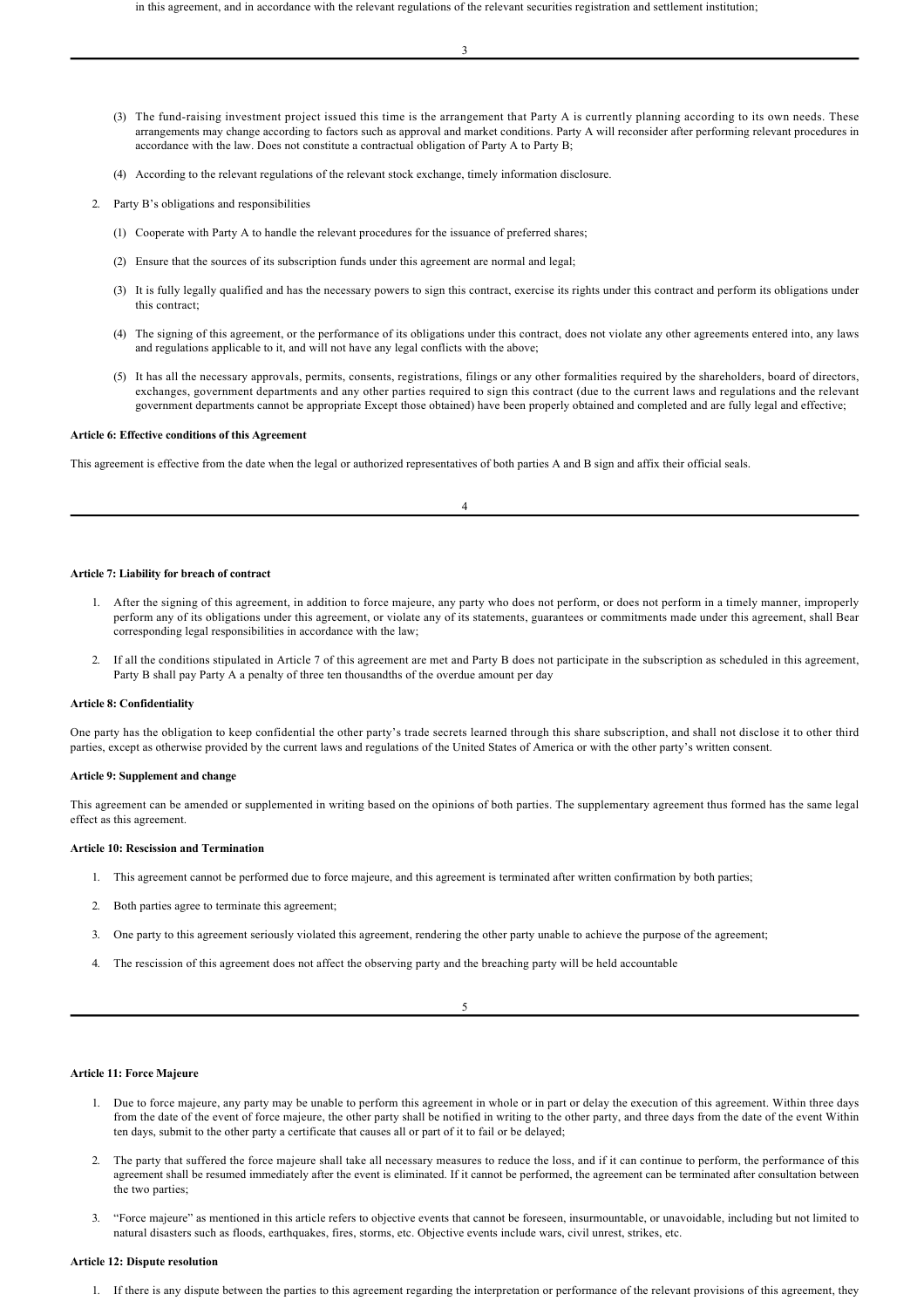- shall be resolved through friendly consultation;
- 2. If no written agreement is reached after negotiation, either party has the right to bring a lawsuit to the court where Party A's residence is located

## **Article 13: Interpretation of the agreement**

The title of each clause of this agreement is for convenience only and does not affect the meaning of the clause to which the title belongs.

## **Article 14: Other**

This agreement is in duplicate and has the same effect. Each party holds one copy.

6

## **PREFERRED STOCK PURCHASE AGREEMENT (Supplemental Agreement) Subscription Plan**

Party A: Luokung Technology Corp. Party B: Daci Haojin Foundation Limited

Based on the principle of equality and mutual benefit, through friendly consultation, Party A and Party B voluntarily reach the following supplementary terms and conditions to the Subscription Plan:

According to the《Preferred Stock Subscription Agreement signed by Party A and Party B. LKCO (issuer) and Daci Haojin Foundation Limited (subscriber) agree to complete the issuance and subscription within a set time. Party A plans to issue 15,000,000 shares to at a price of USD 3.00 per share, with a value of USD 45,000,000. Based on the current (as of 16th Jun. 2020) RMB to USD exchange rate of 1; 7.096, that equivalent about 319,000,000 RMB (Subject to the actual remitted funds).

The payment schedule of Party B is as follows:

|              | The deadline    | Subscription proportion | Subscription amount |
|--------------|-----------------|-------------------------|---------------------|
| First stage  | 2020/07/31      | 30%                     | USD13,500,000       |
|              | 31th Jul. 2020  | Thirty percent          |                     |
| Second stage | 2020/08/31      | 30%                     | USD13,500,000       |
|              | 31th Aug. 2020  | Thirty percent          |                     |
| Third stage  | 2020/09/30      | 40%                     | USD18,000,000       |
|              | 30th Sept. 2020 | forty percent           |                     |
| Total amount |                 |                         | USD45,000,000       |

EX-8.1 6 f20f2019ex8-1\_luokung.htm LIST OF SUBSIDIARIES AND CONSOLIDATED VARIABLE INTEREST ENTITIES

**Exhibit 8.1**

## **List of Subsidiaries of the Company**

| <b>Name of Entity</b>                                                          | Jurisdiction of<br><b>Incorporation/Organization</b> |
|--------------------------------------------------------------------------------|------------------------------------------------------|
| LK Technology Ltd.                                                             | <b>British Virgin Islands</b>                        |
| Topsky Info-tech Holdings Pte Ltd.                                             | Singapore                                            |
| Superengine Holding Limited                                                    | <b>British Virgin Islands</b>                        |
| <b>MMB</b> Limited                                                             | Hong Kong                                            |
| Mobile Media (China) Limited                                                   | Hong Kong                                            |
| Beijing Luokuang Spatial-Temporal Data Technology Co., Ltd. (previously known  |                                                      |
| as Zhong Chuan Tian Xia Information and Technology (Beijing) Limited)          | Beijing, PRC                                         |
| Shenzhen Luokuang Technology Limited (previously known as Zhong Chuan          |                                                      |
| Tiaxn Xia Information and Technology (Shenzhen) Limited)                       | Shenzhen, PRC                                        |
| Beijing Yuanli Anda Technology Co., Ltd.                                       | Beijing, PRC                                         |
| Beijing Zhong Chuan Shi Xun Technology Limited (VIE Entity)                    | Beijing, PRC                                         |
| Jiangsu Zhong Chuan Rui You Information and Technology Limited (VIE Entity)    | Jiangsu, PRC                                         |
| Huoerguosi Luokuang Information and Technology Limited (VIE Entity)            | Huoerguosi, PRC                                      |
| Shenzhen Jiu Zhou Shi Dai Digital Technology Limited (VIE Entity)              | Shenzhen, PRC                                        |
| Superengine Graphics Software Technology Development (Suzhou) Co., Ltd.        |                                                      |
| (Contractual Control Entity)                                                   | Jiangsu, PRC                                         |
| Anhui Superengine Intelligent Technology co., Ltd (Contractual Control Entity) | Anhui, PRC                                           |

EX-12.1 7 f20f2019ex12-1\_luokung.htm CERTIFICATION

## **Exhibit 12.1**

### **Certification by the Chief Executive Officer** Pursuant to Section 302 of the Sarbanes-Oxley Act of 2002

I, Xuesong Song, the Chief Executive Officer of Luokung Technology Corp. (the "Company"), certify that:

1. I have reviewed this annual report on Form 20-F of the Company;

- 2. Based on my knowledge, this report does not contain any untrue statement of a material fact or omit to state a material fact necessary to make the statements made, in light of the circumstances under which such statements were made, not misleading with respect to the period covered by this report;
- 3. Based on my knowledge, the financial statements, and other financial information included in this report, fairly present in all material respects the financial condition, results of operations and cash flows of the Company as of, and for, the periods presented in this report;
- 4. The Company's other certifying officer and I are responsible for establishing and maintaining disclosure controls and procedures (as defined in Exchange Act Rules 13a-15(e) and 15d-15(e)) and internal control over financial reporting (as defined in Exchange Act Rules 13a-15(f) and 15d-15(f)) for the Company and have: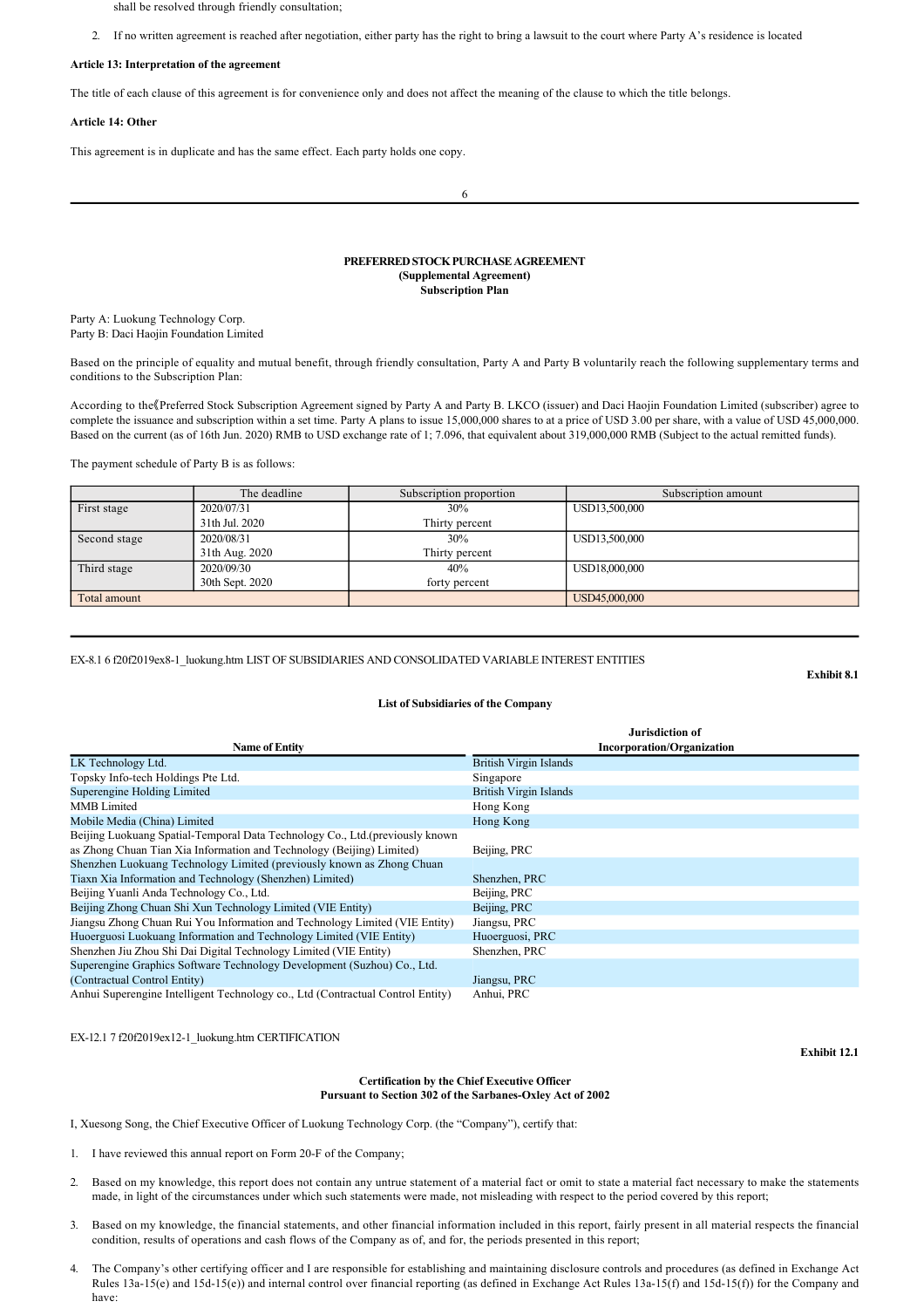- (a) Designed such disclosure controls and procedures, or caused such disclosure controls and procedures to be designed under our supervision, to ensure that material information relating to the Company, including its consolidated subsidiaries, is made known to us by others within those entities, particularly during the period in which this report is being prepared;
- (b) Designed such internal control over financial reporting, or caused such internal control over financial reporting to be designed under our supervision, to provide reasonable assurance regarding the reliability of financial reporting and the preparation of financial statements for external purposes in accordance with generally accepted accounting principles;
- (c) Evaluated the effectiveness of the Company's disclosure controls and procedures and presented in this report our conclusions about the effectiveness of the disclosure controls and procedures, as of the end of the period covered by this report based on such evaluation; and
- (d) Disclosed in this report any change in the Company's internal control over financial reporting that occurred during the period covered by the transition report that has materially affected, or is reasonably likely to materially affect, the Company's internal control over financial reporting; and
- 5. The Company's other certifying officer and I have disclosed, based on our most recent evaluation of internal control over financial reporting, to the Company's auditors and the audit committee of the Company's board of directors (or persons performing the equivalent functions):
- (a) All significant deficiencies and material weaknesses in the design or operation of internal control over financial reporting which are reasonably likely to adversely affect the Company's ability to record, process, summarize and report financial information; and
- (b) Any fraud, whether or not material, that involves management or other employees who have a significant role in the Company's internal control over financial reporting.

Date: June 29, 2020

By: /s/ Xuesong Song

Xuesong Song Chief Executive Officer (principal executive officer)

EX-12.2 8 f20f2019ex12-2\_luokung.htm CERTIFICATION

**Exhibit 12.2**

#### **Certification by the Chief Financial Officer** Pursuant to Section 302 of the Sarbanes-Oxley Act of 2002

I, Jie Yu, the Chief Financial Officer of Luokung Technology Corp. (the "Company"), certify that:

- 1. I have reviewed this annual report on Form 20-F of the Company;
- 2. Based on my knowledge, this report does not contain any untrue statement of a material fact or omit to state a material fact necessary to make the statements made, in light of the circumstances under which such statements were made, not misleading with respect to the period covered by this report;
- 3. Based on my knowledge, the financial statements, and other financial information included in this report, fairly present in all material respects the financial condition, results of operations and cash flows of the Company as of, and for, the periods presented in this report;
- 4. The Company's other certifying officer and I are responsible for establishing and maintaining disclosure controls and procedures (as defined in Exchange Act Rules  $13a-15(e)$  and  $15d-15(e)$  and internal control over financial reporting (as defined in Exchange Act Rules  $13a-15(f)$  and  $15d-15(f)$ ) for the Company and have:
- (a) Designed such disclosure controls and procedures, or caused such disclosure controls and procedures to be designed under our supervision, to ensure that material information relating to the Company, including its consolidated subsidiaries, is made known to us by others within those entities, particularly during the period in which this report is being prepared;
- (b) Designed such internal control over financial reporting, or caused such internal control over financial reporting to be designed under our supervision, to provide reasonable assurance regarding the reliability of financial reporting and the preparation of financial statements for external purposes in accordance with generally accepted accounting principles;
- (c) Evaluated the effectiveness of the Company's disclosure controls and procedures and presented in this report our conclusions about the effectiveness of the disclosure controls and procedures, as of the end of the period covered by this report based on such evaluation; and
- (d) Disclosed in this report any change in the Company's internal control over financial reporting that occurred during the period covered by the transition report that has materially affected, or is reasonably likely to materially affect, the Company's internal control over financial reporting; and
- 5. The Company's other certifying officer and I have disclosed, based on our most recent evaluation of internal control over financial reporting, to the Company's auditors and the audit committee of the Company's board of directors (or persons performing the equivalent functions):
- (a) All significant deficiencies and material weaknesses in the design or operation of internal control over financial reporting which are reasonably likely to adversely affect the Company's ability to record, process, summarize and report financial information; and
- (b) Any fraud, whether or not material, that involves management or other employees who have a significant role in the Company's internal control over financial reporting.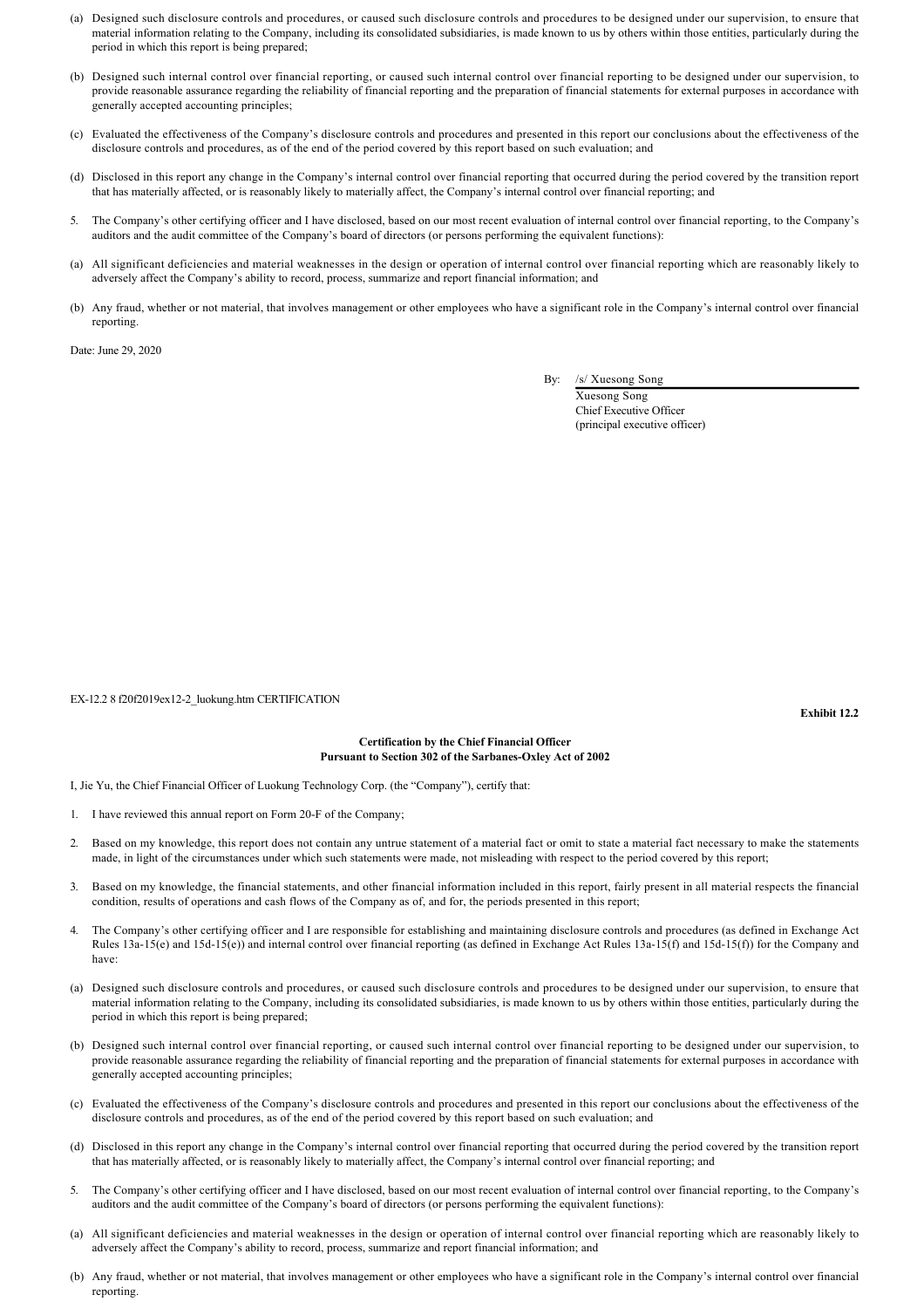## By: /s/ Jie Yu

Jie Yu Chief Financial Officer (principal financial officer and principal accounting officer)

### EX-13.1 9 f20f2019ex13-1\_luokung.htm CERTIFICATION

## **Exhibit 13.1**

## **Certification by the Chief Executive Officer** Pursuant to Section 906 of the Sarbanes-Oxley Act of 2002

In connection with the annual report on Form 20F of Luokung Technology Corp. (the "Company") for the year ended December 31, 2019 as filed with the Securities and Exchange Commission on the date hereof (the "Report"), I, Xuesong Song, Chairman and Chief Executive Officer of the Company, certify, pursuant to 18 U.S.C. Section 1350, as adopted pursuant to Section 906 of the Sarbanes-Oxley Act of 2002, that to my knowledge:

(1) The Report fully complies with the requirements of Section 13(a) or 15(d) of the Securities Exchange Act of 1934; and

(2) The information contained in the Report fairly presents, in all material respects, the financial condition and results of operations of the Company.

Date: June 29, 2020

By: /s/ Xuesong Song

Xuesong Song Chief Executive Officer (principal executive officer)

EX13.2 10 f20f2019ex132\_luokung.htm CERTIFICATION

**Exhibit 13.2**

## **Certification by the Chief Financial Officer** Pursuant to Section 906 of the Sarbanes-Oxley Act of 2002

In connection with the annual report on Form 20F of Luokung Technology Corp. (the "Company") for the year ended December 31, 2019 as filed with the Securities and Exchange Commission on the date hereof (the "Report"), I, Jie Yu, Chief Financial Officer of the Company, certify, pursuant to 18 U.S.C. Section 1350, as adopted pursuant to Section 906 of the Sarbanes-Oxley Act of 2002, that to my knowledge:

(1) The Report fully complies with the requirements of Section 13(a) or 15(d) of the Securities Exchange Act of 1934; and

(2) The information contained in the Report fairly presents, in all material respects, the financial condition and results of operations of the Company.

Date: June 29, 2020

By: /s/ Jie Yu

Jie Yu Chief Financial Officer (principal financial officer and principal accounting officer)